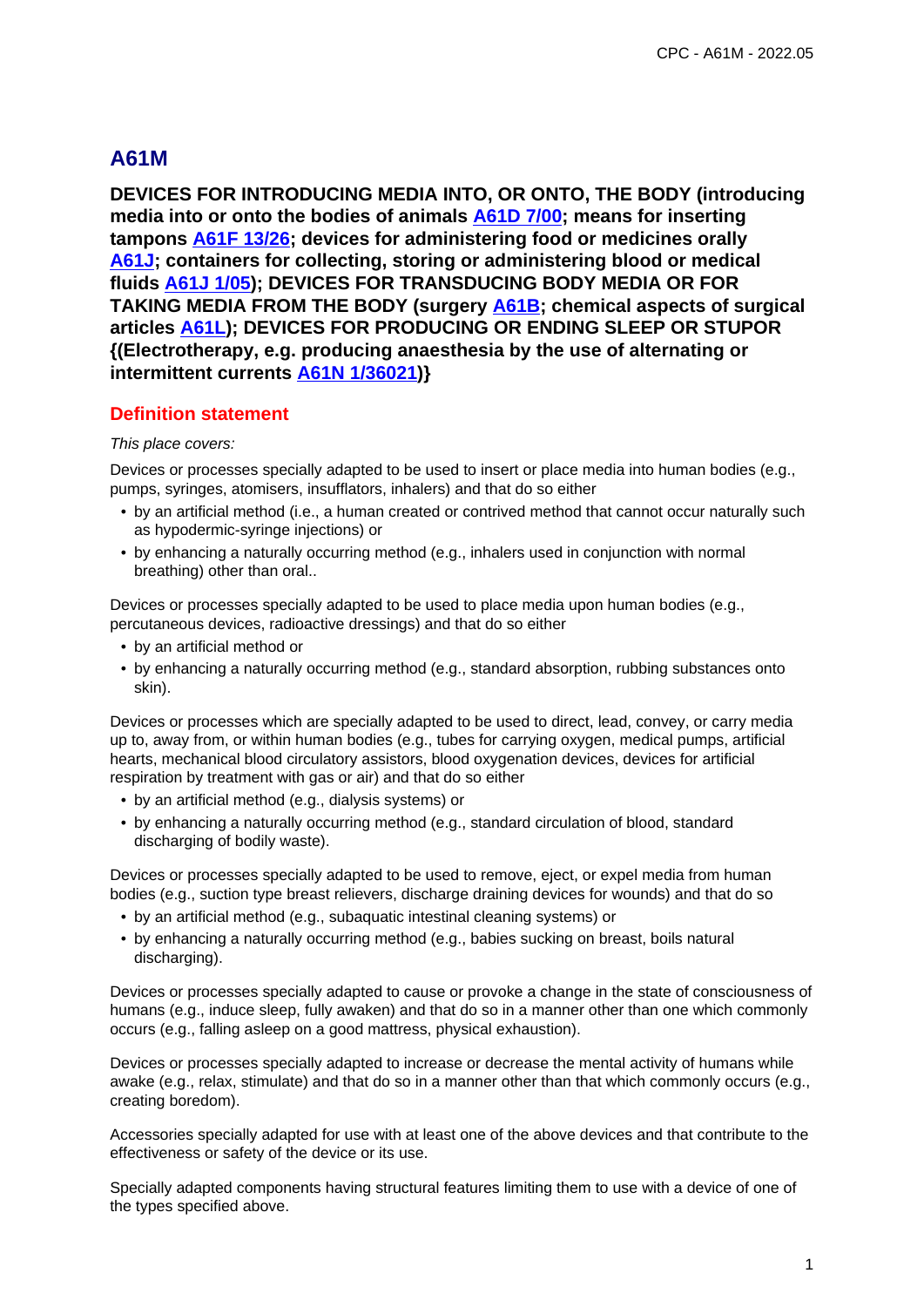# **Relationships with other classification places**

#### When used with animals

If a device or process is usable for both humans and animals for the same purpose and in the same manner, and it is otherwise proper for this subclass, classification is made only in subclass A61M. Similar devices or processes to those covered by subclass A61M that are usable exclusively for animals, or are used in animals in a different manner or for different purposes than for humans, are classified in subclass A61D.

When used with living or dead human bodies

Patent documents for general-purpose medical devices or processes that are otherwise proper for subclass A61M are classified in subclass A61M when they either disclose only being used on living human bodies or broadly disclose being used on humans. Patent documents for general -purpose medical devices or processes that are otherwise proper for subclass A61M and fully identified as being used on both living and dead human bodies are classified in subclass A61M and subclass A01N or A61B Patent documents for similar devices or processes to those covered by subclass A61M that are specially adapted for use exclusively on dead humans are classified only in subclass A01N or A61B.

Implantable prostheses or artificial organ replacements

With regard to human organs and their parts, the exact distinction between the artificial devices implantable into human bodies that are proper for subclass A61F and those proper for subclass A61M is somewhat imprecise. Therefore, for analogous situations that are not specifically covered by existing groups of these subclasses, the following listings are intended to provide guidance. Subclass A61F provides for the following replacements or substitutes for internal body organs or their parts: artificial hollow or tubular parts of organs (e.g., bladders, tracheae, bronchi, hearts valves and blood vessels, bile ducts), structural supporting or maintaining devices for such parts or their natural equivalents (e.g., stents), artificial eyes, and artificial ears. Subclass A61M provides for the following replacements or substitutes for internal body organs or their parts: artificial hearts, artificial livers, artificial ventilators, artificial pancreas, and artificial kidneys.

# **References**

### **Limiting references**

This place does not cover:

| Applications or methods that use specific materials, compositions,<br>or single compounds for the preservation of human bodies or for the<br>preservation of living parts of human bodies | A01N 1/00    |
|-------------------------------------------------------------------------------------------------------------------------------------------------------------------------------------------|--------------|
| Devices or methods for handling cosmetic or toilet substances                                                                                                                             | A45D         |
| Surgical introduction or removal of body parts or their substitutes                                                                                                                       | A61B         |
| Devices specially adapted for taking blood samples                                                                                                                                        | A61B 5/15    |
| Devices specially adapted for vivisection or autopsy                                                                                                                                      | A61B 16/00   |
| Devices or methods for introducing solid, liquid, or gaseous remedies or<br>other materials into or onto the bodies of animals                                                            | A61D 7/00    |
| Prostheses implantable into a human body                                                                                                                                                  | A61F 2/02    |
| Medicinal preparations characterised by special physical form                                                                                                                             | A61K 9/00    |
| Chemical aspects of bandages, dressings, absorbent pads, or other<br>surgical articles placed upon into human body                                                                        | A61L         |
| Electrotherapy, e.g. producing anaesthesia by the use of alternating or<br>intermittent currents                                                                                          | A61N 1/36021 |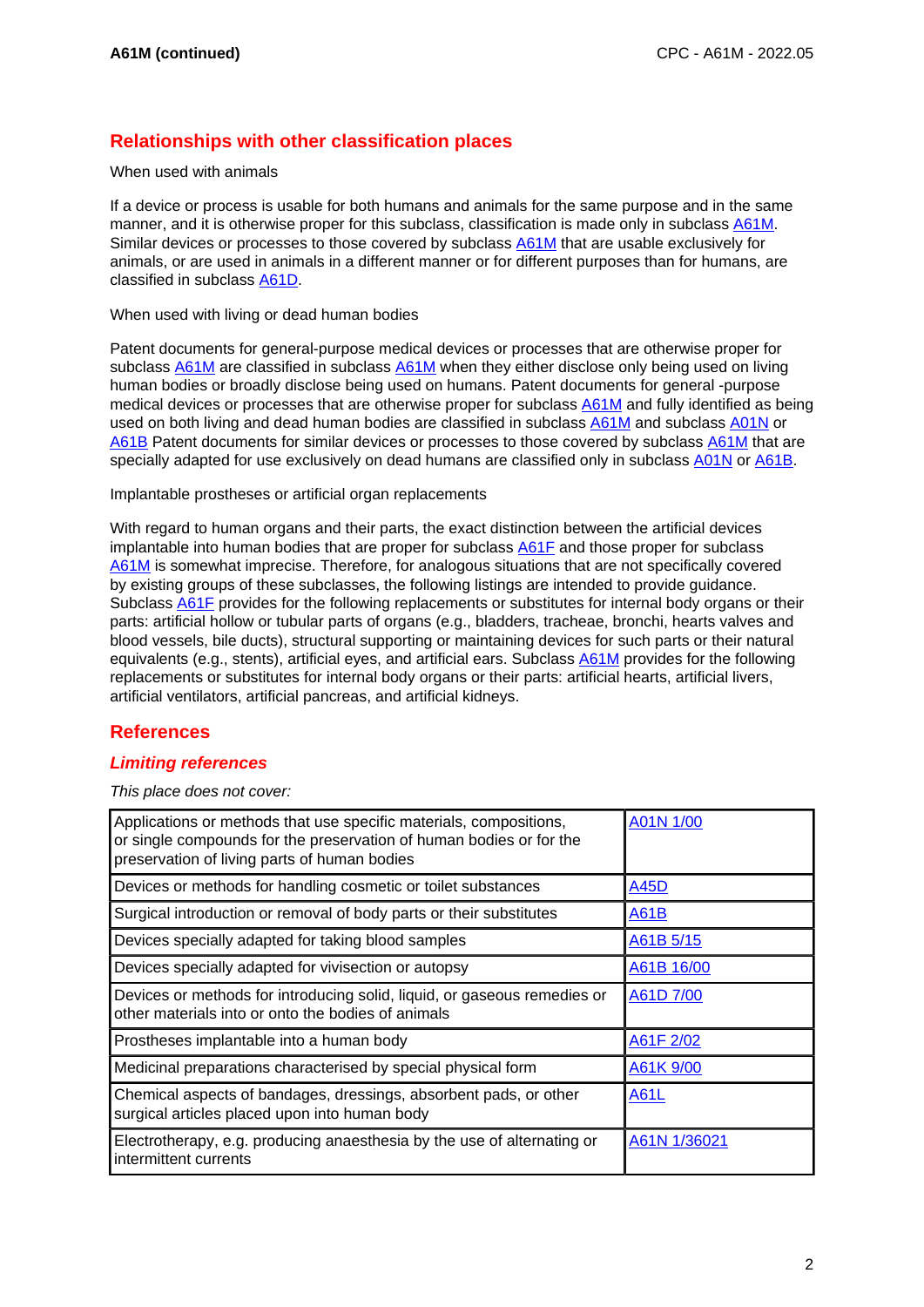#### **Application-oriented references**

Examples of places where the subject matter of this place is covered when specially adapted, used for a particular purpose, or incorporated in a larger system:

| Devices worn by patients for reception of urine, faeces, catamenial, or<br>other bodily discharges | A61F 5/44  |
|----------------------------------------------------------------------------------------------------|------------|
| Application swabs                                                                                  | A61F 13/15 |
| Devices for receiving spittle                                                                      | A61J 19/00 |

### **Informative references**

Attention is drawn to the following places, which may be of interest for search:

| Devices worn by patients for reception of urine, faeces, catamenial, or<br>other bodily discharges | A61F 5/44  |
|----------------------------------------------------------------------------------------------------|------------|
| Application swabs                                                                                  | A61F 13/15 |
| Devices for receiving spittle                                                                      | A61J 19/00 |

# **Special rules of classification**

When a device or method covered by subclass A61M includes a separating process for bodyliquids that utilizes chromatography, and features of general interest related to chromatography are usefully disclosed but not claimed, the features should also be non-obligatorily classified within group B01D 15/08.

The breakdown symbols (i.e. the non "parallel" or non "mirror" symbols) and "orthogonal" symbols are to be used for classifying the invention information (in addition to the invention symbols) in case the invention is insufficiently classified by an invention information symbol. They are also to be used for classifying the additional information. They are stored in the additional information field.

# **Glossary of terms**

In this place, the following terms or expressions are used with the meaning indicated:

| Media | Solid, liquid, or gaseous substances or devices (e.g., medicine,<br>food, in vivo testing material, catheters) which are either used<br>by or within human bodies for medical or physical purposes,<br>components of or substances naturally within human bodies (e.g.,<br>artificial heart, blood, insulin), or bodily discharge or waste created |
|-------|----------------------------------------------------------------------------------------------------------------------------------------------------------------------------------------------------------------------------------------------------------------------------------------------------------------------------------------------------|
|       | by human bodies or medical processes taking place within human<br>bodies (e.g., urine).                                                                                                                                                                                                                                                            |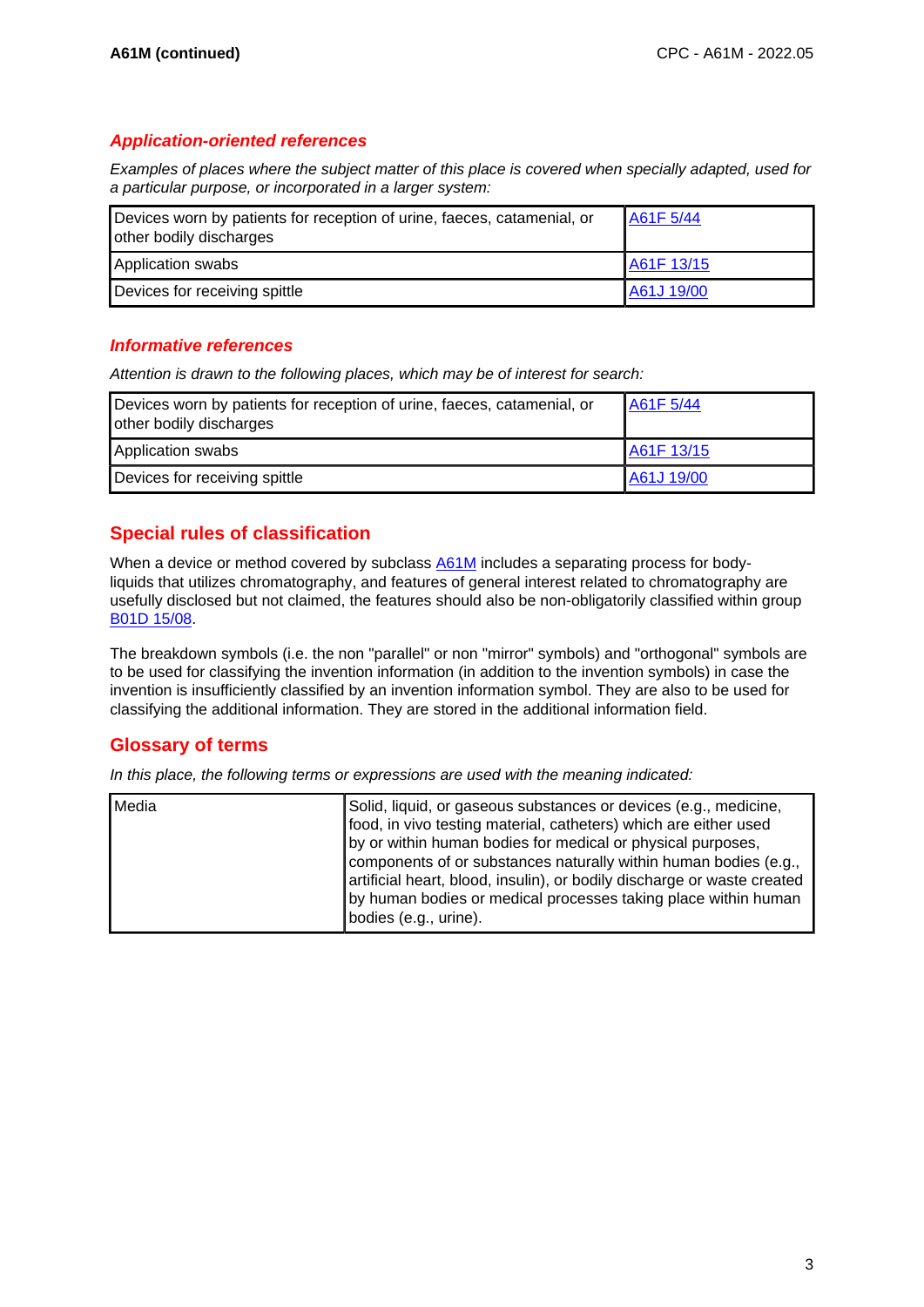**Suction or pumping devices for medical purposes; Devices for carrying-off, for treatment of, or for carrying-over, body-liquids; Drainage systems (catheters A61M 25/00; tube connectors, tube couplings, valves or branch units specially adapted for medical use A61M 39/00; devices for taking samples of blood A61B 5/15; filters implantable into blood vessels A61F 2/01)**

## **References**

#### **Limiting references**

This place does not cover:

| <b>Catheters</b>                                                                             | A61M 25/00 |
|----------------------------------------------------------------------------------------------|------------|
| Tube connectors, tube couplings, valves or branch units specially<br>adapted for medical use | A61M 39/00 |
| Devices for taking samples of blood                                                          | A61B 5/15  |
| Filters implantable into blood vessels                                                       | A61F 2/01  |

## **Application-oriented references**

Examples of places where the subject matter of this place is covered when specially adapted, used for a particular purpose, or incorporated in a larger system:

| Tracheal tubes combined with suction tubes                                       | A61M 16/0463           |
|----------------------------------------------------------------------------------|------------------------|
| Drains not intended for suction treatment                                        | A61M 27/00             |
| Saliva removers for dentists                                                     | A61C 17/00, A61C 17/06 |
| Implantable gland structures or devices, e.g. implantable artificial<br>pancreas | A61F 2/022             |
| Layered construction and materials of wound dressings                            | A61F 13/00068          |
| In vitro human cell grow apparatus                                               | C12M 3/00              |

## **Informative references**

| Non-implantable gland structures or devices, e.g. non-implantable<br>artificial pancreas               | A61M 1/3489,<br>A61M 1/3679,<br>A61M 1/3689 |
|--------------------------------------------------------------------------------------------------------|---------------------------------------------|
| Syringes; Infusion devices                                                                             | A61M 5/00                                   |
| Infusion devices using feedback of body parameters, e.g. blood-sugar,<br>pressure, artificial pancreas | A61M 5/1723                                 |
| Sprayers or atomizers                                                                                  | A61M 11/00                                  |
| Inhalators                                                                                             | A61M 15/00                                  |
| <b>Respirators</b>                                                                                     | A61M 16/00                                  |
| <b>Dilators</b>                                                                                        | A61M 29/00                                  |
| Devices for introducing or retaining media                                                             | A61M 31/00                                  |
| Implements for holding wounds open                                                                     | A61B 17/02                                  |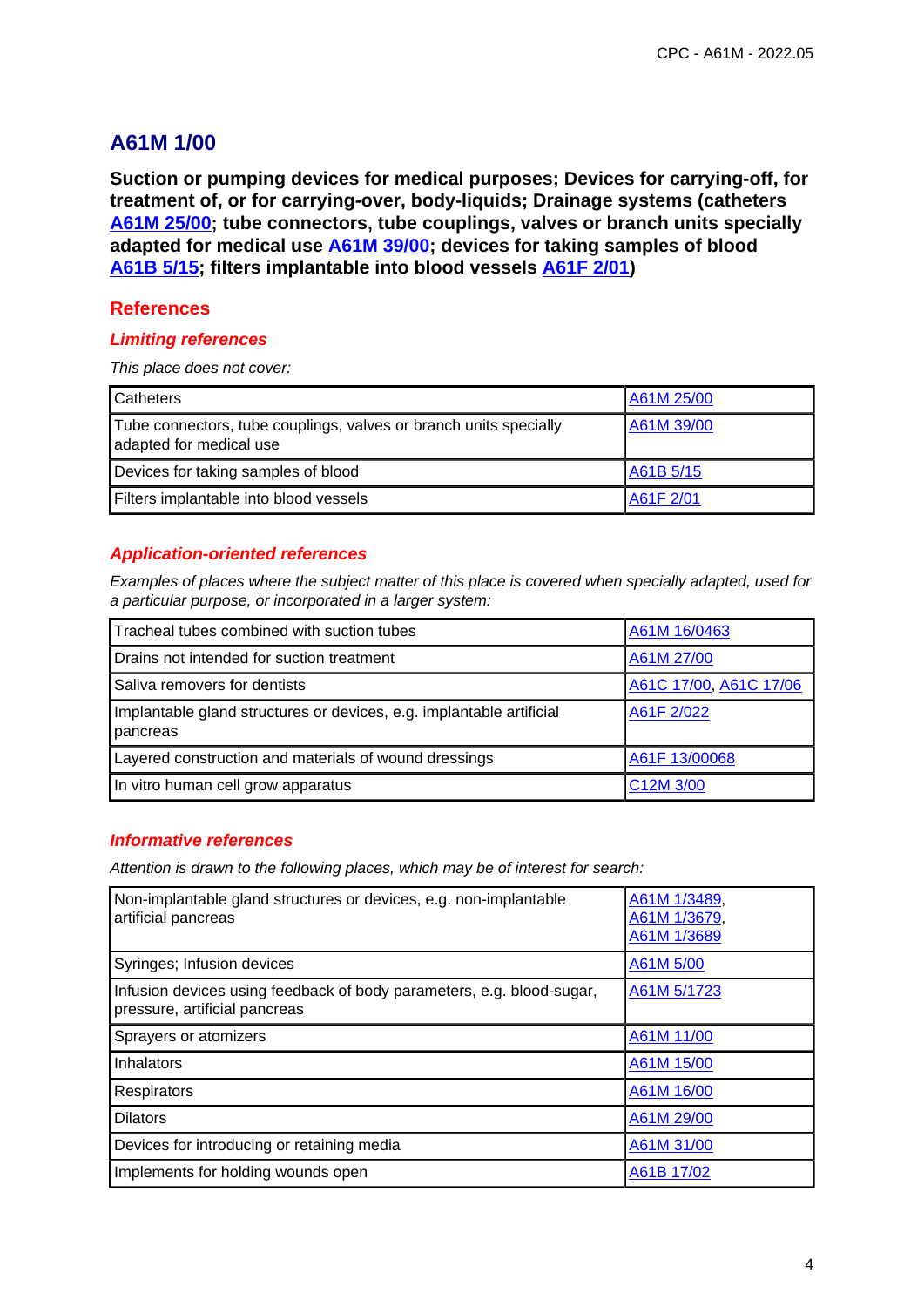| Devices worn by the patient for reception of urine, faeces, catamenial or<br>other discharge | A61F 5/44                |
|----------------------------------------------------------------------------------------------|--------------------------|
| Tissue or organ culture                                                                      | C <sub>12</sub> N 5/0671 |
| Pumps in general                                                                             | F04B, F04C, F04D, F04F   |

# **Special rules of classification**

Suction-irrigation devices where the irrigation is described in detail should also be proposed for classification in A61M 3/00.

If gas treatment is described in detail, the documents should also be proposed for classification in A61M 35/00.

Only catheters specially adapted for suction drainage are classified in the relevant subgroups of A61M 1/00; for general aspects of catheters, the documents should also be proposed for classification in A61M 25/00.

In this main group, it is desirable to also allocate the indexing groups  $A61M 2202/00 - A61M 2250/00$ .

# **A61M 1/0001 (Frozen)**

# **{Containers for suction drainage, e.g. rigid containers}**

## **References**

#### **Informative references**

Attention is drawn to the following places, which may be of interest for search:

|--|

# **Special rules of classification**

This group covers containers which are described as being usable in the context of medical suction drainage, they thus can be considered as being part of a suction device. Therefore there is no contradiction with the definition of A61M 1/00. The containers do not need to be rigid but many of them are. They are not required to act as a pump but some do, and then the appropriate subgroups may be applicable (e.g. A61M 1/67, A61M 1/0011 or A61M 1/0003 in some cases). It does not always make sense to say that they are capable of being subject to vacuum, e.g. in the case that they have a flexible member creating suction this would make no sense. However, if it is clear that a container is not capable of being subject to vacuum there is the special group A61M 1/69 for those. The fluid does not have to pass through the vacuum source, but it can, in some cases.

# **A61M 1/0003 (Frozen)**

### **{Self-contained vacuum aspirators}**

# **Definition statement**

#### This place covers:

Vacuum aspirators which contain the pumping means and the containers in a compact way, e.g. mucous aspirators for babies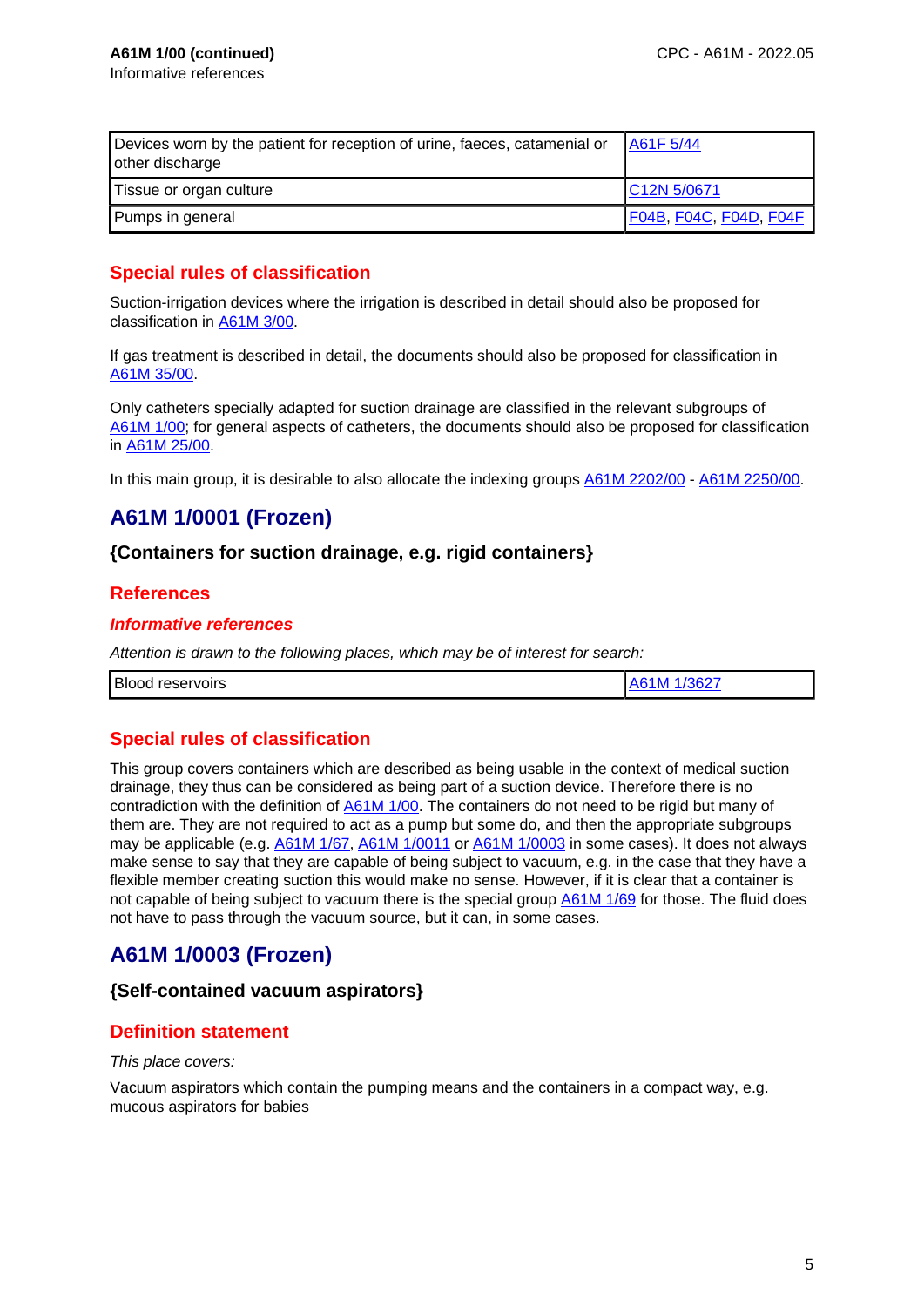# **A61M 1/0011 (Frozen)**

**{Drainage containers incorporating a flexible member creating suction, e.g. bags in a low-pressure chamber, bellows}**

## **Definition statement**

This place covers:

only DRAINAGE CONTAINERS having a flexible member, thus not bulb or membrane pumps where the aspirated material is not collected inside the pump

### **References**

#### **Informative references**

Attention is drawn to the following places, which may be of interest for search:

| Rigid container with flexible liner       | A61M 1/0001 |
|-------------------------------------------|-------------|
| Liner in a rigid container                | A61M 1/604  |
| Membrane (air) pumps for creating suction | A61M 1/82   |
| <b>Emptying infusion-containers</b>       | A61M 5/1483 |

# **A61M 1/0023 (Frozen)**

**{Suction drainage systems (containers therefor A61M 1/0001; suction-irrigation systems A61M 1/0058)}**

### **Definition statement**

This place covers:

Units with incorporated vacuum source, through which no liquid passes:

### **References**

#### **Limiting references**

This place does not cover:

| units with incorporated vacuum source through which liquid passes, these A61M 1/0001 |  |
|--------------------------------------------------------------------------------------|--|
| are considered as pumping containers for suction drainage which are                  |  |
| comprised in the groups of containers                                                |  |

### **Informative references**

Attention is drawn to the following places, which may be of interest for search:

| <b>Containers</b>          | <b>A61M 1/0001</b> |
|----------------------------|--------------------|
| Suction-irrigation systems | A61M 1/0058        |

# **Special rules of classification**

A suction drainage system generally has a suction means, a container and a drainage tube. If the focus is on the container, A61M 1/0001 or its subgroups should be used. If the focus is on the system, A61M 1/0023 or subgroups is used. If both are described, both classifications should be given. If the vacuum source is at the same time the container receiving the drained liquid, then the device is not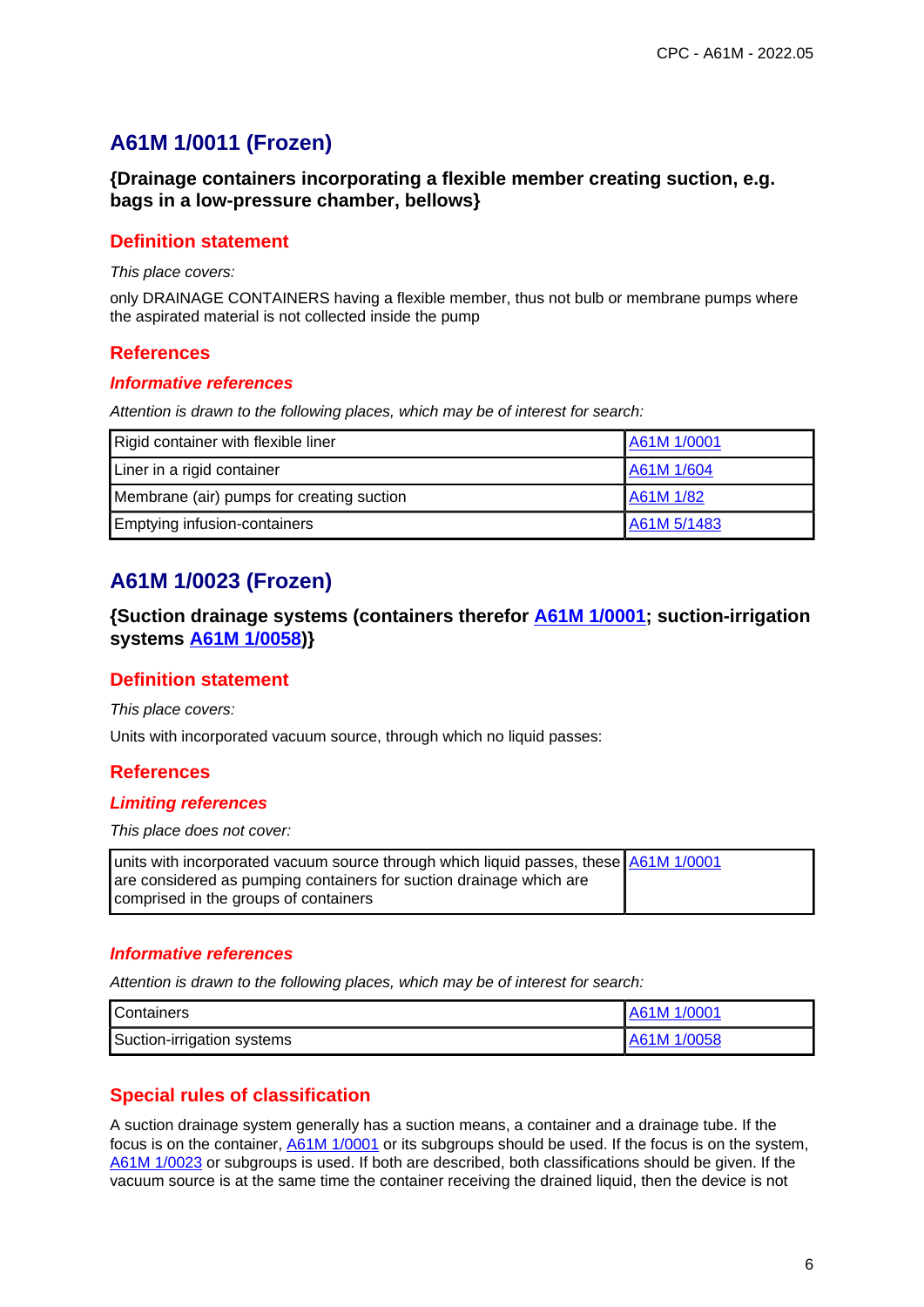considered as a system but as a container. Therefor only the appropriate subgroup of A61M 1/0001 should be used or the head group **A61M 1/0001** if none of the subgroups applies.

# **A61M 1/0058 (Frozen)**

# **{Suction-irrigation systems (aspiration tips supplying fluids A61M 1/85; combined with tracheal tubes A61M 16/0463)}**

## **References**

#### **Informative references**

Attention is drawn to the following places, which may be of interest for search:

| Aspiration tips supplying fluids | A61M 1/85    |
|----------------------------------|--------------|
| Combined with tracheal tubes     | A61M 16/0463 |
| In endoscopes                    | A61B 1/12    |
| Dental                           | A61C 17/0208 |

# **A61M 1/0062 (Frozen)**

## **{operating alternately (A61M 1/774 takes precedence)}**

# **Definition statement**

This place covers:

Suction irrigation systems whith suction and irrigation being operated alternately

# **References**

### **Limiting references**

This place does not cover:

| Single needle systems | A61M 1/30  |
|-----------------------|------------|
| Handpieces            | A61M 1/774 |

# **A61M 1/02**

### **Blood transfusion apparatus (blood infusion by syringes A61M 5/14)**

## **Definition statement**

This place covers:

Apparatus for blood transfusion, for blood collection in view of transfusion and for treatment of collected blood in view of later transfusion

### **References**

### **Limiting references**

This place does not cover:

| <b>Blood</b><br>svringes<br>infusion by |  |  |
|-----------------------------------------|--|--|
|-----------------------------------------|--|--|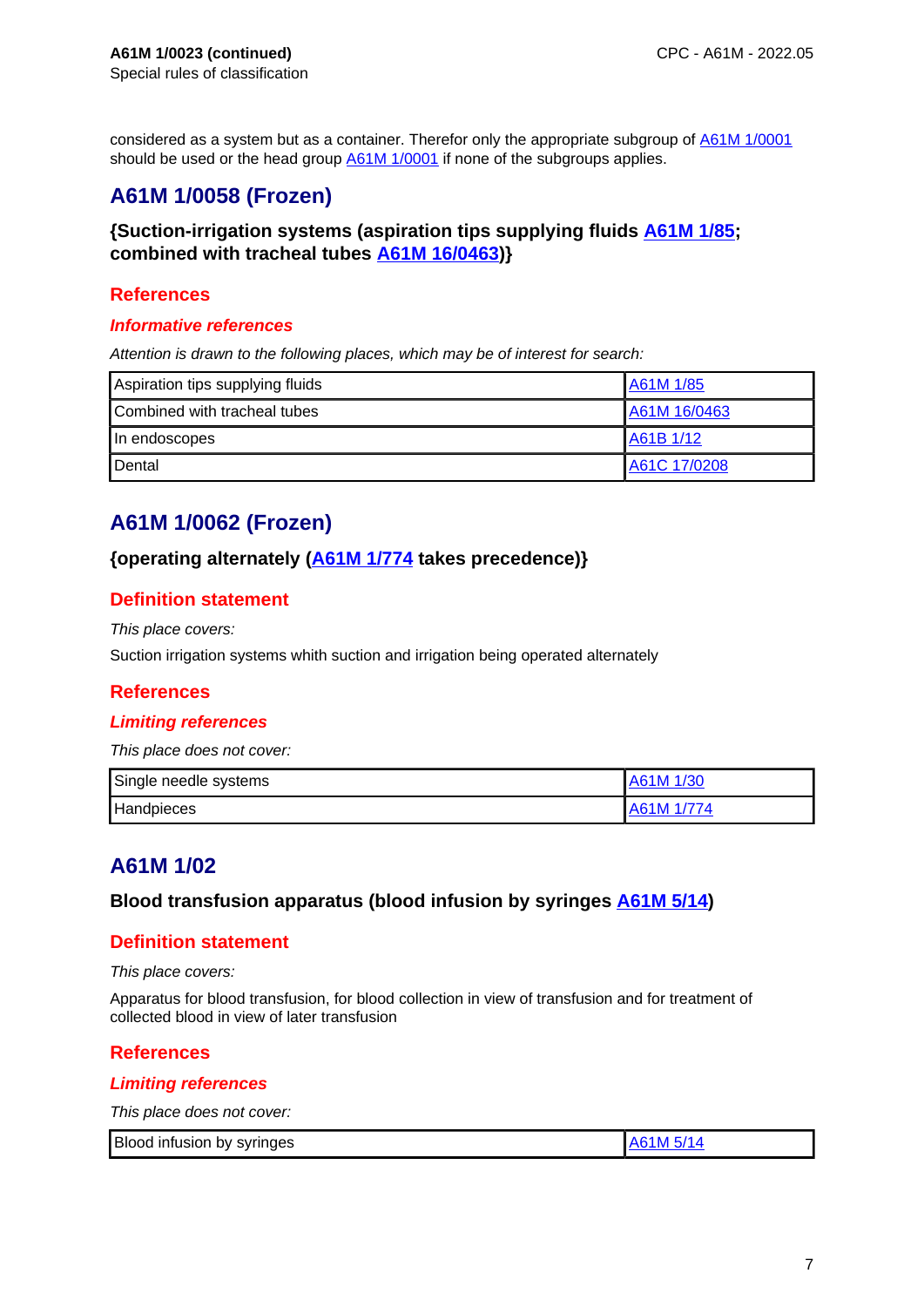# **Special rules of classification**

Either collection of blood in amounts interesting for transfusion (taking a sample for diagnosis would not fall under this) or treatment of collected blood in view of later transfusion is required for classification in this group.

# **A61M 1/0209**

## **{Multiple bag systems for separating or storing blood components}**

### **References**

#### **Informative references**

Attention is drawn to the following places, which may be of interest for search:

| Details<br>bags<br>. of<br>blood |  |
|----------------------------------|--|
|----------------------------------|--|

# **A61M 1/024**

**{Means for controlling the quantity of transfused blood, e.g. by weighing the container and automatic stopping of the transfusion after reaching a determined amount}**

### **References**

#### **Informative references**

Attention is drawn to the following places, which may be of interest for search:

| Containers with means for emptying the container with or without | A61M 1/63 |
|------------------------------------------------------------------|-----------|
| interrupting suction                                             |           |

# **A61M 1/0245**

## **{combined with blood container shaking means}**

### **Definition statement**

This place covers:

Means for controlling the quantity of transfused blood combined with blood container shaking means]

#### **References**

#### **Informative references**

| Means for agitating or shaking blood containers not in combination with   A61M 1/025 |  |
|--------------------------------------------------------------------------------------|--|
| means for controlling the quantity of blood                                          |  |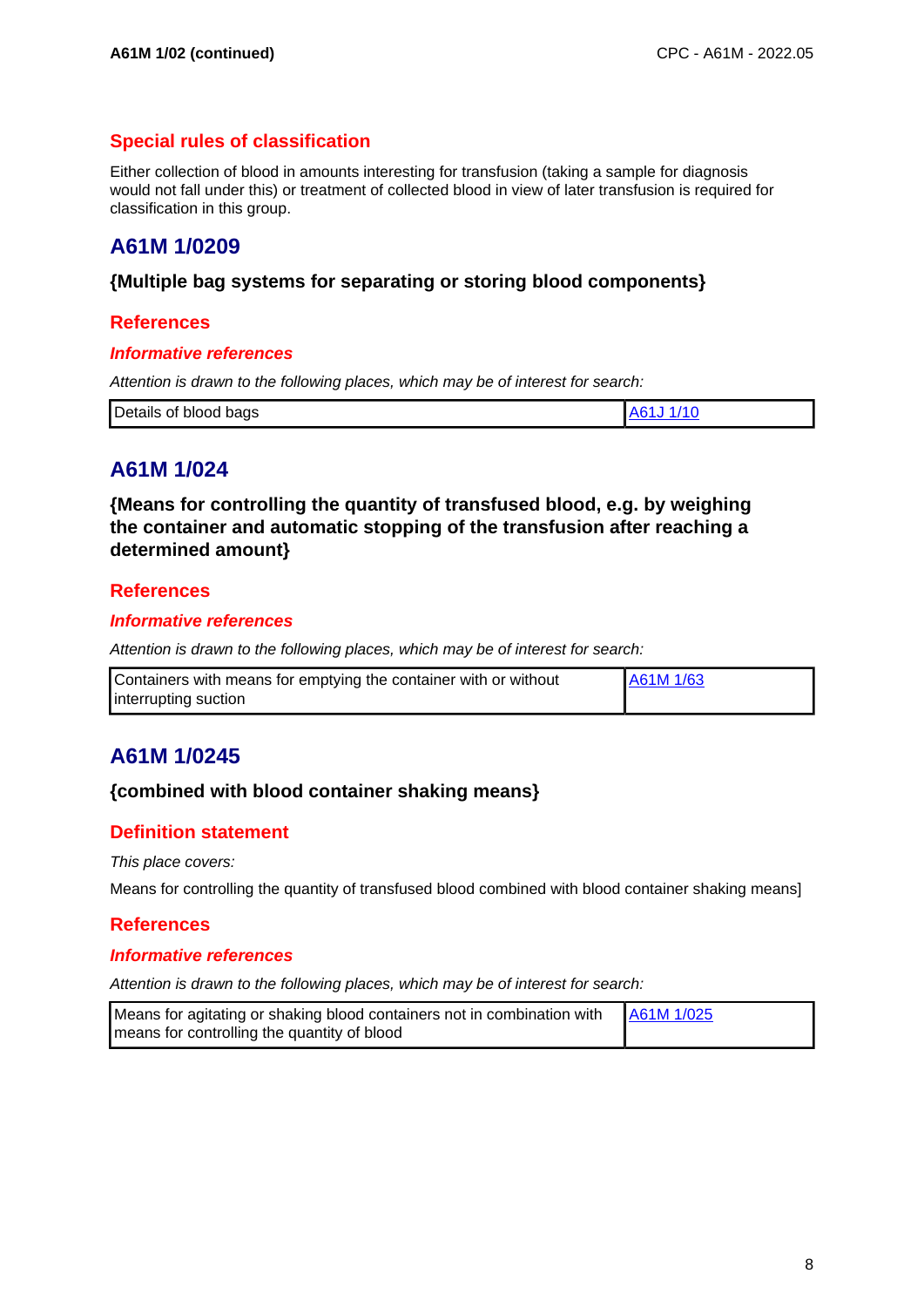**{Means for agitating or shaking blood containers (A61M 1/0245 takes precedence; shaking in general B01F 31/00)}**

## **References**

#### **Limiting references**

This place does not cover:

| Combined with blood container shaking means | A61M 1/0245 |
|---------------------------------------------|-------------|

#### **Informative references**

Attention is drawn to the following places, which may be of interest for search:

| Shaking<br>general<br>ın |  |
|--------------------------|--|
|                          |  |

# **A61M 1/0259**

**{Apparatus for treatment of blood or blood constituents not otherwise provided for (for agitating A61M 1/025; for separating blood components present in distinct layers in a container A61M 1/029)}**

## **References**

#### **Informative references**

Attention is drawn to the following places, which may be of interest for search:

| For agitating                                                                        | A61M 1/025 |
|--------------------------------------------------------------------------------------|------------|
| For separating blood components present in distinct layers in a container A61M 1/029 |            |

# **A61M 1/0272**

# **{Apparatus for treatment of blood or blood constituents prior to or for conservation, e.g. freezing, drying or centrifuging}**

### **Definition statement**

This place covers:

Treatment of blood, after collection from a donor, for the purpose of being conserved.

### **References**

#### **Informative references**

| Prior to transfusion | 1/0281<br>A6<br>.1M |
|----------------------|---------------------|
|----------------------|---------------------|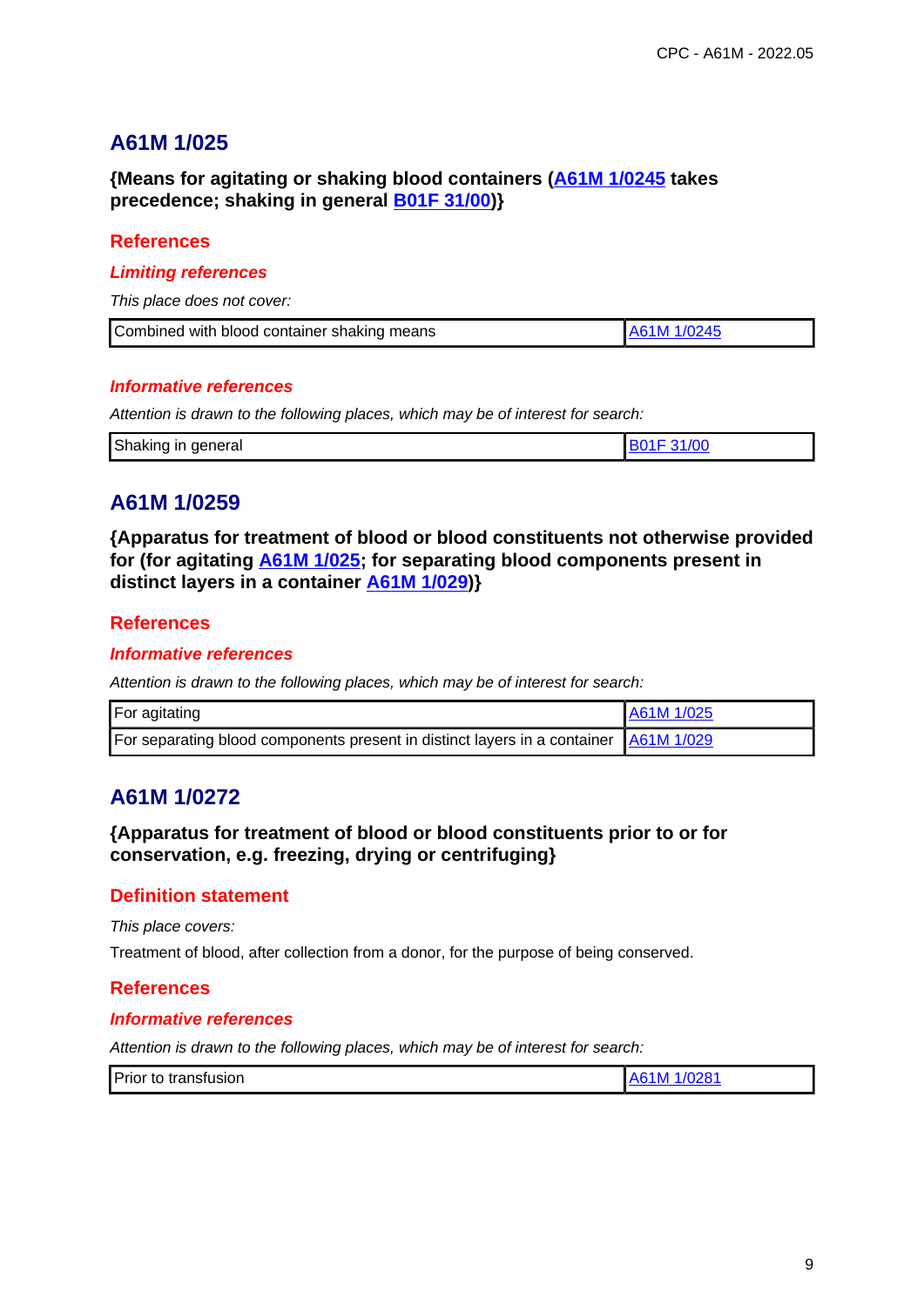**{Apparatus for treatment of blood or blood constituents prior to transfusion, e.g. washing, filtering or thawing}**

## **Definition statement**

This place covers:

Treatment of blood for the purpose of being introduced into a patient.

#### **References**

#### **Informative references**

Attention is drawn to the following places, which may be of interest for search:

| Prior to or for conservation | A61M 1/0272 |
|------------------------------|-------------|
|------------------------------|-------------|

# **A61M 1/029**

**{Separating blood components present in distinct layers in a container, not otherwise provided for (containers for storing blood or blood components A61J 1/05; sampling or analysing blood by separating blood components G01N 33/491)}**

## **Definition statement**

This place covers: Separating stratified blood components.

### **References**

#### **Informative references**

Attention is drawn to the following places, which may be of interest for search:

| Containers for storing blood or blood components           | A61J 1/10   |
|------------------------------------------------------------|-------------|
| Sampling or analysing blood by separating blood components | G01N 33/491 |

# **A61M 1/04**

## **{Artificial} pneumothorax apparatus**

### **Definition statement**

This place covers:

Devices for treating pneumothorax (i.e. abnormal collection of gas in the pleural space) and devices for creating and treating a pneumostoma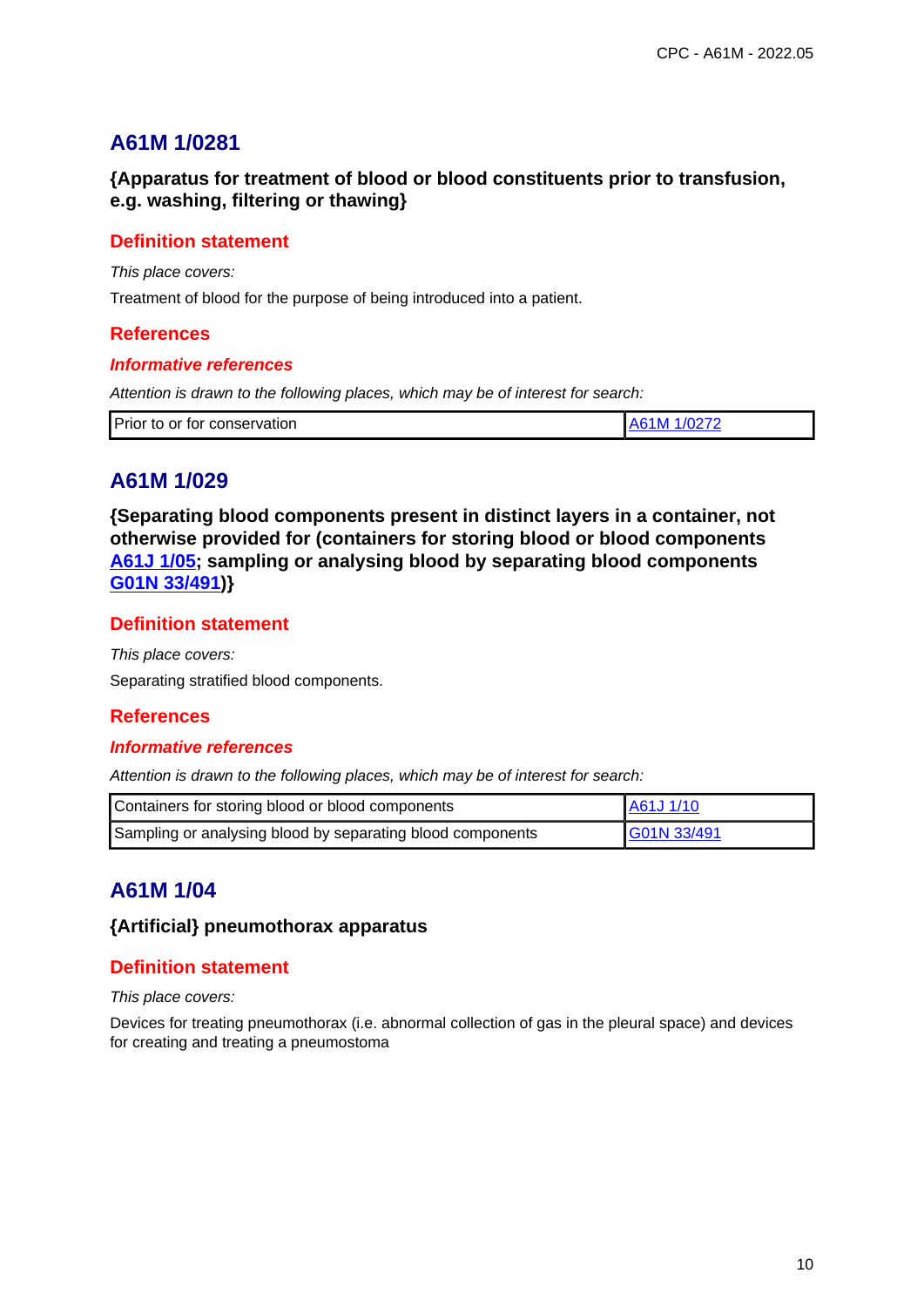## **Milking pumps**

## **References**

#### **Informative references**

Attention is drawn to the following places, which may be of interest for search:

| <b>Brassieres</b>     | A41C 3/00  |
|-----------------------|------------|
| Feeding bottles       | A61J 9/00  |
| Teats                 | A61J 11/00 |
| <b>Breast shields</b> | A61J 13/00 |

# **A61M 1/08**

## **Cupping glasses {, i.e. for enhancing blood circulation}**

# **Definition statement**

This place covers:

The traditional cupping glasses, used in cupping therapy where a partial vacuum is created in cups placed on the skin either by means of heat or suction; the group contains also some similar devices which are used as poison extractors

## **References**

#### **Informative references**

Attention is drawn to the following places, which may be of interest for search:

| Suction<br>9/005<br>massage |
|-----------------------------|
|-----------------------------|

# **Special rules of classification**

| Rigid cups having pumping shut-off valves are | <b>A61M 1/0003</b> |
|-----------------------------------------------|--------------------|
| coded with                                    |                    |

# **A61M 1/14**

**Dialysis systems; Artificial kidneys; Blood oxygenators (semi-permeable membranes characterised by the material, manufacturing processes therefor B01D 71/00) {; Reciprocating systems for treatment of body fluids, e.g. single needle systems for hemofiltration or pheresis}**

### **References**

### **Limiting references**

This place does not cover:

| Semi-permeable membranes characterized by the material, | <b>B01D 71/00</b> |
|---------------------------------------------------------|-------------------|
| manufacturing therefor                                  |                   |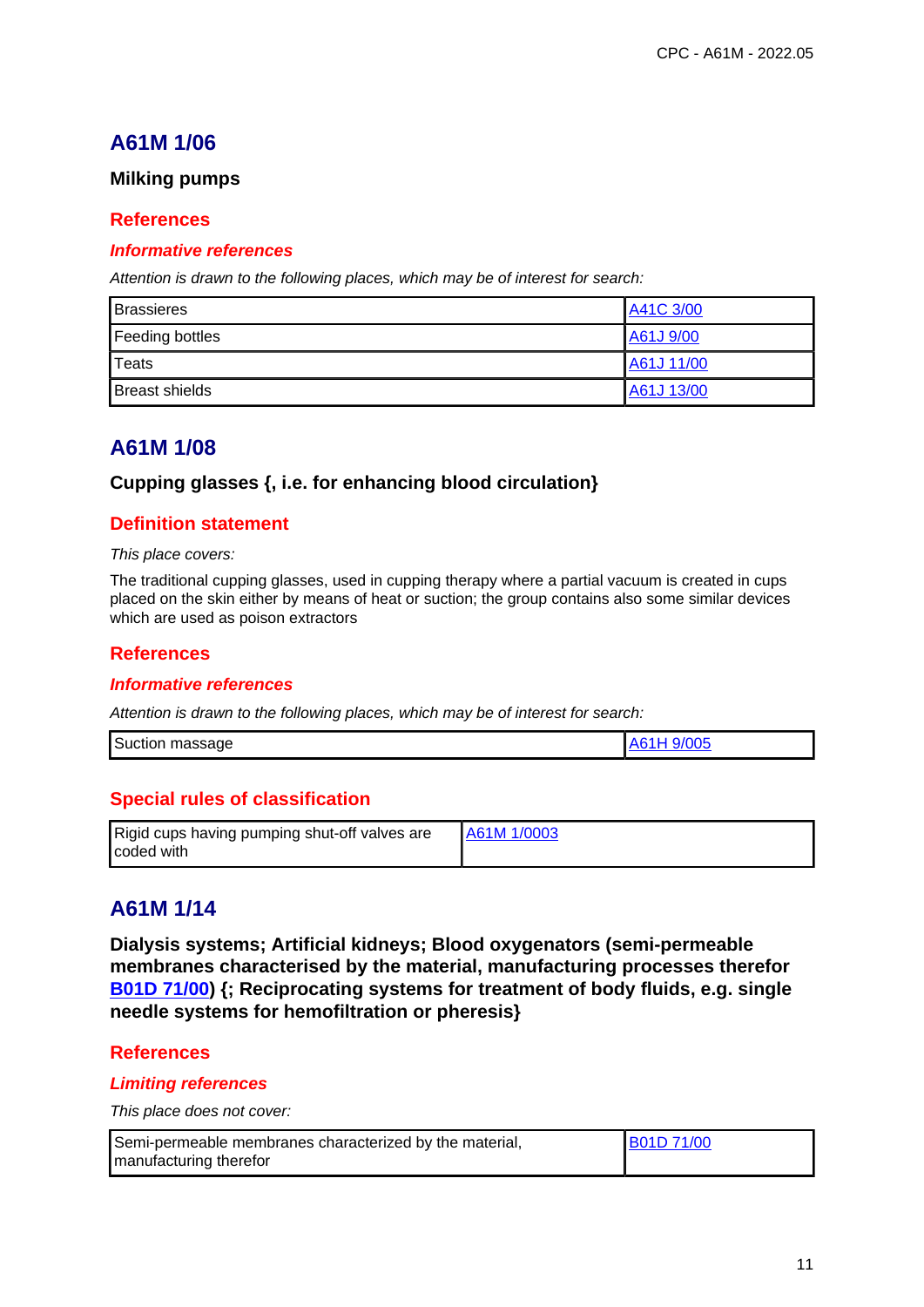## **Informative references**

Attention is drawn to the following places, which may be of interest for search:

| Peritoneal dialysis catheters                          | A61M 1/285        |
|--------------------------------------------------------|-------------------|
| Haemofiltration using non reciprocating systems        | A61M 1/34         |
| Extracorporeal blood circuit aspects                   | A61M 1/36         |
| Processes of separation using semi-permeable membranes | <b>B01D 61/00</b> |

# **A61M 1/16**

## **with membranes**

# **Definition statement**

#### This place covers:

Dialysis systems, artificial kidneys and blood oxygenators where treatment involves a semi-permeable membrane separating blood from dialysate in a dialyser and separating blood from oxygen in an oxygenator

## **References**

### **Informative references**

Attention is drawn to the following places, which may be of interest for search:

| Single-needle systems         | A61M 1/30         |
|-------------------------------|-------------------|
| <b>Blood-circuits thereof</b> | LA61M 1/3621      |
| Membranes per se              | <b>B01D 69/00</b> |

# **A61M 1/1654**

# **{Dialysates therefor}**

### **References**

### **Informative references**

Attention is drawn to the following places, which may be of interest for search:

| Chemical formulae of dialysates                        | A61K 31/00    |
|--------------------------------------------------------|---------------|
| Medicinal preparation containing inorganic ingredients | A61K 33/00    |
| Treating water for medical purposes                    | C02F 2103/026 |

# **A61M 1/1656**

# **{Apparatus for preparing dialysates}**

### **References**

#### **Informative references**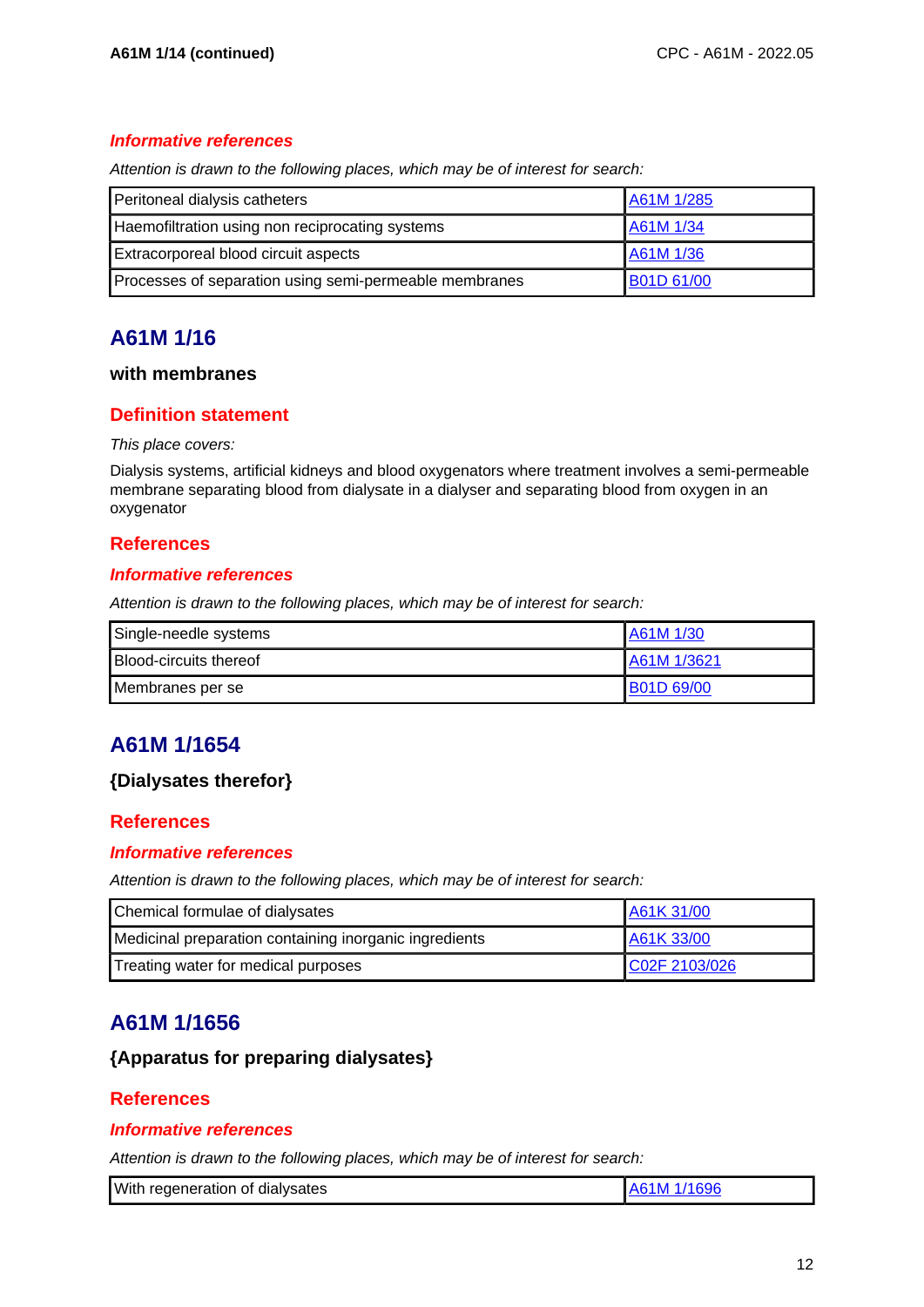# **{Degasification}**

## **Definition statement**

This place covers: Degasification of dialysates

# **References**

### **Informative references**

Attention is drawn to the following places, which may be of interest for search:

| Ð<br>in general<br>Degasification |  |
|-----------------------------------|--|
|                                   |  |

# **A61M 1/1678**

### **{intracorporal (peritoneal dialysis A61M 1/28)}**

## **Definition statement**

This place covers:

Intracorporal (e.g. implanted) dialysis systems, artificial kidneys, blood oxygenators.

### **References**

#### **Limiting references**

This place does not cover:

| Peritoneal dialysis | /28<br>ΛL<br>N |
|---------------------|----------------|

#### **Informative references**

Attention is drawn to the following places, which may be of interest for search:

| .<br>Artificial<br>glands | --- |
|---------------------------|-----|

# **A61M 1/168**

**{Sterilisation or cleaning before or after use}**

### **Definition statement**

This place covers:

Sterilisation or cleaning before or after use of the dialysis device, artificial kidneys or blood oxygenators, this can be both the dialysate or the blood side of the device and is not limited to selfcleaning.

### **References**

#### **Informative references**

| Priming, rinsing blood circuits before or after use | A61M 1/3643 |
|-----------------------------------------------------|-------------|
|-----------------------------------------------------|-------------|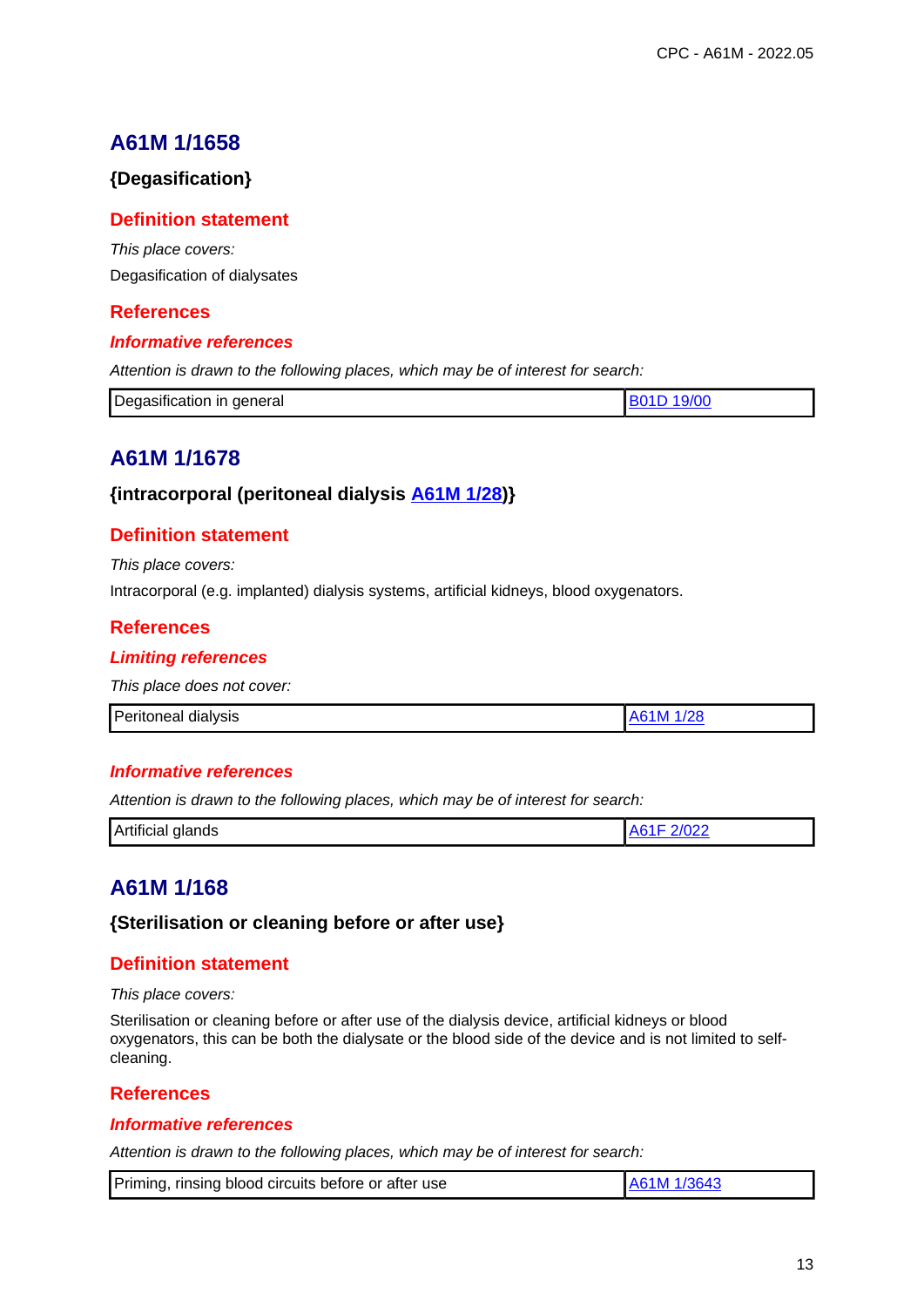| Sterilisation of materials in general                                | A61L 2/00         |
|----------------------------------------------------------------------|-------------------|
| Cleaning or sterilisation of membrane modules apart from the machine | <b>B01D 65/02</b> |

**{by heat}**

# **Definition statement**

This place covers: Sterilization or cleaning by heat, e.g. by steam

# **A61M 1/169**

# **{using chemical substances}**

# **References**

### **Informative references**

Attention is drawn to the following places, which may be of interest for search:

| Priming, rinsing blood circuits before or after use |  |
|-----------------------------------------------------|--|
|                                                     |  |

# **A61M 1/1692**

## **{Detection of blood traces in dialysate}**

# **Definition statement**

#### This place covers:

Dialysis systems where means are provided for detecting traces of blood in the dialysate, e.g. to detect the presence of a leak in the membrane

# **References**

### **Informative references**

Attention is drawn to the following places, which may be of interest for search:

| Other testing of filters for leaks                     | A61M 2205/705     |
|--------------------------------------------------------|-------------------|
| Testing the membrane modules                           | <b>B01D 65/10</b> |
| Investigating fluid-tightness of structures in general | G01M 3/00         |

# **A61M 1/1694**

# **{with recirculating dialysing liquid}**

### **References**

## **Informative references**

| Peritoneal dialysis |
|---------------------|
|---------------------|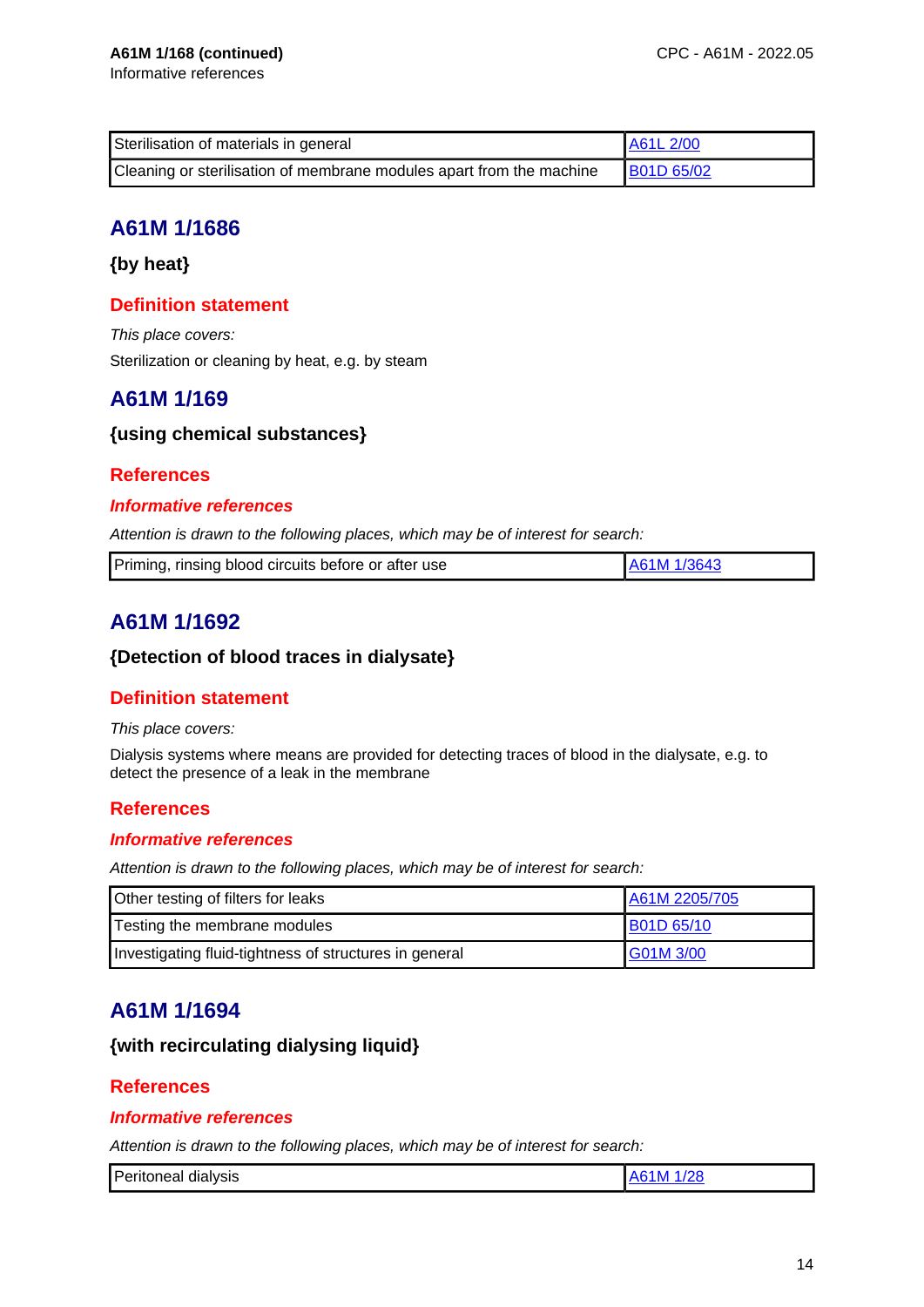## **{with dialysate regeneration}**

### **References**

#### **Informative references**

Attention is drawn to the following places, which may be of interest for search:

| Substitution fluid using dialysate<br>LA61M 1/3465 |
|----------------------------------------------------|
|----------------------------------------------------|

# **A61M 1/1698**

**{Blood oxygenators with or without heat-exchangers (intracorporal A61M 1/1678; manufacturing of membranes therefor B01D 67/00; semipermeable membranes for separation processes characterised by their properties B01D 69/00; semi-permeable membranes characterised by their material B01D 71/00)}**

## **References**

#### **Limiting references**

This place does not cover:

| Intracorporal oxygenators                                                    | A61M 1/1678       |
|------------------------------------------------------------------------------|-------------------|
| Manufacturing of membranes therefor                                          | <b>B01D 67/00</b> |
| Semi-permeable membranes for separation characterized by their<br>properties | <b>B01D 69/00</b> |

# **A61M 1/26**

### **{and internal elements} which are moving**

# **Definition statement**

#### This place covers:

Dialysis systems, artificial kidneys and blood oxygenators which incorporate elements internal to the treatment module where the membrane is located which are moving (e.g. moving membranes)

# **Special rules of classification**

Only used as an Indexing Code, documents are classified in B01D

# **A61M 1/28**

### **Peritoneal dialysis {; Other peritoneal treatment, e.g. oxygenation}**

# **Definition statement**

This place covers:

contains also other peritoneal treatment, e.g. oxygenation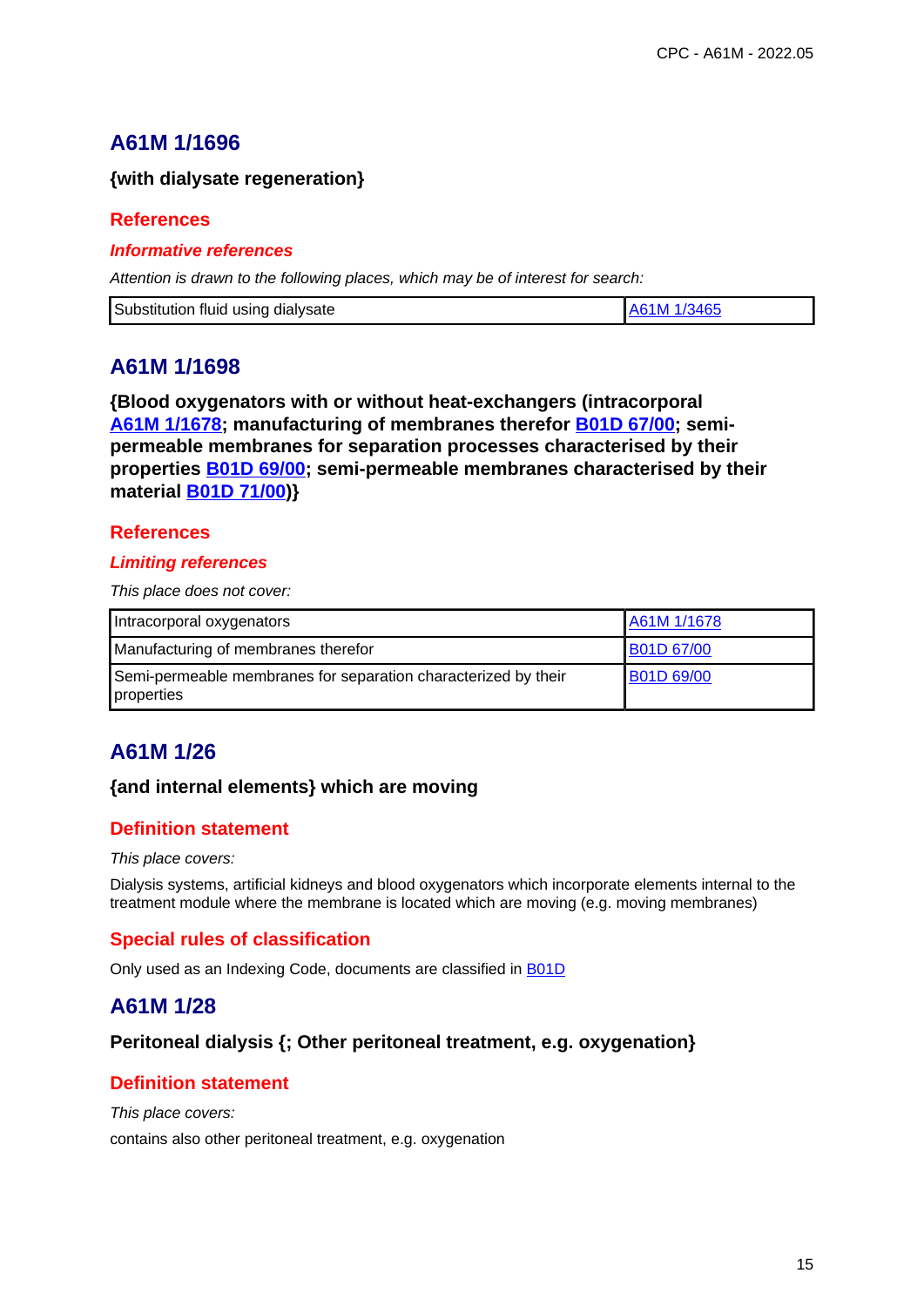# **References**

### **Informative references**

Attention is drawn to the following places, which may be of interest for search:

| Irrigation systems   | A61M 3/02  |
|----------------------|------------|
| Sterile connections  | A61M 39/10 |
| <b>Bags therefor</b> | A61J 1/10  |

# **A61M 1/285**

# **{Catheters therefor}**

# **References**

### **Informative references**

Attention is drawn to the following places, which may be of interest for search:

| <b>Sterile</b><br>connections | 39/17<br>$\Delta$ 6<br>-n |
|-------------------------------|---------------------------|
|                               |                           |

# **A61M 1/287**

## **{Dialysates therefor}**

# **References**

### **Informative references**

Attention is drawn to the following places, which may be of interest for search:

| For other dialysates      | A61M 1/1654 |
|---------------------------|-------------|
| Preparation of dialysates | A61M 1/1656 |

# **A61M 1/30**

**Single needle dialysis {; Reciprocating systems, alternately withdrawing blood from and returning it to the patient, e.g. single-lumen-needle dialysis or single needle systems for hemofiltration or pheresis}**

# **Definition statement**

This place covers:

Reciprocating systems, alternately withdrawing blood from and returning it to the patient, e.g. singlelumen-needle dialysis or single needle systems for haemofiltration, pheresis

# **A61M 1/32**

### **Oxygenators without membranes**

# **Definition statement**

This place covers:

Oxygenators without membranes e.g. bubble oxygenators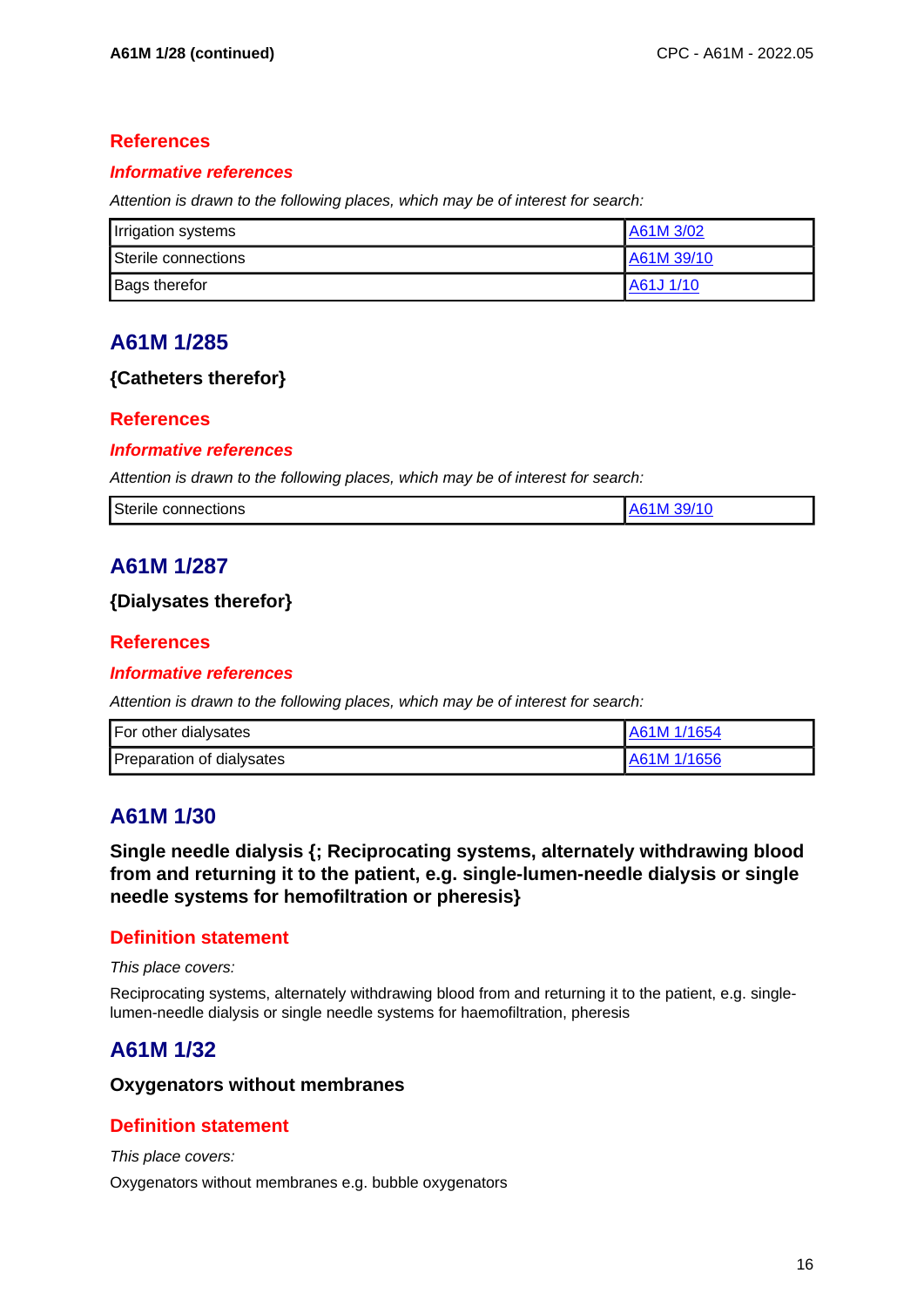**Filtering material out of the blood by passing it through a membrane, i.e. hemofiltration or diafiltration**

## **References**

#### **Informative references**

Attention is drawn to the following places, which may be of interest for search:

| Single-needle systems                       | A61M 1/30 |
|---------------------------------------------|-----------|
| <b>Extracorporeal blood circuit aspects</b> | A61M 1/36 |

# **A61M 1/3413**

## **{Diafiltration}**

### **Definition statement**

This place covers:

Combined dialysis (i.e. using dialysate) and haemofiltration (i.e. with considerable amounts of ultrafiltrate requiring substitution).

# **A61M 1/342**

## **{Adding solutions to the blood, e.g. substitution solutions (for preventing coagulation A61M 1/3672)}**

### **References**

#### **Limiting references**

This place does not cover:

| For preventing coagulation<br>/l 1/3672 |
|-----------------------------------------|
|-----------------------------------------|

# **A61M 1/3441**

### **{Substitution rate control as a function of the ultrafiltration rate}**

#### **References**

#### **Informative references**

| Weighing fresh and used dialysate | A61M 1/1643 |
|-----------------------------------|-------------|
|                                   |             |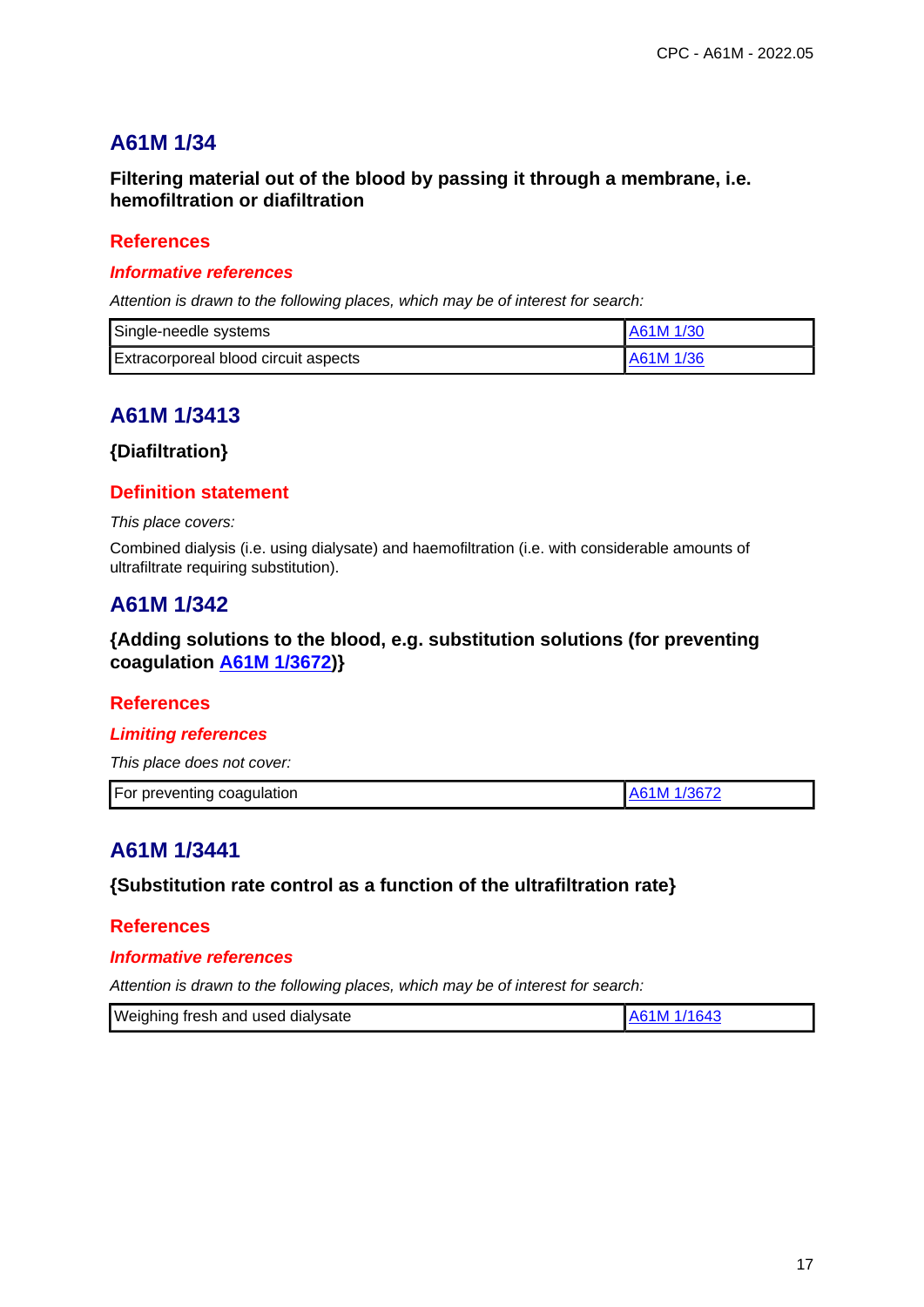# **{Substitution fluids}**

## **References**

#### **Informative references**

Attention is drawn to the following places, which may be of interest for search:

| A61M 1/3465<br>Using dialysate as substitution fluid |
|------------------------------------------------------|
|------------------------------------------------------|

# **A61M 1/3462**

## **{Circuits for the preparation thereof}**

# **Definition statement**

This place covers:

Fluidic circuits for the preparation of substitution fluids.

## **References**

#### **Informative references**

Attention is drawn to the following places, which may be of interest for search:

| Using dialysate as substitution fluid<br>1M 1/3465 |
|----------------------------------------------------|
|----------------------------------------------------|

# **Special rules of classification**

The fact that the circuits are fluidic does not exclude that they may be electrically controlled.

# **A61M 1/3472**

## **{with treatment of the filtrate}**

### **Definition statement**

#### This place covers:

Filtering material out of the blood by passing it through a membrane, i.e. haemofiltration, diafiltration, with treatment of the filtrate, e.g. by filtration, dialysis, absorption, chemical treatment, biological treatment, heating

### **References**

#### **Informative references**

| with treatment of the filtrate with treatment agent in the same enclosure<br>as the membrane                                    | A61M 1/3475 |
|---------------------------------------------------------------------------------------------------------------------------------|-------------|
| with treatment of the filtrate by dialysing the filtrate                                                                        | A61M 1/3479 |
| with treatment of the filtrate by filtrating the filtrate using another crossflow A61M 1/3482<br>filter, e.g. a membrane filter |             |
| with biological or chemical treatment of the filtrate, e.g. chemical<br>precipitation, treatment by absorbents                  | A61M 1/3486 |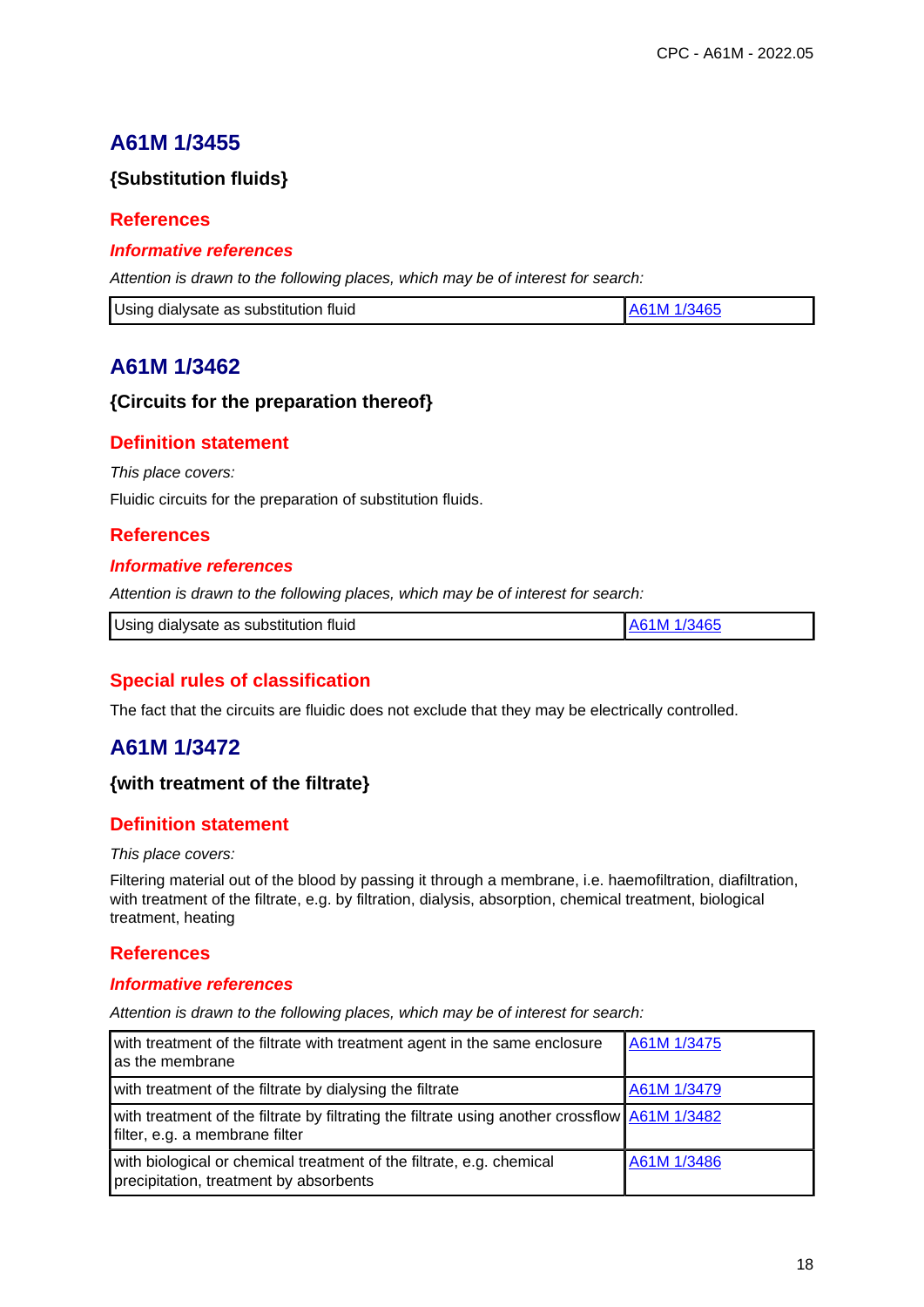| with treatment of the filtrate by using treatment agents in suspension | A61M 1/3493 |
|------------------------------------------------------------------------|-------------|

**{Plasmapheresis; Leucopheresis; Lymphopheresis (A61M 1/3472 takes precedence)}**

# **References**

### **Limiting references**

This place does not cover:

| <b>With</b><br>treatment of the filtrate |  |
|------------------------------------------|--|

### **Informative references**

Attention is drawn to the following places, which may be of interest for search:

# **A61M 1/36**

**Other treatment of blood in a by-pass of the natural circulatory system, e.g. temperature adaptation, irradiation {; Extra-corporeal blood circuits}**

### **Definition statement**

This place covers:

Other treatment of blood in a by-pass of the natural circulatory system, e.g. temperature adaptation, irradiation

# **A61M 1/3621**

### **{Extra-corporeal blood circuits (single-needle circuits A61M 1/30)}**

### **Definition statement**

This place covers:

Includes all blood circuits (e.g. also for dialysis, haemofiltration), single needle circuits excepted.

### **References**

#### **Limiting references**

This place does not cover:

| Single-needle<br>circuits |  |
|---------------------------|--|
|                           |  |

### **Informative references**

| Double lumen needles  | A61M 5/1582    |
|-----------------------|----------------|
| Multi lumen catheters | I A61M 25/0026 |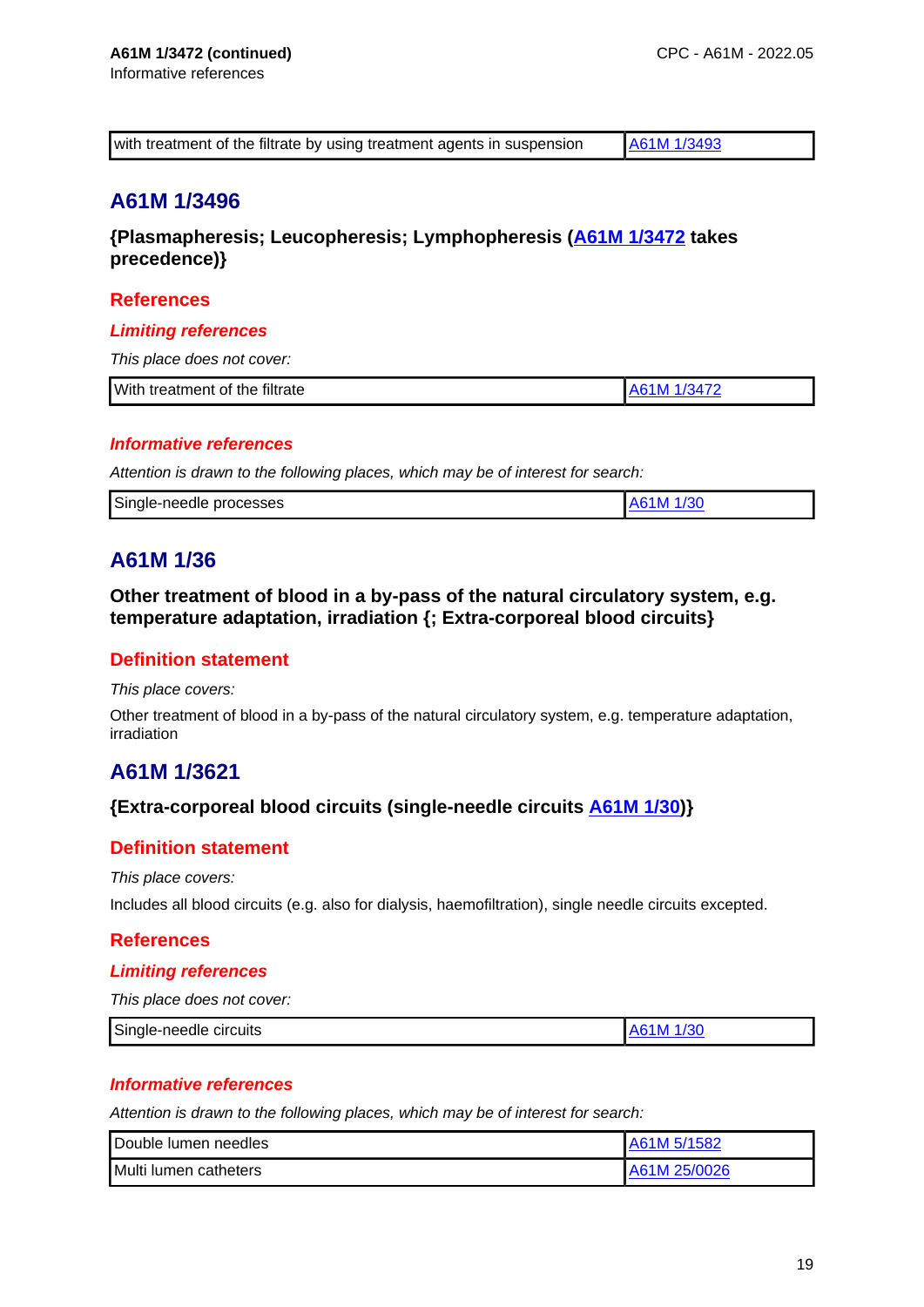# **{Level detectors; Level control}**

## **Definition statement**

This place covers:

Blood level detectors and blood level control.

# **References**

#### **Informative references**

Attention is drawn to the following places, which may be of interest for search:

| Measuring liquid level in infusion        | A61M 5/1684 |
|-------------------------------------------|-------------|
| Optical liquid level detectors in general | G01F 23/292 |
| Measuring liquid level in general         | G01F 25/20  |

# **A61M 1/3626**

## **{Gas bubble detectors}**

## **References**

### **Informative references**

Attention is drawn to the following places, which may be of interest for search:

| Blood leak detection by change of transparency of dialysate       | A61M 1/1692 |
|-------------------------------------------------------------------|-------------|
| In infusion devices                                               | A61M 5/365  |
| Observing bubbles in a liquid pool for leak detection, in general | G01M 3/06   |

# **A61M 1/3627**

## **{Degassing devices; Buffer reservoirs; Drip chambers; Blood filters}**

### **Definition statement**

This place covers:

Degassing devices, buffer reservoirs, drip chambers, blood filters, these devices can be isolated but often some of them are combined in one device

## **References**

#### **Informative references**

| Priming                                                               | A61M 1/3643 |
|-----------------------------------------------------------------------|-------------|
| <b>I</b> Filters for solid matter in combination with suction devices | IA61M 1/79  |
| <b>Blood filters for infusion</b>                                     | A61M 5/165  |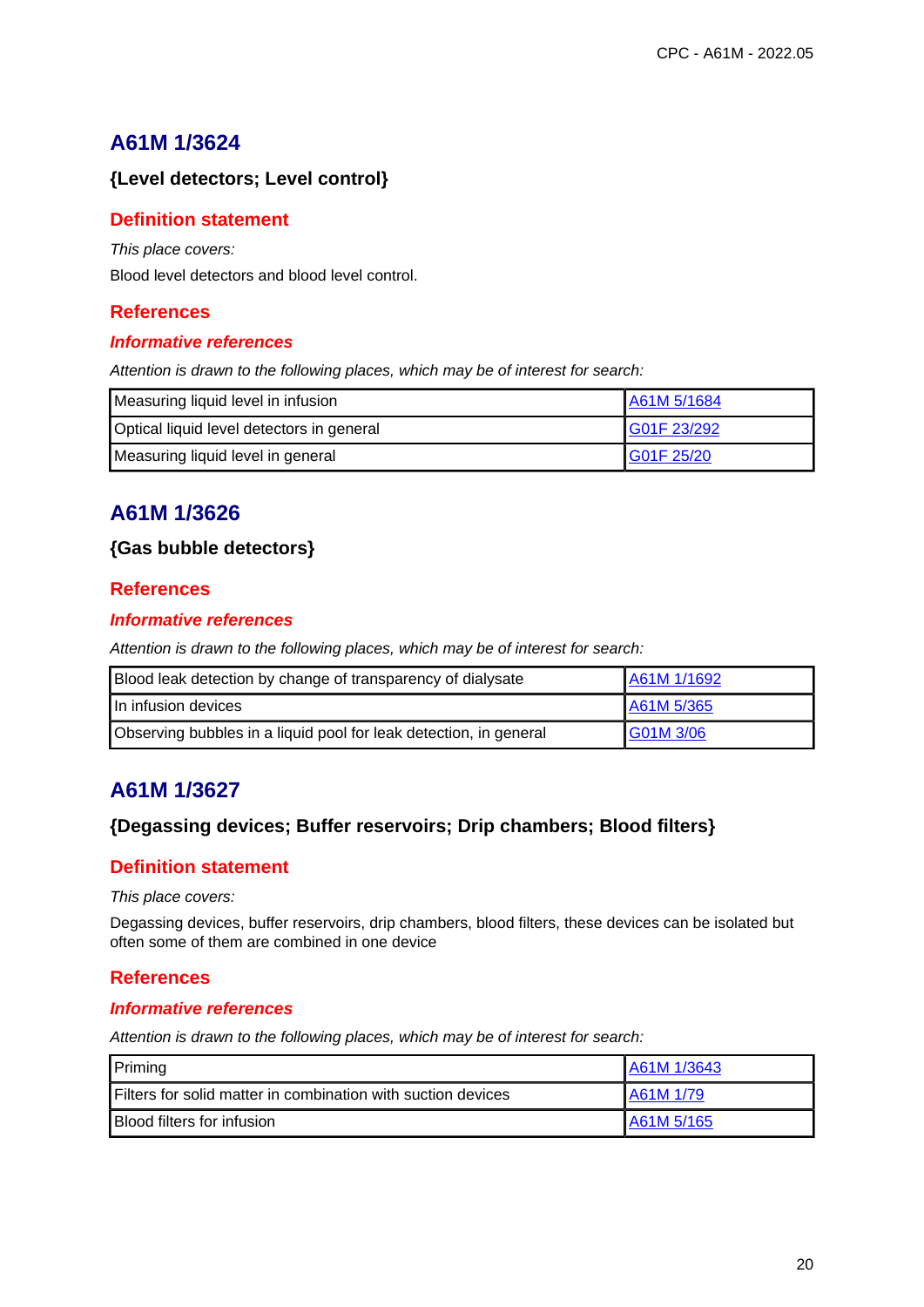## **{Blood component filters, e.g. leukocyte filters}**

## **References**

## **Informative references**

Attention is drawn to the following places, which may be of interest for search:

| Filters for lipoids              | A61M 1/3627       |
|----------------------------------|-------------------|
| Type of blood component          | A61M 2202/04      |
| Filtering out liquids in general | <b>B01D 39/00</b> |

# **A61M 1/3639**

### **{Blood pressure control, pressure transducers specially adapted therefor}**

## **Definition statement**

#### This place covers:

Blood pressure control in the extracorporeal circuit of a blood treatment system and pressure transducers specially adapted therefor

### **References**

#### **Informative references**

Attention is drawn to the following places, which may be of interest for search:

| Control of inversion time between collection and reinfusion phase in<br>single needle systems by pressure control | A61M 1/305 |
|-------------------------------------------------------------------------------------------------------------------|------------|
| Blood pressure measurement on the patient                                                                         | A61B 5/02  |

# **A61M 1/3643**

## **{Priming, rinsing before or after use}**

### **Definition statement**

This place covers:

Priming, rinsing before or after use of the extracorporeal blood circuit

### **References**

#### **Informative references**

| Sterilizing the dialyser                | A61M 1/168     |
|-----------------------------------------|----------------|
| Arrangements for blood volume reduction | A61M 1/3606    |
| Rinsing for regenerating the filter     | A61M 2205/7554 |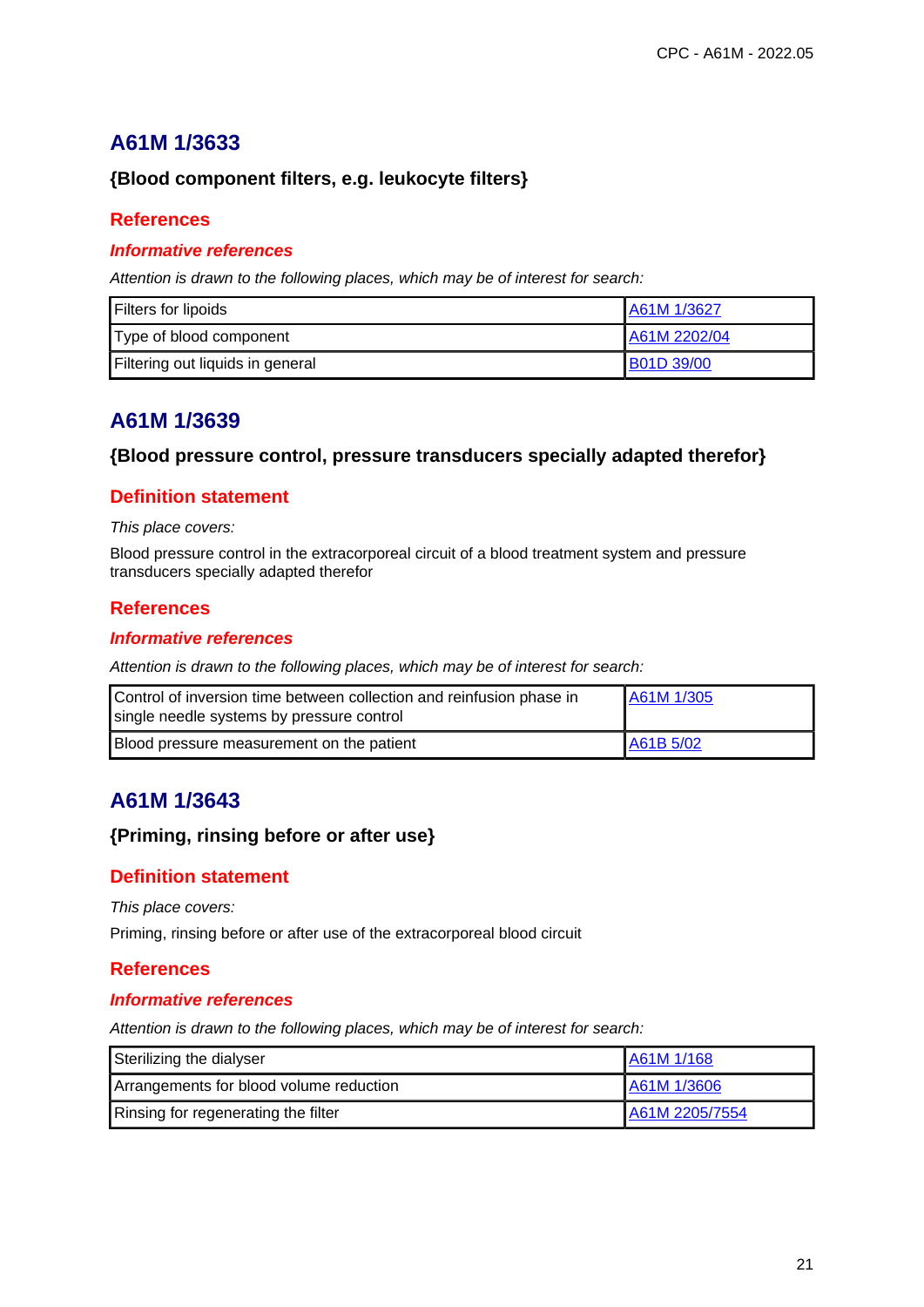## **{Interfaces between patient blood circulation and extra-corporal blood circuit}**

## **Definition statement**

This place covers:

Interfaces between the blood circulation of the patient and the extra-corporal blood circuit, e.g. mechanical interfaces such as adapted catheters, needles, cannulas, or electrical interfaces, e.g. electrodes for monitoring proper connection of the patient to the blood circuit

### **References**

#### **Informative references**

Attention is drawn to the following places, which may be of interest for search:

| Catheter holding devices | 25/02<br>A61M |
|--------------------------|---------------|
|--------------------------|---------------|

# **A61M 1/3655**

### **{Arterio-venous shunts or fistulae}**

### **References**

### **Informative references**

Attention is drawn to the following places, which may be of interest for search:

|--|

# **A61M 1/3663**

### **{Flow rate transducers; Flow integrators}**

### **References**

#### **Informative references**

Attention is drawn to the following places, which may be of interest for search:

| Measuring flow in general |  |
|---------------------------|--|

# **A61M 1/3664**

### **{for preparing cardioplegia solutions}**

### **References**

#### **Informative references**

| Means for cooling | 5/3606<br>ı<br>. |
|-------------------|------------------|
|                   |                  |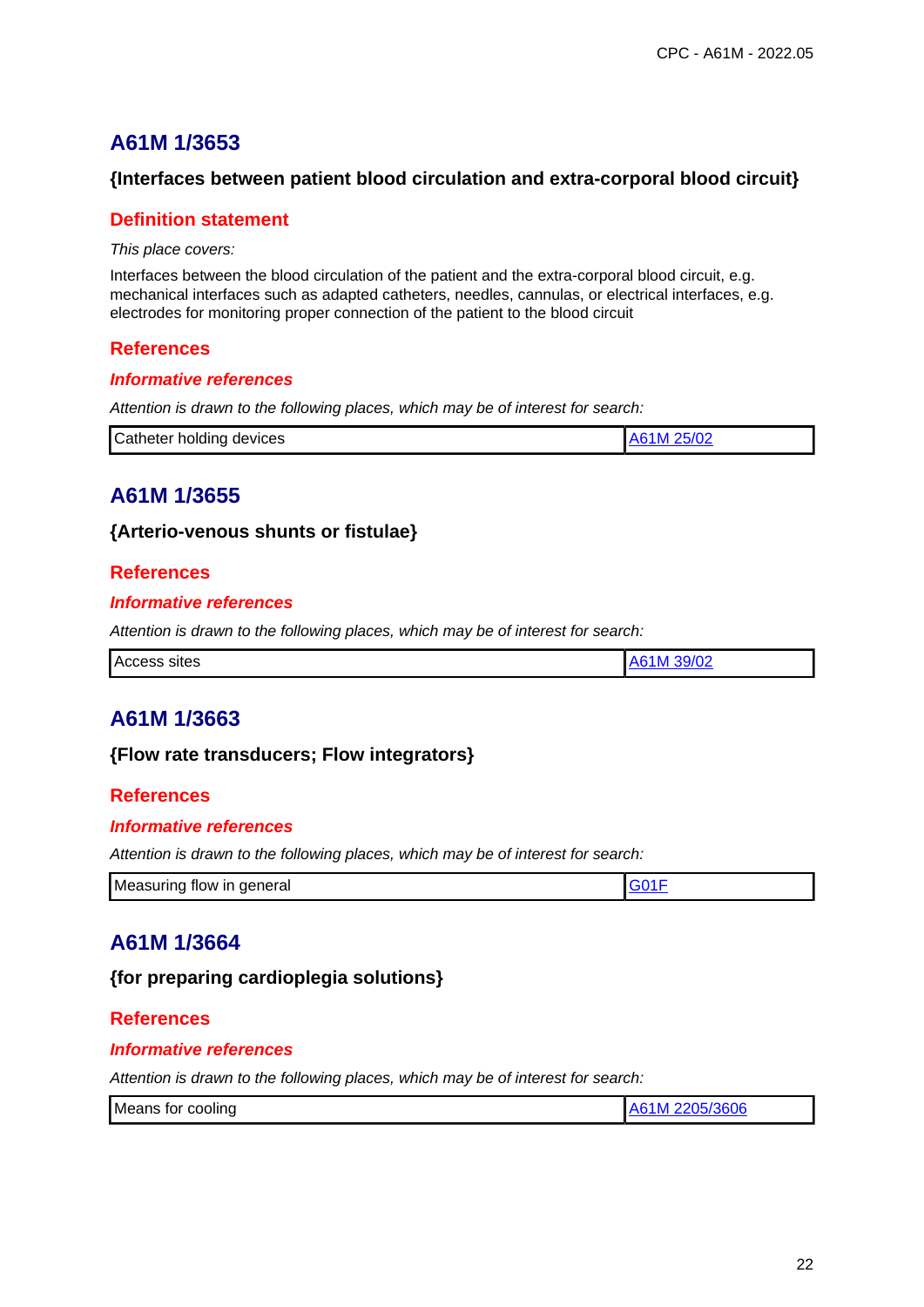# **{Cardiac or cardiopulmonary bypass, e.g. heart-lung machines}**

## **References**

#### **Informative references**

Attention is drawn to the following places, which may be of interest for search:

| With assisted venous return | 1/3667<br>M |
|-----------------------------|-------------|
|                             |             |

# **A61M 1/3669**

## **{Electrical impedance measurement of body fluids; transducers specially adapted therefor}**

### **References**

#### **Informative references**

Attention is drawn to the following places, which may be of interest for search:

| Other measuring of impedance |  |
|------------------------------|--|

# **A61M 1/367**

## **{Circuit parts not covered by the preceding subgroups of group A61M 1/3621}**

# **Definition statement**

This place covers:

Circuit parts not covered by the preceeding subgroups of group **A61M 1/3621** e.g. connectors, sensors and valves

### **References**

#### **Informative references**

| Level detectors              | A61M 1/3624 |
|------------------------------|-------------|
| Gas bubble detectors         | A61M 1/3626 |
| Degassing devices            | A61M 1/3627 |
| Blood pressure control       | A61M 1/3639 |
| Priming                      | A61M 1/3643 |
| Interfaces                   | A61M 1/3653 |
| <b>Flow rate Transducers</b> | A61M 1/3663 |
| For cardioplegia             | A61M 1/3664 |
| Cardiac bypass               | A61M 1/3666 |
| Impedance measurement        | A61M 1/3669 |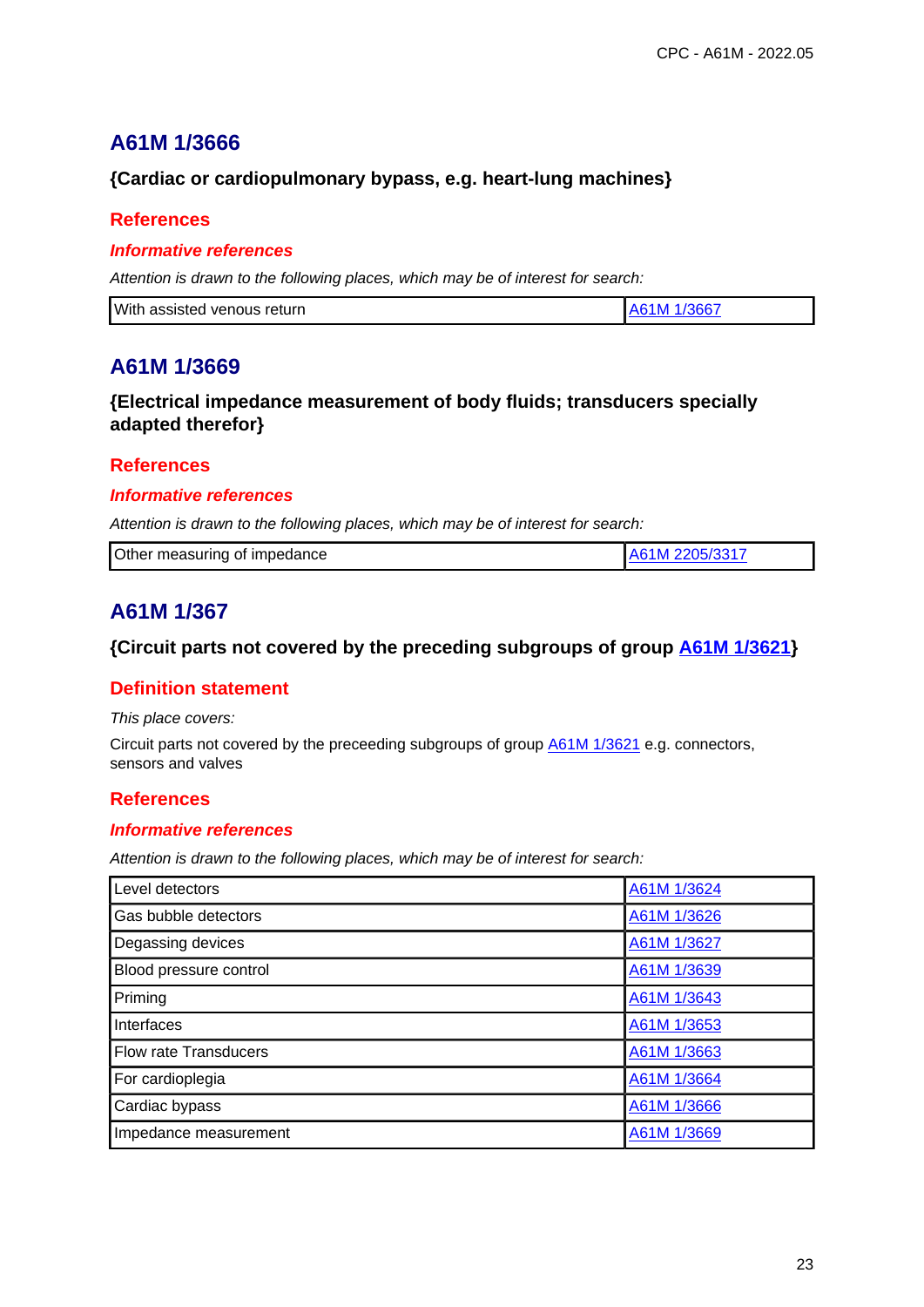# **{Means preventing coagulation}**

## **Definition statement**

This place covers:

Extra-corporeal blood circuits having means preventing coagulation of the blood, e.g. heparine infusion or anticoagulant coating or a geometrical configuration described as minimizing coagulation

### **References**

#### **Informative references**

Attention is drawn to the following places, which may be of interest for search:

|  | Aspiration tips with anticoagulant delivery | A61M 1/85 |
|--|---------------------------------------------|-----------|
|--|---------------------------------------------|-----------|

# **A61M 1/3675**

#### **{Deactivation}**

# **Definition statement**

This place covers:

Extra-corporeal blood circuits having means (e.g. chemical, in the blood) preventing coagulation of the blood, which means are thereafter deactivated (e.g. removed or neutralized so as not to compromise the health of the patient)

### **Synonyms and Keywords**

In patent documents, the following words/expressions are often used as synonyms:

• " heparin", "ACD" , "citrate" and " liquemine"

# **A61M 1/3679**

### **{by absorption (A61M 1/3675 takes precedence)}**

### **Definition statement**

This place covers:

Extra-corporeal blood circuits whereby the blood is treated by absorption (the absorption of anticoagulants being classified in A61M 1/3675)

# **References**

#### **Limiting references**

This place does not cover:

| Deactivation of means preventing coagulation | LA61M 1/3675 |
|----------------------------------------------|--------------|
|----------------------------------------------|--------------|

#### **Informative references**

| Related<br>ാമല<br>circuits<br>tluıq<br>l IV<br>$\sim$ |  |
|-------------------------------------------------------|--|
|-------------------------------------------------------|--|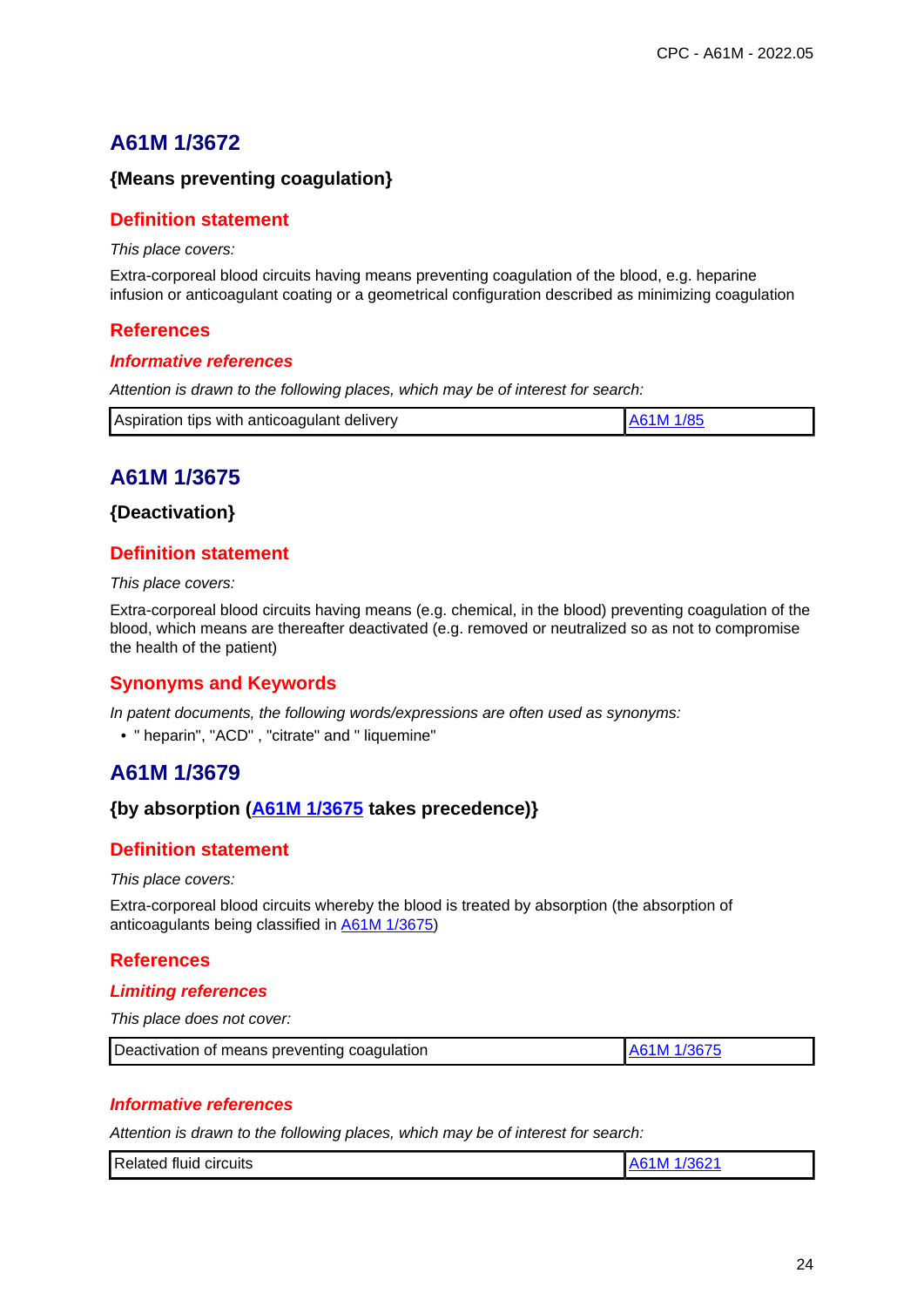# **Special rules of classification**

| Distinction between absorption and chemical   | A61M 1/3687 |
|-----------------------------------------------|-------------|
| treatment not always easy, therefore see also |             |

# **A61M 1/3681**

**{by irradiation}**

## **Definition statement**

This place covers:

Extra-corporeal blood circuits in which the blood is treated by irradiation of any wavelength

# **References**

### **Informative references**

Attention is drawn to the following places, which may be of interest for search:

| Sterilization by irradiation in general |  |  |
|-----------------------------------------|--|--|
|-----------------------------------------|--|--|

# **A61M 1/3687**

## **{Chemical treatment (A61M 1/3675 takes precedence)}**

# **Definition statement**

This place covers:

Extra-corporeal blood circuits in which the blood is treated by chemical means

### **References**

#### **Limiting references**

This place does not cover:

| Deactivation of means preventing coagulation | LA61M 1/3675 |
|----------------------------------------------|--------------|
|                                              |              |

#### **Informative references**

Attention is drawn to the following places, which may be of interest for search:

| Extra-corporeal<br>circuits<br>blood |  |
|--------------------------------------|--|

# **Special rules of classification**

As distinction between absorption and chemical treatment is not always clear, the group A61M 1/3679 concerning blood treated by absorption means should be considered.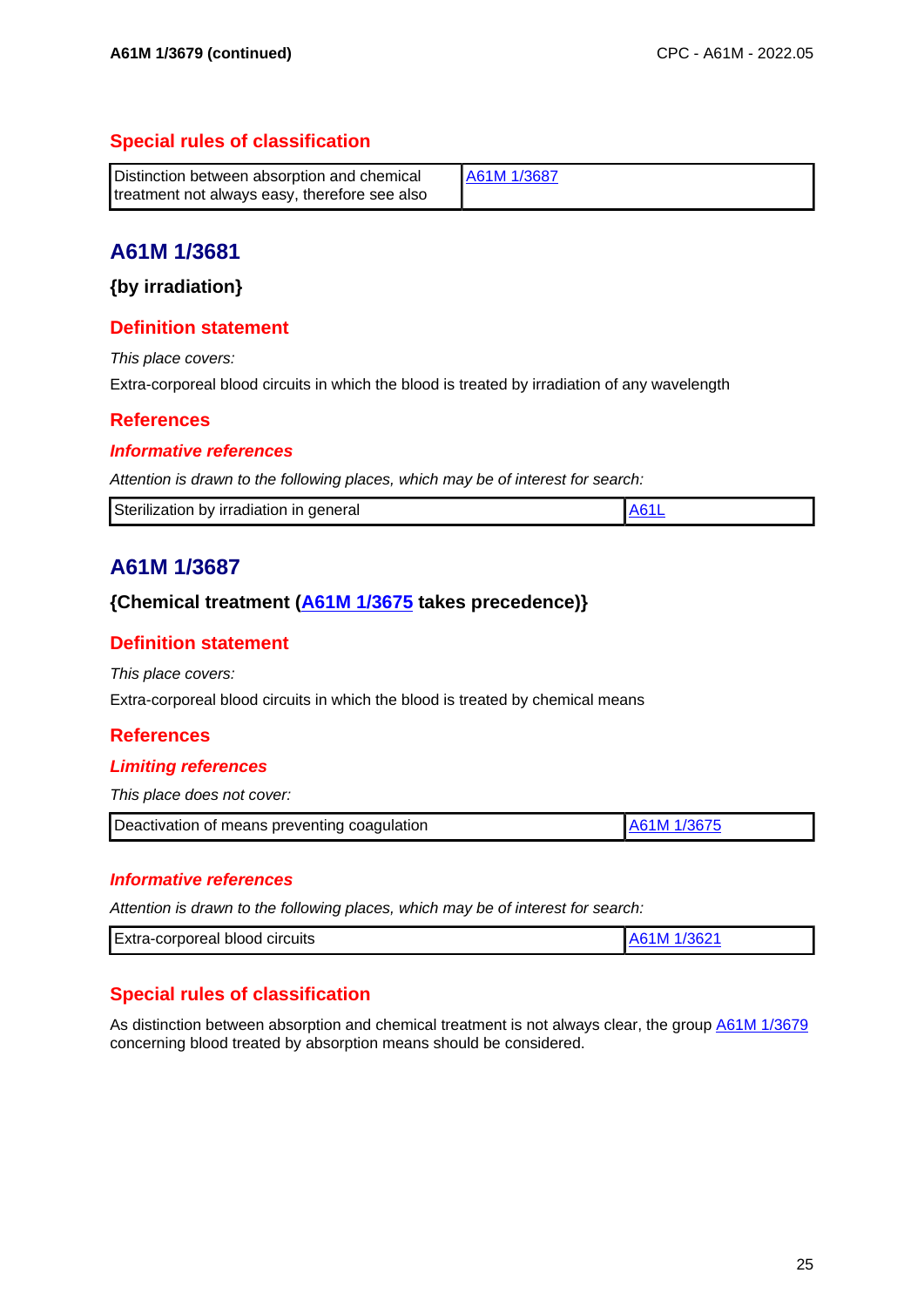# **{Temperature treatment}**

## **Definition statement**

This place covers:

Hypo-, and hyperthermia devices; not intended for preservation nor for adapting to body temperature, but for treatments with intended irreversible results

### **References**

#### **Informative references**

Attention is drawn to the following places, which may be of interest for search:

| Heating or cooling devices for bringing media into the body or the media A61M 5/44 |            |
|------------------------------------------------------------------------------------|------------|
| Hypothermia                                                                        | A61M 19/00 |
| Heating or cooling the body for treatment                                          | A61F 7/00  |

# **A61M 1/3693**

**{using separation based on different densities of components, e.g. centrifuging}**

### **References**

#### **Informative references**

Attention is drawn to the following places, which may be of interest for search:

| Multiple bag systems therefor | A61M 1/0209      |
|-------------------------------|------------------|
| Rotating membrane filtering   | A61M 1/262       |
| Centrifuges in general        | <b>B04B 5/00</b> |

# **A61M 1/38**

**Removing constituents from donor blood and {storing or} returning remainder to body {, e.g. for transfusion}**

### **References**

#### **Informative references**

| Blood transfusion apparatus | A61M 1/02 |
|-----------------------------|-----------|
|-----------------------------|-----------|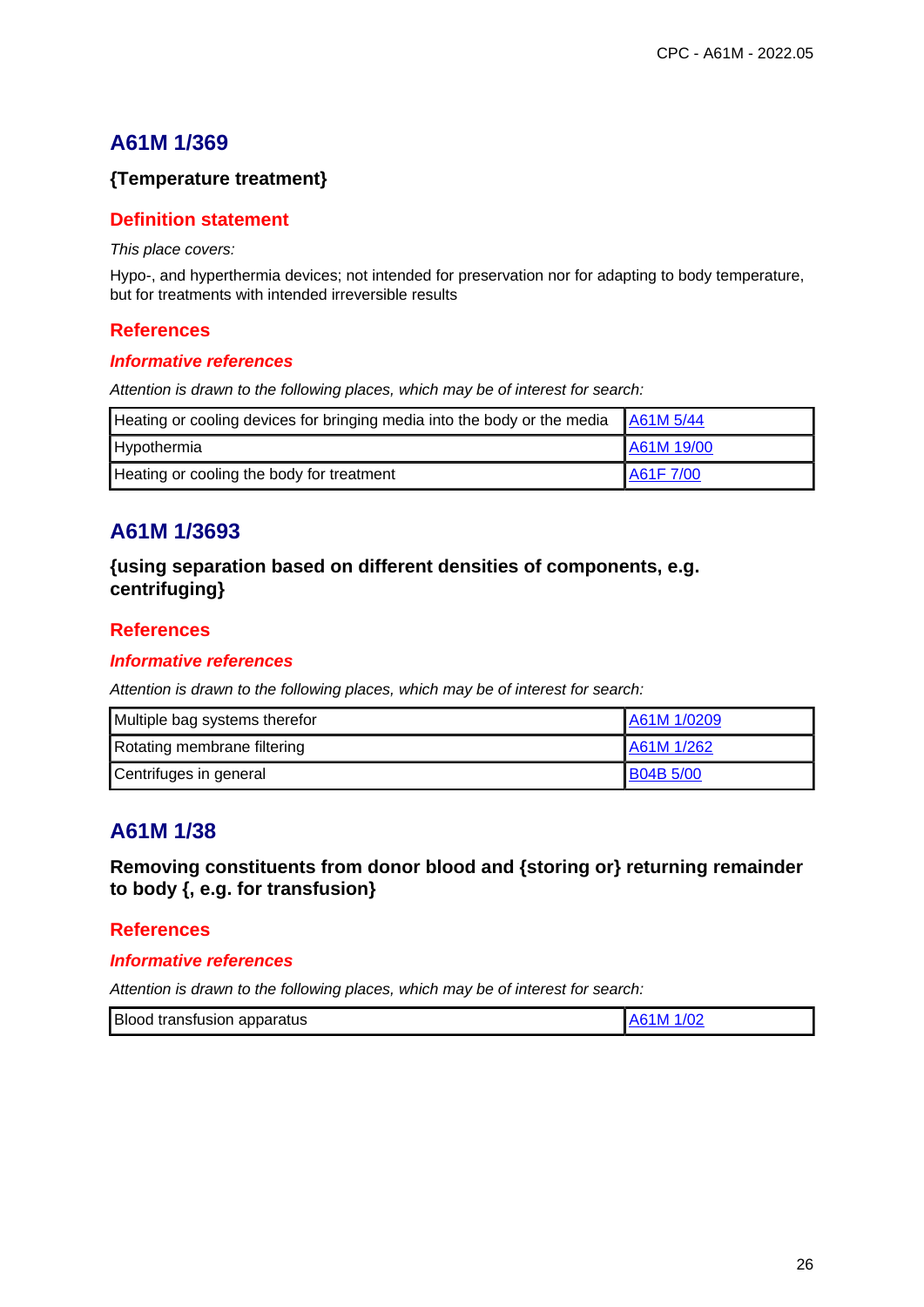## **{Containers for suction drainage, adapted to be used with an external suction source (containers not adapted for subjection to vacuum A61M 1/69)}**

### **Definition statement**

#### This place covers:

Containers for suction drainage, adapted to be used with an external suction source. These containers are either connected permanently or connectable through a port to said external suction source which cannot be reasonably considered as being part of the container.

### **References**

#### **Limiting references**

This place does not cover:

| Containers not adapted for subjection to vacuum | <b>A61M 1/69</b> |
|-------------------------------------------------|------------------|
|                                                 |                  |

#### **Application-oriented references**

Examples of places where the subject matter of this place is covered when specially adapted, used for a particular purpose, or incorporated in a larger system:

| Containers specifically adapted for negative pressure wound therapy | A61M 1/98 |
|---------------------------------------------------------------------|-----------|
|                                                                     |           |

#### **Informative references**

Attention is drawn to the following places, which may be of interest for search:

| <b>Blood reservoirs</b>                  | A61M 1/3627 |
|------------------------------------------|-------------|
| Containers with integrated suction means | IA61M 1/64  |

# **Special rules of classification**

This group covers containers which are described as being usable in the context of medical suction drainage; they thus can be considered as being part of a suction device. Therefore, there is no contradiction with the definition of A61M 1/00. The containers do not need to be rigid but many of them are. The fluid does not have to pass through the vacuum source, but it can, in some cases. If a container has both external and integrated suction means, it should be classified in both A61M 1/60 and **A61M 1/64** (or their relevant subgroups).

# **A61M 1/61**

## **{Two- or three-bottle systems for underwater drainage, e.g. for chest cavity drainage}**

### **Definition statement**

#### This place covers:

Systems for underwater drainage having a chamber functioning as a "water seal", which acts as a one-way valve allowing gas to escape, but not to re-enter, often called two- or three-bottle systems, e.g. for chest cavity drainage.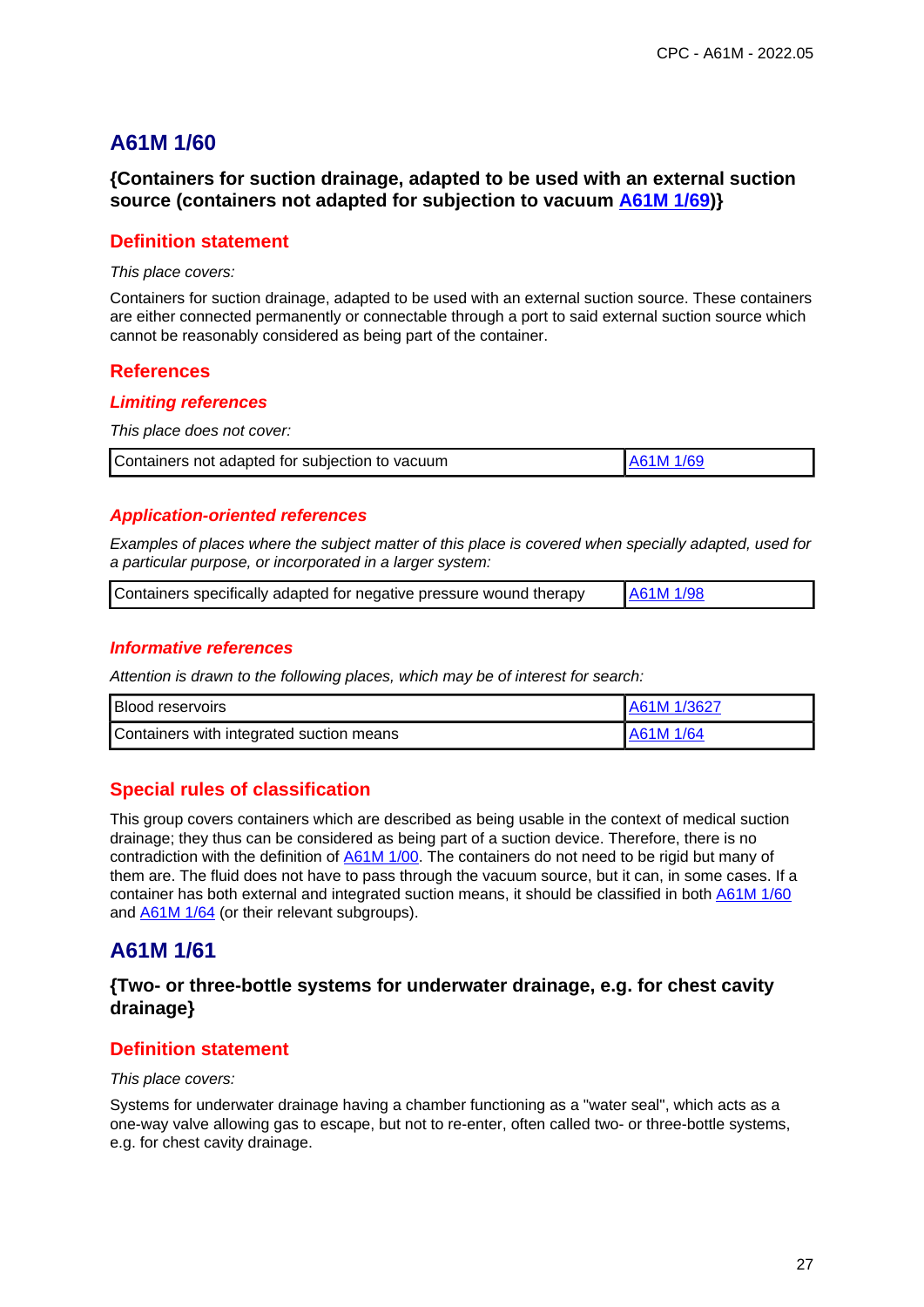# **Synonyms and Keywords**

In patent documents, the following words/expressions are often used as synonyms:

• "Thoracic" or "pleural drainage"

# **A61M 1/62**

## **{Containers comprising a bag in a rigid low-pressure chamber, with suction applied to the outside surface of the bag (liners A61M 1/604)}**

## **Definition statement**

This place covers:

Containers for suction drainage comprising a bag in a rigid low-pressure chamber, with suction applied to the outside surface of the bag, where the container serves for collecting the aspirated material.

### **References**

#### **Limiting references**

This place does not cover:

| Bag or liner in a rigid container, with suction applied to both | A61M 1/604 |
|-----------------------------------------------------------------|------------|
|-----------------------------------------------------------------|------------|

#### **Informative references**

Attention is drawn to the following places, which may be of interest for search:

| Containers for suction drainage, adapted to be used with an external<br>suction source | A61M 1/60     |
|----------------------------------------------------------------------------------------|---------------|
| Containers with integrated suction means                                               | A61M 1/64     |
| Membrane pumps, e.g. bulbs                                                             | A61M 1/82     |
| Containers specifically adapted for negative pressure wound therapy                    | A61M 1/98     |
| Bulb-type hand operated air pumping means                                              | A61M 2205/075 |

# **A61M 1/63**

### **{with means for emptying the suction container, e.g. by interrupting suction}**

### **Definition statement**

This place covers:

Containers for suction drainage having foreseen means for emptying the container, e.g. means for interrupting suction so that the container can be removed; pulsating suction is not considered as having interruptions in the sense of the present definition.

### **References**

#### **Informative references**

| Blood transfusion apparatus | A61M 1/02 |
|-----------------------------|-----------|
|-----------------------------|-----------|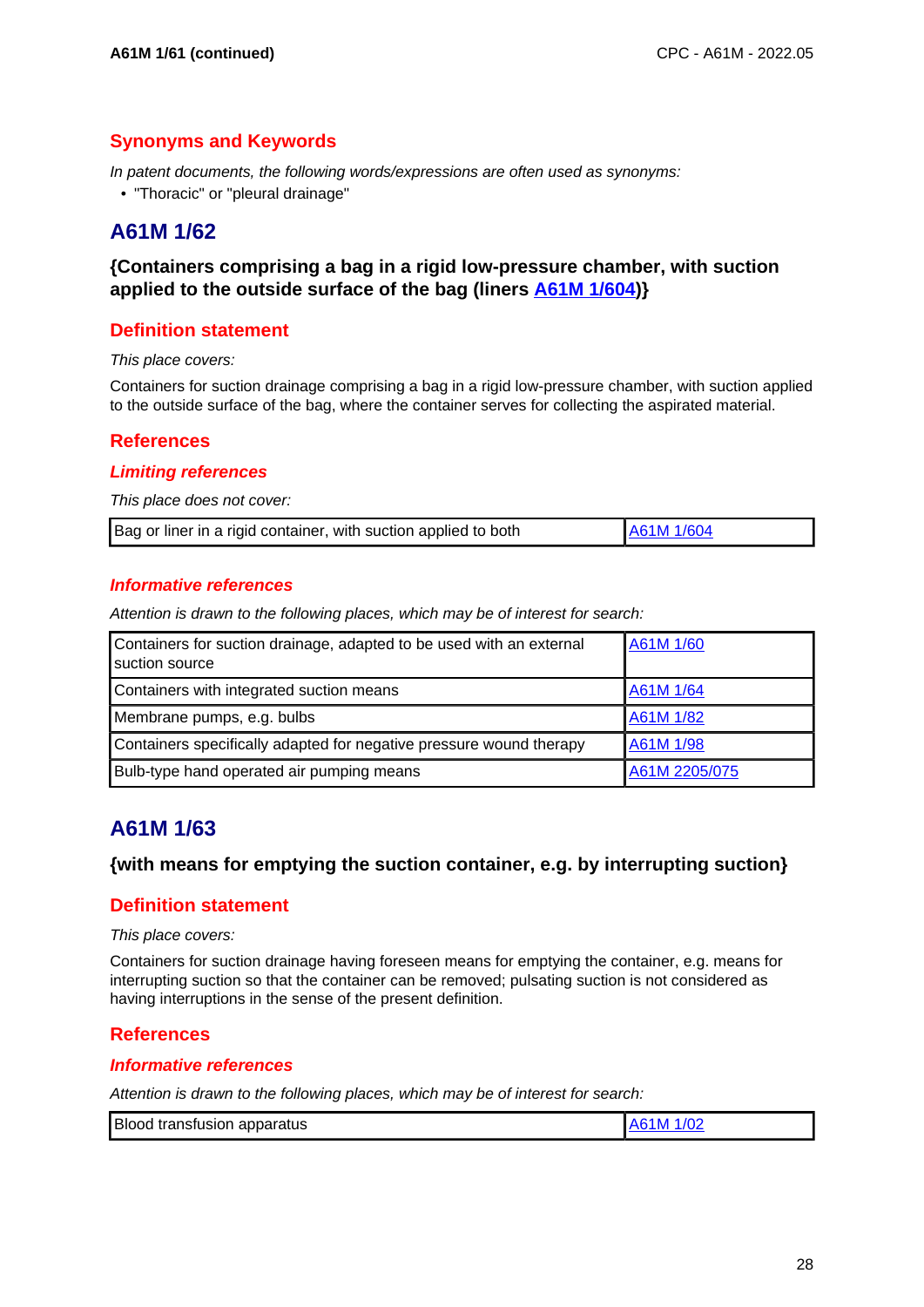# **{Containers with integrated suction means (containers not adapted for subjection to vacuum A61M 1/69)}**

### **Definition statement**

#### This place covers:

Containers with integrated suction means, i.e. being capable of applying suction without the use of an external suction source. Examples are: pre-evacuated containers (e.g. Redon-bottles) or containers having an electrical pump integrated into them as a compact device or containers having mechanical means creating suction such as a piston-type member or a flexible member (e.g. a bulb or a spring or bellows or a compressible elastic material such as a foam).

#### **References**

#### **Limiting references**

This place does not cover:

| Drainage containers not being adapted for subjection to vacuum | A61M 1/69 |  |
|----------------------------------------------------------------|-----------|--|
|----------------------------------------------------------------|-----------|--|

#### **Application-oriented references**

Examples of places where the subject matter of this place is covered when specially adapted, used for a particular purpose, or incorporated in a larger system:

| Containers specifically adapted for negative pressure wound therapy | A61M 1/98 |
|---------------------------------------------------------------------|-----------|
|                                                                     |           |

#### **Informative references**

Attention is drawn to the following places, which may be of interest for search:

| Containers for suction drainage, adapted to be used with an external | <b>A61M 1/60</b> |
|----------------------------------------------------------------------|------------------|
| <b>I</b> suction source                                              |                  |

### **Special rules of classification**

If a container has both integrated and external suction means, it should be classified in both A61M 1/64 and A61M 1/60 (or their relevant subgroups).

# **A61M 1/67**

**{Containers incorporating a piston-type member to create suction, e.g. syringes (cupping glasses A61M 1/08; with a flexible member creating suction A61M 1/68)}**

# **Definition statement**

#### This place covers:

Drainage containers incorporating a piston-type member to create suction, e.g. syringes (thus not syringe pumps where the aspirated material is not entering the syringe barrel).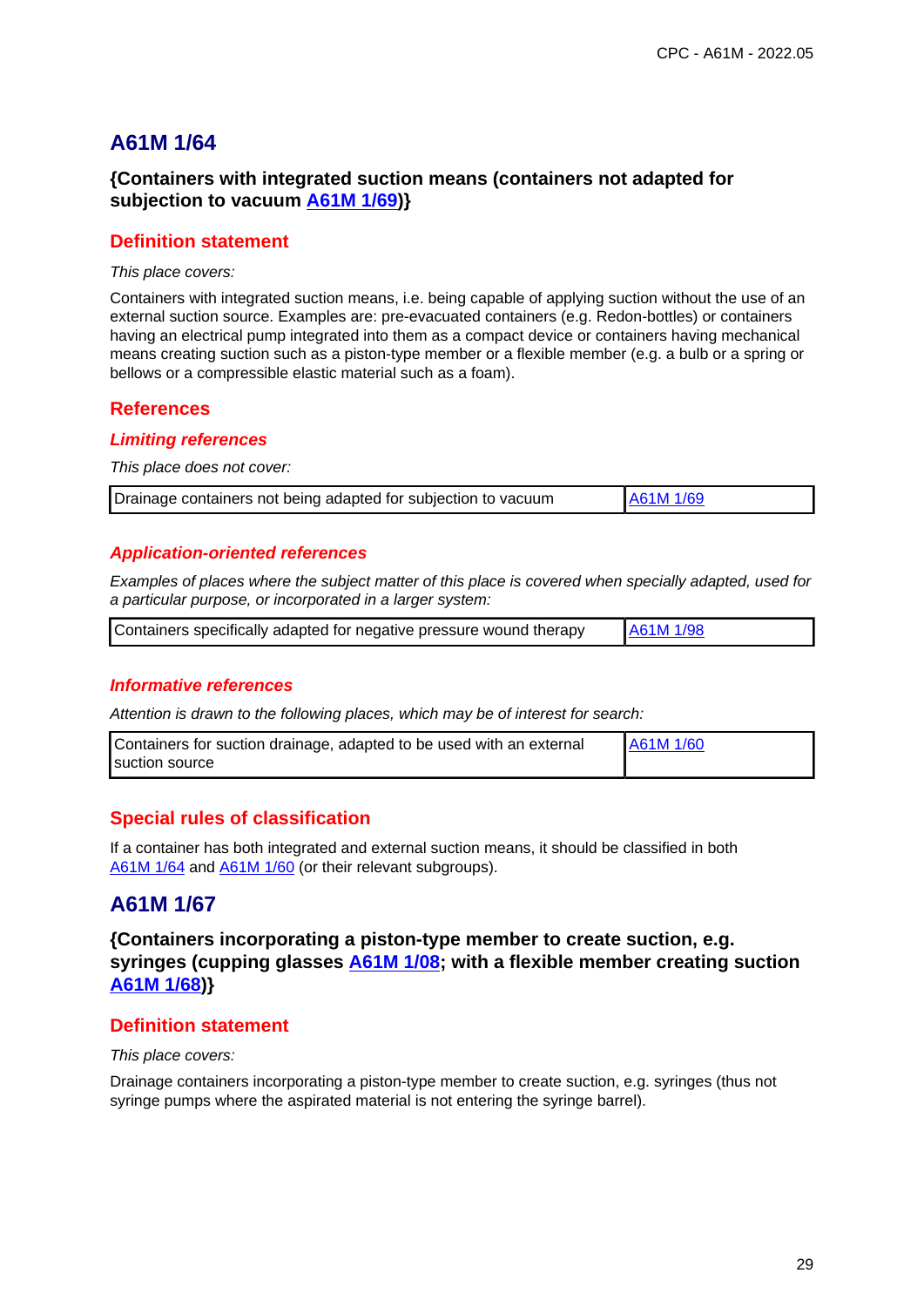## **References**

## **Limiting references**

This place does not cover:

| Cupping glasses                                    | <b>A61M 1/08</b> |
|----------------------------------------------------|------------------|
| Containers with a flexible member creating suction | A61M 1/68        |

### **Informative references**

Attention is drawn to the following places, which may be of interest for search:

| Piston pumps                                                            | A61M 1/81  |
|-------------------------------------------------------------------------|------------|
| Piston pumps, e.g. syringes, the barrel serving as aspiration container | A61M 1/815 |

# **Special rules of classification**

If the focus is clearly on the container, the document should be classified in A61M 1/67; if the focus is clearly on the pump, it should be classified in A61M 1/81 or A61M 1/815; otherwise, it should be classified in both places.

# **A61M 1/68**

# **{Containers incorporating a flexible member creating suction}**

# **Definition statement**

#### This place covers:

Containers incorporating a flexible member creating suction (thus not bulb or membrane pumps where the aspirated material is not collected inside the pump).

# **References**

### **Informative references**

Attention is drawn to the following places, which may be of interest for search:

| Containers for suction drainage, adapted to be used with an external<br>suction source | A61M 1/60  |
|----------------------------------------------------------------------------------------|------------|
| Rigid containers with a bag or liner                                                   | A61M 1/604 |
| Containers with integrated suction means                                               | A61M 1/64  |
| Membrane pumps, e.g. bulbs                                                             | A61M 1/82  |
| Containers specifically adapted for negative pressure wound therapy                    | A61M 1/98  |

# **Special rules of classification**

If the focus is clearly on the container, the document should be classified in A61M 1/68; if the focus is clearly on the pump, it should be classified in A61M 1/82; otherwise it should be classified in both places.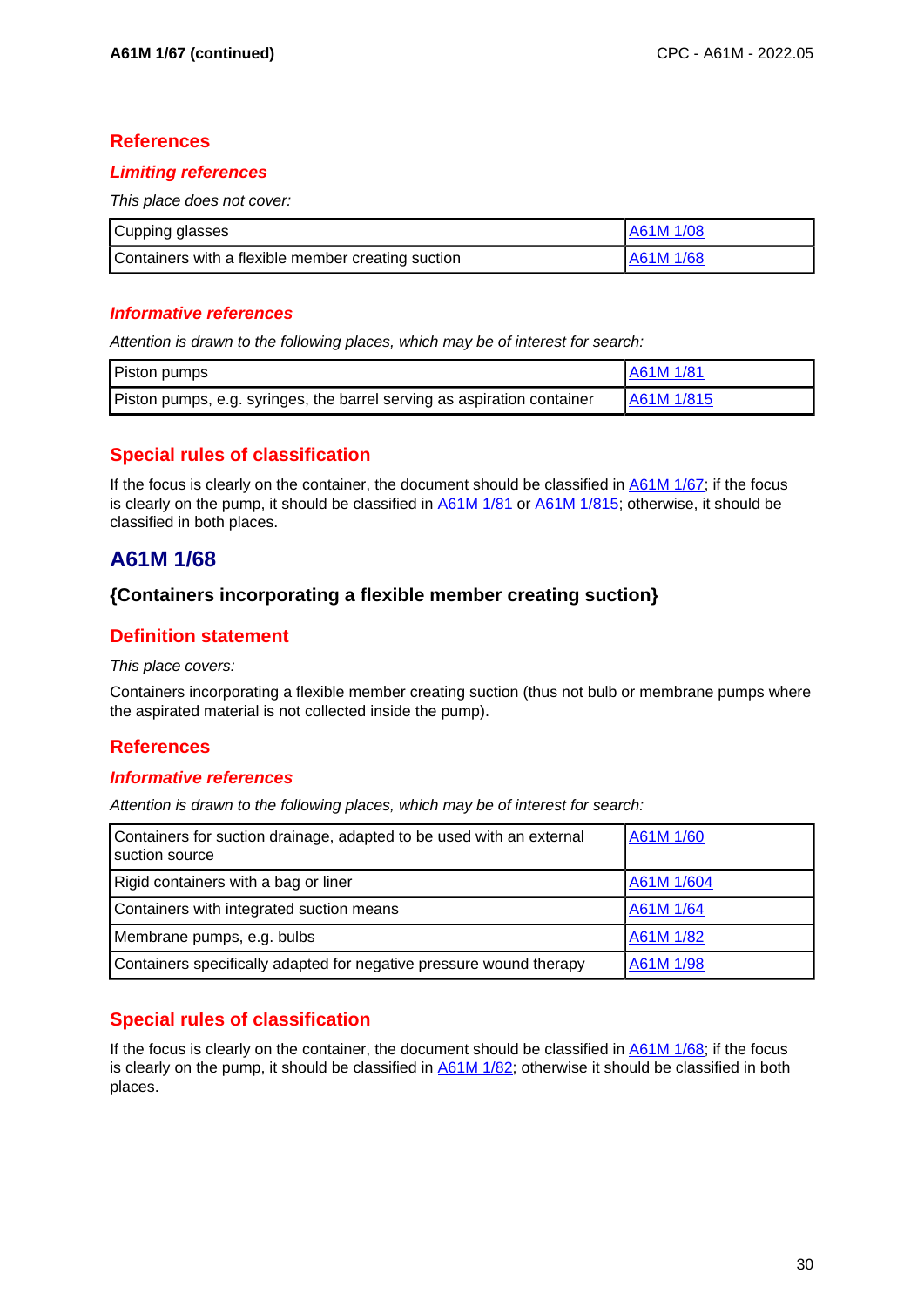**{Drainage containers not being adapted for subjection to vacuum, e.g. bags (devices worn by the patient for reception of urine A61F 5/44)}**

## **Definition statement**

This place covers:

Drainage containers not being adapted for subjection to vacuum, e.g. bags.

#### **References**

#### **Limiting references**

This place does not cover:

| Devices worn by the patient for reception of urine |  |
|----------------------------------------------------|--|
|----------------------------------------------------|--|

#### **Informative references**

Attention is drawn to the following places, which may be of interest for search:

| Surgical drapes with fluid collection means | LA61B 46/00         |
|---------------------------------------------|---------------------|
| emptying devices for medical drainage bags  | <b>B65B 69/0016</b> |

# **A61M 1/70**

## **{Gravity drainage systems (drainage containers not being adapted for subjection to vacuum A61M 1/69)}**

### **Definition statement**

This place covers:

Gravity drainage systems, i.e. where the drainage is actuated by gravity alone, without a pump.

### **References**

#### **Limiting references**

This place does not cover:

|  | Drainage containers not being adapted for subjection to vacuum | <b>A61M 1/69</b> |
|--|----------------------------------------------------------------|------------------|
|--|----------------------------------------------------------------|------------------|

#### **Informative references**

| Surgical drapes with fluid collection means        | <b>LA61B46/00</b>     |
|----------------------------------------------------|-----------------------|
| Devices worn by the patient for reception of urine | A61F <sub>5</sub> /44 |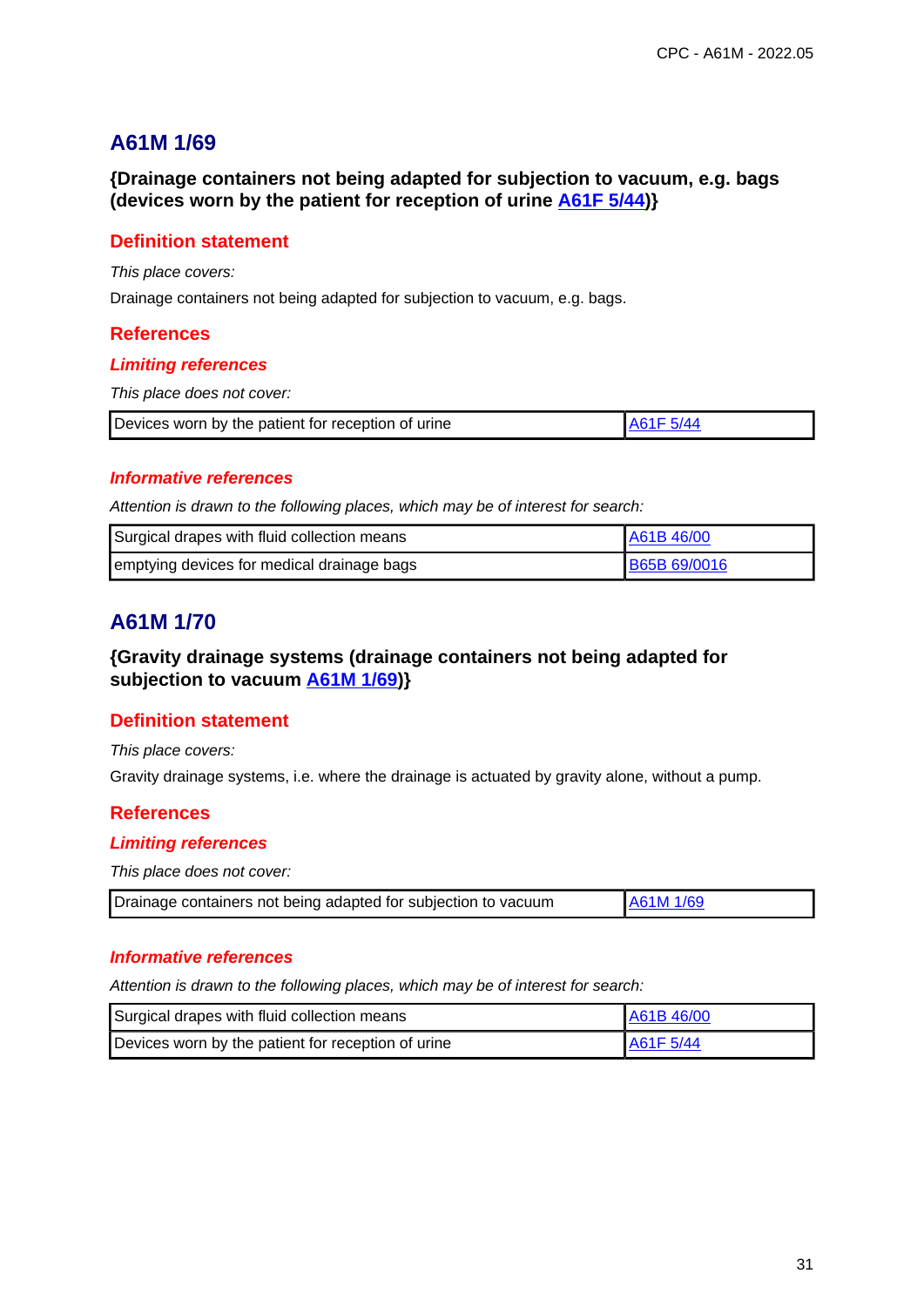**{Suction drainage systems (containers therefor A61M 1/60, A61M 1/64; negative pressure wound therapy systems A61M 1/90)}**

# **Definition statement**

This place covers:

Suction-drainage systems other than those qualifying as negative pressure wound therapy systems.

## **References**

#### **Limiting references**

This place does not cover:

| Containers for suction drainage adapted to be used with an external<br>suction source | A61M 1/60 |
|---------------------------------------------------------------------------------------|-----------|
| Containers with integrated suction means                                              | A61M 1/64 |
| Negative pressure wound therapy systems                                               | A61M 1/90 |

# **Special rules of classification**

A suction drainage system generally has a suction means, a container and a drainage tube. If the focus is on the container, A61M 1/60 or A61M 1/64 or their subgroups should be used. If the focus is on the system,  $\frac{A61M}{1/71}$  or subgroups should be used. If both are described with relevant details, both classifications should be given. If the vacuum source is at the same time the container receiving the drained liquid, then the device is not considered as a system but as a container under A61M 1/64.

# **A61M 1/72**

### **{Cassettes forming partially or totally the fluid circuit}**

### **References**

### **Informative references**

Attention is drawn to the following places, which may be of interest for search:

| <b>Cassettes for irrigators</b>                                                                                                                             | A61M 3/0201 |
|-------------------------------------------------------------------------------------------------------------------------------------------------------------|-------------|
| With interchangeable cassettes forming partially or totally the fluid circuit A61M 2205/12<br>in other devices for introducing media into, or onto the body |             |

# **A61M 1/74**

# **{Suction control (underwater drainage A61M 1/61)}**

# **Definition statement**

This place covers:

Suction control aspects of suction drainage systems.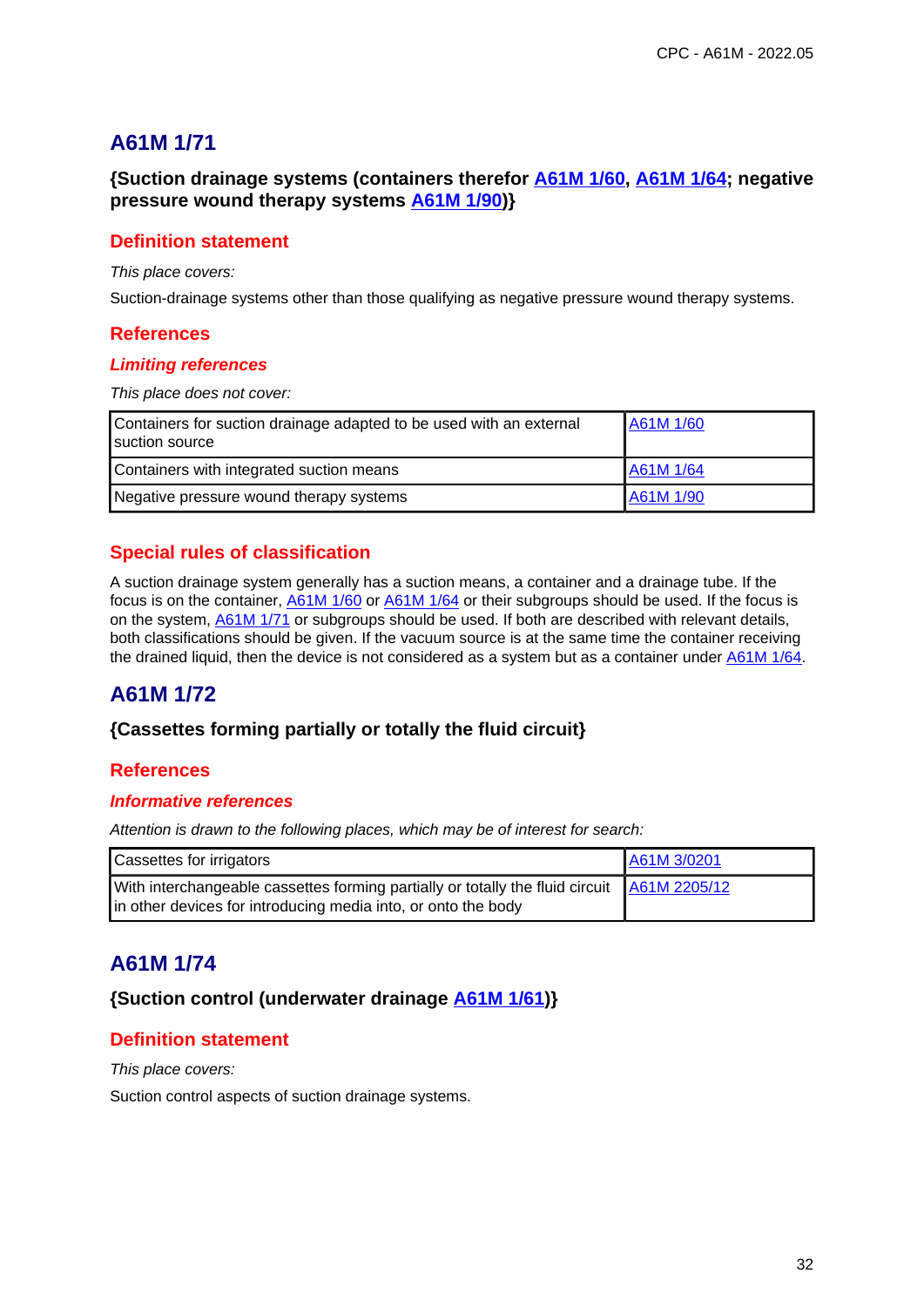## **References**

#### **Limiting references**

This place does not cover:

| Underwater drainage |  |
|---------------------|--|

### **Informative references**

Attention is drawn to the following places, which may be of interest for search:

| Controlling pressure, in general<br>2205/333 |
|----------------------------------------------|
|----------------------------------------------|

# **A61M 1/75**

## **{Intermittent or pulsating suction (A61M 1/63, A61M 1/772 take precedence)}**

## **Definition statement**

#### This place covers:

Intermittent or pulsating suction, whereby interrupting the suction for emptying the container or alternation between suction and irrigation is not considered as falling under the definition of intermittent suction.

### **References**

### **Limiting references**

This place does not cover:

| Containers with means for emptying the suction container, e.g. by<br>interrupting suction | A61M 1/63  |
|-------------------------------------------------------------------------------------------|------------|
| Suction-irrigation systems operating alternately                                          | A61M 1/772 |

### **Informative references**

Attention is drawn to the following places, which may be of interest for search:

| Milk<br>pumps | VK. |
|---------------|-----|
|               |     |

# **A61M 1/76**

# **{Handpieces (specially for suction-irrigation A61M 1/774, aspiration tips A61M 1/84)}**

# **Definition statement**

This place covers:

Handpieces for suction drainage, these being the proximal part of the suction device which the surgeon holds in his hand to perform suction drainage, e.g. for controlling suction.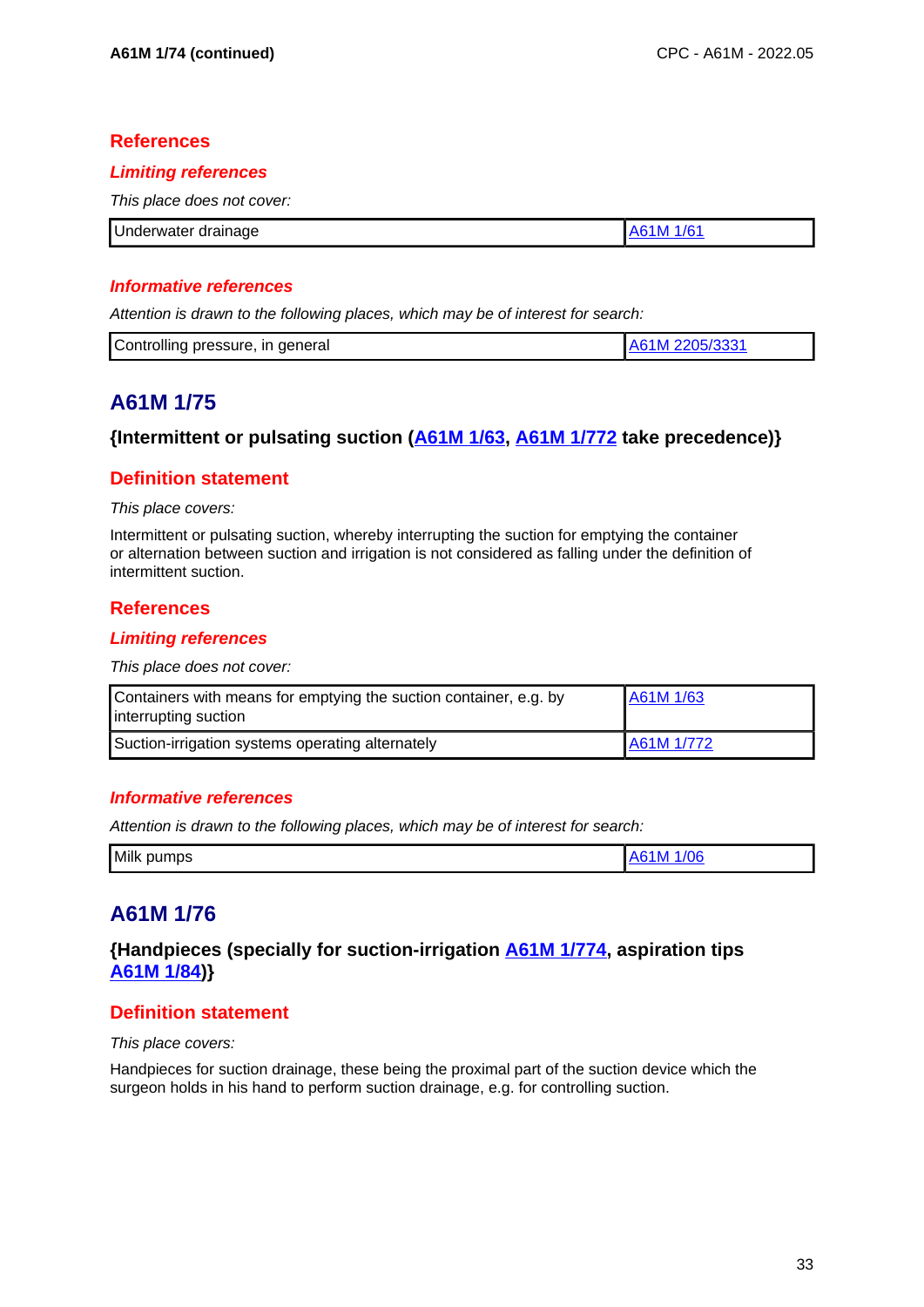# **References**

## **Limiting references**

This place does not cover:

| Handpieces specially adapted for suction-irrigation | A61M 1/774       |
|-----------------------------------------------------|------------------|
| <b>Aspiration tips</b>                              | <b>A61M 1/84</b> |

### **Informative references**

Attention is drawn to the following places, which may be of interest for search:

| Proximal part of endoscope body, e.g. handles     | A61B 1/00064   |
|---------------------------------------------------|----------------|
| Surgical cutting instruments                      | A61B 17/32     |
| Handpieces of surgical instruments                | A61B 2018/0091 |
| Surgical instruments with suction drainage system | A61B 2217/005  |

# **A61M 1/77**

**{Suction-irrigation systems (aspiration tips supplying fluids A61M 1/85; specific for negative pressure wound therapy A61M 1/92; combined with tracheal tubes A61M 16/0463)}**

# **Definition statement**

This place covers: Suction-irrigation systems.

# **References**

### **Limiting references**

This place does not cover:

| Aspiration tips supplying fluids                                | A61M 1/85    |
|-----------------------------------------------------------------|--------------|
| Suction-irrigation specific for negative pressure wound therapy | A61M 1/92    |
| Suction-irrigation combined with tracheal tubes                 | A61M 16/0463 |

### **Informative references**

| Endoscopes with rinsing arrangements       | A61B 1/12    |
|--------------------------------------------|--------------|
| Dental devices with irrigation and suction | A61C 17/0208 |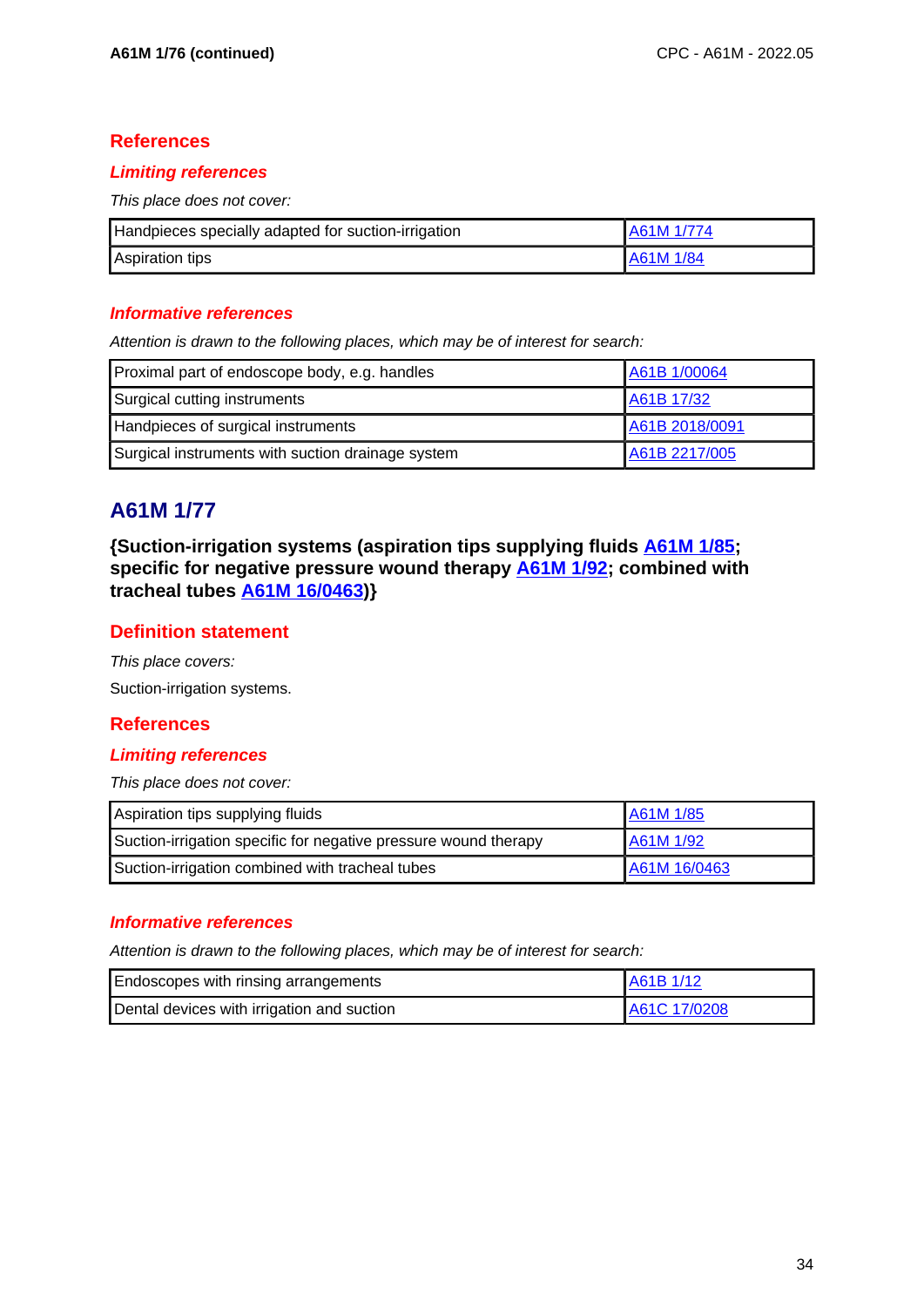# **{Handpieces specially adapted for providing suction as well as irrigation, either simultaneously or independently}**

### **Definition statement**

This place covers:

Handpieces for suction-irrigation systems, these being the proximal part of the device which the surgeon holds in his hand to perform suction-irrigation e.g. for controlling suction and/or irrigation.

### **References**

#### **Informative references**

Attention is drawn to the following places, which may be of interest for search:

| Irrigators with suction means                     | A61M 3/0283    |
|---------------------------------------------------|----------------|
| Proximal part of endoscope body, e.g. handles     | A61B 1/00064   |
| Endoscopes with cooling or rinsing arrangements   | A61B 1/12      |
| Surgical cutting instruments                      | A61B 17/32     |
| Handpieces of surgical instruments                | A61B 2018/0091 |
| Surgical instruments with suction drainage system | A61B 2217/005  |
| Surgical instruments with irrigation system       | A61B 2217/007  |

# **A61M 1/78**

**{Means for preventing overflow or contamination of the pumping systems (combined with drainage containers A61M 1/60)}**

### **Definition statement**

This place covers:

Means for preventing overflow or contamination of the pumping systems.

# **References**

#### **Limiting references**

This place does not cover:

| Means for preventing overflow or contamination of the pumping systems   A61M 1/60 |  |
|-----------------------------------------------------------------------------------|--|
| combined with rigid drainage containers                                           |  |

# **A61M 1/79**

### **{Filters for solid matter (specially adapted for dental use A61C 17/065)}**

### **Definition statement**

#### This place covers:

Filters for solid matter (e.g. blood clots, bone fragments) for use in the context of medical drainage devices other than for dental use.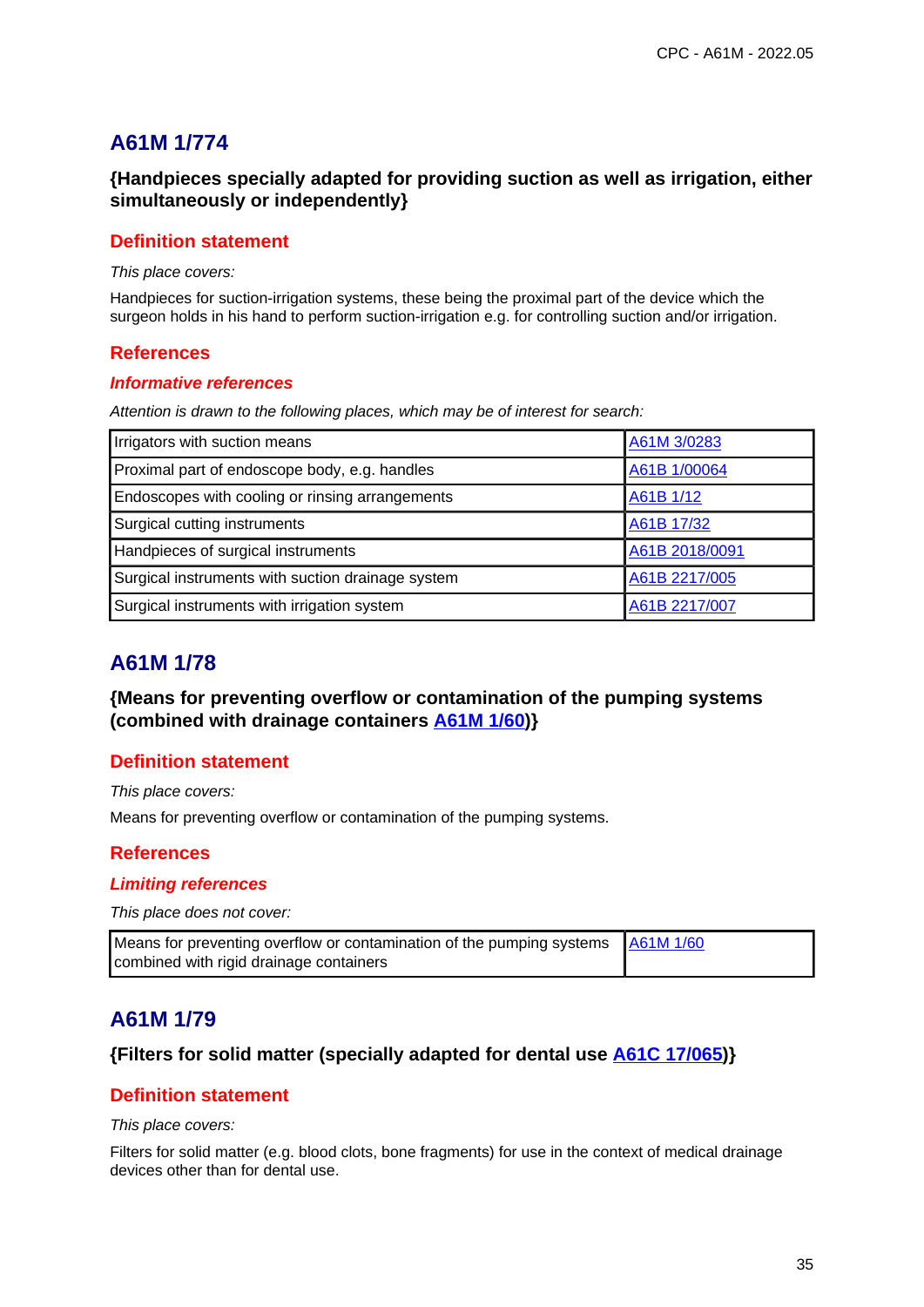## **References**

### **Limiting references**

This place does not cover:

| Filters for solid matter specially adapted for dental use | A61C 17/065 |
|-----------------------------------------------------------|-------------|
|                                                           |             |

## **Informative references**

Attention is drawn to the following places, which may be of interest for search:

| Filters for solid matter, e.g. microaggregates, in general            | A61M 2205/7545 |
|-----------------------------------------------------------------------|----------------|
| Bone (e.g. fragments)                                                 | A61M 2210/02   |
| Surgical instruments for bone grafting, harvesting or transplantation | A61B 17/1635   |

# **A61M 1/80**

# **{Suction pumps (A61M 1/64, A61M 1/71, A61M 60/00 take precedence)}**

# **Definition statement**

This place covers:

Suction pumps for medical purposes (except for the groups mentioned as taking precedence) where the pump mechanism is described in detail.

## **References**

### **Limiting references**

This place does not cover:

| Containers with integrated suction means | A61M 1/64   |
|------------------------------------------|-------------|
| Suction drainage systems                 | A61M 1/71   |
| <b>Blood pumps</b>                       | A61M 60/00  |
| Implantable blood pumps                  | A61M 60/122 |

# **A61M 1/83**

### **{Tube strippers, i.e. for clearing the contents of the tubes}**

### **Definition statement**

This place covers:

Tube strippers which are tools used for clearing the contents of the tubes.

### **References**

### **Informative references**

| Vein strippers | 7/00008<br>A61B 1 |
|----------------|-------------------|
|----------------|-------------------|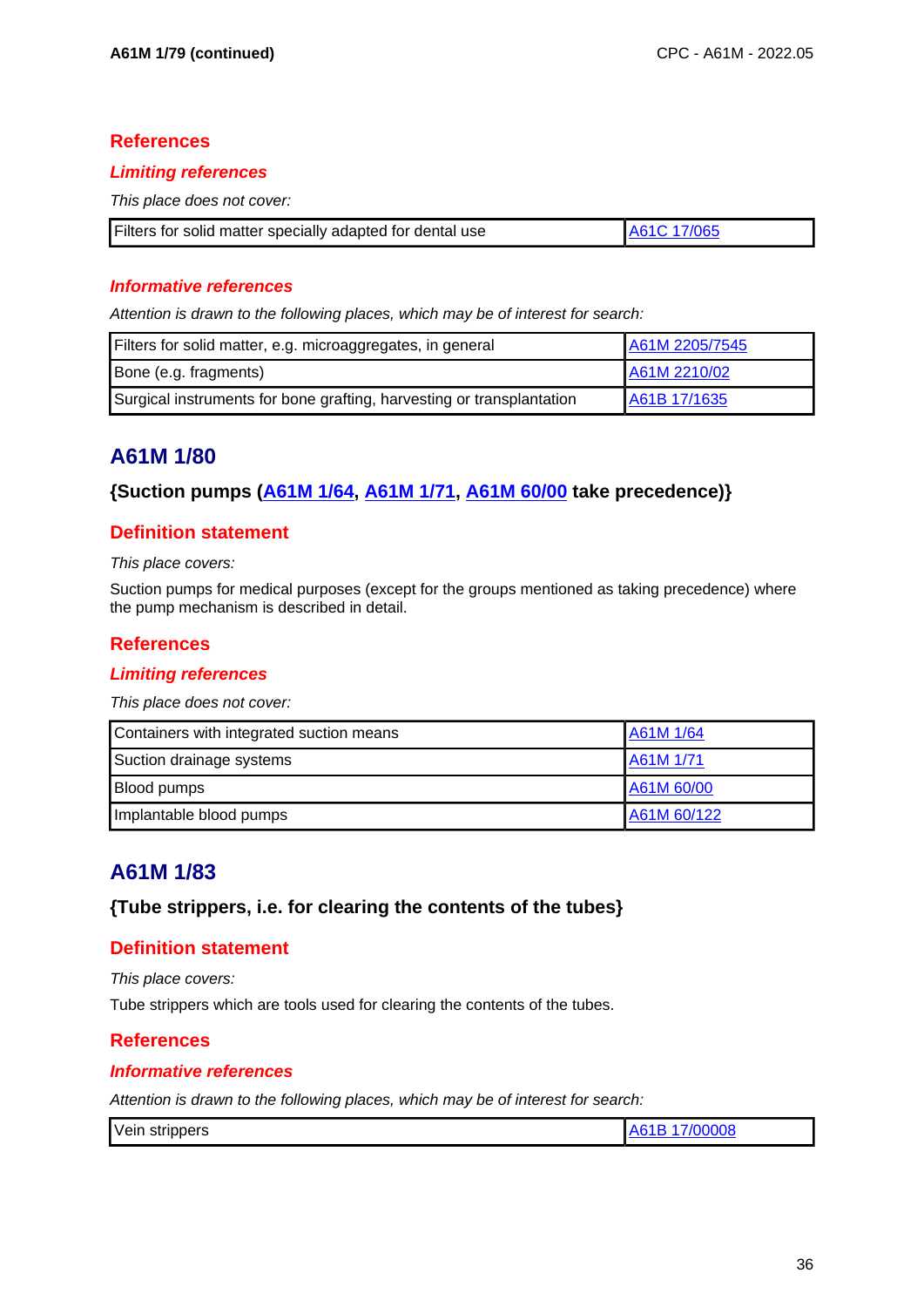## **{Drainage tubes; Aspiration tips (for negative pressure wound therapy A61M 1/90; for surgical cutting instruments A61B 17/32)}**

## **Definition statement**

This place covers:

Drainage tubes and aspiration tips which are related to suction means.

### **References**

#### **Limiting references**

This place does not cover:

| Aspiration tips or tubes for negative pressure wound therapy | A61M 1/90  |
|--------------------------------------------------------------|------------|
| Aspiration tips or tubes for surgical cutting instruments    | A61B 17/32 |

### **Application-oriented references**

Examples of places where the subject matter of this place is covered when specially adapted, used for a particular purpose, or incorporated in a larger system:

| Tracheal tubes combined with suction tubes | LA61M 16/0463 |
|--------------------------------------------|---------------|
| Drains not intended for suction treatment  | LA61M 27/00.  |

### **Informative references**

Attention is drawn to the following places, which may be of interest for search:

| Cupping glasses                                   | A61M 1/08     |
|---------------------------------------------------|---------------|
| Irrigator cannulas, nozzles, tips                 | A61M 3/0279   |
| Surgical instruments with suction drainage system | A61B 2217/005 |

## **Special rules of classification**

This is a subgroup to the group  $\underline{A61M 1/00}$ ; if no suction is involved, then the documents are not for A61M 1/84 either. However, this group is for documents where details of the drainage tubes or aspiration tips are described, even if no details of the suction are given.

## **A61M 1/85**

**{with gas or fluid supply means, e.g. for supplying rinsing fluids or anticoagulants (for negative pressure wound therapy A61M 1/92, A61M 1/94; combined with tracheal tubes A61M 16/0463; dental instruments with combined rinsing and aspirating A61C 17/0208)}**

## **References**

#### **Limiting references**

This place does not cover:

| Negative pressure wound therapy with liquid supply means | A61M 1/92 |
|----------------------------------------------------------|-----------|
| Negative pressure wound therapy with gas supply means    | A61M 1/94 |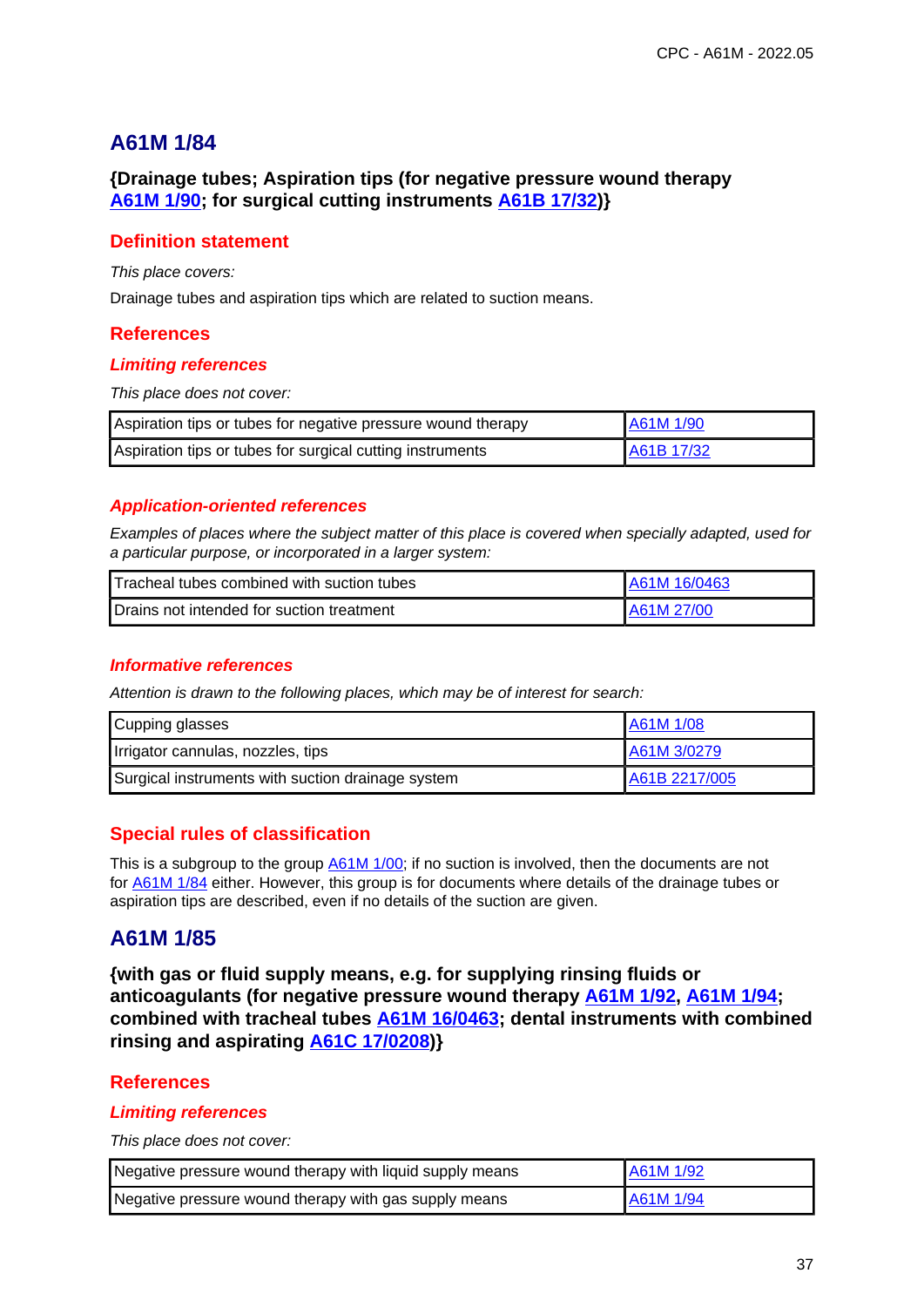| Tracheal tubes combined with suction tubes              | A61M 16/0463 |
|---------------------------------------------------------|--------------|
| Dental instruments with combined rinsing and aspirating | A61C 17/0208 |

### **Informative references**

Attention is drawn to the following places, which may be of interest for search:

| 'Cannulas of irrigators |  |
|-------------------------|--|

# **A61M 1/86**

## **{Connectors between drainage tube and handpiece, e.g. drainage tubes detachable from handpiece}**

### **References**

#### **Informative references**

Attention is drawn to the following places, which may be of interest for search:

| Connectors between dressing and drainage tube in negative pressure | A61M 1/912 |
|--------------------------------------------------------------------|------------|
| wound therapy                                                      |            |

# **A61M 1/88**

**{Draining devices having means for processing the drained fluid, e.g. an absorber (for liposuction A61M 1/892)}**

### **References**

### **Limiting references**

This place does not cover:

| Suction aspects of liposuction<br>1/892<br>a NA |  |
|-------------------------------------------------|--|
|-------------------------------------------------|--|

# **A61M 1/89**

**{Suction aspects of liposuction (surgical cutting instruments A61B 17/32)}**

#### **References**

#### **Limiting references**

This place does not cover:

| Surgical cutting instruments | 732 |
|------------------------------|-----|
|------------------------------|-----|

### **Informative references**

| Means for pre-treatment of biological substances | C <sub>12</sub> M 45/00 |
|--------------------------------------------------|-------------------------|
|--------------------------------------------------|-------------------------|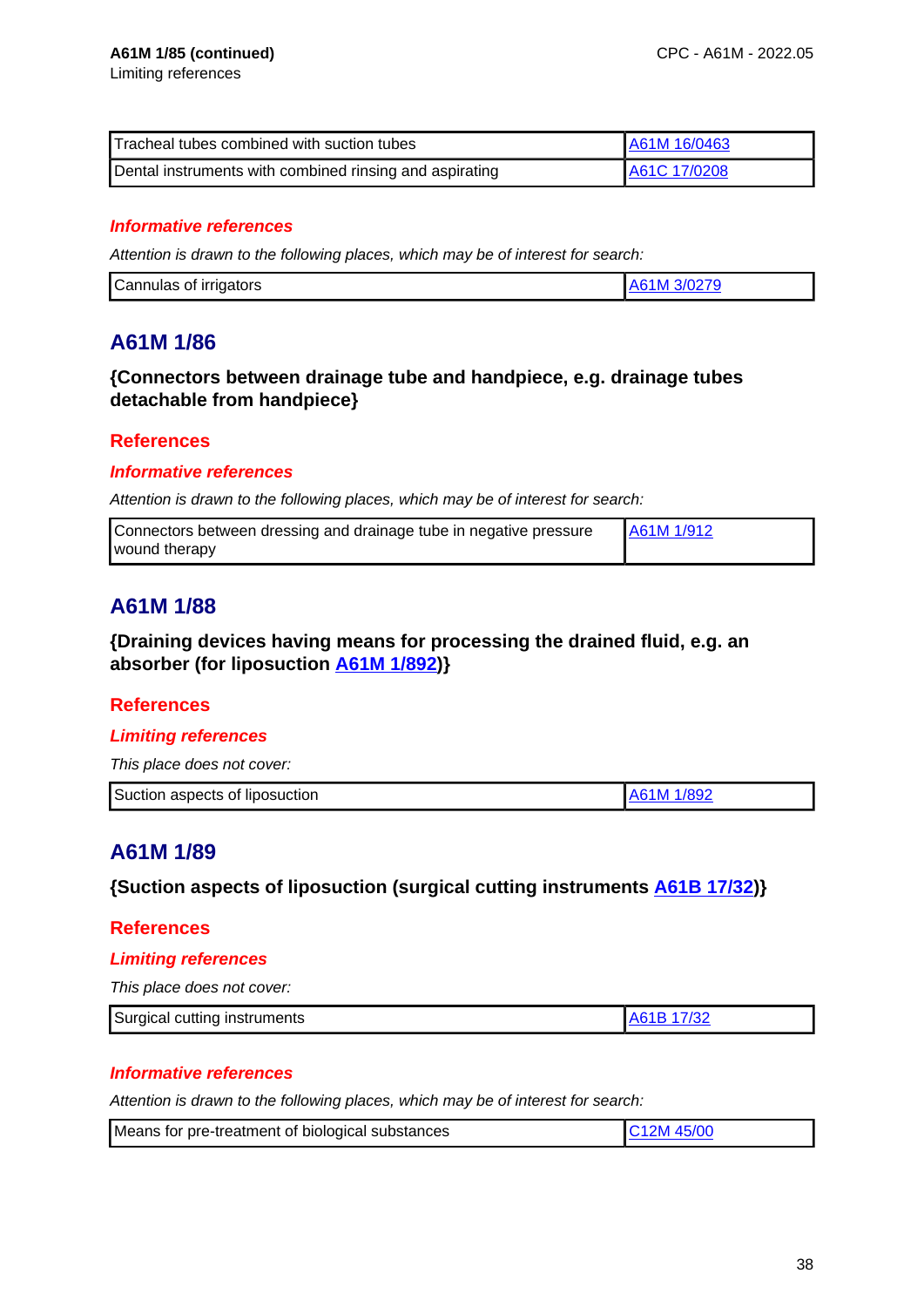**{Negative pressure wound therapy devices, i.e. devices for applying suction to a wound to promote healing, e.g. including a vacuum dressing}**

## **References**

#### **Application-oriented references**

Examples of places where the subject matter of this place is covered when specially adapted, used for a particular purpose, or incorporated in a larger system:

| Wound drains not intended for suction treatment                                                     | A61M 27/00    |
|-----------------------------------------------------------------------------------------------------|---------------|
| Layered construction and materials of the dressing                                                  | A61F 13/00068 |
| Adhesive dressings having a non-absorbent fluid handling member, e.g.<br>for use with wound therapy | A61F 13/0216  |

# **A61M 1/91**

### **{Suction aspects of the dressing}**

### **Definition statement**

#### This place covers:

Negative pressure wound therapy devices where the dressing part is described in relation to its suction transmission and/or distribution capacities.

# **A61M 1/912**

### **{Connectors between dressing and drainage tube}**

### **Definition statement**

#### This place covers:

Connectors between dressing and drainage tube. A dressing is often connected to an external vacuum source by some kind of connector. This is classified here if it presents specific details, e.g. concerning the particular mechanical configuration of the connection, its releasability, sealing aspects.

### **References**

#### **Informative references**

Attention is drawn to the following places, which may be of interest for search:

| Connectors for medical suction devices between drainage tube and | A61M 1/86 |
|------------------------------------------------------------------|-----------|
| handpiece                                                        |           |

# **A61M 1/98**

### **{Containers specifically adapted for negative pressure wound therapy}**

### **Definition statement**

This place covers:

Containers used in negative pressure wound therapy.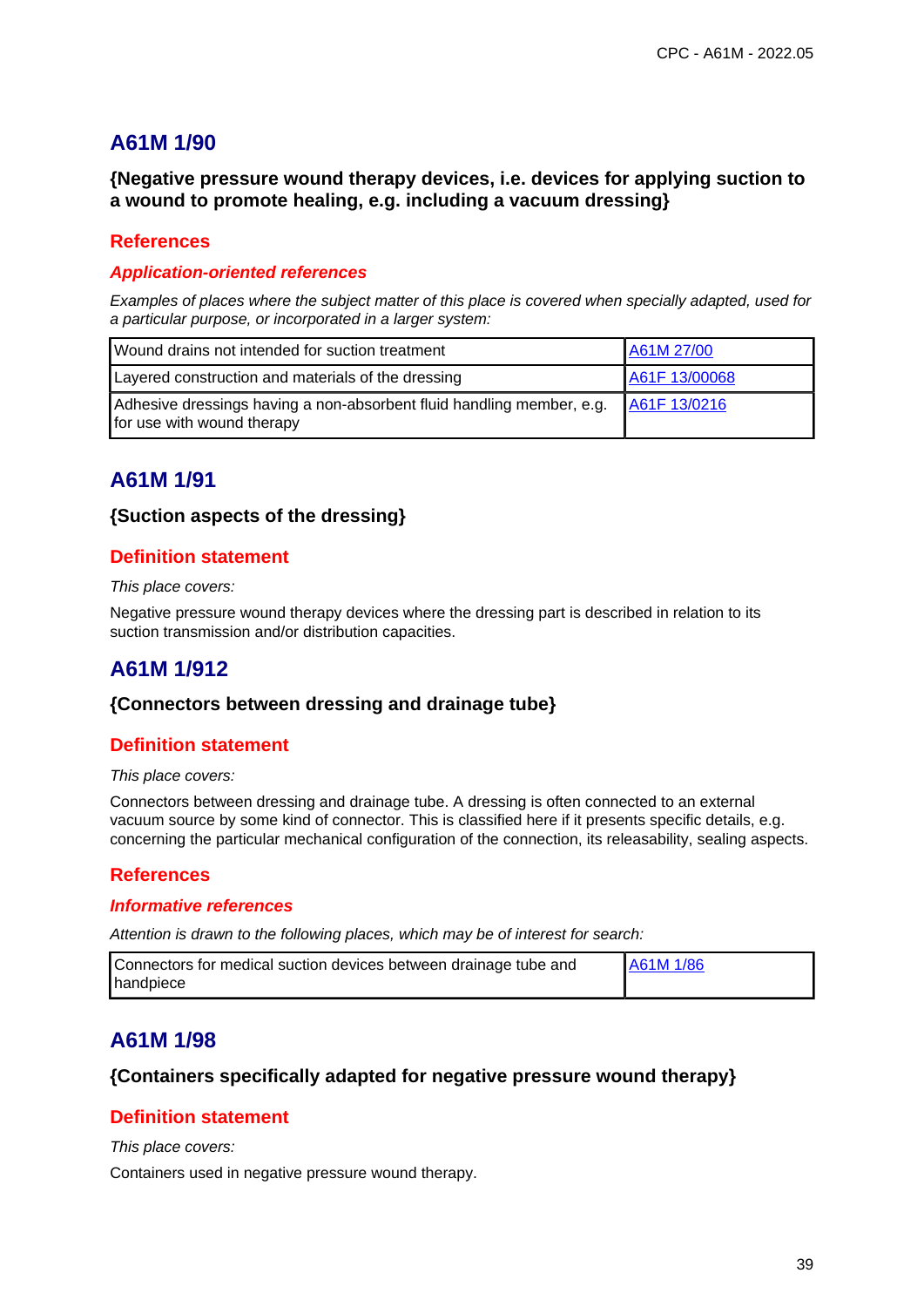### **Informative references**

Attention is drawn to the following places, which may be of interest for search:

| Containers for suction drainage, adapted to be used with an external<br>suction source | A61M 1/60 |
|----------------------------------------------------------------------------------------|-----------|
| Containers with integrated suction means                                               | A61M 1/64 |

## **Special rules of classification**

If the container could be used in applications other than negative pressure wound therapy and is described in some detail it should be also classified in the relevant (sub)groups of A61M 1/60 or A61M 1/64.

## **A61M 1/982**

### **{with means for detecting level of collected exudate}**

### **Definition statement**

This place covers:

Containers used in negative pressure wound therapy with means for detecting level of collected exudate.

### **References**

#### **Informative references**

Attention is drawn to the following places, which may be of interest for search:

| Containers for suction drainage, adapted to be used with an external<br>suction source | A61M 1/60 |
|----------------------------------------------------------------------------------------|-----------|
| Containers with integrated suction means                                               | A61M 1/64 |

## **Special rules of classification**

If the container could be used in applications other than negative pressure wound therapy and is described in some detail, it should be also classified in the relevant (sub)groups of A61M 1/60 or A61M 1/64.

# **A61M 1/984**

**{portable on the body}**

## **Definition statement**

#### This place covers:

Containers used in negative pressure wound therapy which are portable on the body of the treated patient, e.g. attached to the body using a belt or straps or attached to the skin using an adhesive.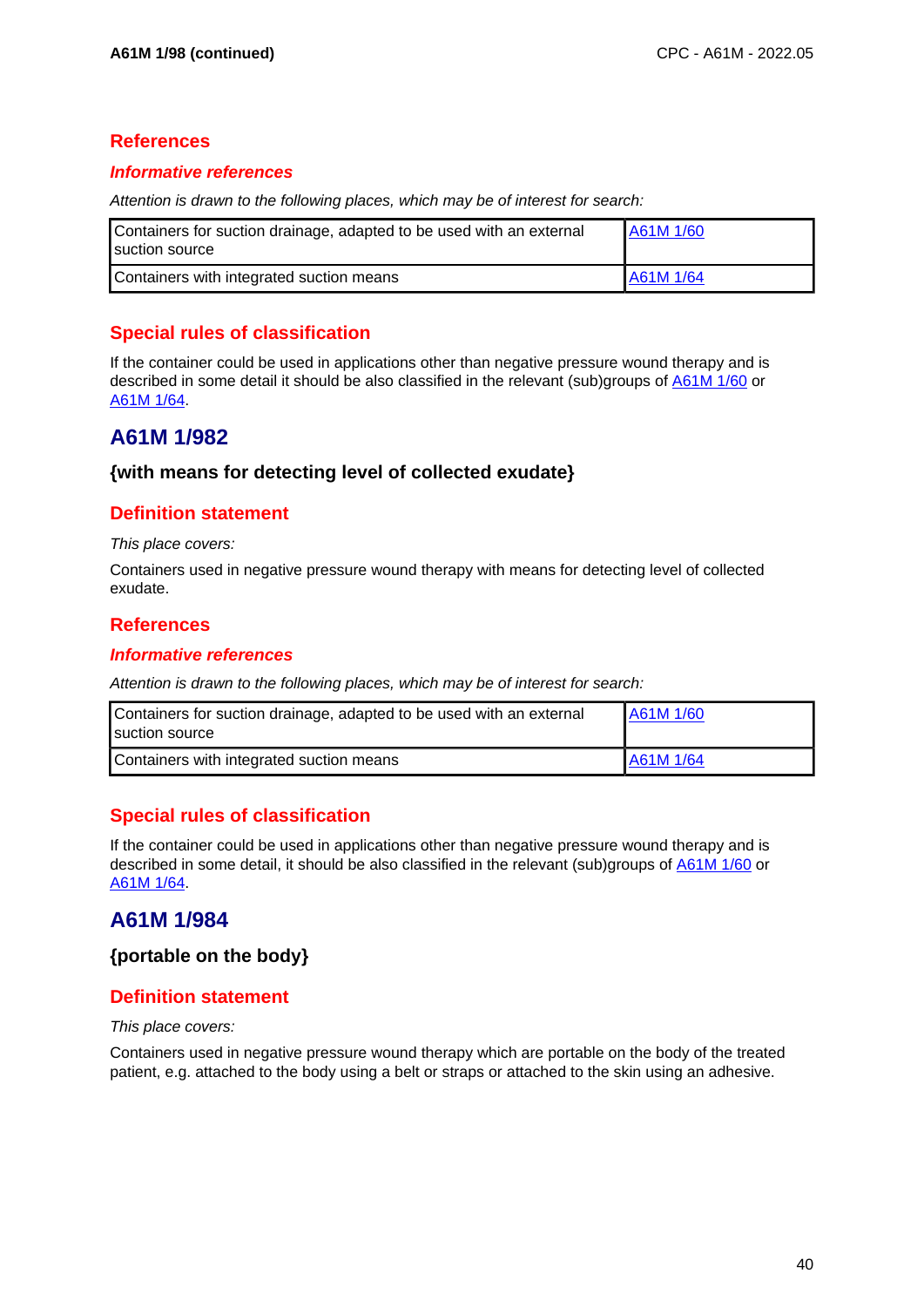#### **Informative references**

Attention is drawn to the following places, which may be of interest for search:

| Containers for suction drainage, adapted to be used with an external<br>suction source     | A61M 1/60     |
|--------------------------------------------------------------------------------------------|---------------|
| Containers with integrated suction means                                                   | A61M 1/64     |
| Devices for introducing media into or onto the body and portable on the<br>body in general | A61M 2209/088 |

## **Special rules of classification**

If the container could be used in applications other than negative pressure wound therapy and is described with some detail, it should be also classified in the relevant (sub)groups of A61M 1/60 or A61M 1/64.

# **A61M 1/985**

### **{the dressing itself forming the collection container}**

### **Definition statement**

#### This place covers:

Negative pressure wound therapy devices where there is no external collection container but the wound exudate is being retained inside the dressing itself. This can be achieved e.g. by the dressing comprising a (super)-absorbing material or by providing a compartment of the dressing which serves as a collection chamber.

### **References**

### **Informative references**

Attention is drawn to the following places, which may be of interest for search:

| Containers with integrated suction means | 1/64<br>. A61M |
|------------------------------------------|----------------|
|                                          |                |

## **Special rules of classification**

If suction is created by the dressing itself, the documents should also be classified in the relevant subgroups of A61M 1/64.

# **A61M 3/00**

**Medical syringes, e.g. enemata; Irrigators (A61M 5/00 takes precedence; pistons A61M 5/315)**

### **Definition statement**

This place covers:

Medical syringes used for irrigation, e.g. enemata as well as medical irrigators.

## **Relationships with other classification places**

Irrigation systems when combined with suction means classified in A61M 3/00 if the focus of the invention information is on irrigation and in **A61M 1/77, A61M 1/92** if the focus is on suction. In both cases an additional classification information in the other field may be given.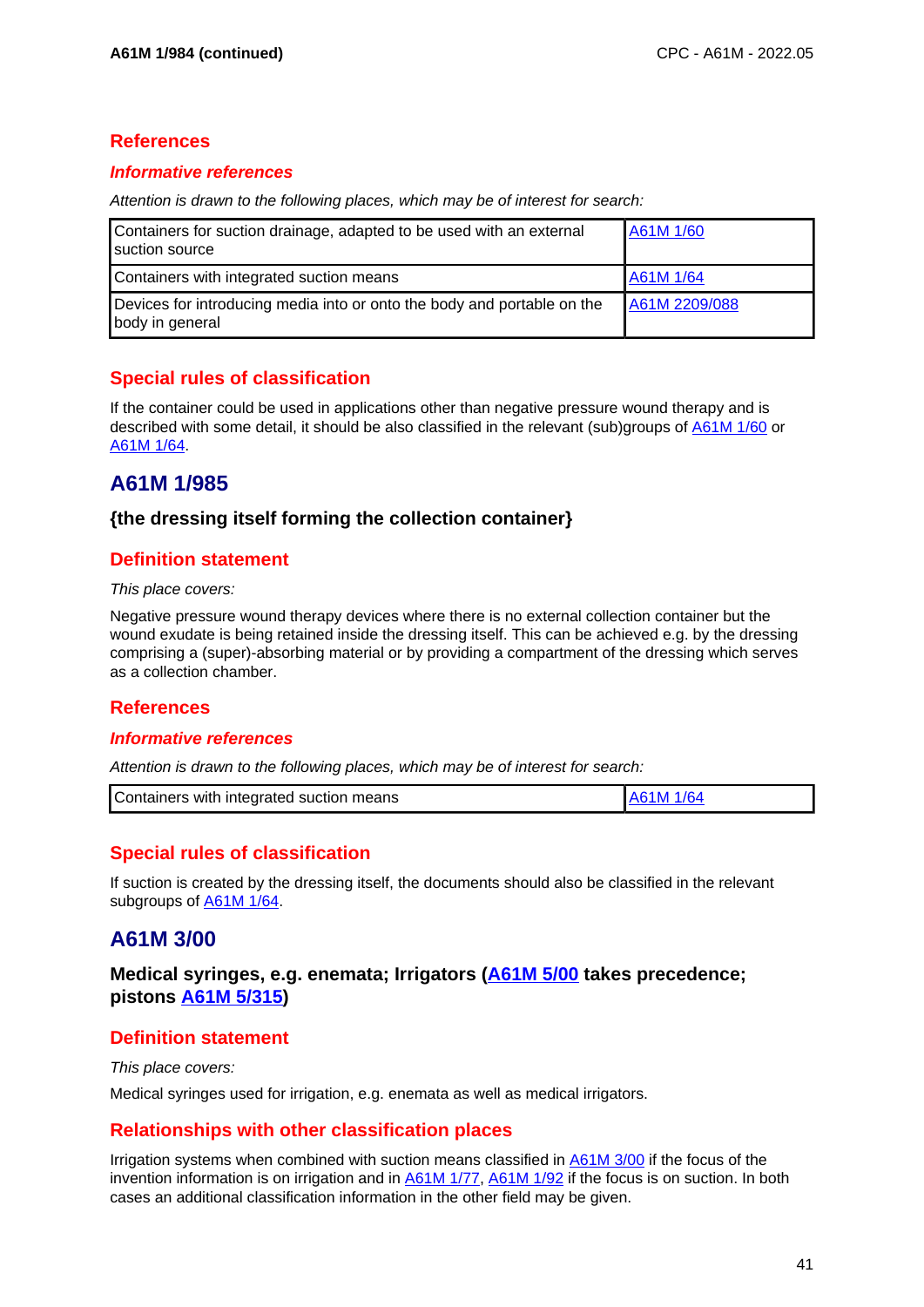### **Limiting references**

This place does not cover:

| Devices for bringing media into the body in a subcutaneous, intra-<br>vascular or intramuscular way, e.g. syringes, needles | A61M 5/00  |
|-----------------------------------------------------------------------------------------------------------------------------|------------|
| <b>Pistons</b>                                                                                                              | A61M 5/315 |
| <b>Catheters</b>                                                                                                            | A61M 25/00 |
| <b>I</b> Dilators                                                                                                           | A61M 29/00 |

### **Informative references**

Attention is drawn to the following places, which may be of interest for search:

| Suction-irrigation systems                                                          | A61M 1/71  |
|-------------------------------------------------------------------------------------|------------|
| Drainage tubes with fluid supply means                                              | A61M 1/85  |
| Pistons in syringes for use in subcutaneous, intra-vascular or<br>intramuscular way | A61M 5/315 |
| Introducing media into body cavities                                                | A61M 31/00 |
| For colostomy                                                                       | A61F 5/442 |
| Ophthalmic surgery                                                                  | A61F 9/007 |
| <b>Baths</b>                                                                        | A61H 35/00 |
| Eye baths                                                                           | A61H 35/02 |
| Nose baths                                                                          | A61H 35/04 |

## **Special rules of classification**

The breakdown codes and "orthogonal" indexing codes are to be used for classifying the invention information (in addition to the invention symbols) in case the invention is insufficiently classified by an invention information symbol. They are also to be used for classifying the additional information.

#### **Further details of subgroups**

characteristics of the fluid: A61M 3/0204

before use: A61M 3/0208

after use: A61M 3/0212

pressure: A61M 3/0216

volume; flow rate: A61M 3/022

catheter holding devices see A61M 25/02

A61M 3/0279

colostomy with irrigation port see **A61F 5/442** 

#### A61M 3/0283

This group does not cover devices whose main object is suctioning and which moreover have irrigation means, these are classified in A61M 1/85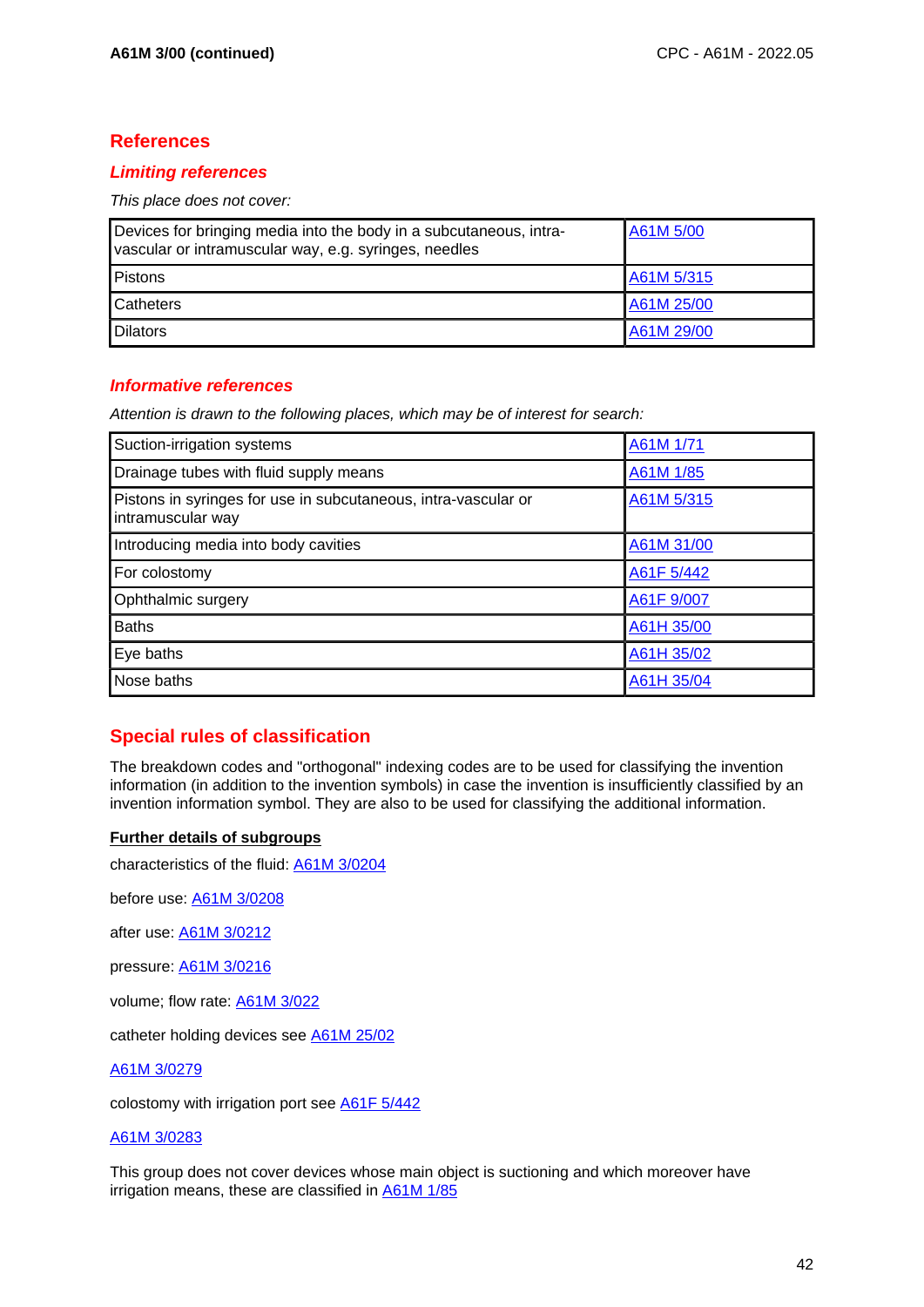#### A61M 3/0287

spraying on the skin: **A61H 9/0028** 

surgical drapes with drain fluid collection means **A61B 2046/236** 

splash shields for protection of the surgeon: A61B 90/05

glossary: splash shield

#### A61M 3/06

bidets in general see E03D 9/08

## **A61M 3/0201**

### **{Cassettes therefor}**

### **Definition statement**

This place covers:

Cassettes for enemata or irrigators forming partially or totally the fluid circuit.

### **References**

#### **Informative references**

Attention is drawn to the following places, which may be of interest for search:

|                                                                                                                                                             | A61M 1/72 |
|-------------------------------------------------------------------------------------------------------------------------------------------------------------|-----------|
| With interchangeable cassettes forming partially or totally the fluid circuit A61M 2205/12<br>in other devices for introducing media into, or onto the body |           |

# **A61M 3/0283**

**{with at least two inner passageways, a first one for irrigating and a second for evacuating (suction-irrigation systems A61M 1/77; aspiration tips with fluid supply means A61M 1/85; for negative pressure wound therapy A61M 1/92)}**

## **Definition statement**

This place covers:

Irrigator cannulas with at least two inner passageways, a first one for irrigating and a second for evacuating.

### **References**

#### **Limiting references**

This place does not cover:

| Suction-irrigation systems                              | A61M 1/77 |
|---------------------------------------------------------|-----------|
| Aspiration tips with fluid supply means                 | A61M 1/85 |
| Negative pressure wound therapy devices with irrigation | A61M 1/92 |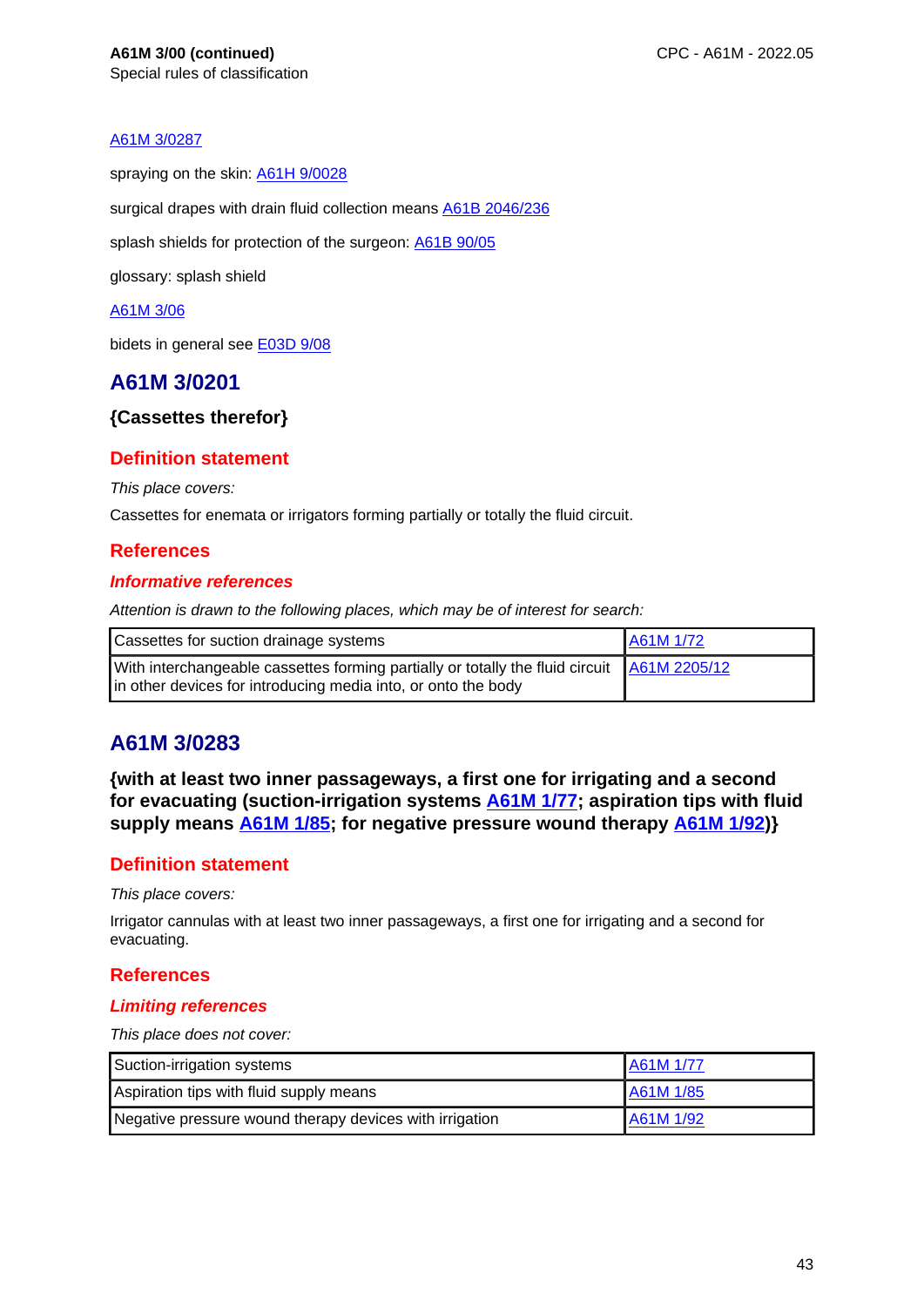#### **Informative references**

Attention is drawn to the following places, which may be of interest for search:

| Suction-irrigation combined with tracheal tubes<br>A61M 16/0463 |
|-----------------------------------------------------------------|
|-----------------------------------------------------------------|

# **A61M 5/00**

**Devices for bringing media into the body in a subcutaneous, intra-vascular or intramuscular way; Accessories therefor, e.g. filling or cleaning devices, arm-rests ({vaccination appliances for veterinary use A61D 1/025} ; tube connectors, tube couplings, valves or branch units specially adapted for medical use A61M 39/00; containers specially adapted for medical or pharmaceutical purposes A61J 1/00; {combinations of vial and syringe for mixing or transferring their contents A61J 1/20; holders for containers for collecting, storing or administering blood or medical fluids A61J 1/16})**

### **Definition statement**

#### This place covers:

Infusion devices (infusion by gravity, infusion pumps, infusion needles, flow control etc.), syringes and details therefrom (automatic syringes, ampoules syringes, syringe cartridges, pistons, needles), means for preventing injection of air in body, means for desensitising skin, means for cooling or heating media to be infused, means for controlling depth of insertion.

## **References**

### **Limiting references**

#### This place does not cover:

| Suction devices for medical purposes, blood pumps, blood filters                 | A61M 1/00            |
|----------------------------------------------------------------------------------|----------------------|
| Catheters                                                                        | A61M 25/00           |
| Devices for transducing body media or for taking media from the body             | A61B 5/00, A61B 5/15 |
| Introducing media into/onto bodies of animals                                    | A61D 7/00            |
| Implantable gland structures or devices, e.g. implantable artificial<br>pancreas | A61F 2/022           |
| Containers for medicinal or pharmaceutical purposes                              | A61J 1/00            |
| <b>Medicinal preparations</b>                                                    | A61K 35/00           |
| In vitro human cell grow apparatus                                               | C12M 3/00            |

### **Informative references**

| <b>Blood transfusion</b> | A61M 1/02            |
|--------------------------|----------------------|
| Means for agitating      | A61M 1/025           |
| <b>Blood oxygenators</b> | A61M 1/14            |
| Hemofiltration equipment | A61M 1/34            |
| <b>Blood filters</b>     | A61M 1/34, A61M 1/36 |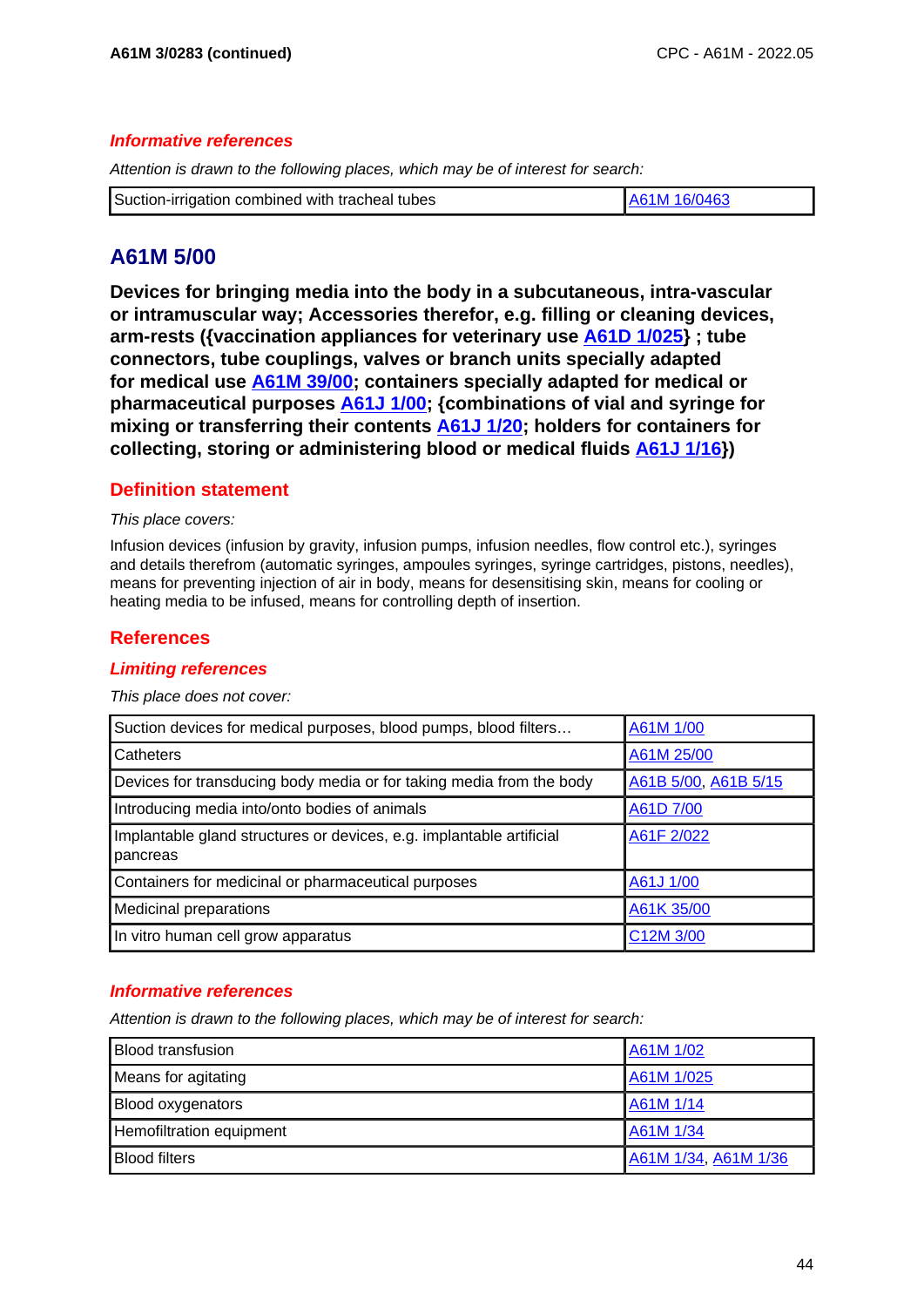| Non-implantable gland structures or devices, e.g. non-implantable                                      | A61M 1/3489,                  |
|--------------------------------------------------------------------------------------------------------|-------------------------------|
| artificial pancreas                                                                                    | A61M 1/3679,<br>A61M 1/3689   |
| Temperature treatment for blood                                                                        | A61M 1/369                    |
| Infusion devices using feedback of body parameters, e.g. blood-sugar,<br>pressure, artificial pancreas | A61M 5/1723                   |
| Pressure measurement lumen                                                                             | A61M 2025/0003                |
| Connecting catheter tubes to hubs                                                                      | A61M 25/0014                  |
| Guide needles for catheters                                                                            | A61M 25/065                   |
| Diffusion through the skin                                                                             | A61M 35/00                    |
| Microneedles                                                                                           | A61M 37/00                    |
| <b>Access sites</b>                                                                                    | A61M 39/02                    |
| Detecting tissue temperature for diagnostic purposes                                                   | A61M 39/0247                  |
| Y-connectors                                                                                           | A61M 39/10                    |
| Measuring of body parameters                                                                           | A61B 5/00                     |
| Syringes for taking blood samples                                                                      | A61B 5/14                     |
| Surgical glue applicators                                                                              | A61B 17/00491                 |
| Syringes for injecting impression materials                                                            | A61C 9/0026                   |
| Ampoules or carpules                                                                                   | A61J 1/06                     |
| Combination of vial and syringe for mixing or transferring their contents                              | A61J 1/2096                   |
| Making filter elements                                                                                 | B01D 29/111                   |
| Burettes, measuring cylinders for laboratory use                                                       | B01L 3/02                     |
| Heating or cooling in general                                                                          | <b>B01L7/00</b>               |
| Disintegrating medical waste                                                                           | B02C 19/0075                  |
| Disposal of medical waste in general                                                                   | B09B 3/00, B09B 2101/65       |
| Making of hollow needles                                                                               | <b>B21G 1/08</b>              |
| Grinding sharp-pointed work pieces                                                                     | B24B 19/16                    |
| Filling of medical containers in general                                                               | B65B 3/003, A61J 1/20         |
| Pressurized by contraction of elastic reservoir, in general                                            | B65D 83/0061                  |
| Receptacles for refuse disposal in general                                                             | <b>B65F 1/00</b>              |
| Cell injection devices                                                                                 | C12M 3/006                    |
| Linear peristaltic pumps, in general                                                                   | F04B 43/12                    |
| Telescopic rods                                                                                        | F16B 7/10                     |
| Valves in general                                                                                      | <b>F16K</b>                   |
| Heat exchange in general                                                                               | <u>F28C, F28D, F28F, F28G</u> |
| Hypodermic projectiles                                                                                 | F42B 12/54                    |
| Apparatus of the syringe type                                                                          | G01F 11/027                   |
| Indicating or measuring liquid levels                                                                  | G01F 23/292                   |
| Systems or apparatus for checking the occurrence of a condition                                        | G07C 11/00                    |
| Holders comprising label                                                                               | G09F 3/0295                   |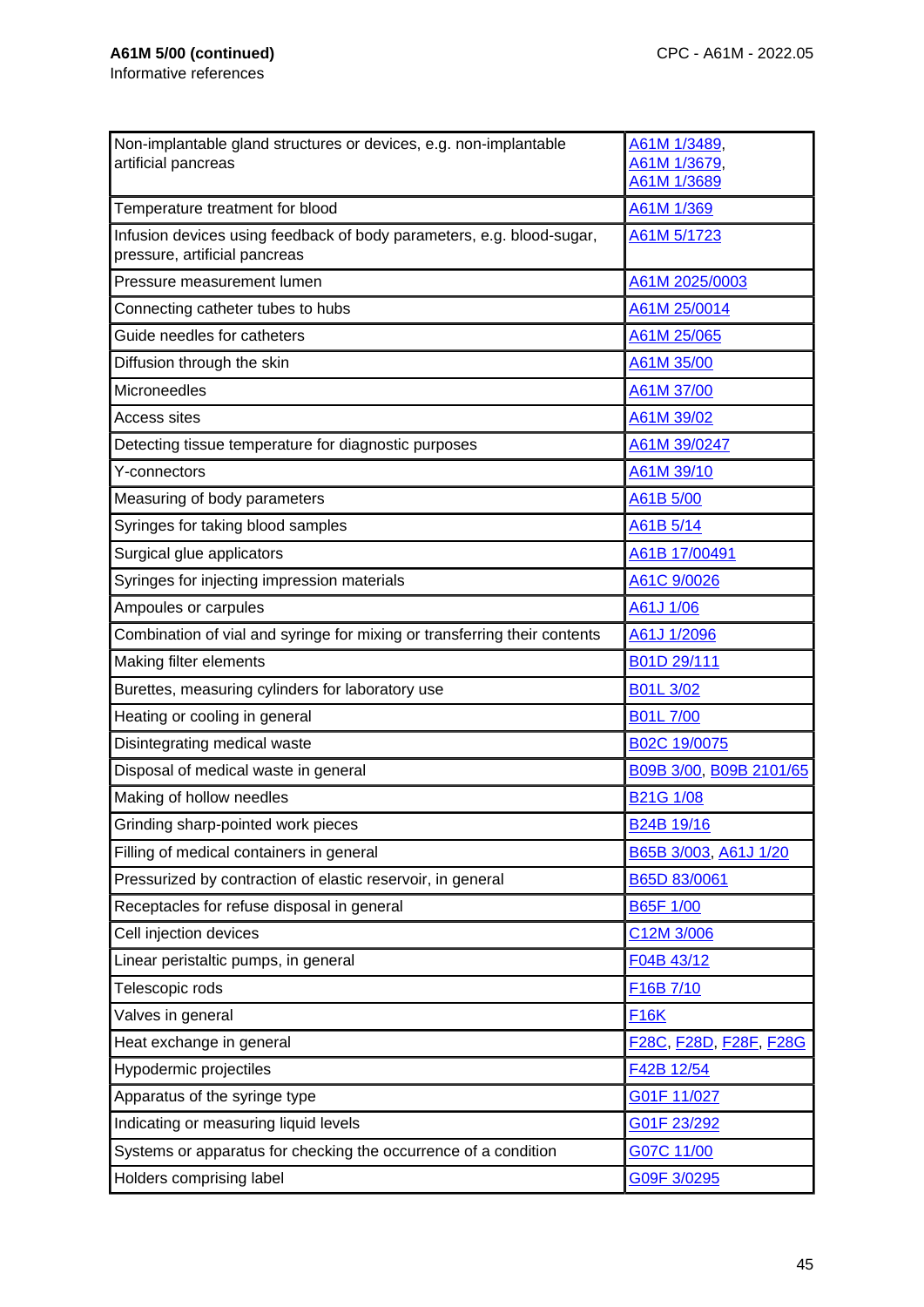| ICT specially adapted for therapies or health-improving plans (e.g. for<br>handling prescriptions, for steering therapy or for monitoring patient<br>compliance) relating to drugs or medications (e.g. for ensuring correct<br>administration to patients) | G16H 20/10 |
|-------------------------------------------------------------------------------------------------------------------------------------------------------------------------------------------------------------------------------------------------------------|------------|
| Holders for storage of radioactive sources                                                                                                                                                                                                                  | G21F 5/018 |
| Heating by electric fields                                                                                                                                                                                                                                  | H05B 6/80  |

## **Special rules of classification**

The classification of "additional information" in the group is mandatory, but only if the additional information has some importance.

For example, the main invention is an infusion pump of the reciprocating piston type (A61M 5/14216), but a regulating valve (A61M 5/16881) is present in the device. If the valve is just mentioned as being a general valve with no specific details given on how the valve relates to the pump, then it is not worth giving a class in the field of valves. On the contrary, if the valve is well described and presents some interesting features that cooperates with features from the pump, then the document should also be classified in the field of regulating valves.

In A61B 8/0891, the blood vessel is analysed for diagnosis purpose using ultrasonic, sonic, or infrasonic waves. All couplings and connectors are classified in A61M 39/00.

#### **Further details of subgroups**

A61M 5/007

Delivery of contrast media

#### A61M 5/14

This subgroup also comprises various accessories for infusing by gravity, like drip chambers or hanging up devices (see relevant sub-classes).

#### A61M 5/142

Most subdivisions in this subgroup mainly describe the way in which the infusion pump works (peristaltic pump, roller pump, impeller pump…).

Other subdivisions however also relates to the fact that the pump is portable or implantable.

#### A61M 5/158 and A61M 5/162

These two subgroups contain general information on infusion needles. The details of said needles can be found in A61M 5/32 and A61M 5/34.

#### A61M 5/165

Blood filters are now found in A61M 1/34 and A61M 1/36.

#### A61M 5/168

This subgroup contains flow controllers (regulating the flow of media), but also means for sensing or detecting flow anomalies.

#### A61M 5/178, A61M 5/19, A61M 5/20, A61M 5/24, A61M 5/28 and A61M 5/30

Many different kind of syringes can be found in these sub groups. The automatic syringes (a certain action on a trigger will start the automatic injection of the media, no further action being required from the user) are found in A61M 5/20. A61M 5/24 and A61M 5/28 regroups the ampoules syringes. In A61M 5/24 the syringe bears the needle, in A61M 5/28 the needle is present on the ampoule.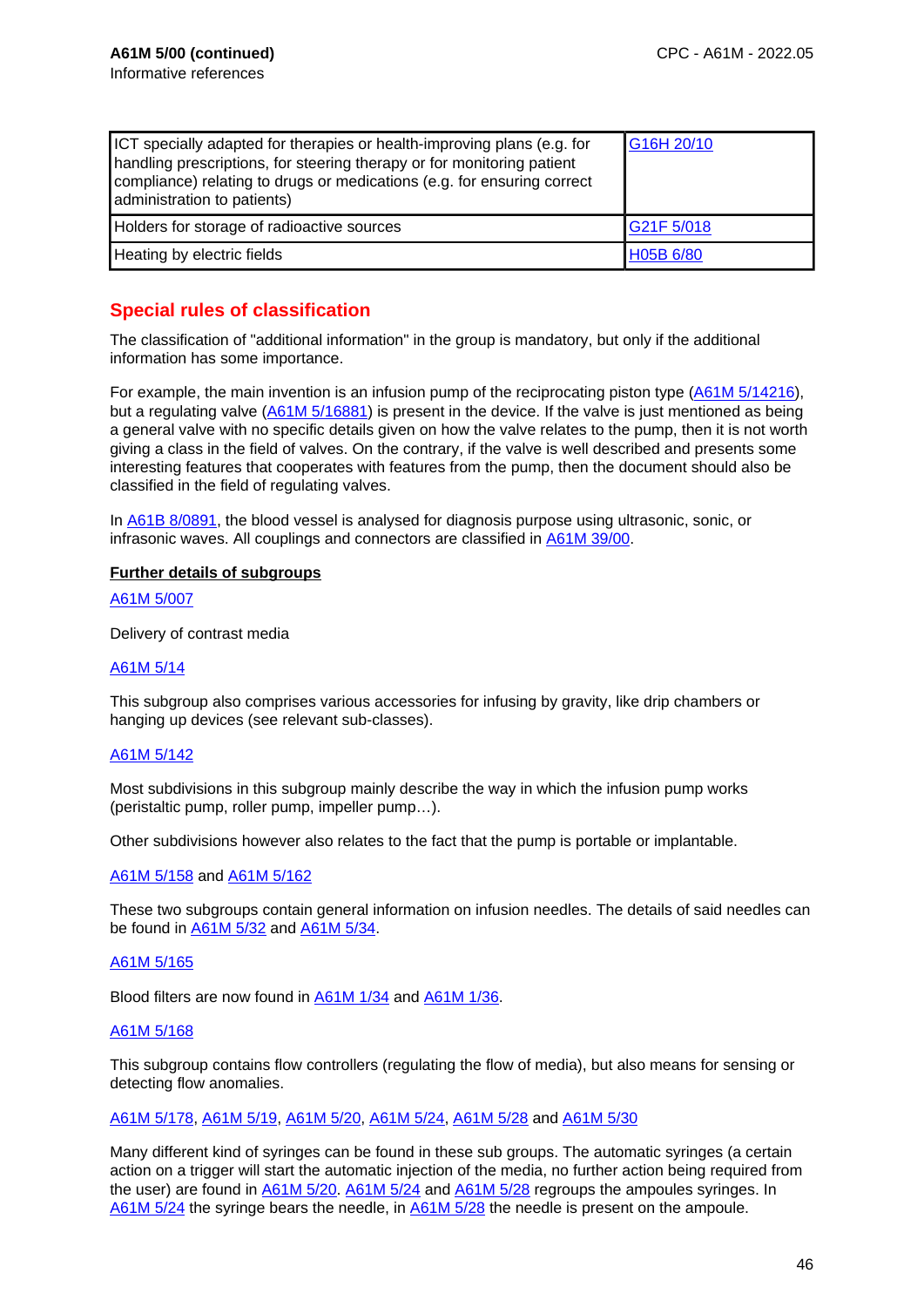A61M 5/30 relates to syringes for injection by jet action, also know as needleless syringes.

More syringes can also be found in other fields (A61J 1/00-A61J 1/22, A61B 5/14, A61B 17/00- A61B 17/921). A61M 5/31 and A61M 5/315 general details of syringes (caps, constructional features, priming, valves, plugs, filling, etc.) can be found in the subgroup A61M 5/31.

The subgroup **A61M 5/315** relates to detail of the piston (construction, blocking means, etc.), but also to dosing mechanisms (gears, electrical parts, axial movements, rotational movements) and other dosing-related subjects (feedback, keeping track of administered doses, etc.).

#### A61M 5/32

This subgroup deals with details of needles, and especially with ways to protect the user from the needle (needle caps, apparatus for removing or destroying needles, semi- or fully-automatic retractable needles, semi- or fully-automatic needle sleeves for protecting the needle, etc.).

#### A61M 5/427

In the blood vessel is located prior to an injection (treatment).

#### A61M 5/44

This subgroup deals with means for cooling or heating the device (pump, syringe, etc.) or the media contained in the device (infusate, medicine, etc.).

#### A61M 5/50

Often forgotten, this group useful group deals with means for preventing re-use, or also for indicating if the device has already been used or tampered with.

## **A61M 9/00**

#### **Baths for subaquatic intestinal cleaning**

### **Relationships with other classification places**

Baths are also classified in A61H 35/00 and A61H 33/00

### **References**

#### **Informative references**

Attention is drawn to the following places, which may be of interest for search:

| Irrigators                                                  | A61M 3/00  |
|-------------------------------------------------------------|------------|
| Bathing devices for special therapeutic or hygienic purpose | A61H 33/00 |
| Baths                                                       | A61H 35/00 |

## **A61M 11/00**

**Sprayers or atomisers specially adapted for therapeutic purposes (in general B05B; {aerosol containers B65D 83/14})**

#### **Definition statement**

This place covers:

Sprayers or atomisers of liquid, e.g. medication, water for humidification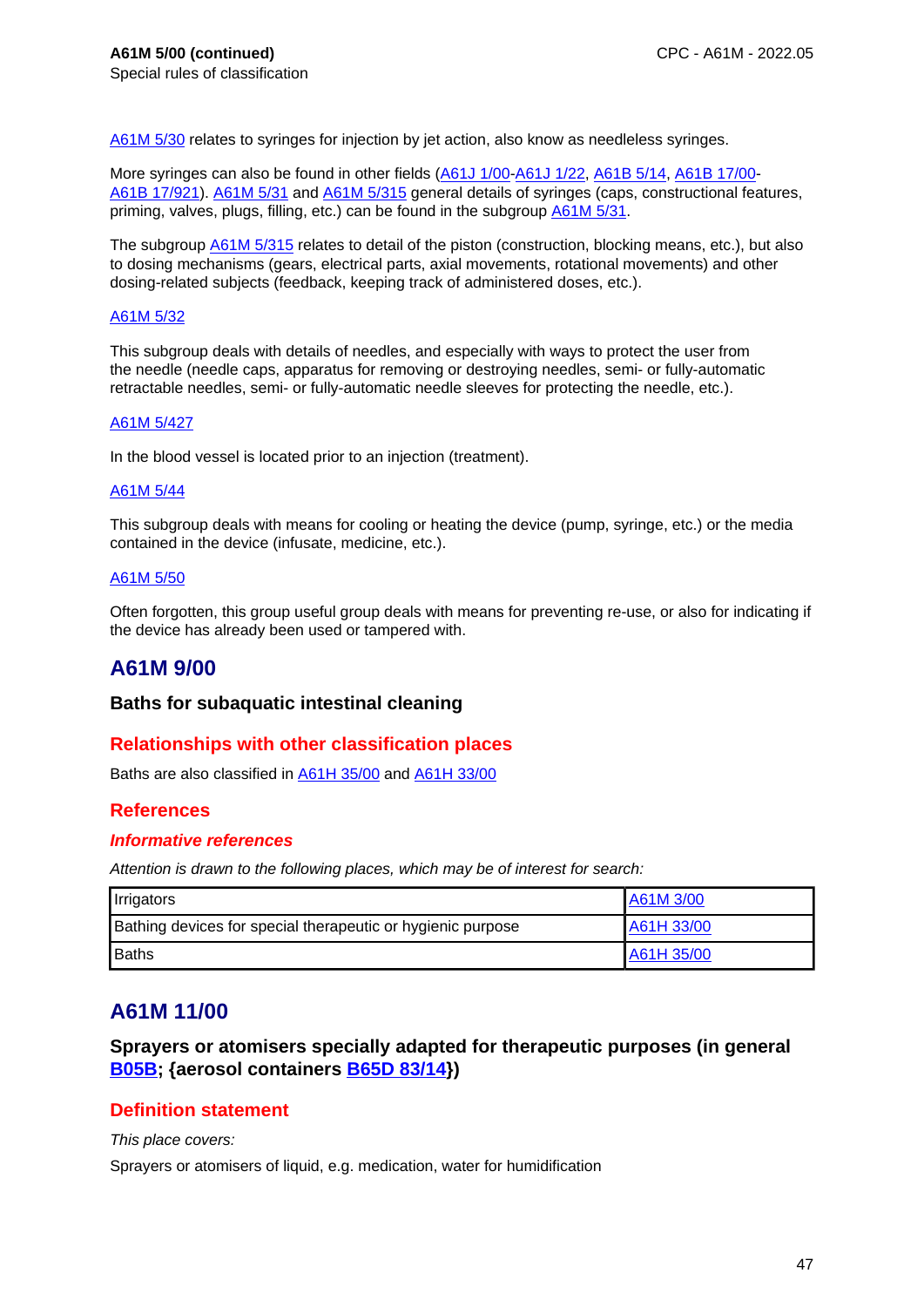### **Limiting references**

This place does not cover:

| Device to humidify the respiration air | IA61M 16/16 |
|----------------------------------------|-------------|

### **Informative references**

Attention is drawn to the following places, which may be of interest for search:

| Irrigator                                                                      | A61M 3/00         |
|--------------------------------------------------------------------------------|-------------------|
| Spraying onto the body                                                         | A61M 35/00        |
| Bath for the nose                                                              | A61H 35/04        |
| Sprayers or atomisers specially adapted for therapeutic purposes in<br>general | <b>B05B</b>       |
| Aerosol container                                                              | <b>B65D 83/14</b> |

# **Special rules of classification**

Also contains nebulizers.

The "subdivision" Indexing Code symbols (i.e. the non "parallel" Indexing Code symbols) are used for classifying as well the invention information as the additional information. They are stored only in the additional information field". The "orthogonal" Indexing Code symbols are also used.

# **A61M 11/005**

**{using ultrasonics (spraying or atomising liquids using ultrasonic vibrations in general B05B 17/06)}**

### **References**

### **Informative references**

Attention is drawn to the following places, which may be of interest for search:

| Inhalators using ultrasonic                                          | A61M 15/0085      |
|----------------------------------------------------------------------|-------------------|
| Spraying or atomising liquids using ultrasonic vibrations in general | <b>B05B 17/06</b> |

# **A61M 11/02**

**operated by air {or other gas} pressure applied to the liquid {or other product} to be sprayed or atomised {(sprayers for horticulture A01G, A01H; killing insects A01M; air humidifying by nozzles F24F 6/14, F24F 6/18; cooling by spraying F28B, F28C)}**

## **Definition statement**

This place covers: Devices with positive air pressure.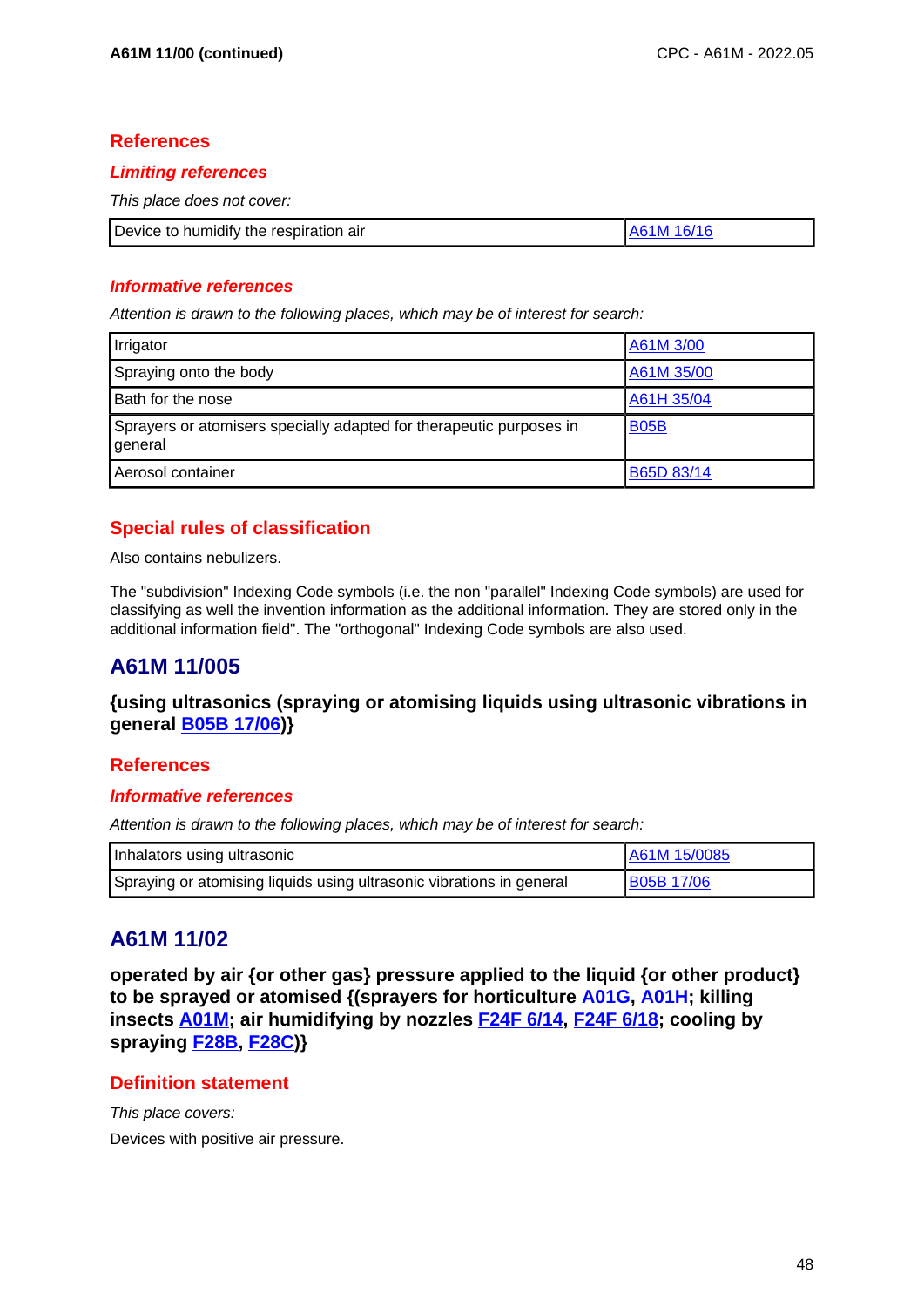### **Informative references**

Attention is drawn to the following places, which may be of interest for search:

| Sprayers for horticulture  | <b>A01G, A01H</b>    |
|----------------------------|----------------------|
| Killing insects            | <b>A01M</b>          |
| Air disinfection           | A61L 9/03            |
| Atomizer for painting      | <b>B05B</b>          |
| Adding O2, perfume to air  | B60H 3/0007          |
| Air humidifying by nozzles | F24F 6/14, F24F 6/18 |
| Cooling by spraying        | <b>F28B, F28C</b>    |

## **Special rules of classification**

The positive air pressure be created by any means (i.e., piston, pre-pressurized canister with propellant, etc.)

## **A61M 11/04**

**operated by the vapour pressure of the liquid to be sprayed or atomised {(airhumidification, e.g. "room humidifiers" F24F 6/00)}**

## **Definition statement**

#### This place covers:

Electrical heated vaporiser, e.g. devices in which the vapor pressure of the liquid acting in a confined space is used to propel the liquid through an orifice to spray or atomize the liquid.

## **References**

### **Informative references**

Attention is drawn to the following places, which may be of interest for search:

| <b>Humidifiers</b>                          | A61M 16/16 |
|---------------------------------------------|------------|
| Air-humidification, e.g. "room humidifiers" | F24F 6/00  |
| Electrical heated vaporizers                | F24H 1/00  |

## **A61M 11/041**

### **{using heaters}**

### **References**

#### **Informative references**

Attention is drawn to the following places, which may be of interest for search:

|  | Heating<br>the<br>liquid | 16/109<br>$\sqrt{2}$<br><b>IM</b> |
|--|--------------------------|-----------------------------------|
|--|--------------------------|-----------------------------------|

## **Special rules of classification**

Heater vaporizes the liquid or acts on liquid in confined space to increase vapour pressure.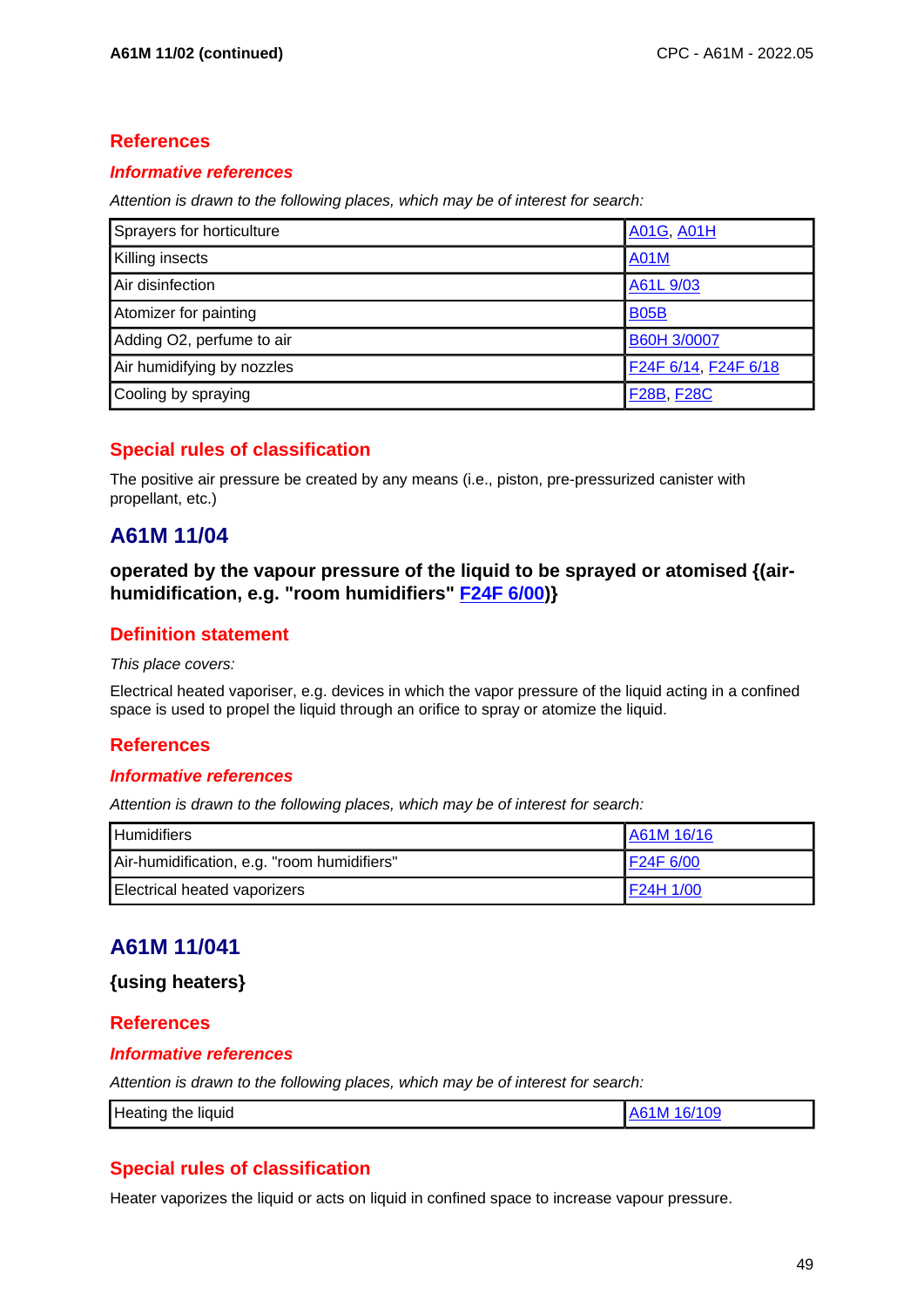# **A61M 11/06**

### **of the injector type**

### **Definition statement**

This place covers:

Devices with a venturi system, i.e. non pocket size.

## **References**

### **Limiting references**

This place does not cover:

| P <sub>0</sub><br>.<br>-----<br>оскет<br>omisei<br>$   -$ |  |
|-----------------------------------------------------------|--|
|                                                           |  |

#### **Informative references**

Attention is drawn to the following places, which may be of interest for search:

| Operated by air           | IA61M 11/02  |
|---------------------------|--------------|
| Spraying apparatus        | IB05B 7/0012 |
| Single unit with follower | B05B 11/02   |

# **A61M 11/08**

## **Pocket atomisers of the injector type {(aerosol cans A61M 15/009)}**

### **Definition statement**

This place covers:

Devices with a venturi system, i.e. pocket size.

### **References**

### **Limiting references**

This place does not cover:

| Injector type, i.e. non pocket | A61M 11/06 |
|--------------------------------|------------|

#### **Informative references**

| - -<br>cans |                      |  |
|-------------|----------------------|--|
|             | <b>Aero</b><br>.osor |  |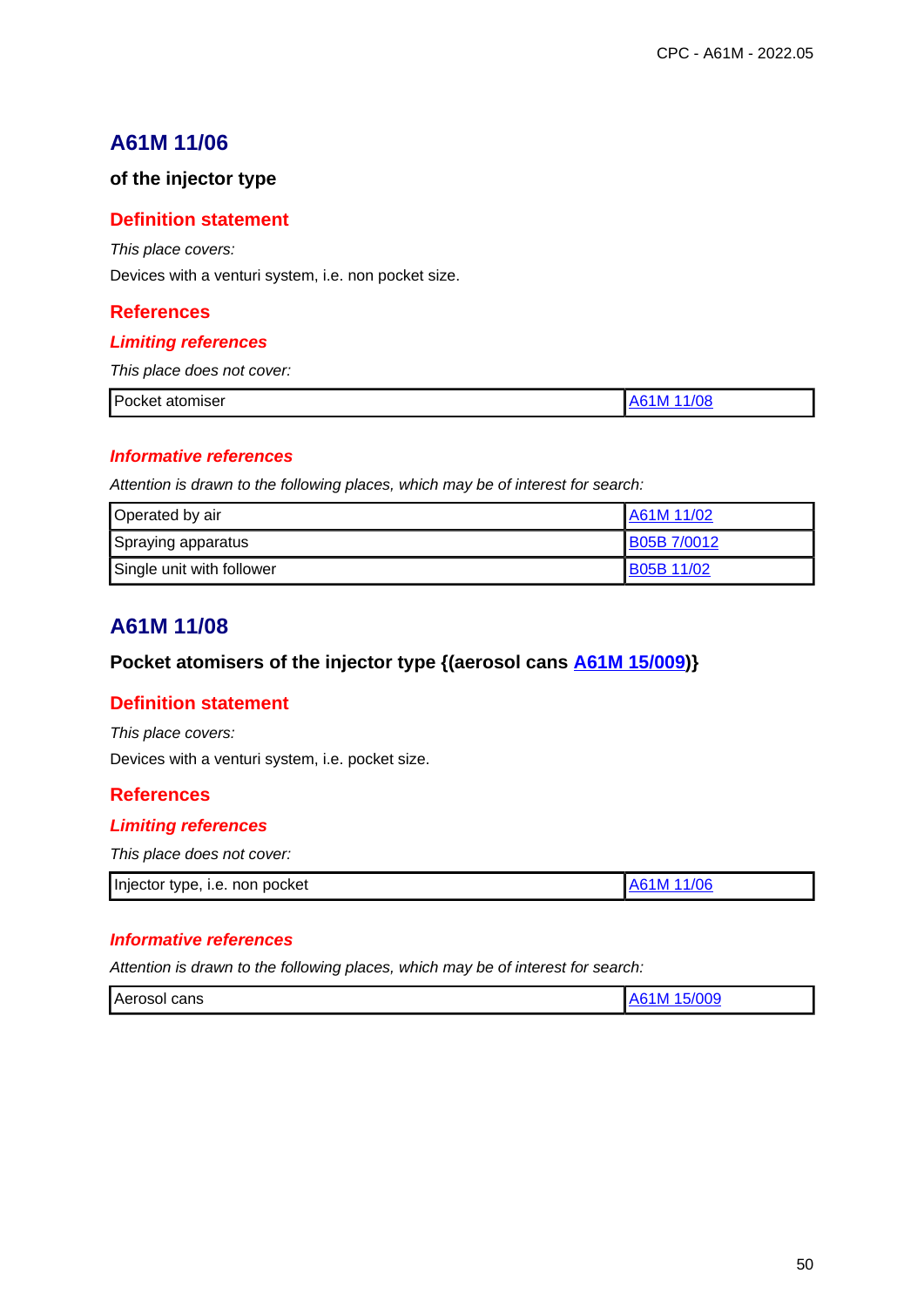# **A61M 13/00**

**Insufflators for therapeutic or disinfectant purposes {, i.e. devices for blowing a gas, powder or vapour into the body (hand-held units in which gas flow is produced by muscular energy at the moment of use B05B 11/062)}**

### **Definition statement**

This place covers:

Devices to inflate a cavity for easy access.

#### **References**

#### **Informative references**

Attention is drawn to the following places, which may be of interest for search:

| Hand-held units in which gas flow is produced by muscular energy at the $\left  \frac{\text{B05B 11/062}}{\text{B05B 11}} \right $ |  |
|------------------------------------------------------------------------------------------------------------------------------------|--|
| moment of use                                                                                                                      |  |

## **Special rules of classification**

The "subdivision" Indexing Code symbols (i.e. the non "parallel" Indexing Code symbols) are used for classifying as well the invention information as the additional information. They are stored only in the additional information field"

The "orthogonal" Indexing Code symbols are also used.

## **A61M 13/003**

### **{Blowing gases other than for carrying powders, e.g. for inflating, dilating or rinsing}**

### **References**

#### **Informative references**

Attention is drawn to the following places, which may be of interest for search:

| For the destruction of noxious animals or noxious plants | <b>A01M</b>  |
|----------------------------------------------------------|--------------|
| Instrument for medical examination                       | A61B 1/00    |
| Insufflating needles therefor                            | A61B 17/3474 |

## **A61M 15/00**

### **Inhalators {(drug delivery in endotracheal tubes A61M 16/04)}**

### **Definition statement**

This place covers:

Devices or processes specially adapted to be used to insert or place media into human bodies by enhancing a naturally occurring method other than oral.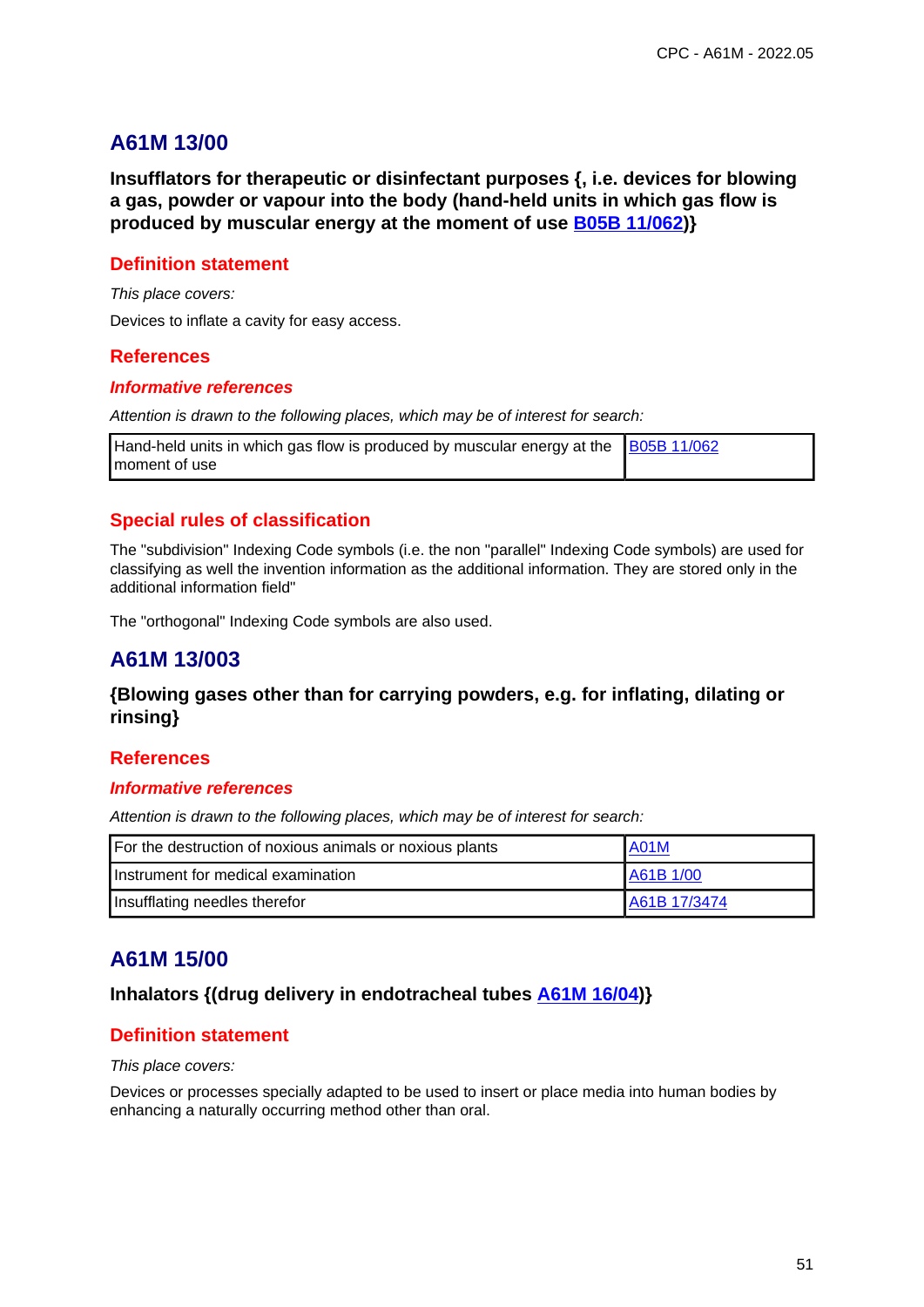### **Informative references**

Attention is drawn to the following places, which may be of interest for search:

| Drug delivery in endotracheal tubes | A61M 16/04  |
|-------------------------------------|-------------|
| <b>I</b> For animals                | A61D 7/04   |
| Medicinal preparation for inhaling  | A61K 9/0073 |

## **Special rules of classification**

The "subdivision" Indexing Code symbols (i.e. the non "parallel" Indexing Code symbols) are used for classifying as well the invention information as the additional information. They are stored only in the additional information field"

The "orthogonal" Indexing Code symbols are also used.

# **A61M 15/0028**

## **{using prepacked dosages, one for each application, e.g. capsules to be perforated or broken-up}**

## **Definition statement**

#### This place covers:

Inhalators with unit dose with manual feeding, e.g the single dose is inserted manually in the inhaler.

### **References**

### **Informative references**

Attention is drawn to the following places, which may be of interest for search:

| Injector type             | A61M 11/06 |
|---------------------------|------------|
| Single unit with follower | B05B 11/02 |

# **A61M 15/0045**

### **{using multiple prepacked dosages on a same carrier, e.g. blisters}**

### **Definition statement**

This place covers:

An inhaler/inhalator that accepts a package containing plural dosages of inhalant, e.g. multi-unit dose, with automatic feeding

## **A61M 15/0065**

**{Inhalators with dosage or measuring devices (A61M 15/0028 takes precedence; dosage devices incorporated in aerosol cans B65D 83/52)}**

## **Definition statement**

#### This place covers:

Inhalators with multi-dose reservoir, i.e. without capsule or blister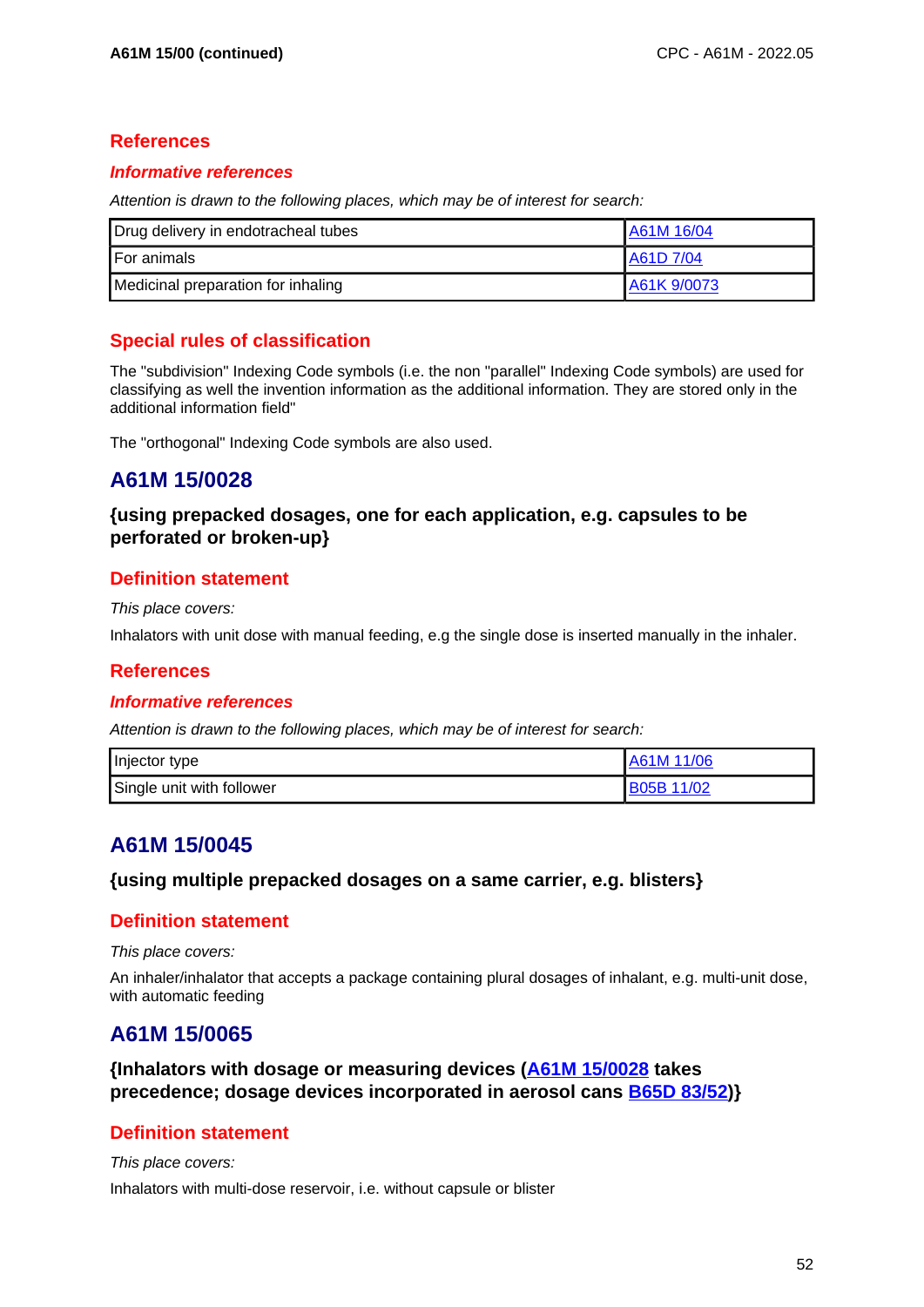#### **Limiting references**

This place does not cover:

| Using prepacked dosages | 15/0028<br>61M |
|-------------------------|----------------|

#### **Informative references**

Attention is drawn to the following places, which may be of interest for search:

| With aerosol and not described dosing       | A61M 15/009       |
|---------------------------------------------|-------------------|
| Details of the spray nozzle                 | <b>B05B</b>       |
| Dosage devices incorporated in aerosol cans | <b>B65D 83/52</b> |

## **A61M 15/0085**

**{using ultrasonics (spraying or atomising liquids using ultrasonic vibrations in general B05B 17/06)}**

### **References**

#### **Informative references**

Attention is drawn to the following places, which may be of interest for search:

| Sprayers using ultrasonic                                            | A61M 11/005       |
|----------------------------------------------------------------------|-------------------|
| Spraying or atomising liquids using ultrasonic vibrations in general | <b>B05B 17/06</b> |

# **A61M 15/0086**

### **{Inhalation chambers}**

### **Definition statement**

This place covers: Inhalators with spacers

## **A61M 15/009**

**{using medicine packages with incorporated spraying means, e.g. aerosol cans (pocket atomiser of the injector type A61M 11/08)}**

### **Definition statement**

#### This place covers:

Inhalators having a pressurized container, e.g. Metered Dose Inhaler (MDI). A sufficient structure to generate the spray is part of a package that is introduced into the inhalator and subsequently removed for disposal.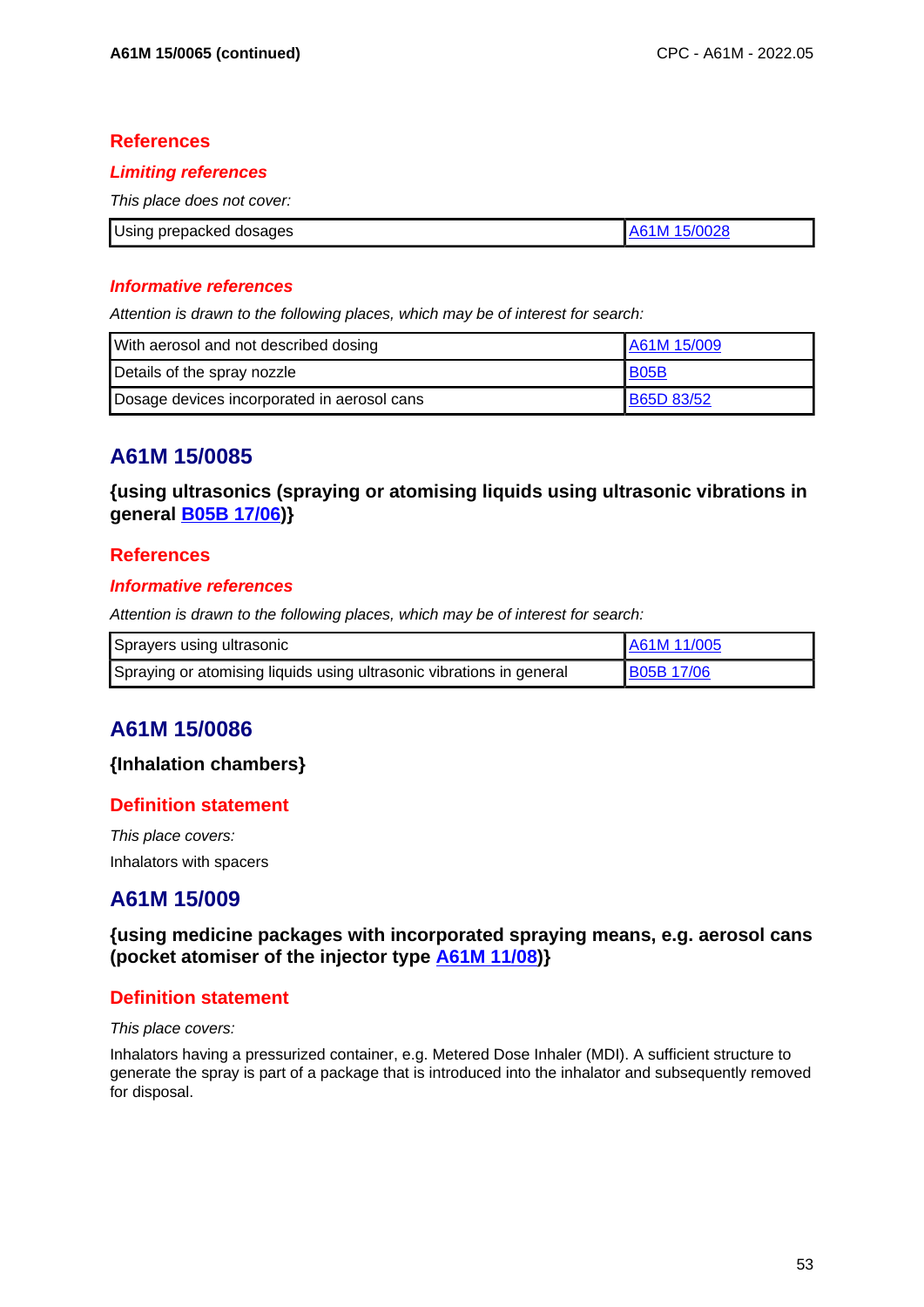## **Informative references**

Attention is drawn to the following places, which may be of interest for search:

| Pocket atomiser of the injector type | A61M 11/08        |
|--------------------------------------|-------------------|
| Dosing                               | A61M 15/0065      |
| Details of the spray nozzle          | B05B              |
| Aeorosol container                   | <b>B65D 83/14</b> |

# **A61M 15/0091**

## **{mechanically breath-triggered}**

## **References**

## **Informative references**

Attention is drawn to the following places, which may be of interest for search:

| Inhalation valve providing indirect breath activation | A61M 15/0013   |
|-------------------------------------------------------|----------------|
| Inhalation detection                                  | A61M 2016/0015 |
| <b>Flow sensor</b>                                    | LA61M 2016/003 |

# **A61M 15/02**

**with activated or ionised {fluids, e.g. electrohydrodynamic [EHD] or electrostatic devices}; Ozone-inhalators {with radioactive tagged particles}**

## **Definition statement**

This place covers: Also bubble jet technology inhalators.

## **References**

### **Informative references**

| <b>Bubble</b> jet                   | A61M 15/025       |
|-------------------------------------|-------------------|
| Sterilisation, deodorisation of air | A61L 9/14         |
| Sterilisation using UV light        | A61L 9/20         |
| Electrostatic spray gun             | <b>B05B 5/025</b> |
| Apparatus for generating ions       | H01T 23/00        |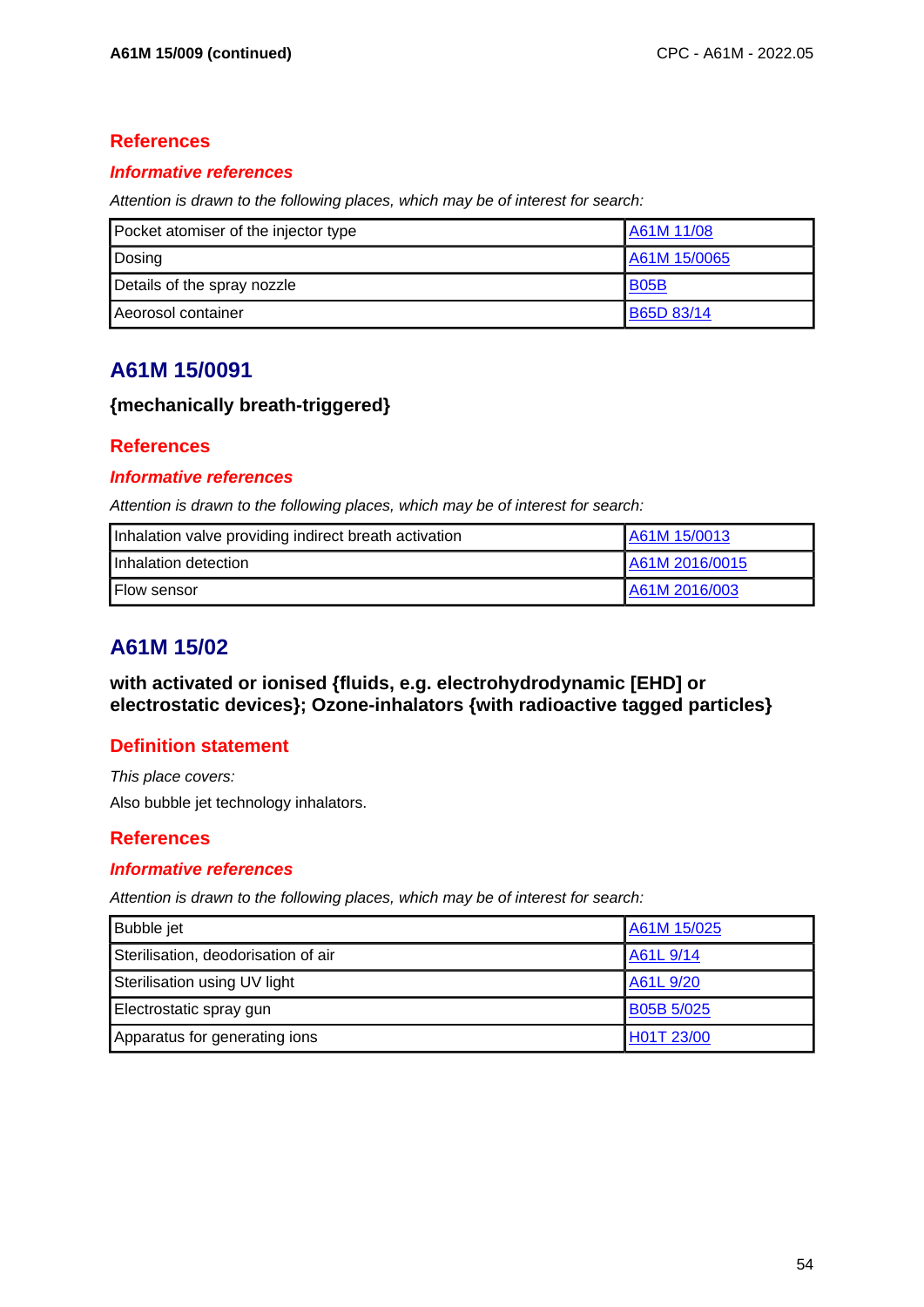# **A61M 15/06**

### **Inhaling appliances shaped like cigars, cigarettes or pipes**

### **References**

#### **Informative references**

Attention is drawn to the following places, which may be of interest for search:

| Simulated smoking devices, e.g. imitation cigarettes | A24F 40/00, A24F 42/00 |
|------------------------------------------------------|------------------------|
|------------------------------------------------------|------------------------|

## **A61M 15/08**

#### **Inhaling devices inserted into the nose**

### **Definition statement**

This place covers:

Also eyes drop, aromatherapy devices.

### **References**

#### **Informative references**

Attention is drawn to the following places, which may be of interest for search:

| Irrigation                         | A61M 3/00      |
|------------------------------------|----------------|
| Using the smell sense              | A61M 2021/0016 |
| Correcting deformities of the nose | A61F 5/08      |
| Bath for nose                      | A61H 35/04     |
| Eucaliptus vaporizer               | A61L 9/14      |
| Spraying apparatus                 | B05B 11/00     |

## **A61M 16/00**

**Devices for influencing the respiratory system of patients by gas treatment, e.g. mouth-to-mouth respiration; Tracheal tubes (stimulating the respiratory movement by mechanical, pneumatic or electrical means, iron lungs combined with gas breathing means A61H 31/00)**

### **Definition statement**

This place covers: Respirator, ventilator, devices for inflating the lungs

### **References**

#### **Informative references**

| Pneumothorax apparatus            | A61M 1/04     |
|-----------------------------------|---------------|
| Anaesthesia apparatus             | A61M 16/01    |
| Inserts in the lungs, e.g. stents | A61F 2002/043 |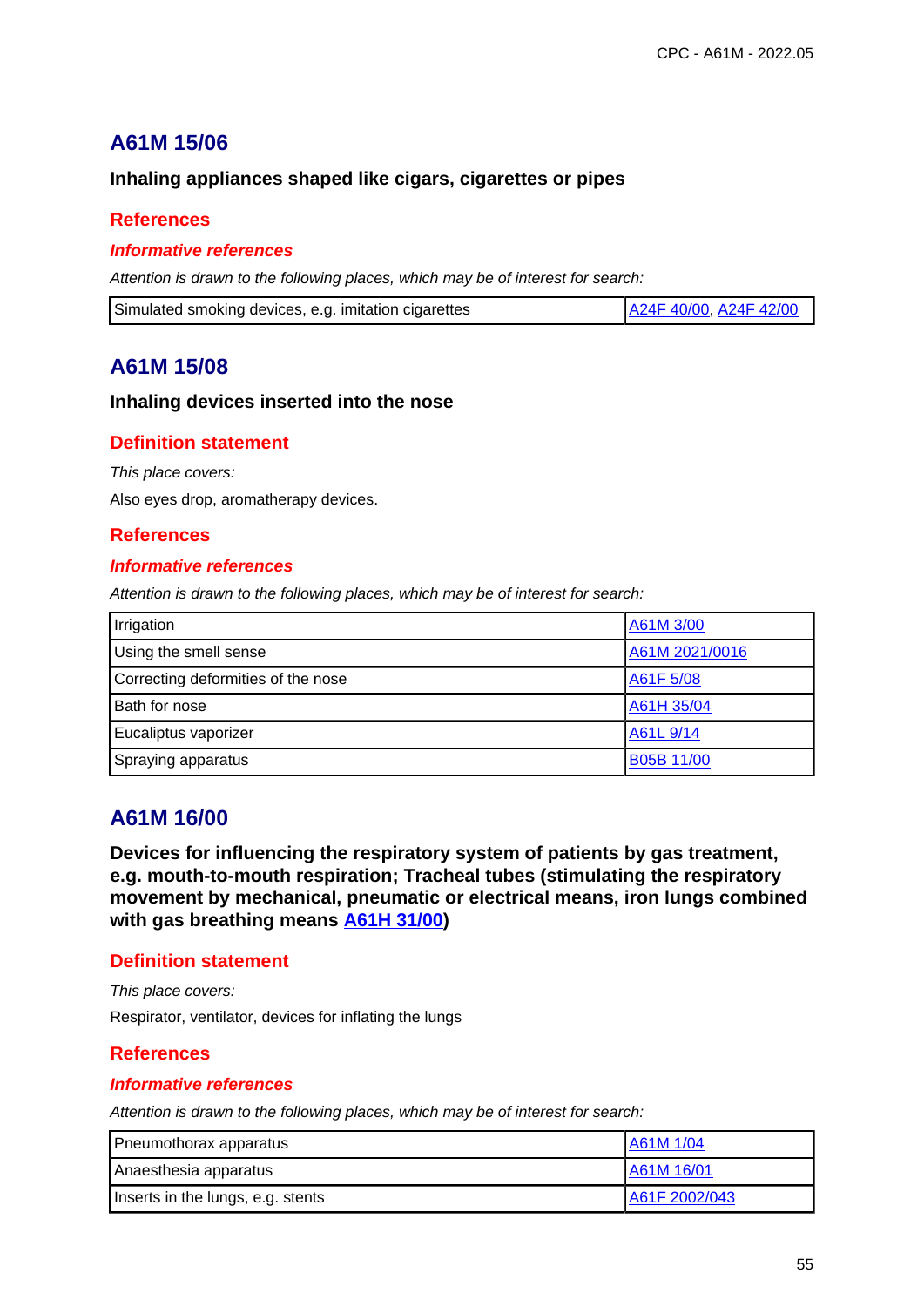Informative references

| Correcting deformities of the nose                                                                                                 | A61F 5/08                                         |
|------------------------------------------------------------------------------------------------------------------------------------|---------------------------------------------------|
| Device for preventing snoring                                                                                                      | A61F 5/56                                         |
| Supply appliance                                                                                                                   | A61G 13/107                                       |
| Stimulating the respiratory movement by mechanical, pneumatic or<br>electrical means, iron lungs combined with gas breathing means | A61H 31/00                                        |
| Supine patient supports therefor                                                                                                   | A61H 31/008                                       |
| Gas bath                                                                                                                           | A61H 33/00                                        |
| Respiratory apparatus in general                                                                                                   | <b>A62B</b>                                       |
| <b>Breathing simulator</b>                                                                                                         | A62B 9/003                                        |
| <b>Testing ventilators</b>                                                                                                         | A62B 27/00,<br>A61M 2209/02                       |
| Portable appliance comprising a gas cartridge                                                                                      | B01F 23/23611                                     |
| Respirators for working under water                                                                                                | <b>B63C 11/00</b>                                 |
| Hyperbaric chamber                                                                                                                 | B63C 11/32,<br>A61G 10/026                        |
| Wall plug                                                                                                                          | F16L 37/24, F16L 37/107,<br>F16L 5/02, F16L 29/02 |
| Gas reservoir                                                                                                                      | <b>F17C</b>                                       |
| Pipelines, hospital facility gas supply system                                                                                     | F17D 1/02                                         |
| Computer driven apparatus                                                                                                          | G06F 17/00                                        |
| Models for artificial respiration                                                                                                  | G09B 23/288                                       |

## **Special rules of classification**

Classification using breakdown symbols and orthogonal symbols (i.e. symbols in the 2000 range) is compulsory.

# **A61M 16/0045**

### **{Means for re-breathing exhaled gases, e.g. for hyperventilation treatment}**

### **Definition statement**

This place covers:

Also devices for hypoxic delivery of gas, e.g CO2.

## **References**

#### **Limiting references**

This place does not cover:

| CO2 absorbing device<br>A61M 16/22 |
|------------------------------------|
|------------------------------------|

### **Informative references**

| Hyperbaric training room | A61G 10/026 |
|--------------------------|-------------|
| Hypoxic training         | A63B 23/18  |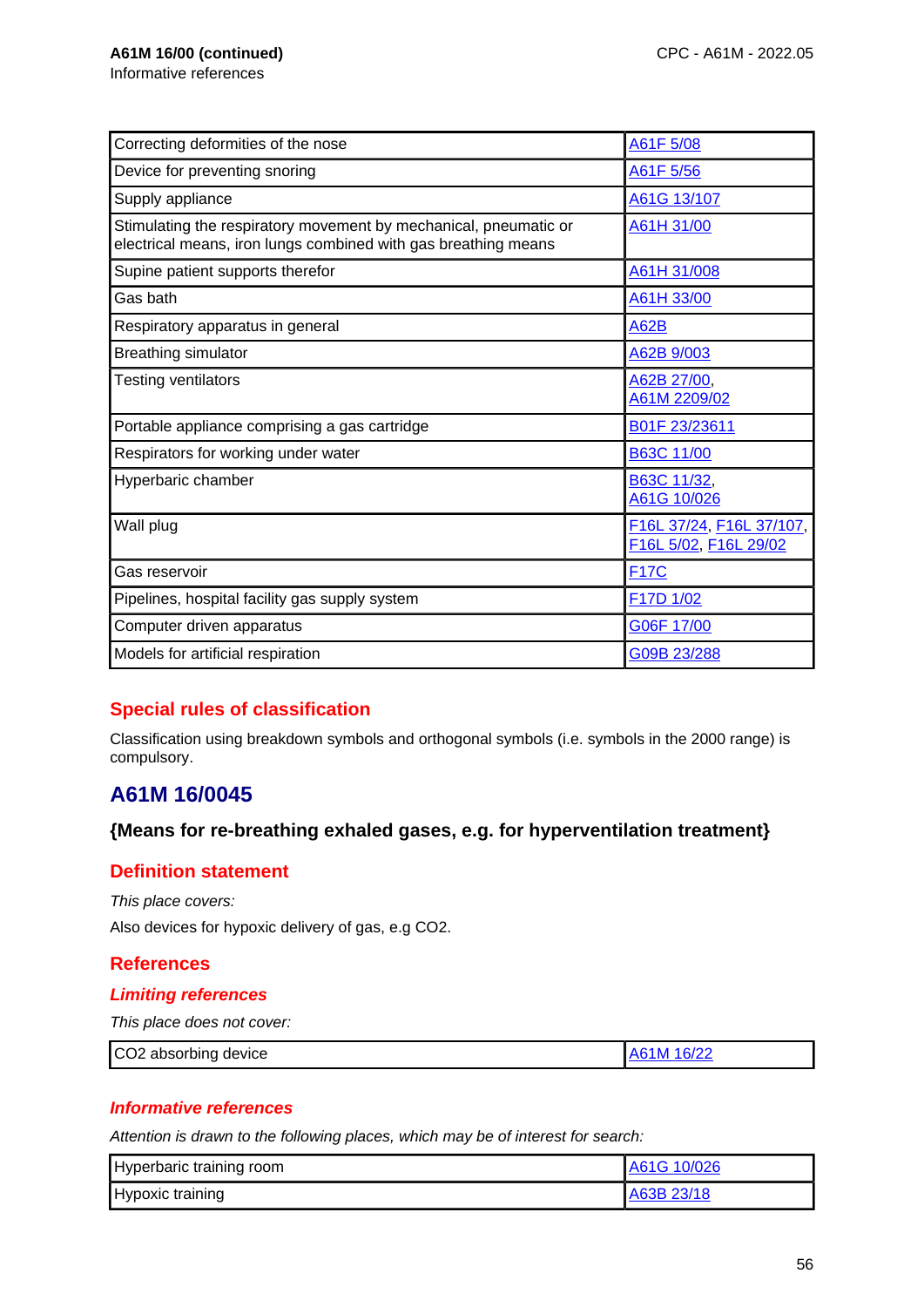Informative references

| Training<br>device<br>uut |  |  |
|---------------------------|--|--|
|---------------------------|--|--|

# **A61M 16/0048**

## **{Mouth-to-mouth respiration (teaching or training models G09B 23/288)}**

### **References**

#### **Informative references**

Attention is drawn to the following places, which may be of interest for search:

| Teaching or training models | 3/288 |
|-----------------------------|-------|
|                             |       |

# **A61M 16/0051**

**{with alarm devices}**

### **References**

#### **Informative references**

Attention is drawn to the following places, which may be of interest for search:

| Alarm in devices for introducing media | A61M 2205/18  |
|----------------------------------------|---------------|
| Audible feedback                       | A61M 2205/581 |
| Tactile feedback                       | A61M 2205/582 |
| Visual feedback                        | A61M 2205/583 |
| Alarm for measuring apparatus          | G01L 19/12    |

## **Special rules of classification**

Classification using breakdown symbols and orthogonal symbols (i.e. symbols in the 2000 range) is compulsory.

# **A61M 16/0054**

### **{Liquid ventilation}**

## **Definition statement**

This place covers: Also ventilation in aerosol form.

### **References**

### **Informative references**

| Oxygenated solution | A61M 2202/0476 |
|---------------------|----------------|
|---------------------|----------------|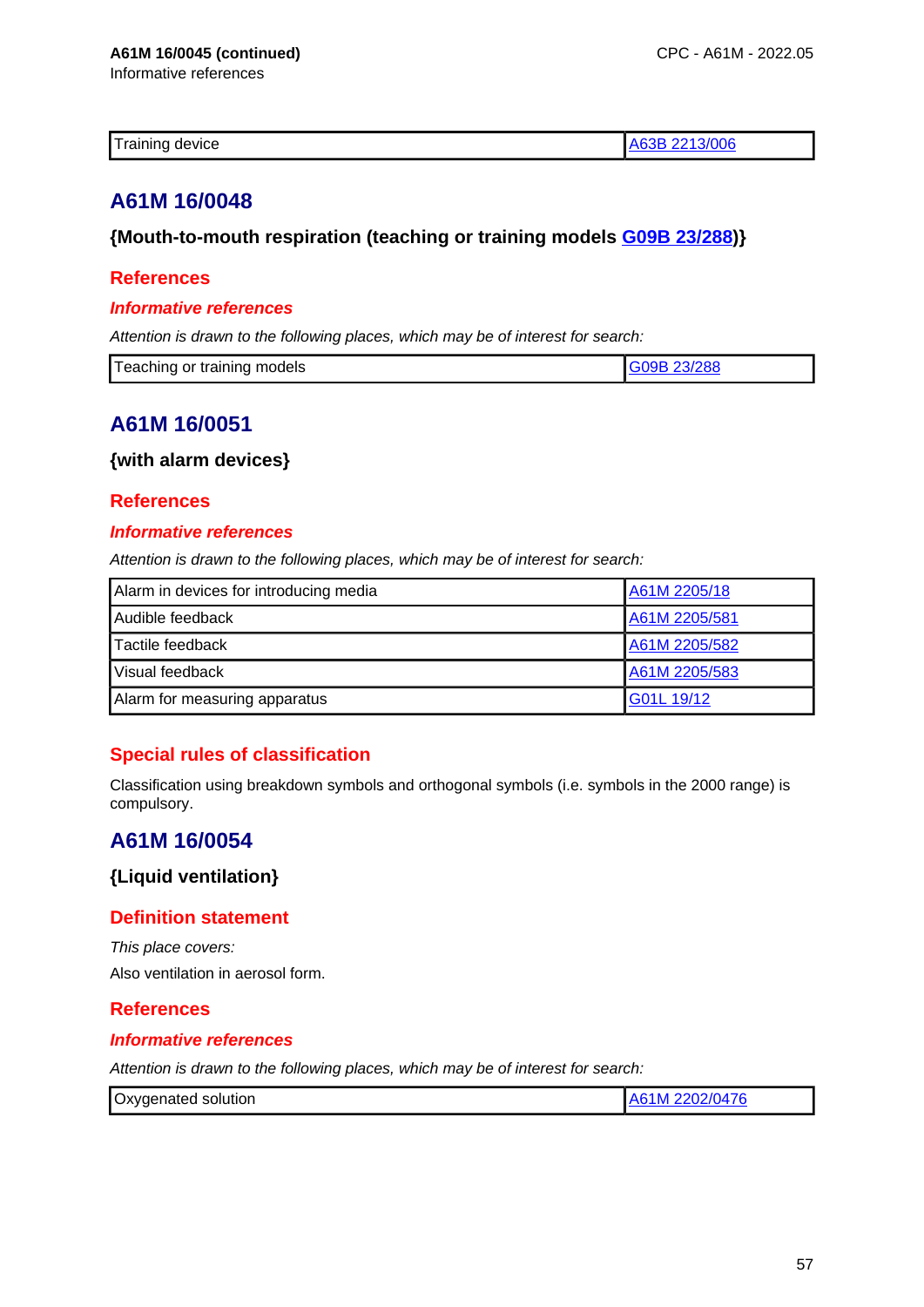## **{Pumps therefor}**

### **Definition statement**

This place covers:

Pumps with variable mechanical maximum volume, limited stroke, hand driven, motor driven, otherwise driven.

### **References**

#### **Informative references**

Attention is drawn to the following places, which may be of interest for search:

| Medical pump                    | A61M 1/00    |
|---------------------------------|--------------|
| Air pumping means for inhalator | A61M 11/006  |
| Reinflatable by elasticity      | A61M 16/0084 |
| Other air pumps                 | A61M 2205/07 |
| Mask with pump                  | A62B 18/006  |
| Pumps in general                | <b>F04</b>   |

## **Special rules of classification**

The devices classified in A61M 16/0075, A61M 16/0078 are often inflatable (mostly in anaesthesia), but are not reinflatable by elasticity.

## **A61M 16/0066**

### **{Blowers or centrifugal pumps}**

### **Definition statement**

This place covers:

Pumps in the form of a fan, a turbine.

### **References**

#### **Informative references**

Attention is drawn to the following places, which may be of interest for search:

| Helmet with fan     | A62B 18/045 |
|---------------------|-------------|
| Gas pump in general | F04D        |

## **A61M 16/0072**

### **{Tidal volume piston pumps}**

### **Definition statement**

#### This place covers:

Tidal-Volume means a precise inspiratory volume, e.g. single stroke piston pump.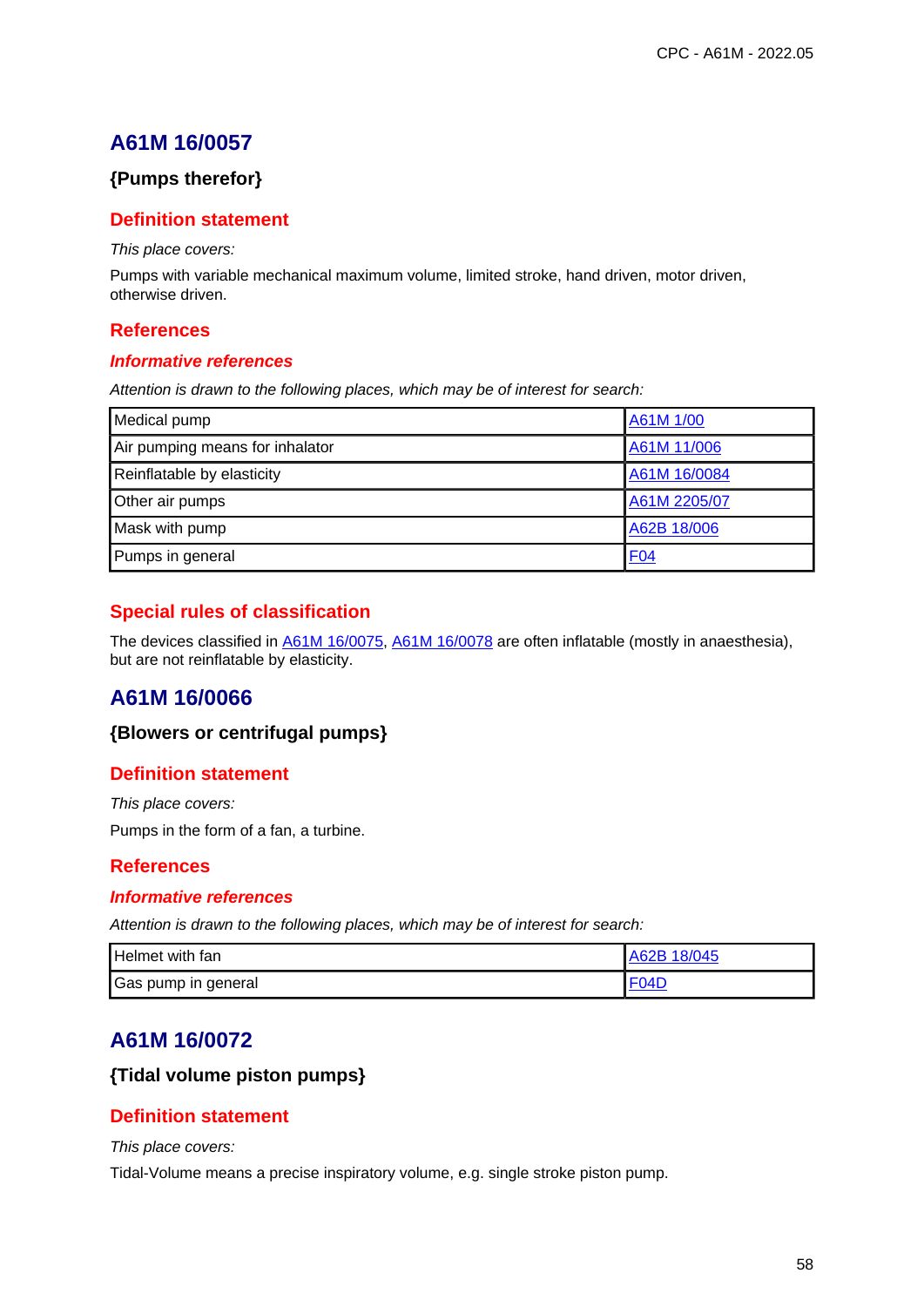## **{Breathing bags}**

## **References**

### **Informative references**

Attention is drawn to the following places, which may be of interest for search:

| <b>Buffer chamber</b>      | A61M 15/0086 |
|----------------------------|--------------|
| Reinflatable by elasticity | A61M 16/0084 |
| <b>I</b> Material therefor | B23B 27/12   |

# **A61M 16/009**

**{Removing used or expired gases or anaesthetic vapours (filtering, sterilising or disinfecting the exhaust air in drainage systems A61M 1/784; bacterial filters in the expiratory path A61M 16/1065)}**

### **Definition statement**

This place covers: Devices with charcoal, active carbon filter

### **References**

### **Limiting references**

This place does not cover:

| Filtering, sterilising or disinfecting the exhaust air in drainage systems | A61M 1/784   |
|----------------------------------------------------------------------------|--------------|
| Bacterial filters in the expiratory path                                   | A61M 16/1065 |

# **A61M 16/0096**

### **{High frequency jet ventilation}**

### **Definition statement**

This place covers:

Mainly used for ventilation without respiratory movement, or in case of lung puncture.

## **A61M 16/01**

## **specially adapted for anaesthetising {(A61M 16/104, A61M 16/18 take precedence)}**

## **Definition statement**

This place covers: Ventilation devices used for anaesthesia.

These devices include in general a closed circuit generally including a CO2 absorber.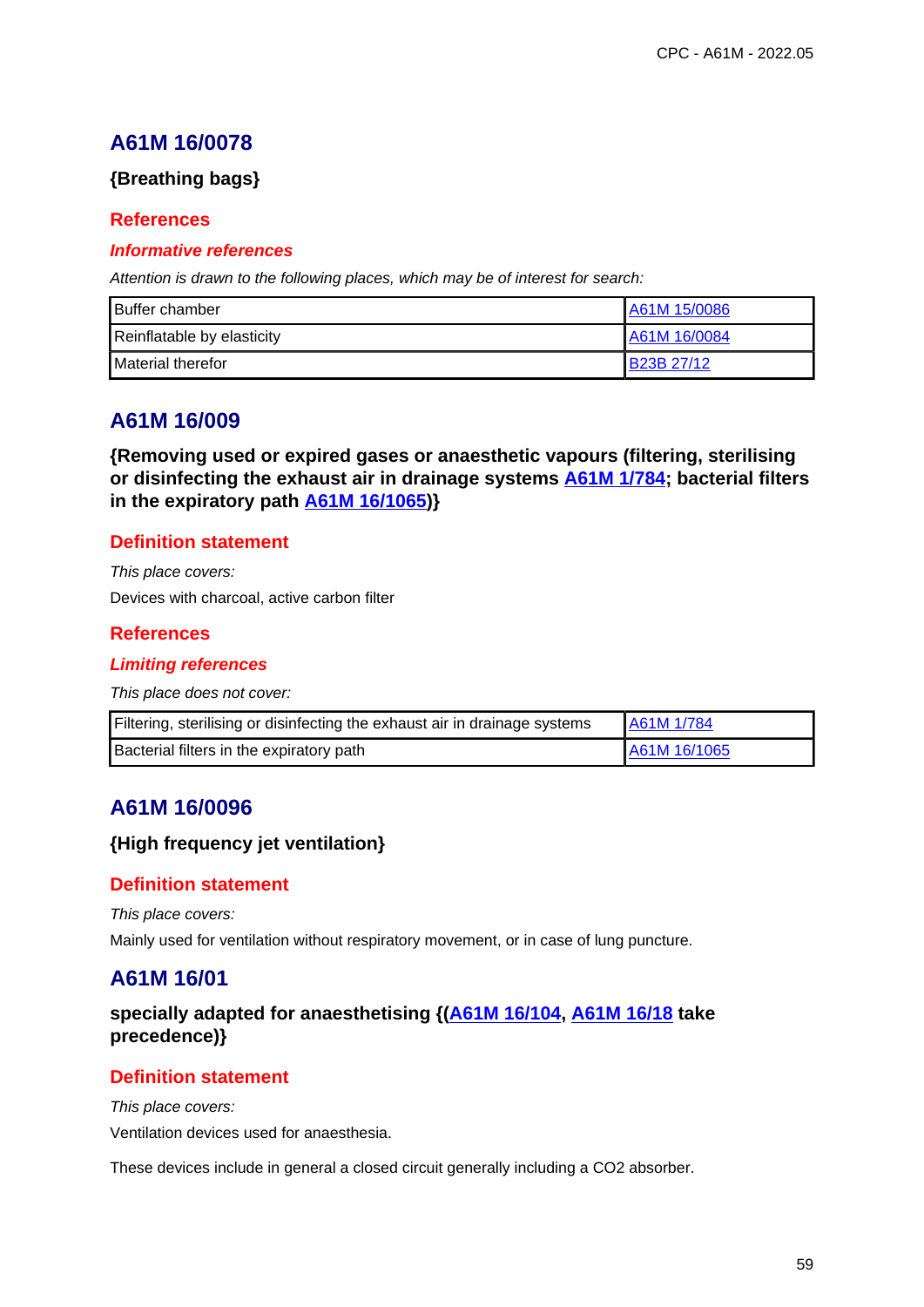### **Limiting references**

This place does not cover:

| <b>Anaesthetic mixer</b> | A61M 16/104 |
|--------------------------|-------------|
| Vaporizers               | A61M 16/18  |

#### **Informative references**

Attention is drawn to the following places, which may be of interest for search:

| CO2 absorber                        | 1A61M 16/22 |
|-------------------------------------|-------------|
| Determining the level of anesthesia | A61B 5/4821 |

# **A61M 16/021**

### **{operated by electrical means (A61M 16/202 – A61M 16/205 take precedence)}**

## **References**

### **Limiting references**

This place does not cover:

| Controlled valves being electrically actuated | A61M 16/202 - |
|-----------------------------------------------|---------------|
|                                               | A61M 16/205   |

### **Informative references**

Attention is drawn to the following places, which may be of interest for search:

| Monitoring the respiratory organs          | I A61B 5/08  |
|--------------------------------------------|--------------|
| Electric stimulation by contact electrodes | LA61N 1/3601 |

## **A61M 16/022**

### **{Control means therefor}**

### **Definition statement**

This place covers:

Control means including automated or user control having displays with feedback.

## **A61M 16/024**

### **{including calculation means, e.g. using a processor}**

## **Definition statement**

#### This place covers:

Devices having analog or digital calculators, microprocessors, or computers as the calculation means.

Devices calculating characteristics such as resistance, compliance, or comparison against threshold values.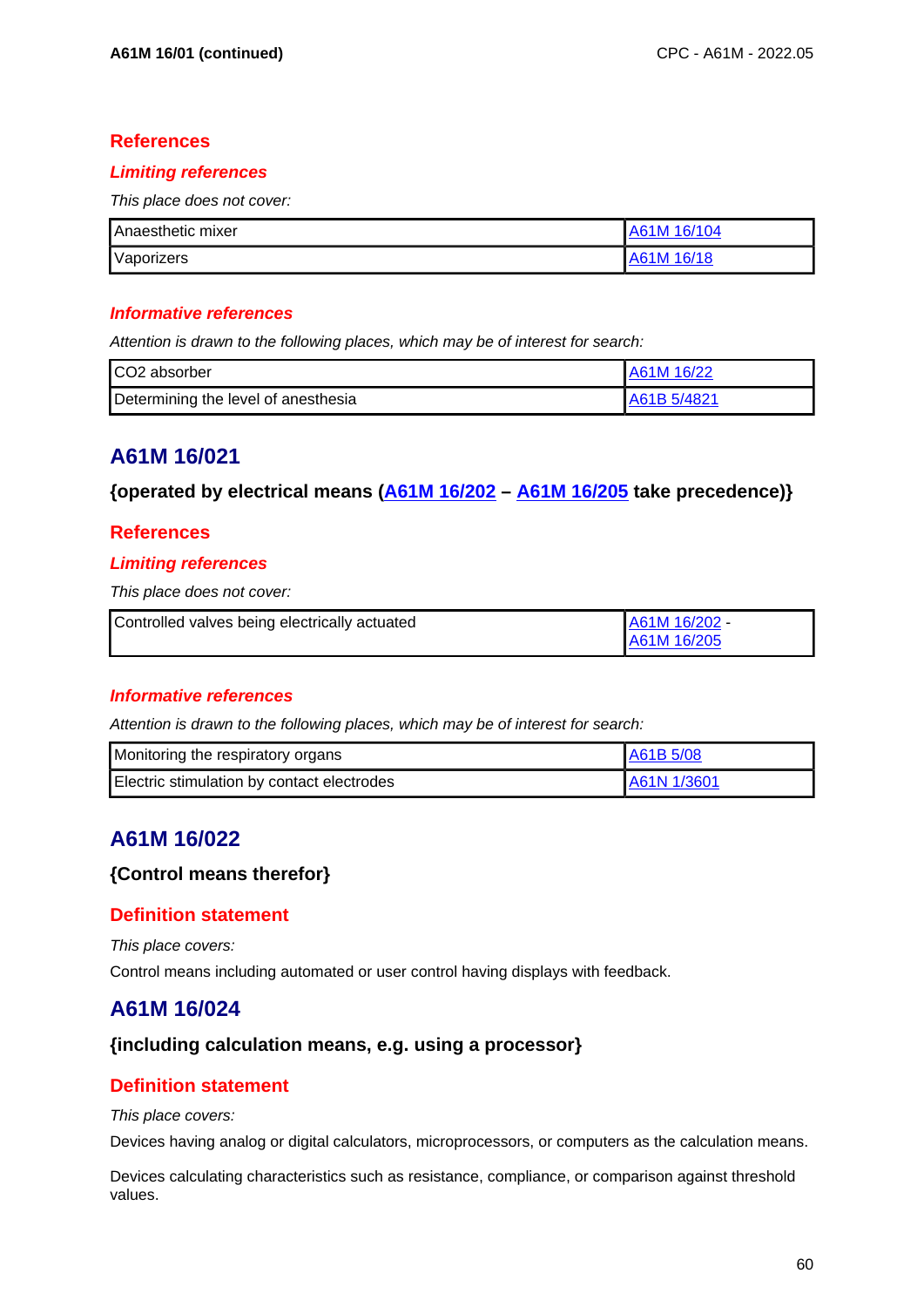### **Informative references**

Attention is drawn to the following places, which may be of interest for search:

| Measuring the resistance or compliance of the lungs | A61M 2230/46 |
|-----------------------------------------------------|--------------|
|-----------------------------------------------------|--------------|

# **A61M 16/026**

**{specially adapted for predicting, e.g. for determining an information representative of a flow limitation during a ventilation cycle by using a root square technique or a regression analysis}**

### **Definition statement**

#### This place covers:

Estimation systems, prediction systems, systems using root square, regression, or correlation techniques, Proportional-Integral-Derivative (PID) systems.

## **A61M 16/04**

### **Tracheal tubes (catheters in general A61M 25/00)**

### **Definition statement**

This place covers:

They are tubes introduced generally through the mouth or the nose of the patient, e.g. endotracheal tubes.

### **References**

#### **Informative references**

Attention is drawn to the following places, which may be of interest for search:

| Catheters in general      | A61M 25/00                  |
|---------------------------|-----------------------------|
| Endoscope                 | A61B 1/00                   |
| Stethoscope               | A61B 7/02                   |
| Prosthesis in the bronchi | A61F 2/04,<br>A61F 2002/043 |
| Y-shaped prosthesis       | A61F 2002/065               |
| Ostial prosthesis         | A61F 2002/821               |

## **A61M 16/044**

**{External cuff pressure control or supply, e.g. synchronisation with respiration}**

### **References**

#### **Informative references**

| Pressure indicating device | A61M 5/486,  |
|----------------------------|--------------|
|                            | A61M 25/1018 |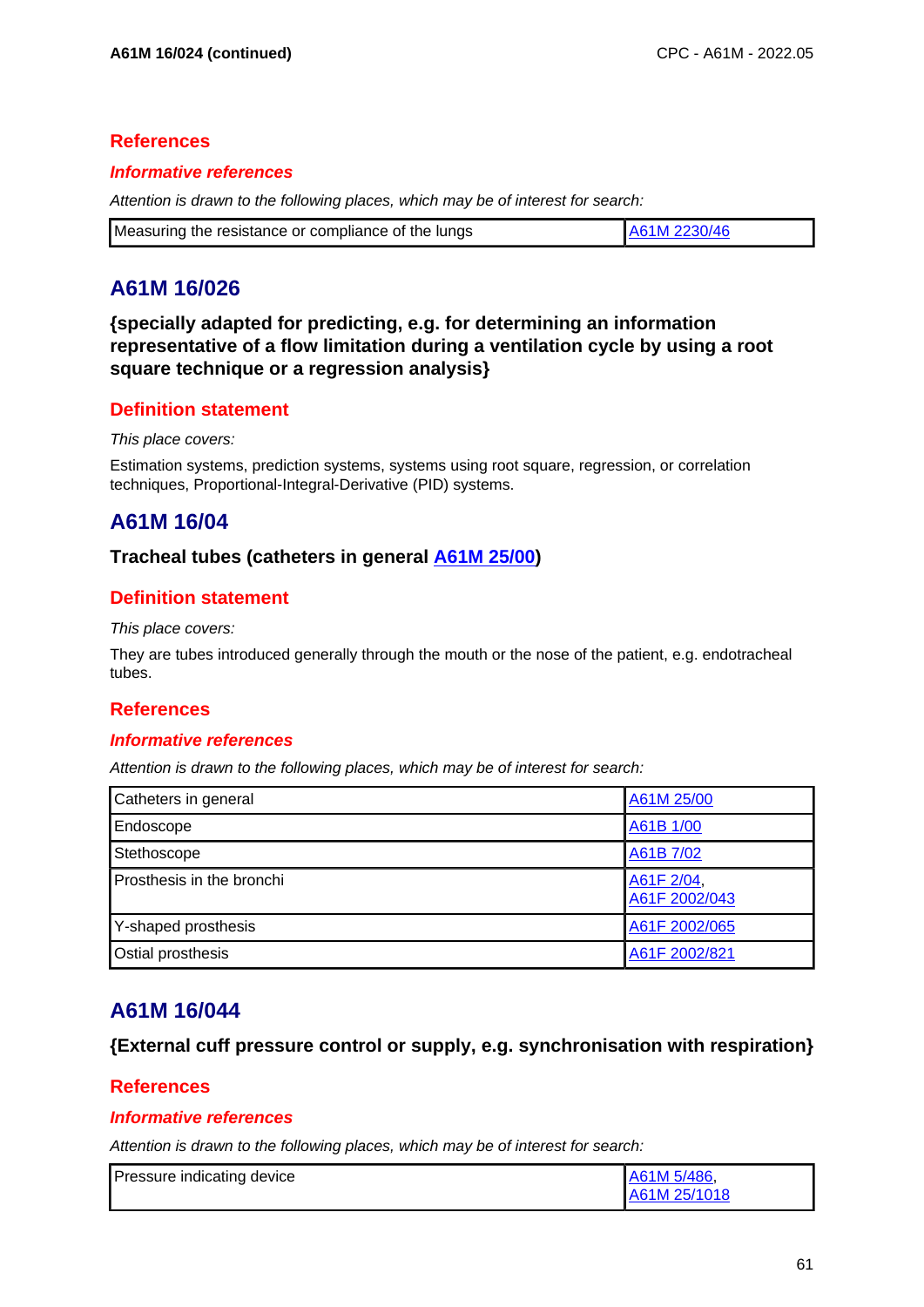Informative references

| Mushroom valve                             | A61M 16/206 |
|--------------------------------------------|-------------|
| Blood pressure cuff pressurizing apparatus | A61B        |

# **A61M 16/0461**

## **{Nasoendotracheal tubes}**

## **References**

### **Informative references**

Attention is drawn to the following places, which may be of interest for search:

| Nasal cannula | JOOC<br>M<br>.<br>vo |
|---------------|----------------------|

# **A61M 16/0463**

**{combined with suction tubes, catheters or the like; Outside connections}**

## **Definition statement**

This place covers:

A manifold, a suction inside the tube.

## **References**

#### **Informative references**

Attention is drawn to the following places, which may be of interest for search:

| Acces means to the stomach                | A61M 16/0415 |
|-------------------------------------------|--------------|
| Aseptic insertion for cathters in general | A61M 25/0111 |
| <b>Gastrotomy feeding tube</b>            | A61J 15/0015 |

## **Special rules of classification**

Also combined with drug delivery tube.

# **A61M 16/0465**

**{Tracheostomy tubes; Devices for performing a tracheostomy; Accessories therefor, e.g. masks, filters}**

## **Definition statement**

This place covers: Tube introduced through the trachea, e.g. tracheostomy tube.

## **References**

### **Informative references**

| <b>Obturators</b><br>6/0429<br>.S1M⊢ |  |
|--------------------------------------|--|
|--------------------------------------|--|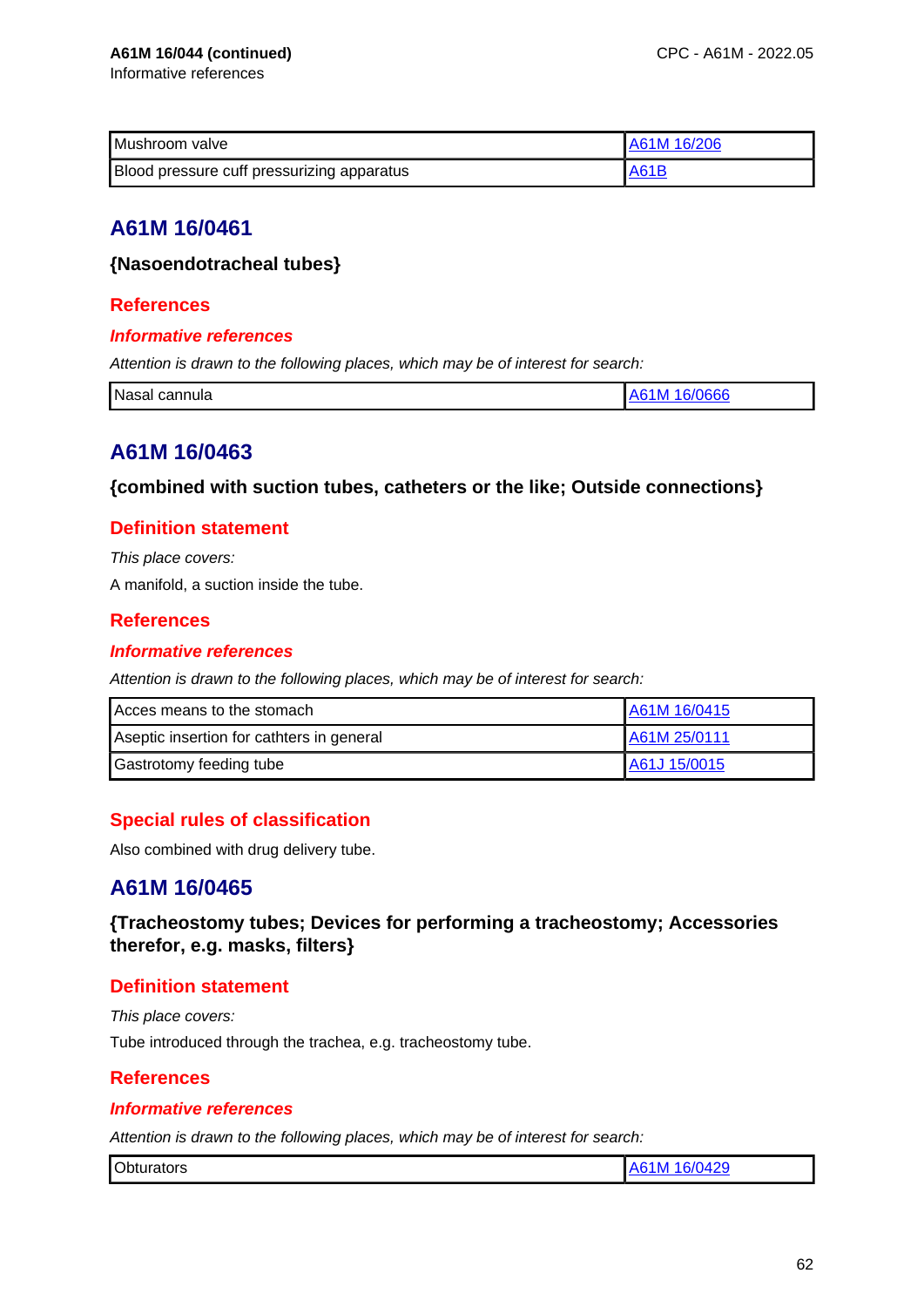| Artificial nose, transtracheal catheter, (trans) cricothyroid catheter, | A61F 2/203 |
|-------------------------------------------------------------------------|------------|
| coniostomy prosthesis                                                   |            |

**{with valves at the proximal end limiting exhalation, e.g. during speaking or coughing (air passages from trachea to oesophagus or to pharynx, artificial epiglottis A61F 2/203)}**

## **Definition statement**

This place covers:

Example: To enable the patient to speak.

### **References**

#### **Informative references**

Attention is drawn to the following places, which may be of interest for search:

| Air passages from trachea to oesophagus or to pharynx, artificial | A61F 2/203 |
|-------------------------------------------------------------------|------------|
| epiglottis                                                        |            |

# **A61M 16/047**

**{Masks, filters, surgical pads, devices for absorbing secretions, specially adapted therefor}**

### **Definition statement**

This place covers: Also plaster therefor

## **A61M 16/0472**

## **{Devices for performing a tracheostomy}**

### **Definition statement**

This place covers: Tools for making an opening.

## **A61M 16/0488**

**{Mouthpieces; Means for guiding, securing or introducing the tubes (guiding or introducing with laryngoscopes A61B 1/267; holding devices on the body A61M 25/02)}**

## **Definition statement**

This place covers: Also includes holders.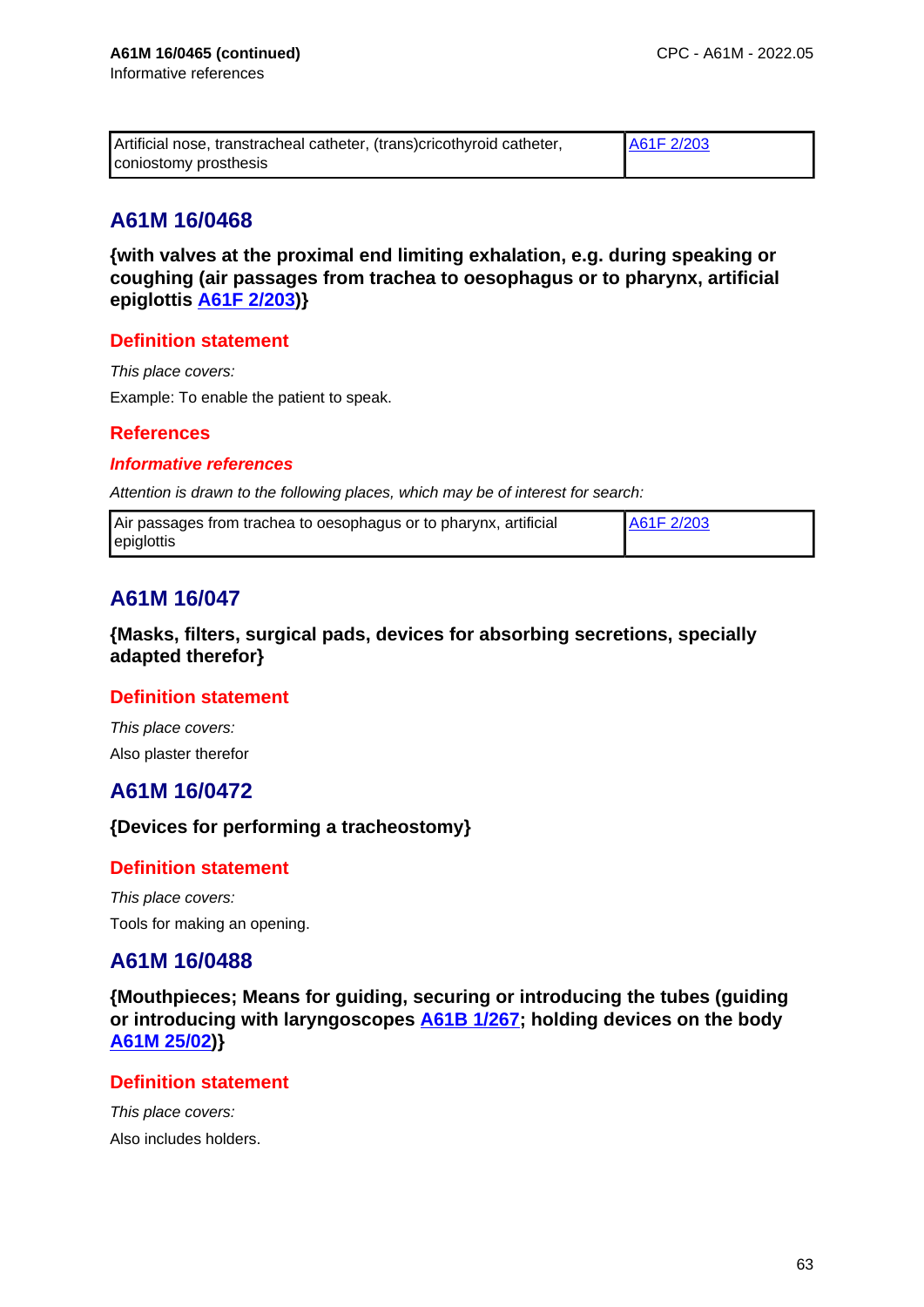### **Limiting references**

This place does not cover:

| Mouthpieces for live saving    | A62B 9/06          |
|--------------------------------|--------------------|
| Mouthpieces in lung exercisers | A63B 23/18         |
| Mouthpieces for divers         | <b>B63C 11/186</b> |

### **Informative references**

Attention is drawn to the following places, which may be of interest for search:

| <b>Obturators</b>                         | A61M 16/0429                              |
|-------------------------------------------|-------------------------------------------|
| Holding devices on the body               | A61M 25/02                                |
| Guiding or introducing with laryngoscopes | A61B 1/267                                |
| Detecting from outside                    | A61B 5/06                                 |
| Head rest                                 | A61B 90/14,<br>A61G 13/12,<br>A61F 5/3707 |
| Correcting deformities of the nose        | A61F 5/08                                 |
| Patient airway positionning               | A61G 13/1215                              |

# **A61M 16/06**

## **Respiratory or anaesthetic masks**

### **Definition statement**

This place covers: Also hoods, cups

### **References**

### **Limiting references**

This place does not cover:

|  | Breathing masks in general<br>A62B | 18/00 |
|--|------------------------------------|-------|
|--|------------------------------------|-------|

## **Informative references**

| Protective and/or surgical face mask      | A41D 13/11             |
|-------------------------------------------|------------------------|
| Correction of the deformities of the nose | A61F 5/08              |
| First aid mask                            | A62B 17/04, A62B 18/00 |
| <b>Half mask</b>                          | A62B 18/025            |
| Fabrication by injection moulding         | <b>B29C</b>            |
| Fabrication of gas mask                   | B29D 99/0071           |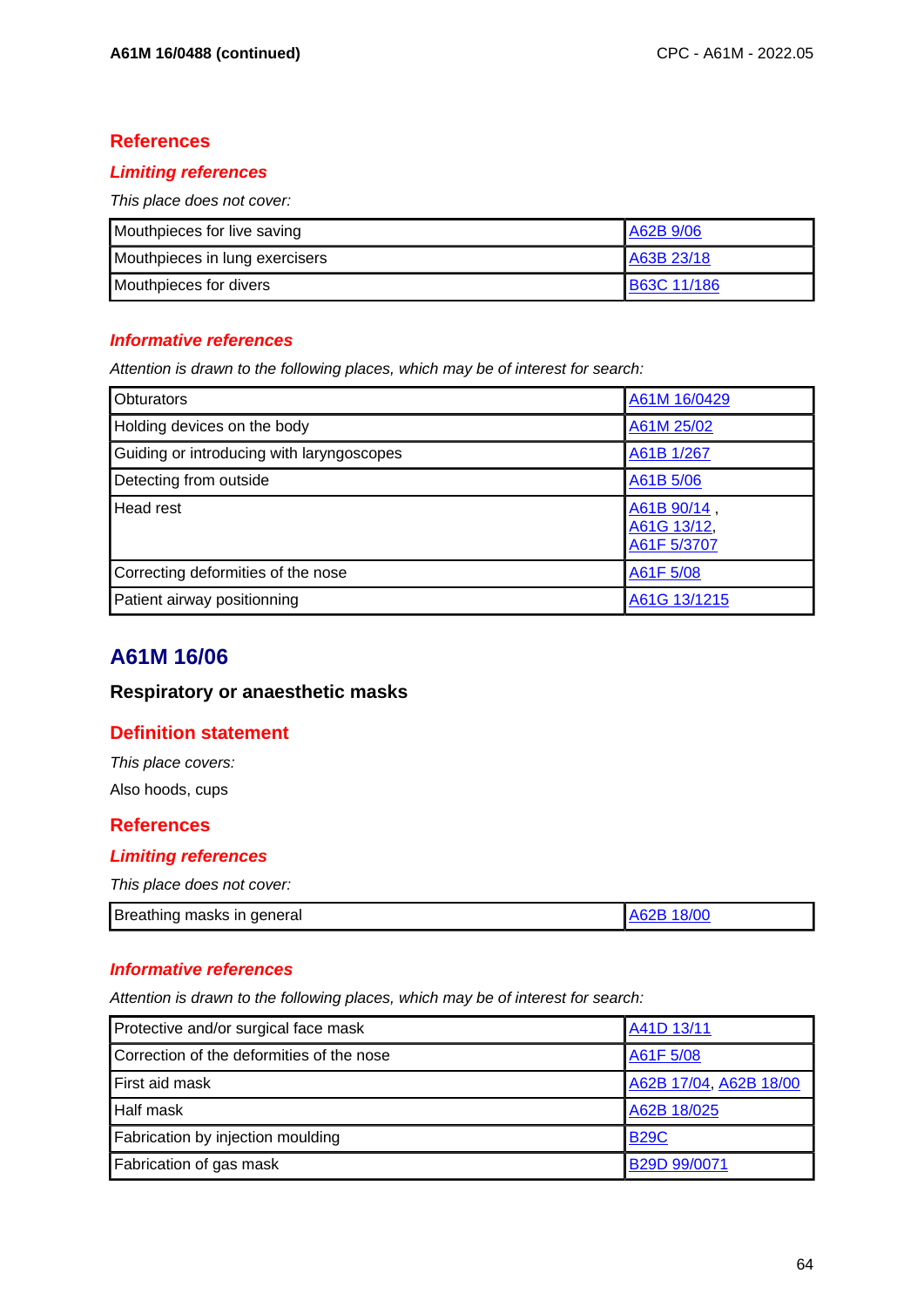**{Nasal cannulas or tubing (devices for improving normal breathing through the nose A61F 5/08; nose filters A62B 23/06; outside holding devices A61M 25/02)}**

### **Definition statement**

This place covers:

Also mounts for nasal tube.

### **References**

#### **Informative references**

Attention is drawn to the following places, which may be of interest for search:

| Outside holding devices                                 | A61M 25/02    |
|---------------------------------------------------------|---------------|
| Occluding, e.g. bellows                                 | A61B 17/12022 |
| Devices for improving normal breathing through the nose | A61F 5/08     |
| Nose filters                                            | A62B 23/06    |

# **A61M 16/0683**

### **{Holding devices therefor}**

### **Definition statement**

This place covers: Strap, headgear.

### **References**

#### **Informative references**

Attention is drawn to the following places, which may be of interest for search:

| Means for securing a tube | A61M 16/0488      |
|---------------------------|-------------------|
| <b>Fastening means</b>    | A62B 18/084       |
| Aquatic headgear          | <b>B63C 11/12</b> |

# **A61M 16/08**

**Bellows; Connecting tubes {(having means for taking samples G01N 1/22); Water traps; Patient circuits}**

### **Definition statement**

This place covers: Between a ventilator and the mask.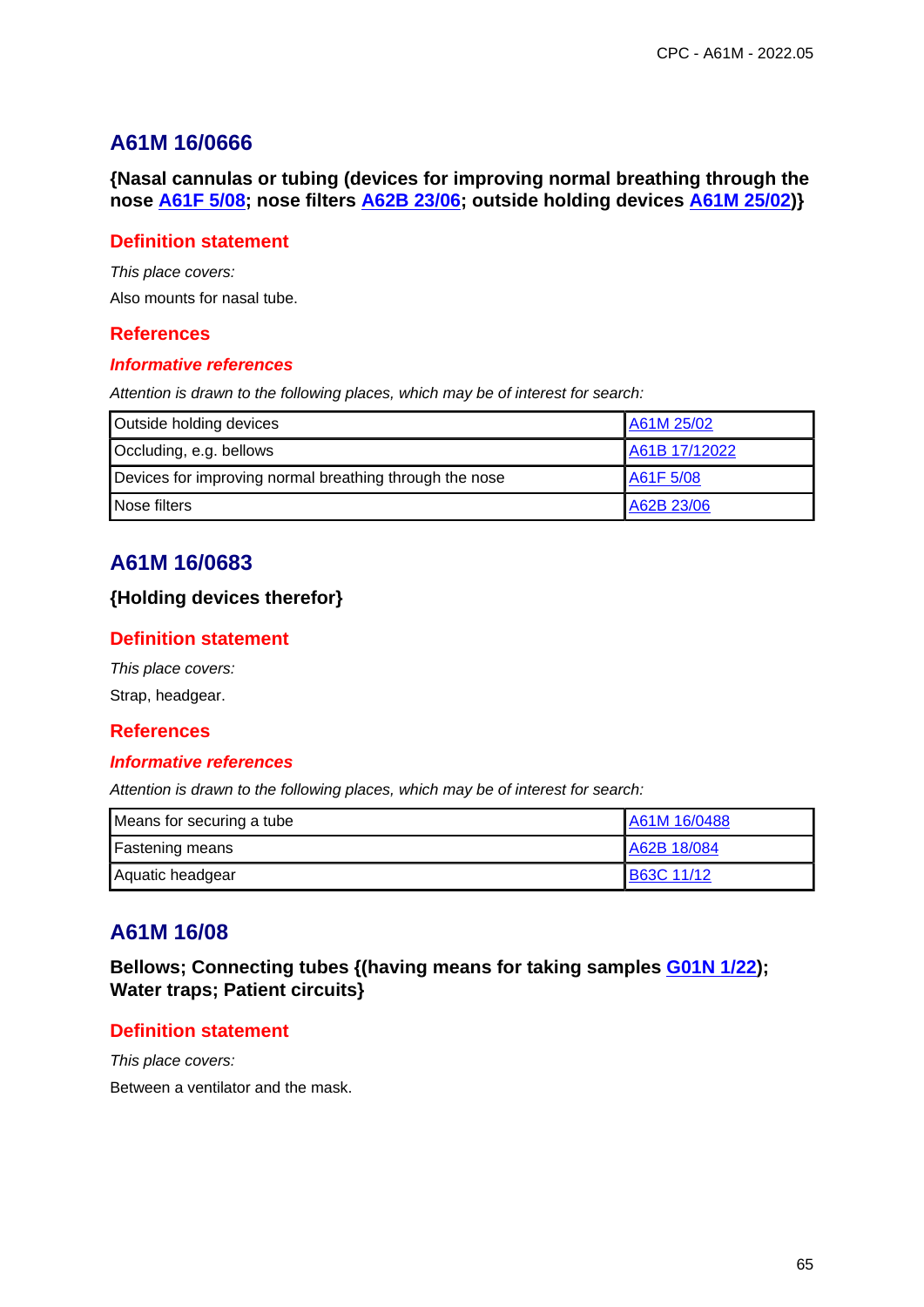### **Limiting references**

This place does not cover:

| <b>Supports</b>                 |           |
|---------------------------------|-----------|
| Having means for taking samples | G01N 1/22 |

### **Informative references**

Attention is drawn to the following places, which may be of interest for search:

| <b>Heated tubes</b> | A61M 16/1095  |
|---------------------|---------------|
| Tube support        | A61M 2209/082 |

# **A61M 16/0808**

### **{Condensation traps}**

### **Definition statement**

This place covers: To dry the gas.

### **References**

### **Informative references**

Attention is drawn to the following places, which may be of interest for search:

| Vaporization chambers | A61M 16/18        |
|-----------------------|-------------------|
| Drying gas            | <b>B01D 53/26</b> |

# **A61M 16/0816**

### **{Joints or connectors}**

### **Definition statement**

This place covers:

Connector: the element between the ventilation device and the tube

### **References**

#### **Informative references**

| Tube connector              | A61M 39/10                                        |
|-----------------------------|---------------------------------------------------|
| Detection of the connection | A61M 2205/14                                      |
| Wall plug                   | F16L 37/24, F16L 37/107,<br>F16L 5/02, F16L 29/02 |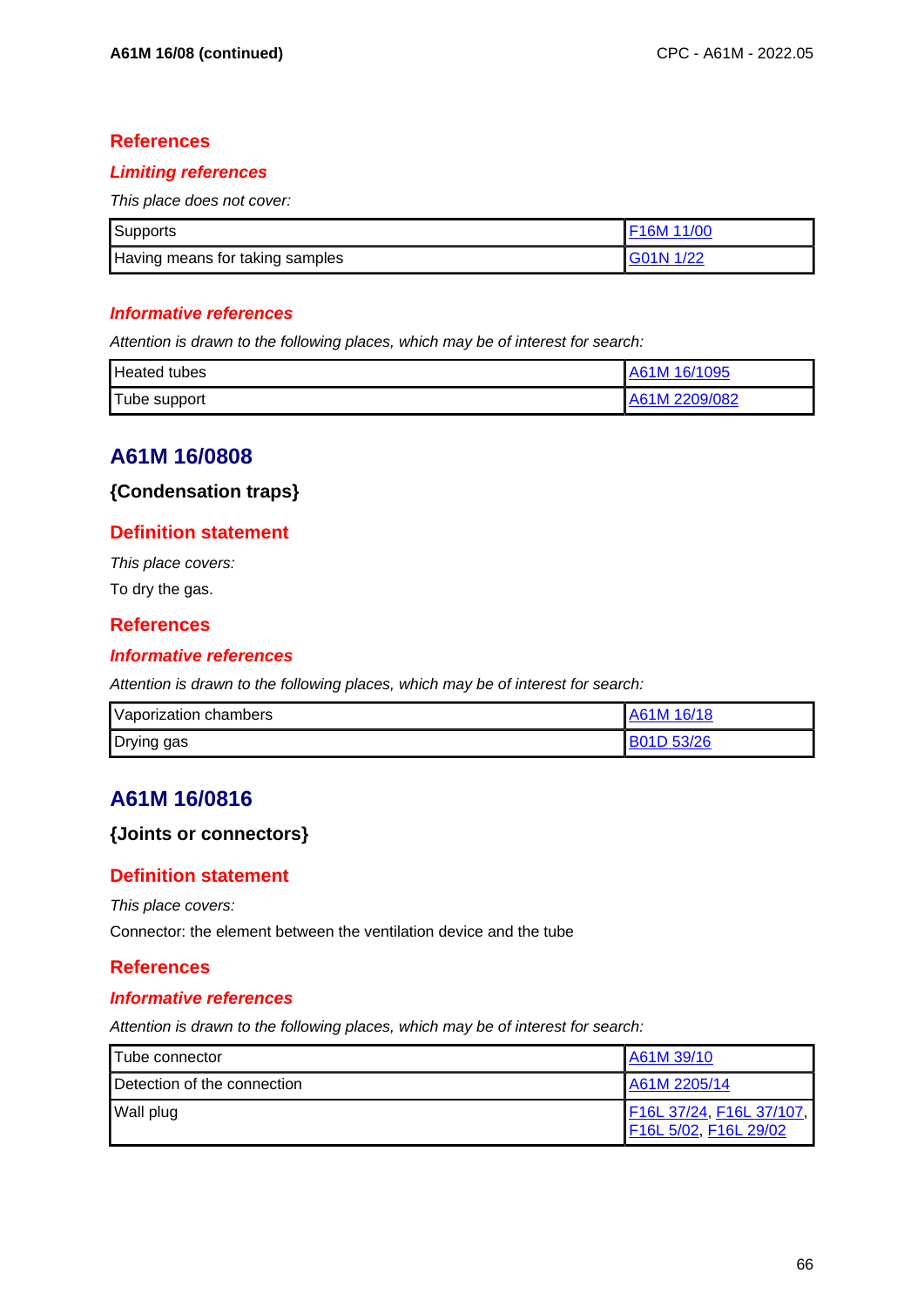## **{Connecting tubes}**

## **References**

### **Informative references**

Attention is drawn to the following places, which may be of interest for search:

| <b>Tubes</b>                                   | A61M 39/08                         |
|------------------------------------------------|------------------------------------|
| Hoses in general                               | F16L 11/00                         |
| Pipelines, hospital facility gas supply system | F <sub>17</sub> D <sub>1</sub> /02 |

# **A61M 16/10**

### **Preparation of respiratory gases or vapours**

## **Definition statement**

This place covers:

"Vapours": any substance in the vapour phase.

### **References**

#### **Informative references**

Attention is drawn to the following places, which may be of interest for search:

| Local anaesthesia      | A61M 19/00            |  |
|------------------------|-----------------------|--|
| <b>O2</b> for aircraft | A62B 7/14, B64D 13/06 |  |
| Cryogenic reservoir    | 1F17C 9/02            |  |

## **A61M 16/104**

## **{specially adapted for anaesthetics (A61M 16/18 takes precedence)}**

### **Definition statement**

This place covers:

Mixer for anaesthetics with safety solution.

### **References**

### **Limiting references**

This place does not cover:

| Vaporizers | --<br>1 I V<br>- 1 С<br>æ |
|------------|---------------------------|
|            |                           |

### **Informative references**

| l Adapted for anaesthesia | A61M 16/01 |
|---------------------------|------------|
| l Local anaesthesia       | A61M 19/00 |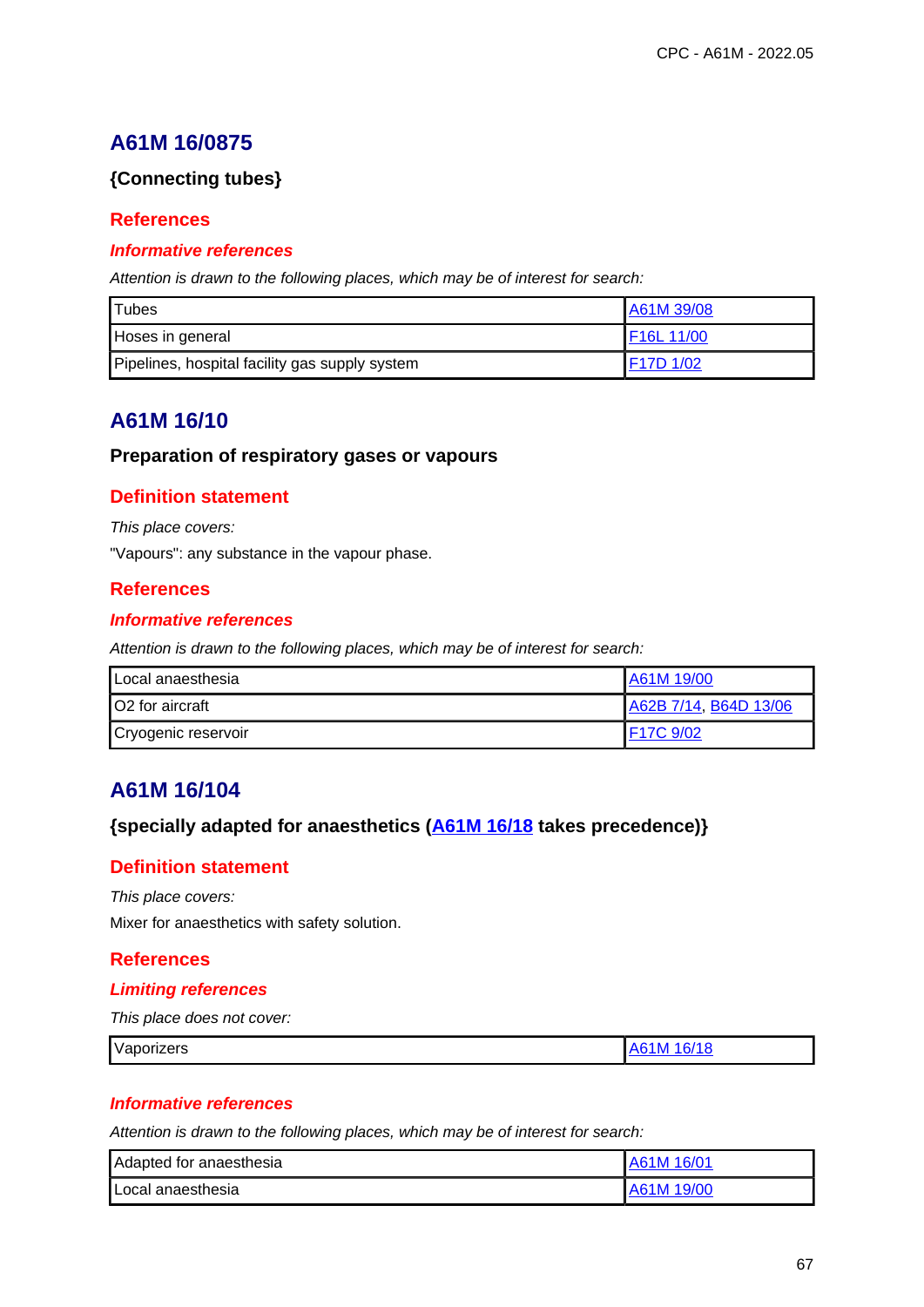| Veterinary applications | A61D 7/04         |
|-------------------------|-------------------|
| Mixing in general       | <b>B01F 23/10</b> |

**{Devices for humidifying or heating the inspired gas by using recovered moisture or heat from the expired gas}**

## **Definition statement**

This place covers: HME, Heat and Moisture Exchanger, e.g. passive humidifier.

## **References**

### **Informative references**

Attention is drawn to the following places, which may be of interest for search:

## **Special rules of classification**

Also for anaesthetic agent.

# **A61M 16/105**

## **{Filters (A61M 16/047, A61M 16/22 take precedence; water traps A61M 16/08)}**

### **Definition statement**

This place covers: Gas filtering for medical purpose

## **References**

### **Limiting references**

This place does not cover:

| Masks, filters, surgical pads, devices for absorbing secretions, specially<br>adapted therefor | A61M 16/047 |
|------------------------------------------------------------------------------------------------|-------------|
| CO <sub>2</sub> canister                                                                       | A61M 16/22  |

### **Informative references**

| Water traps               | A61M 16/0808     |
|---------------------------|------------------|
| <b>Respiratory filter</b> | A62B 7/10        |
| Filter in general         | <b>B01D46/00</b> |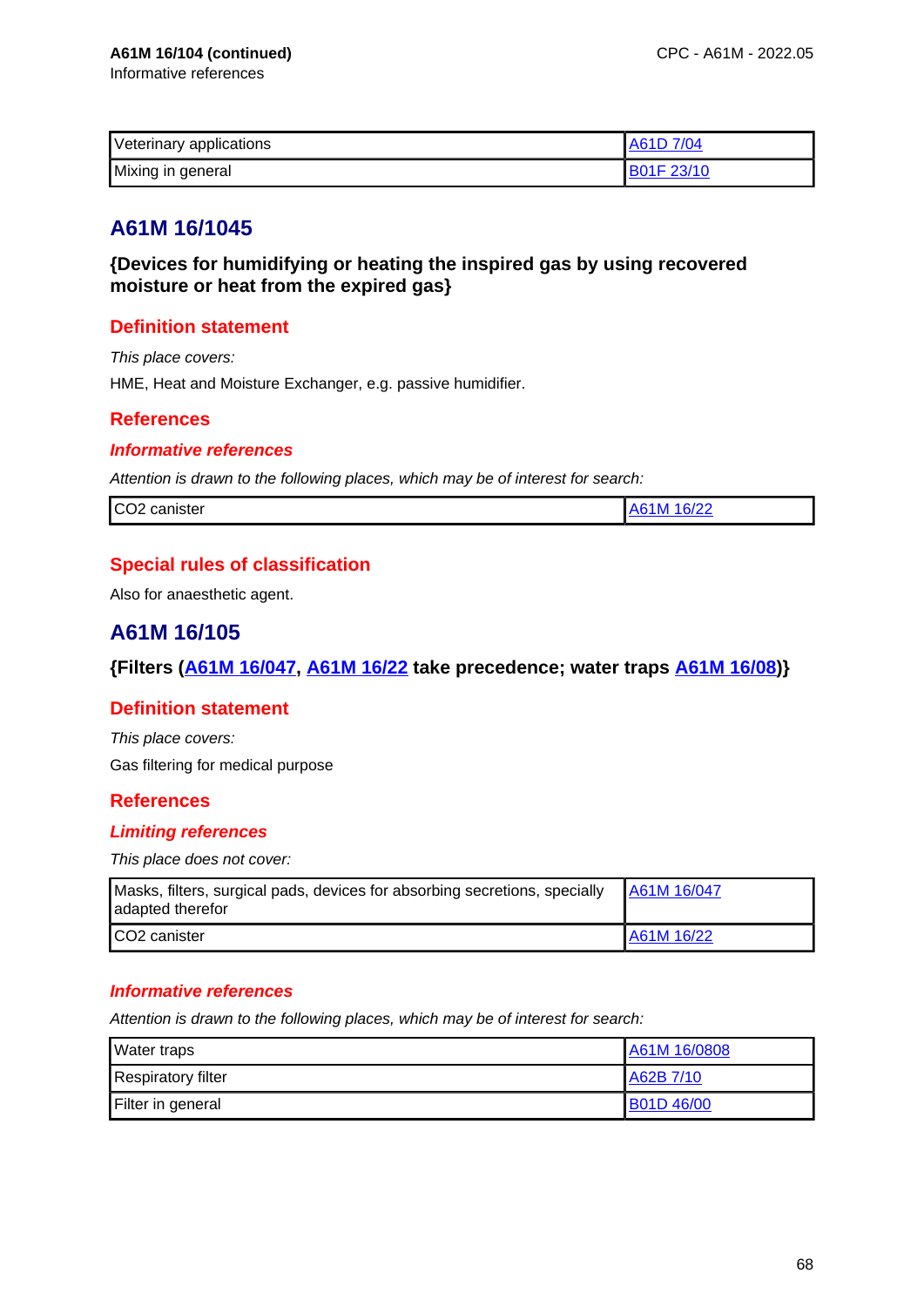## **{by influencing the temperature (A61M 16/1045 takes precedence)}**

## **Definition statement**

This place covers:

The temperature of the gas or the liquid.

## **References**

### **Limiting references**

This place does not cover:

| Heat and Moisture Exchanger | 4۱، |
|-----------------------------|-----|
|                             |     |

### **Informative references**

Attention is drawn to the following places, which may be of interest for search:

| <b>Tube</b>                           | A61M 16/08   |
|---------------------------------------|--------------|
| Heating                               | A61M 2205/36 |
| Biomedical electrical heating control | H05B 1/025   |

# **A61M 16/12**

### **by mixing different gases**

### **References**

#### **Informative references**

Attention is drawn to the following places, which may be of interest for search:

| Anaesthesia mixer     | A61M 16/104       |
|-----------------------|-------------------|
| Gas mixing in general | <b>B01F 23/10</b> |
| Filling gas container | F17C 5/06         |
| Vessel with valves    | F17C 13/045       |

# **A61M 16/14**

**by mixing different fluids, one of them being in a liquid phase**

## **Definition statement**

This place covers: Also powder mixing with gas.

## **References**

### **Informative references**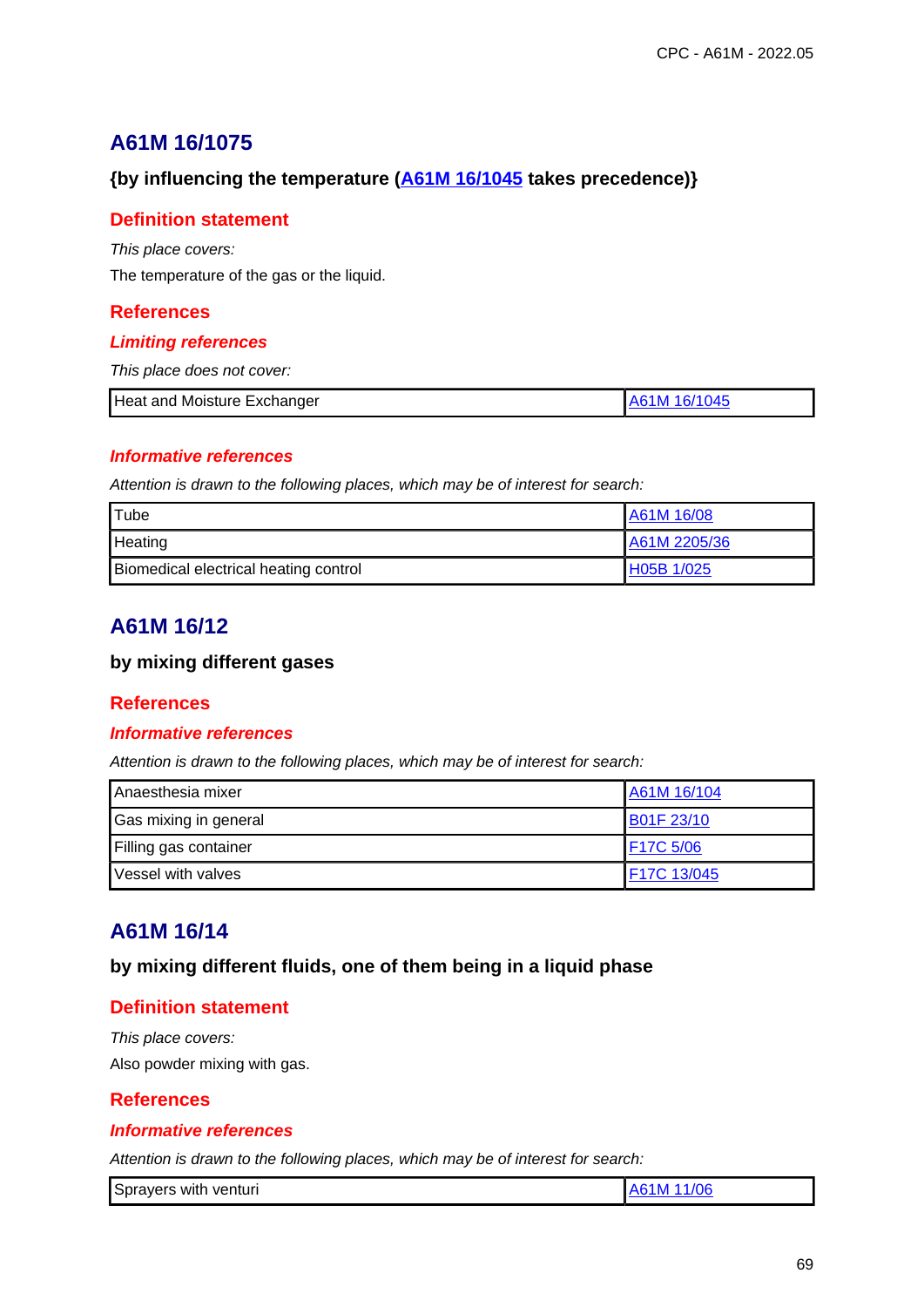| nformative references |  |
|-----------------------|--|
|                       |  |

| Mix.<br>- - -<br>า∈<br>10<br><br>чега.<br>~ |  |
|---------------------------------------------|--|
|                                             |  |

**Devices to humidify the respiration air {(A61M 16/1045 takes precedence)}**

### **References**

#### **Limiting references**

This place does not cover:

| Heat and Moisture Exchanger<br>A61M 16/1045 |
|---------------------------------------------|
|---------------------------------------------|

#### **Informative references**

Attention is drawn to the following places, which may be of interest for search:

| Passive humidifier                          | A61M 16/1045                       |
|---------------------------------------------|------------------------------------|
| Vaporizer                                   | A61M 16/18                         |
| CO <sub>2</sub> canister                    | A61M 16/22                         |
| Steam bath                                  | A61H 33/12                         |
| Mixing gas and liquid in general            | B01F 23/20                         |
| Air-humidification, e.g. "room humidifiers" | F24F 6/00                          |
| Humidification in general                   | F24F 6/00, F24F 6/18,<br>F22B 1/28 |

# **A61M 16/162**

### **{Water-reservoir filling system, e.g. automatic}**

### **References**

### **Informative references**

Attention is drawn to the following places, which may be of interest for search:

| Filling systems in general |  |
|----------------------------|--|
|                            |  |

# **A61M 16/18**

## **Vaporising devices for anaesthetic preparations**

## **Definition statement**

This place covers:

Vaporizer for a product such as Halothane, e.g. halogenated ethers.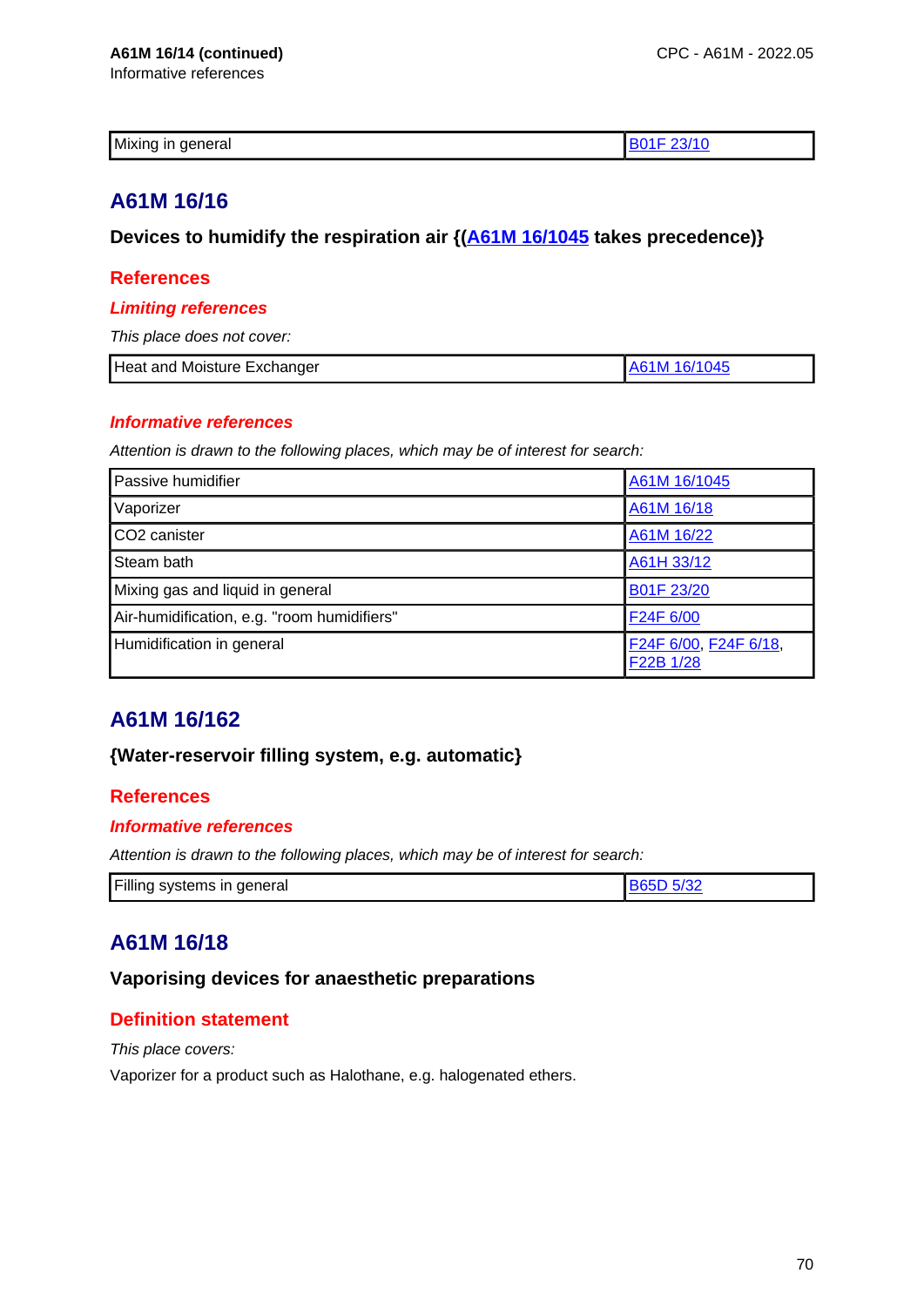## **{Filling systems}**

## **Definition statement**

This place covers:

Anaesthetic-reservoir filling system; contains also level detection system therefor.

## **References**

### **Informative references**

Attention is drawn to the following places, which may be of interest for search:

| Level detection            | A61M 2205/3379 |
|----------------------------|----------------|
| Filling system             | A61M 2209/045  |
| Filling systems in general | B65D 5/32      |

# **A61M 16/186**

## **{Locking systems}**

## **Definition statement**

#### This place covers:

System for safely locking a vaporizer to an anaesthesia machine; also for humidifier, bottles, switching system.

# **A61M 16/20**

### **Valves specially adapted to medical respiratory devices**

## **Definition statement**

This place covers: Also PEEP(Positive End Expiratory Pressure) valve.

## **References**

### **Informative references**

| Medical valve                     | A61M 39/22  |
|-----------------------------------|-------------|
| Apparatus for passive exercising  | A61H 1/00   |
| Respiratory valve                 | A62B 9/02   |
| <b>Breathing training devices</b> | A63B 23/18  |
| Divers equipment                  | B63C 11/00  |
| Valve in general                  | <b>F16K</b> |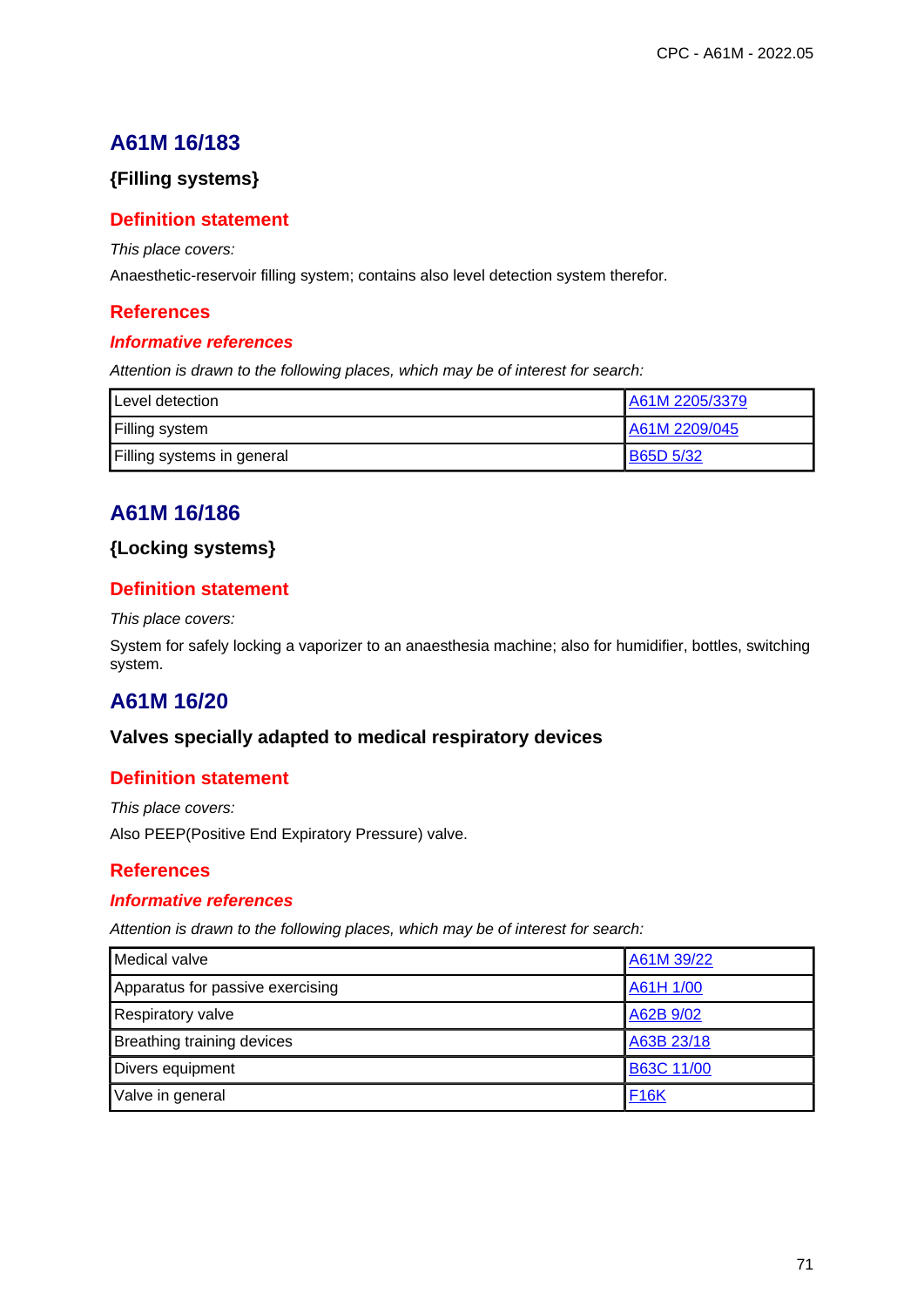**{Non-controlled one-way valves, e.g. exhalation, check, pop-off nonrebreathing valves}**

### **Definition statement**

This place covers: Check valve.

### **References**

#### **Informative references**

Attention is drawn to the following places, which may be of interest for search:

| Vibration means            | A61M 16/0006           |
|----------------------------|------------------------|
| Respiratory one-way valves | A62B 18/10             |
| One-way valves in general  | F16K 15/14, F16K 15/16 |

## **Special rules of classification**

Also tanks

## **A61M 16/22**

**Carbon dioxide-absorbing devices {; Other means for removing carbon dioxide} (cartridges with absorbing substances for respiratory apparatus A62B 19/00)**

### **Definition statement**

This place covers: CO2 canister, soda-lime canister

### **References**

#### **Informative references**

Attention is drawn to the following places, which may be of interest for search:

| Filter                                                         | A61M 16/1045,<br>A61M 16/105 |
|----------------------------------------------------------------|------------------------------|
| Cartridges with absorbing substances for respiratory apparatus | A62B 19/00                   |

## **A61M 19/00**

**Local anaesthesia (syringes therefor A61M 5/00); Hypothermia (A61M 5/42 takes precedence; cooling blood in a bypass of the arterial system A61M 1/36)**

### **References**

#### **Limiting references**

This place does not cover:

| Desensitising skin | A61M 5/42 |
|--------------------|-----------|
|--------------------|-----------|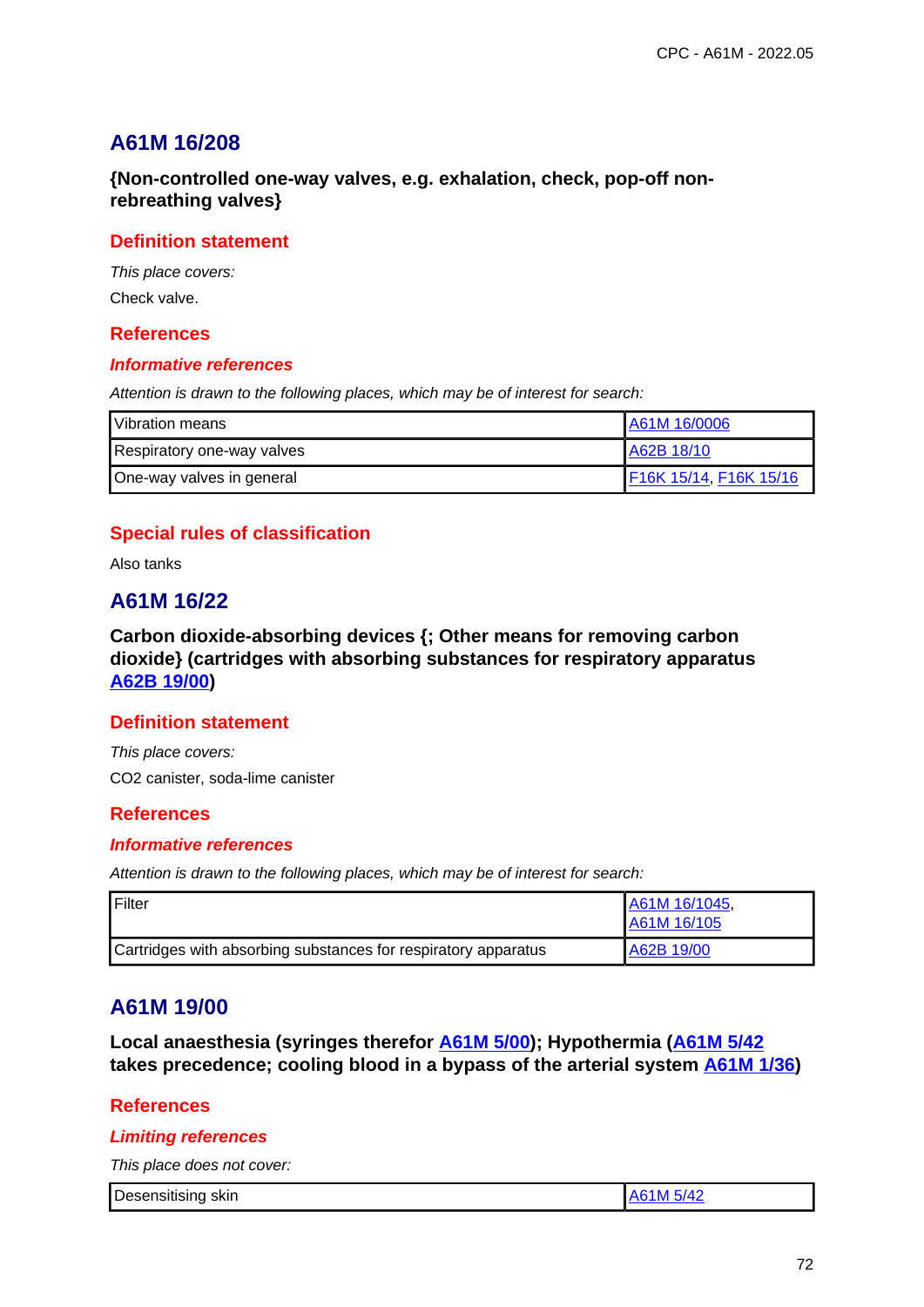#### **Informative references**

Attention is drawn to the following places, which may be of interest for search:

| Cooling blood in a bypass of the arterial system | A61M 1/36    |
|--------------------------------------------------|--------------|
| Syringes therefor                                | A61M 5/00    |
| Epidural puncture                                | A61B 17/3401 |
| Cooling internal body cavities                   | A61F 7/12    |

## **Special rules of classification**

The breakdown symbols (i.e. the non "parallel" or non "mirror" symbols) and "orthogonal" symbols are to be used for classifying the invention information (in addition to the invention symbols) in case the invention is insufficiently classified by an invention information symbol. They are also to be used for classifying the additional information. They are stored in the additional information field. The "subdivision" Indexing Code symbols (i.e. the non "parallel" Indexing Code symbols) are used for classifying as well the invention information as the additional information. They are stored only in the additional information field." The "orthogonal" Indexing Code symbols are also used.

# **A61M 21/00**

**Other devices or methods to cause a change in the state of consciousness; Devices for producing or ending sleep by mechanical, optical, or acoustical means, e.g. for hypnosis**

### **Definition statement**

#### This place covers:

Devices or processes specially adapted to increase or decrease the mental activity of humans while awake (e.g., relax, stimulate) and that do so in a manner other than that which commonly occurs (e.g., creating boredom).

### **References**

#### **Informative references**

Attention is drawn to the following places, which may be of interest for search:

| Measuring the level of relaxation                                       | A61B 5/16              |
|-------------------------------------------------------------------------|------------------------|
| <b>Biorhythms</b>                                                       | A61B 5/4857            |
| Light or sound exposure not directed to the corresponding sensory organ | <b>A61N</b>            |
| Psychological treatment using light therapy                             | A61N 5/0618            |
| Respiratory rhythm indicators                                           | A63B 23/185            |
| Alarm clocks                                                            | G04B 23/00, G04C 21/00 |
| Speech recognition                                                      | G10L 15/00             |
| <b>Tinnitus</b>                                                         | H04R 25/75, A61B 5/12  |

## **Special rules of classification**

The "subdivision" Indexing Code symbols (i.e. the non "parallel" Indexing Code symbols) are used for classifying as well the invention information as the additional information. They are stored only in the additional information field".The "orthogonal" Indexing Code symbols are also used.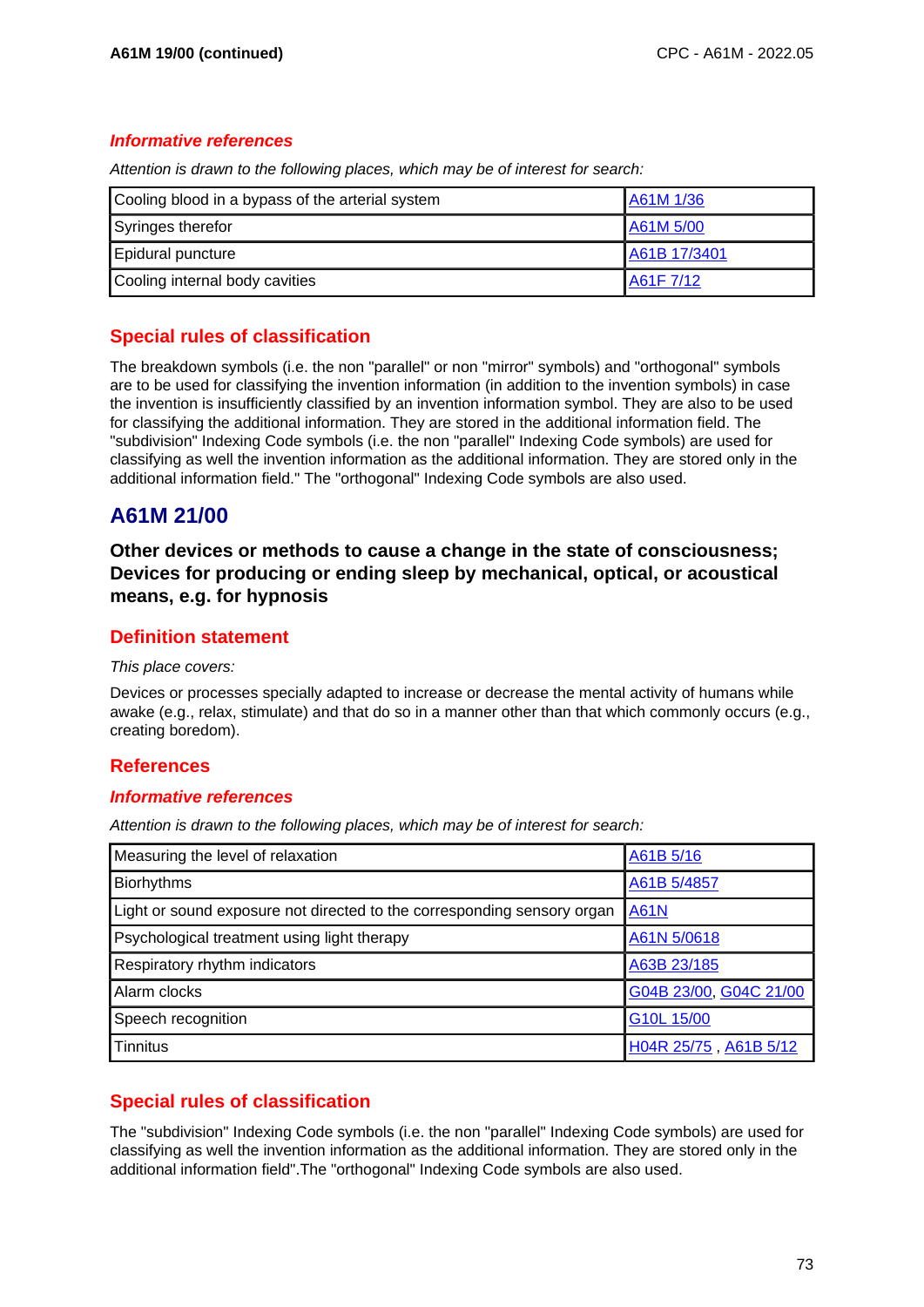# **A61M 21/0094**

**{Isolation chambers used therewith, i.e. for isolating individuals from external stimuli (other treatment rooms or enclosures A61G 10/00)}**

### **References**

#### **Informative references**

Attention is drawn to the following places, which may be of interest for search:

| Other treatment rooms or enclosures | A61G 10/00 |
|-------------------------------------|------------|
| <b>I</b> solators                   | A61G 10/02 |
| <b>Bathing devices</b>              | A61H 33/00 |

# **A61M 21/02**

**for inducing sleep or relaxation, e.g. by direct nerve stimulation, hypnosis, analgesia (for massage A61H; electrotherapy A61N, e.g. applying alternating or intermittent electric currents for producing anaesthesia A61N 1/36021)**

## **References**

#### **Limiting references**

This place does not cover:

|  | Applying alternating or intermittent electric currents for producing | A61N 1/36021 |
|--|----------------------------------------------------------------------|--------------|
|--|----------------------------------------------------------------------|--------------|

### **Informative references**

Attention is drawn to the following places, which may be of interest for search:

| Analgesic delivery | A61M 5/00, A61M 16/00 |
|--------------------|-----------------------|
| Sleep evaluation   | A61B 5/4806           |
| For massage        | <b>A61H</b>           |
| Electrotherapy     | A61N 1/3601           |

# **A61M 25/00**

**Catheters; Hollow probes (dilators A61M 29/00; {peritoneal catheters A61M 1/285; tracheal tubes A61M 16/04; for drainage A61M 27/00; for uterus, vagina or rectum A61M 31/00} ; for measuring or testing A61B; {materials for catheters A61L 29/00})**

### **Definition statement**

This place covers:

Static features, like structure, shape, mechanical properties and method of making of catheters.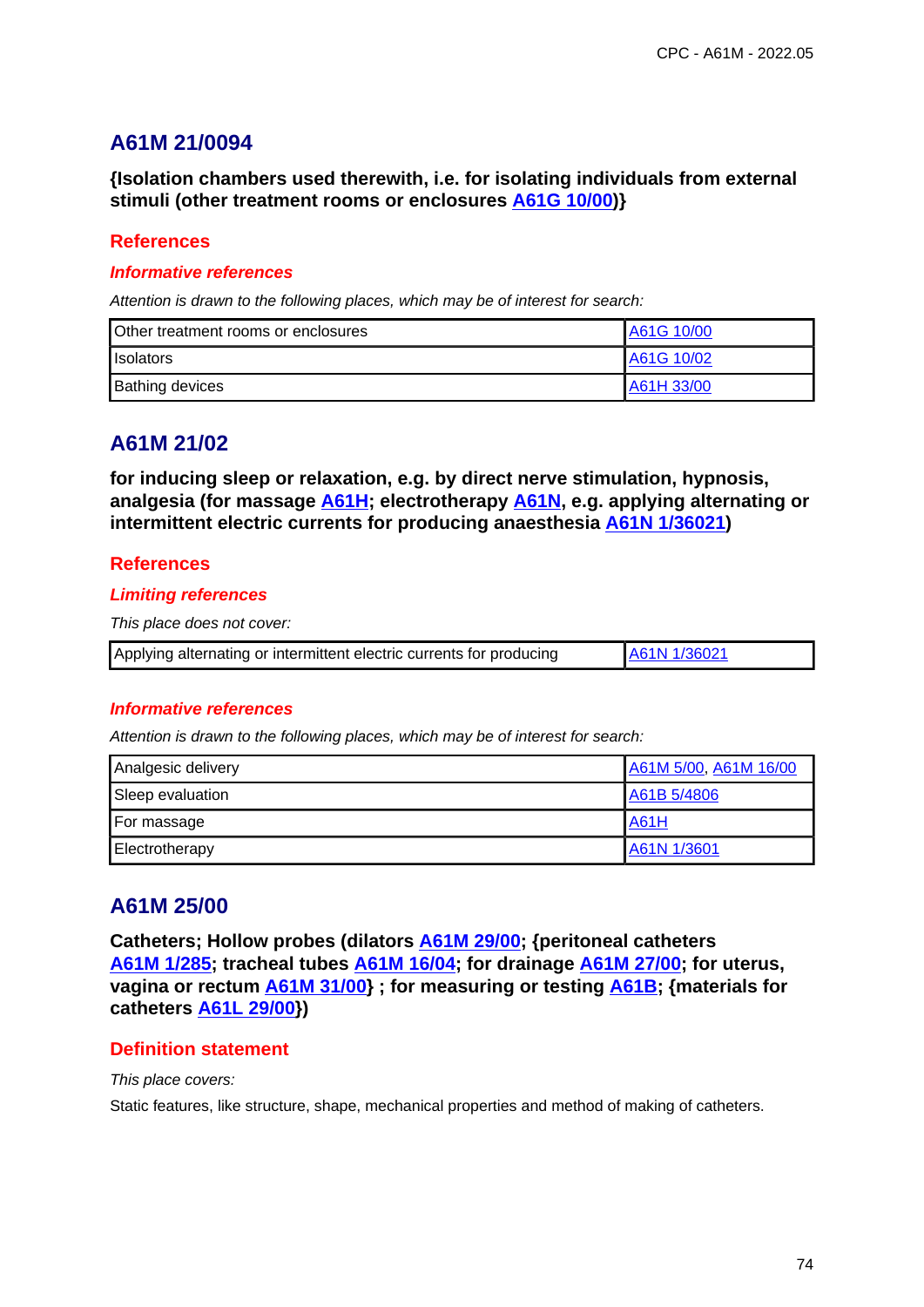### **References**

### **Limiting references**

This place does not cover:

| Peritoneal catheter                                                 | A61M 1/285 |
|---------------------------------------------------------------------|------------|
| <b>Tracheal tubes</b>                                               | A61M 16/04 |
| Dynamic features of catheters, like steering, guiding and advancing | A61M 25/01 |
| Drainage tubes                                                      | A61M 27/00 |
| Catheters for natural cavities (e.g. uterus, vagina, rectum)        | A61M 31/00 |
| Surgical instruments                                                | A61B 17/00 |
| Surgical instruments for veterinary use                             | A61D 1/00  |
| Feeding tubes                                                       | A61J 15/00 |
| Materials for catheters                                             | A61L 29/00 |

# **Special rules of classification**

Due to the more general character of the main group A61M 25/00 and its sub groups, there is an overlap with several different sub classes (A61B, A61F, A61N, A61J, A61K, A61L) and main groups, especially with the main groups A61B 17/00 (Surgical instruments, devices or methods), A61B 18/00 (Surgical instruments, devices or methods for transferring non-mechanical forms of energy to or from the body) and A61B 90/00 (Instruments, implements or accessories for surgery or diagnosis not covered) and their sub groups.

The difference should be made by the following (an example is given for surgical uses, but is valid for other uses as well, e.g. catheters for use in stent delivery see A61F 2/95, endoscopes see A61B 1/00, catheters for use as feeding tubes A61J 15/00):

If the technical feature, which appears to be the invention, is disclosed only in relationship with a surgical use, respectively adapted only for surgical use, it should be classified as invention information in the relevant sub group/sub groups of A61B 17/00, A61B 18/00 or A61B 90/00.

If this technical feature appears to add a beneficial contribution to the documentation in A61M 25/00, then classify it as additional information in the relevant sub group/sub groups of A61M 25/00.

If the technical feature, which appears to be the invention, is disclosed in a general way, i.e. only one embodiment relates to a surgical use, or other uses are disclosed equivalently, then it should be classified as invention information into the relevant sub group/sub groups of A61M 25/00.

If this technical feature appears to add a beneficial contribution to the documentation in A61B 17/00, A61B 18/00 or A61B 90/00, then classify it as additional information in the relevant sub group/sub groups of A61B 17/00, A61B 18/00 or A61B 90/00.

In doubt please classify in more sub classes, main groups and/or sub groups, rather than in too less.

# **A61M 2025/0002**

### **{with a pressure sensor at the distal end}**

### **Definition statement**

This place covers:

Catheters with additional pressure sensors

Sensors at the distal end are only used for pressure measurement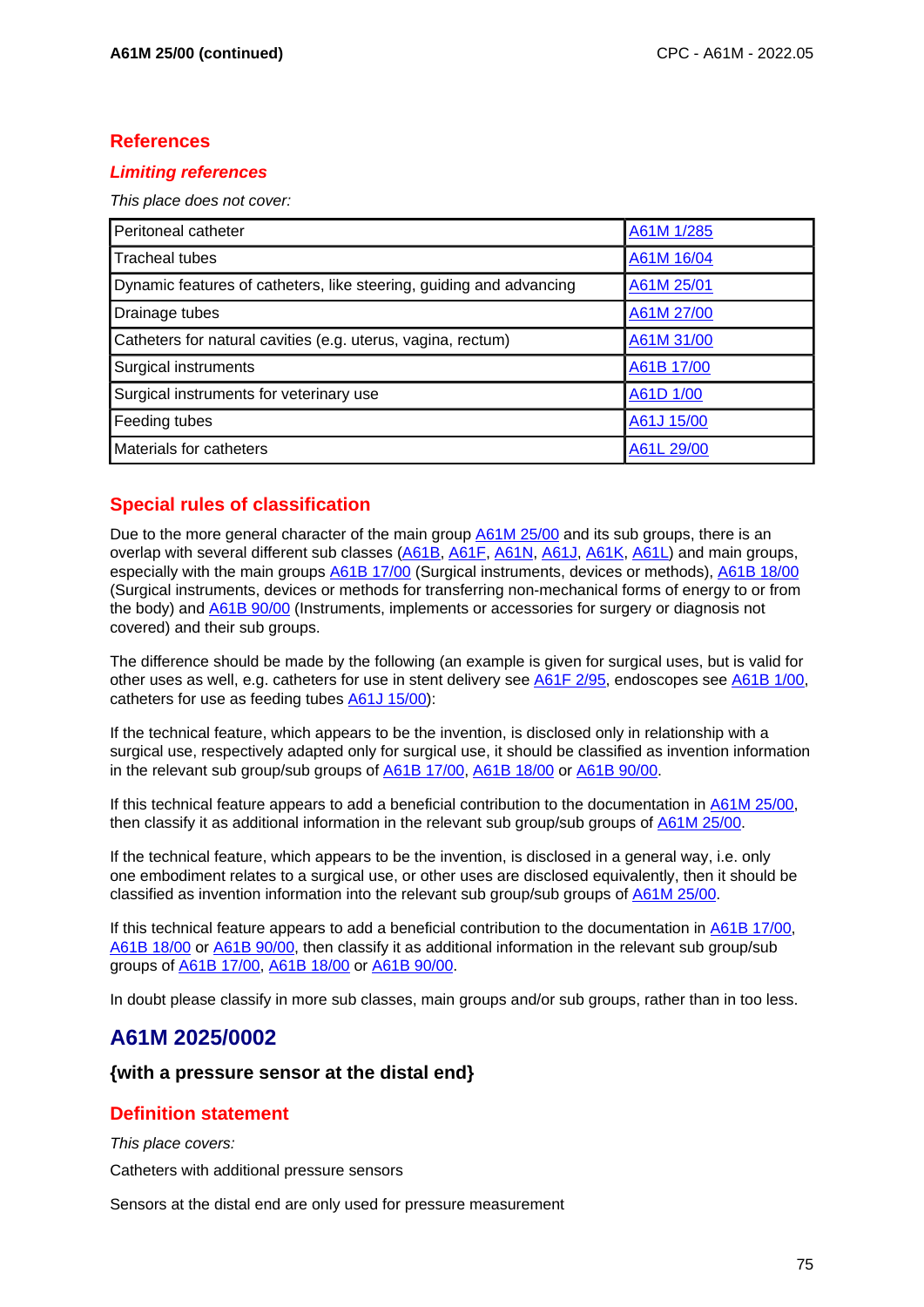The sensor is at the distal end, i.e. within the body during a measurement.

No details of pressure sensor or pressure measurement

The features "pressure sensor", "pressure measurement" are only additional features of the invention and not the invention itself

#### **References**

#### **Limiting references**

This place does not cover:

| Pressure measurement catheters, details of pressure measurement, | <b>LA61B 5/00</b> |
|------------------------------------------------------------------|-------------------|
| pressure sensors and other sensors                               |                   |

## **A61M 2025/0003**

### **{having an additional lumen transmitting fluid pressure to the outside for measurement}**

### **Definition statement**

This place covers:

Catheters with additional pressure sensors

Sensors are only used for pressure measurement.

The sensor is at the proximal end or outside of the catheter.

No details of pressure sensor or pressure measurement.

In this subgroup the features "pressure sensor", "pressure measurement" are only additional features of the invention and not the invention itself

### **References**

#### **Limiting references**

This place does not cover:

| Pressure measurement catheters, details of pressure measurement, | A61B 5/00 |
|------------------------------------------------------------------|-----------|
| pressure sensors and other sensors                               |           |

# **A61M 2025/0004**

### **{having two or more concentrically arranged tubes for forming a concentric catheter system}**

### **Definition statement**

This place covers:

Catheter system, comprising concentric catheter tubes movable with respect to each other

Systems with two or more tubes/catheters within each other in a concentric way forming one entity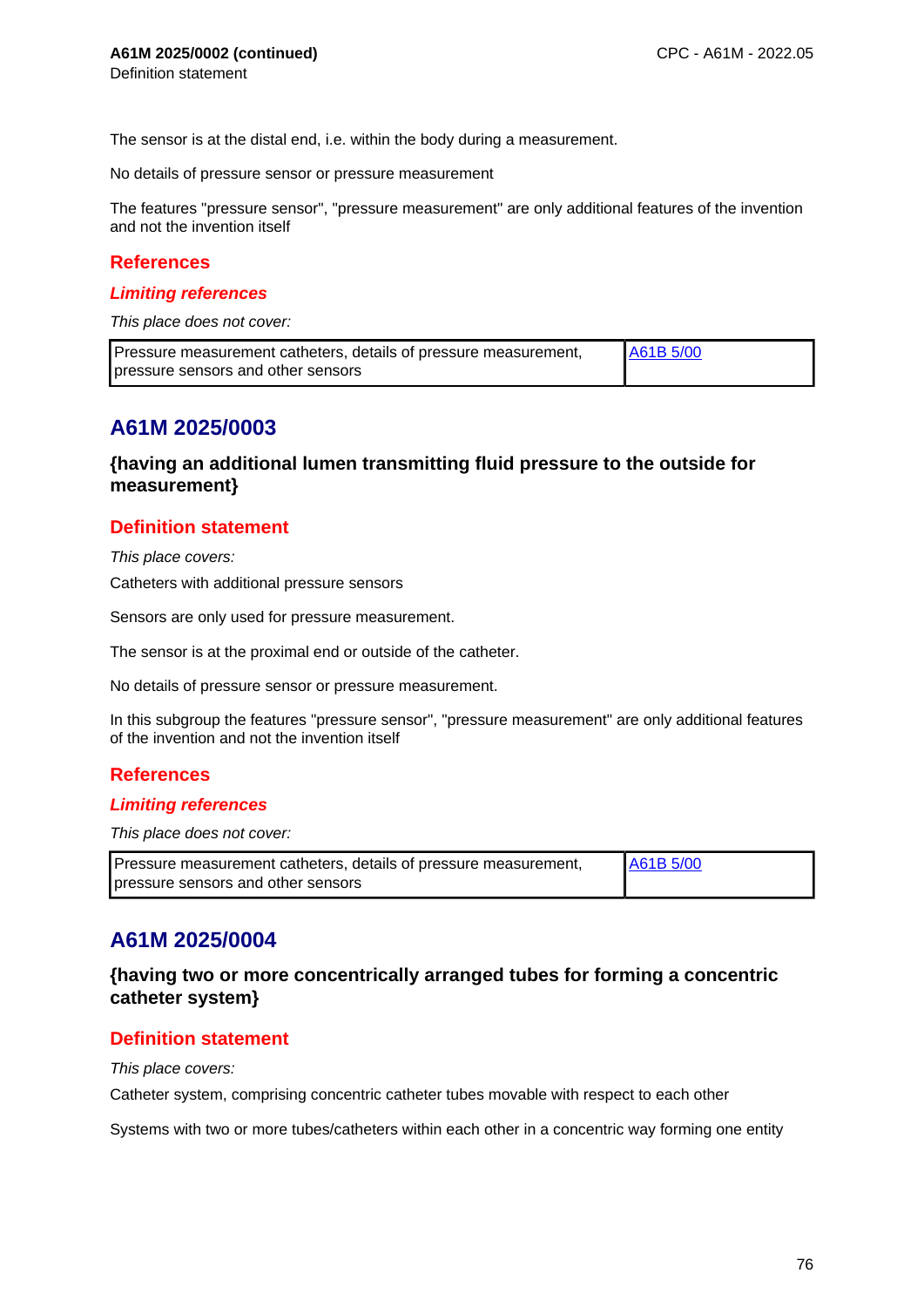### **References**

### **Limiting references**

This place does not cover:

| Catheters having telescopic features, interengaging nestable members<br>I movable in relation to one another | A61M 2025/0175 |
|--------------------------------------------------------------------------------------------------------------|----------------|
| Systems with catheter and outer tubing                                                                       | A61M 2025/0681 |

# **A61M 2025/0007**

### **{Epidural catheters}**

### **Definition statement**

#### This place covers:

The use of catheters as epidural, peridural, peritoneal and spinal catheters; the terms "epidural, peridural, peritonal, spinal" trigger the classification into this subgroup.

### **References**

### **Limiting references**

This place does not cover:

| Puncturing needles |  |
|--------------------|--|

### **Informative references**

Attention is drawn to the following places, which may be of interest for search:

| For the use in the brain or cerebrum | A61M 2210/0693 |
|--------------------------------------|----------------|
| For the use in the spinal column     | A61M 2210/1003 |

# **A61M 2025/0008**

**{having visible markings on its surface, i.e. visible to the naked eye, for any purpose, e.g. insertion depth markers, rotational markers or identification of type}**

### **Definition statement**

This place covers:

Visible (optical) markers on catheters, tubes or guide wires.

### **References**

#### **Limiting references**

| Radio-opaque and ultrasound marker on catheters or medical tubes | A61M 25/0108    |
|------------------------------------------------------------------|-----------------|
| Magnetic marker on catheters or medical tubes                    | A61M 25/0127    |
| Radio-opaque markers on guide wires                              | A61M 2025/09166 |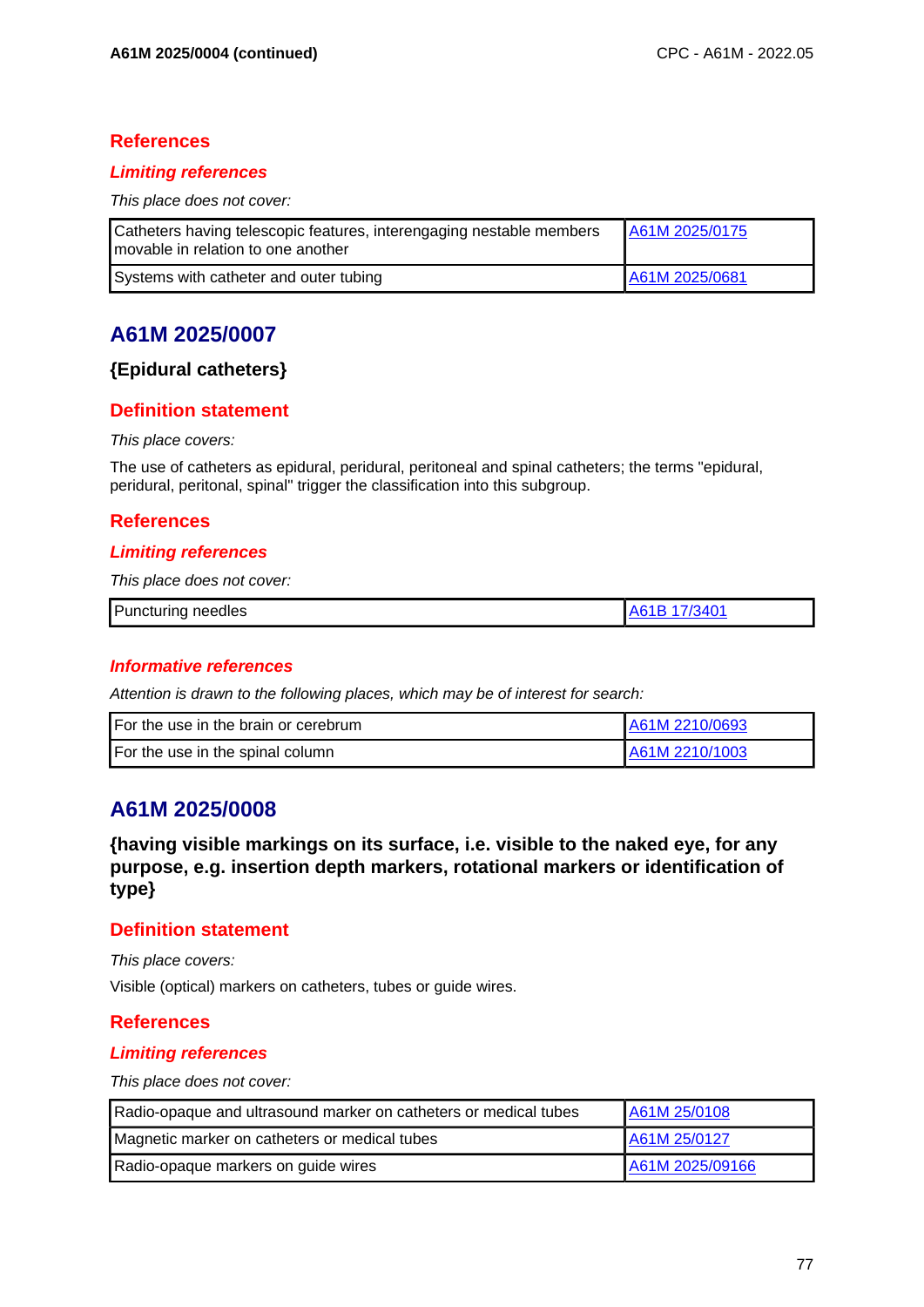Limiting references

| Visible markers which specifically belong to surgical instruments | A61B 90/39      |
|-------------------------------------------------------------------|-----------------|
|                                                                   | A61B 2017/00796 |

#### **Informative references**

Attention is drawn to the following places, which may be of interest for search:

| Optical identification means | 2205/6063<br>61M. |
|------------------------------|-------------------|

# **A61M 25/0009**

### **{Making of catheters or other medical or surgical tubes}**

### **Definition statement**

This place covers:

- Methods and processes of making and manufacturing of catheters and medical or surgical tubes
- This subgroup covers as well apparatus for manufacturing, which are specifically used for producing catheters

### **References**

#### **Limiting references**

This place does not cover:

| Method of making a guide wire                                                                                                                     | A61M 2025/09108 |
|---------------------------------------------------------------------------------------------------------------------------------------------------|-----------------|
| Connections between catheter tubes and inflation tubes                                                                                            | A61M 25/1025    |
| Method of making balloon catheters                                                                                                                | A61M 25/1027    |
| Making of surgical instruments                                                                                                                    | A61B 17/00      |
| Making of surgical instruments for transferring non-mechanical forms of<br>energy (specific features for such devices, e.g. electrodes, cryotips) | A61B 18/00      |

### **Informative references**

Attention is drawn to the following places, which may be of interest for search:

| Devices for applying a coating | <b>B05C</b> |
|--------------------------------|-------------|
| Process for applying a coating | B05D        |
| Cutting tools                  | <b>B26B</b> |

#### **For a single-step process, or a specific step in a multi-step process:**

| Injection moulding                               | <b>B29C 45/00</b> |
|--------------------------------------------------|-------------------|
| <b>Extrusion moulding</b>                        | <b>B29C 48/00</b> |
| Blow moulding                                    | <b>B29C 49/00</b> |
| Shaping by stretching, e.g. drawing though a die | B29C 55/22        |
| Shaping of tube ends                             | <b>B29C 57/00</b> |
| Lining or sheathing                              | B29C 63/00        |
| Joining                                          | B29C 65/00        |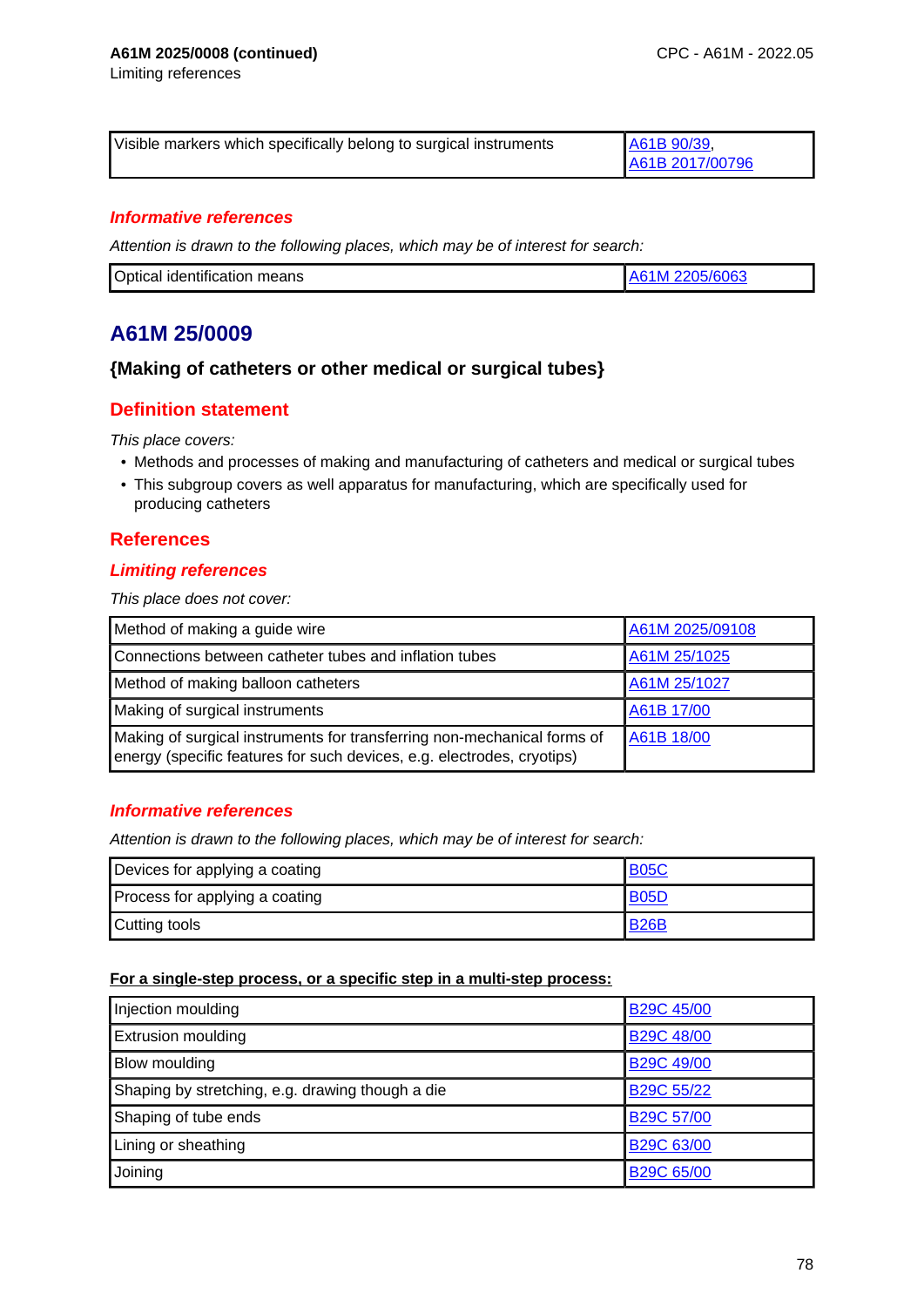#### **For a multi-step process:**

| Producing tubular articles |  |
|----------------------------|--|

# **Special rules of classification**

If a process leads to an interesting product, classify as well in the relevant Indexing Code subgroup

All machines that are specifically used for performing these manufacturing processes should be classified here, including large machines. If they are not used specifically for manufacturing catheters, then please see the references in this definition.

General methods for manufacturing and apparatuses for performing such methods are classified in the classes regarding methods, e.g. class B21 (for metal products), B26 (for cutting), B29 (for plastic products). Methods for manufacturing, which are adapted to produce only a certain medical device (e.g. catheter, guidewire) will be classified in the class for the product, e.g. A61 (for medical products). Apparatus for manufacturing a medical device which belong to a certain method for manufacturing will be classified in the same subgroup as the method.

For example, a method and apparatus of manufacturing of a special shaped balloon for the sole use with a balloon catheter (balloon used only for a catheter) will be classified in A61M 25/1029 as invention information. Usually this document should also be considered for B29C 49/00 (blow moulding) in addition.

As another example, a method and apparatus for manufacturing a plastic tube including blow moulding which discloses only casually that catheters can be made with it, will be classified in the relevant subgroup of B29C 49/00 as invention information and will get a classification in A61M 25/1029 as additional information if this method/apparatus could be relevant for a future search in this field.

# **A61M 25/001**

## **{Forming the tip of a catheter, e.g. bevelling process, join or taper}**

## **Definition statement**

This place covers:

Also apparatus for manufacturing, which are specifically used for forming the tip of a catheter.

## **References**

### **Limiting references**

This place does not cover:

| Method of making balloon catheters | A61M 25/1027 |
|------------------------------------|--------------|
|                                    |              |

#### **Informative references**

| Catheter characterised by the distal end | A61M 25/0067      |
|------------------------------------------|-------------------|
| Cutting tools                            | <b>B26B</b>       |
| Injection moulding                       | <b>B29C 45/00</b> |
| <b>Extrusion moulding</b>                | <b>B29C 48/00</b> |
| Blow moulding                            | <b>B29C 49/00</b> |
| Shaping of tube ends                     | <b>B29C 57/00</b> |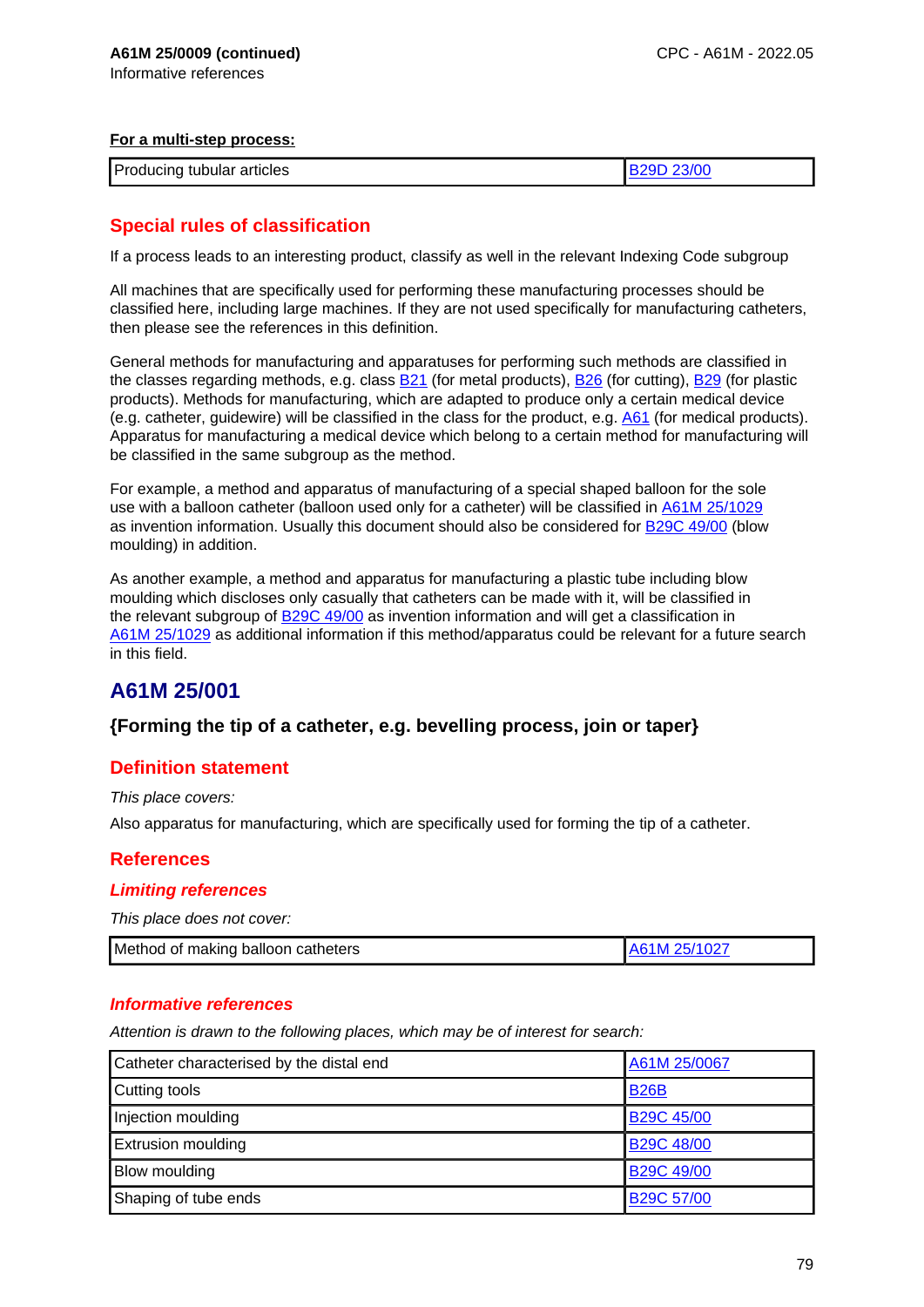Informative references

|--|

### **Special rules of classification**

If a process leads to an interesting product, classify as well in the relevant Indexing Code subgroup of A61M 25/0067

# **A61M 25/0012**

**{with embedded structures, e.g. coils, braids, meshes, strands or radiopaque coils}**

### **Definition statement**

#### This place covers:

Methods or processes of making or manufacturing of catheters or medical or surgical tubes, which have structures made of different materials incorporated into bulk material, e.g. through moulding, or in-between two coatings.

This subgroup covers also apparatus for manufacturing, which are specifically used for embedding structures into catheters.

### **References**

#### **Informative references**

Attention is drawn to the following places, which may be of interest for search:

| Catheters with embedded materials | A61M 25/005       |
|-----------------------------------|-------------------|
| Devices for applying a coating    | <b>B05C</b>       |
| Process for applying a coating    | <b>B05D</b>       |
| Injection moulding                | <b>B29C 45/00</b> |
| <b>Extrusion moulding</b>         | <b>B29C 48/00</b> |
| Blow moulding                     | <b>B29C 49/00</b> |
| Lining or sheathing               | B29C 63/00        |
| Producing tubular articles        | B29D 23/00        |

## **Special rules of classification**

If a process leads to an interesting product, classify as well in the relevant Indexing Code subgroup A61M 25/005

# **A61M 25/0013**

**{Weakening parts of a catheter tubing, e.g. by making cuts in the tube or reducing thickness of a layer at one point to adjust the flexibility}**

### **Definition statement**

#### This place covers:

This group covers as well apparatus for manufacturing, which are specifically used for weakening parts of catheter tubings.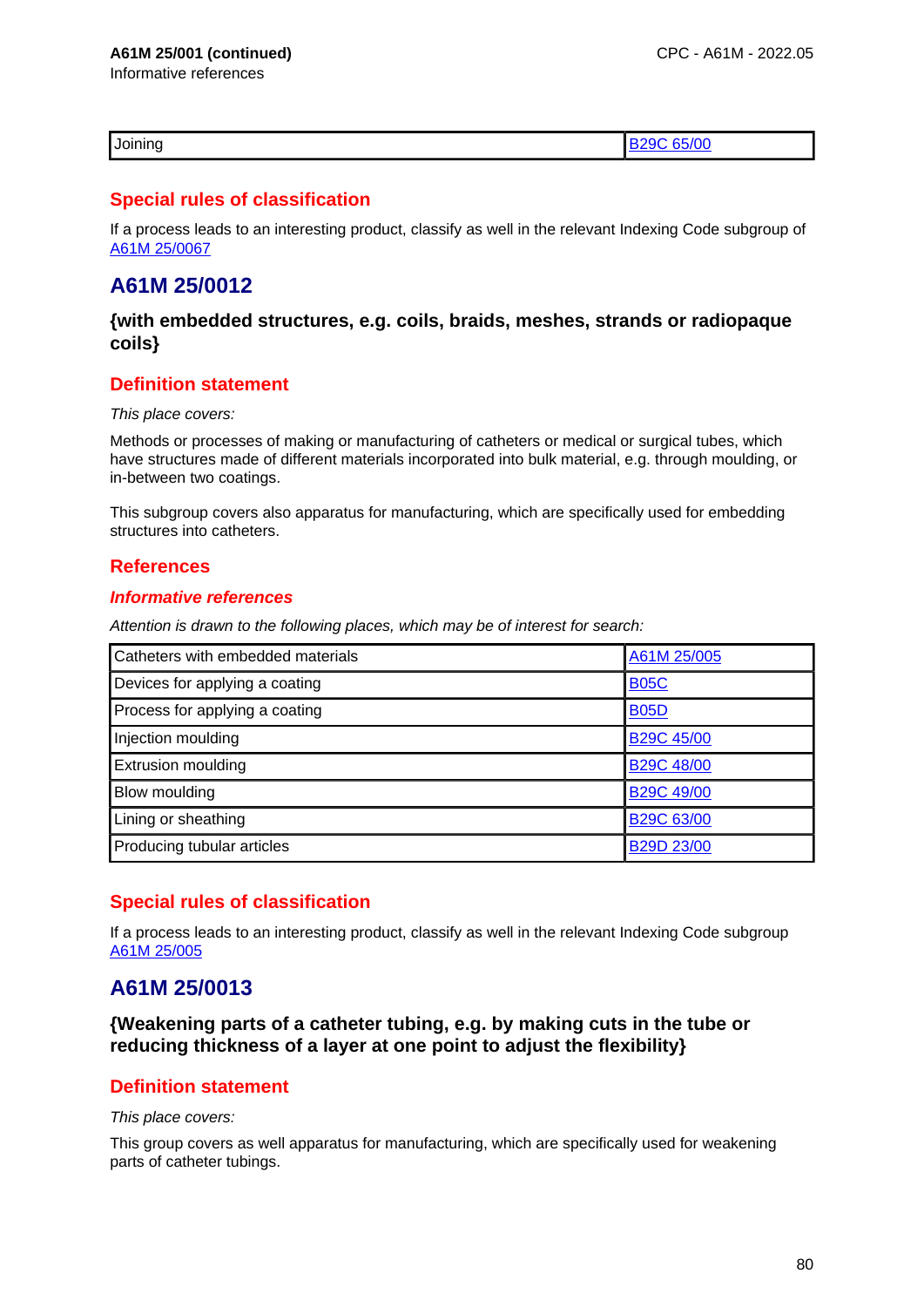### **References**

#### **Limiting references**

This place does not cover:

| Tip steering due to weakening outer material | A61M 25/0138 |
|----------------------------------------------|--------------|

### **Informative references**

Attention is drawn to the following places, which may be of interest for search:

| Catheters with regions for increasing flexibility | I A61M 25/0054 |
|---------------------------------------------------|----------------|
| Cutting tools                                     | <b>B26B</b>    |

# **Special rules of classification**

If a process leads to an interesting product, classify as well in the relevant Indexing Code subgroups of A61M 25/0054

# **A61M 25/0014**

### **{Connecting a tube to a hub}**

## **Definition statement**

#### This place covers:

This group covers as well apparatus for manufacturing, which are specifically used for connecting a catheter tube to a hub

## **References**

#### **Limiting references**

This place does not cover:

| Connections between catheter tubes and inflation tubes |  |
|--------------------------------------------------------|--|
|--------------------------------------------------------|--|

### **Informative references**

Attention is drawn to the following places, which may be of interest for search:

| Characterised by the hub        | A61M 25/0097      |
|---------------------------------|-------------------|
| Tube connectors; tube couplings | A61M 39/10        |
| Joining                         | <b>B29C 65/00</b> |

## **Special rules of classification**

If a process leads to an interesting product, classify as well in the relevant Indexing Code subgroup A61M 25/0097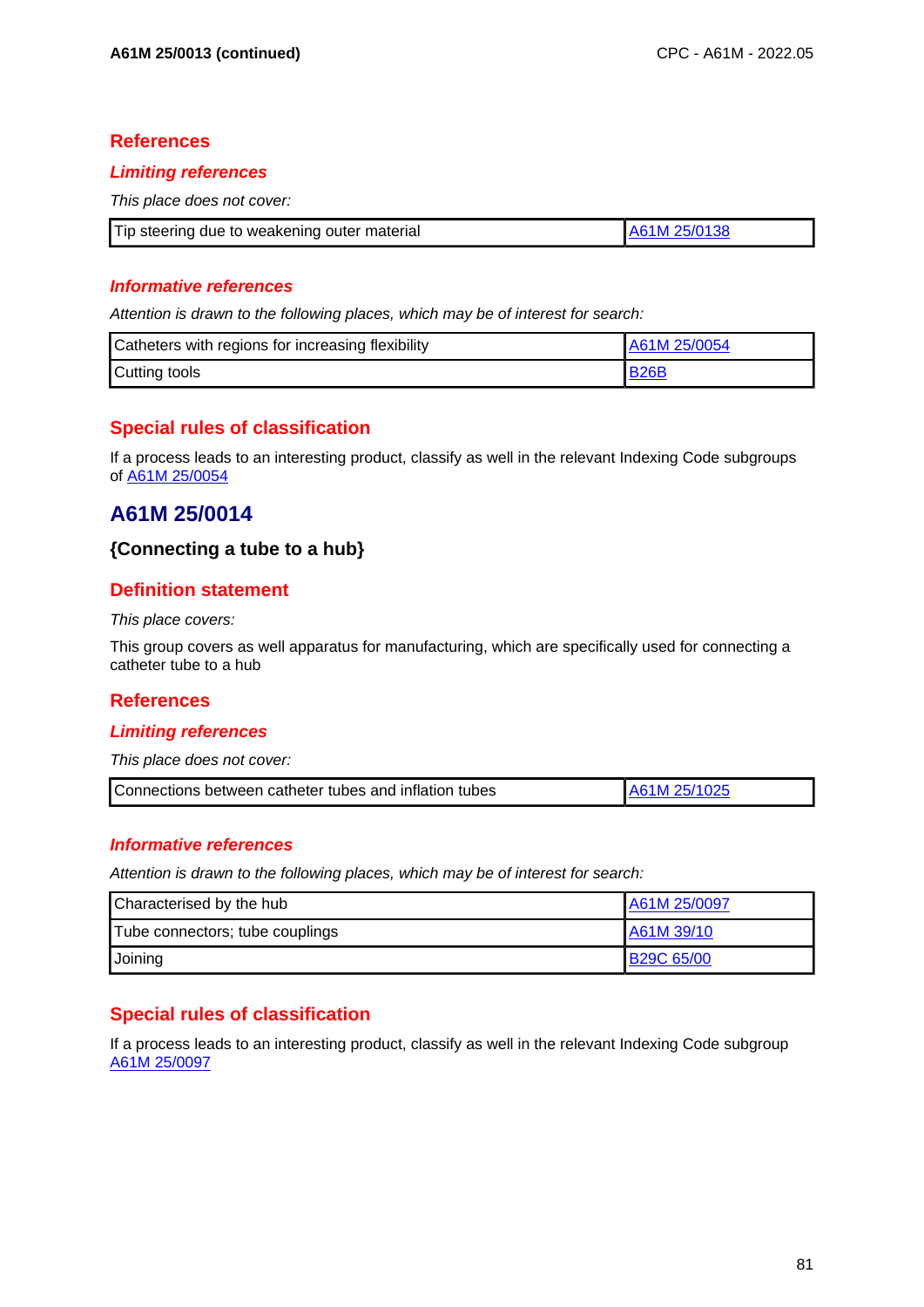**{Making lateral openings in a catheter tube, e.g. holes, slits, ports, piercings of guidewire ports; Methods for processing the holes, e.g. smoothing the edges}**

### **Definition statement**

This place covers:

This group covers as well apparatus for manufacturing, which are specifically used to make lateral openings in a catheter tube

### **References**

#### **Informative references**

Attention is drawn to the following places, which may be of interest for search:

| Side holes    | 25/007<br>A61M |
|---------------|----------------|
| Cutting tools | <b>DOGF</b>    |

# **A61M 25/0017**

**{specially adapted for long-term hygiene care, e.g. urethral or indwelling catheters to prevent infections}**

### **Definition statement**

This place covers:

- All catheters which stay in the body for a prolonged period of time and are specially adapted therefore, e.g. antimicrobial coatings, surface properties, drainage
- Urinary catheters (used within the bladder, urethra, etc.) only for long-term use
- All catheters which stay in the body for a prolonged period of time and are therefore specially adapted to reduce the risks of a long term treatment (e.g. inflammation, clotting), e.g. by coatings, surface properties

### **References**

#### **Informative references**

Attention is drawn to the following places, which may be of interest for search:

| Drainage catheters                                 | A61M 27/00  |
|----------------------------------------------------|-------------|
| Closure means for urethra                          | A61F 2/0004 |
| Devices worn by the patient for reception of urine | IA61F 5/44  |

# **A61M 2025/0019**

## **{Cleaning catheters or the like, e.g. for reuse of the device, for avoiding replacement}**

### **Definition statement**

This place covers:

- Cleaning the catheter from the inside and/or outside.
- Cleaning with or without solutions.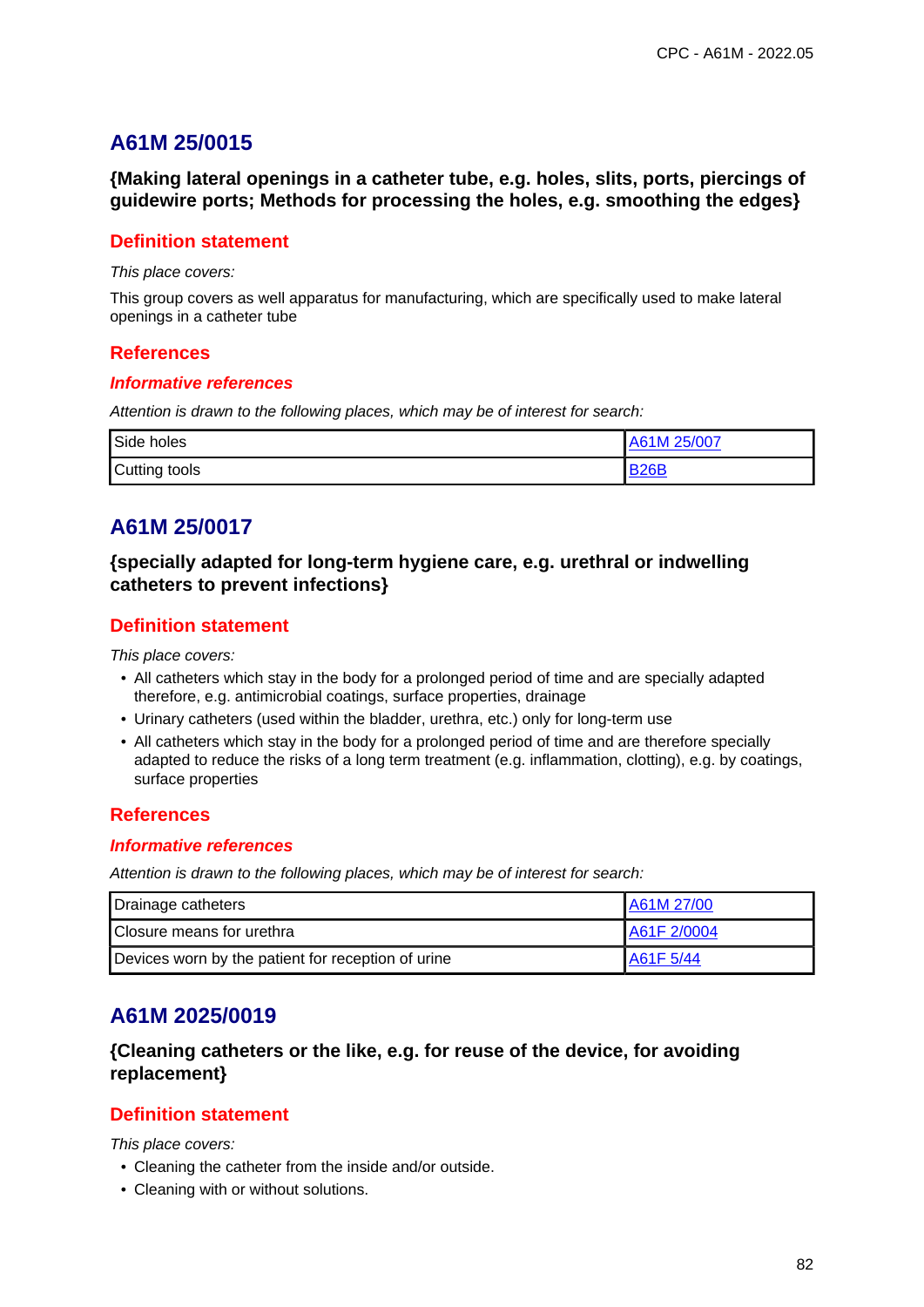• Cleaning with or without mechanical means, e.g. brush.

### **References**

Definition statement

#### **Informative references**

Attention is drawn to the following places, which may be of interest for search:

| Cleaning pipes or tubes, external surfaces | <b>B08B 9/023</b> |
|--------------------------------------------|-------------------|
| Cleaning pipes or tubes, internal surfaces | <b>B08B 9/027</b> |

## **Special rules of classification**

Give A61M 25/00 in addition to the Indexing Code subgroup A61M 2025/0019, if only a process or an apparatus for cleaning a catheter or medical tube is disclosed.

Otherwise give the most relevant classification symbol, e.g. cleaning a balloon catheter with a special shape: A61M 25/1002 and A61M 2025/0019.

# **A61M 25/002**

**{Packages specially adapted therefor (combined with means for introducing catheters, e.g. dispensers, A61M 25/0113); catheter kit packages (for surgical articles A61B 50/30)}**

### **Definition statement**

This place covers:

Packages only for catheters, medical tubes and guide wires

### **References**

### **Limiting references**

This place does not cover:

| Packages specially adapted for devices for bringing media into the body<br>in a subcutaneous, intra-vascular or intramuscular way | A61M 5/002    |
|-----------------------------------------------------------------------------------------------------------------------------------|---------------|
| Aseptic insertion devices                                                                                                         | A61M 25/0111  |
| Catheter dispensers                                                                                                               | A61M 25/0113  |
| Packages or dispensers for (surgical) needles or sutures                                                                          | A61B 17/06114 |
| Casings for packaging, protecting or dispensing (surgical) articles                                                               | A61B 50/30    |
| Packages or dispensers for prostheses or other implants                                                                           | A61F 2/0095   |

### **Informative references**

| Containers, packaging elements or packages specially adapted for<br>particular articles or materials           | <b>B08B 9/02</b>  |
|----------------------------------------------------------------------------------------------------------------|-------------------|
| Containers, packaging elements or packages for contents presenting<br>particular transport or storage problems | B65D 81/00        |
| Containers or packaging with special means for dispensing contents (i.e.<br>to take things out of a package)   | <b>B65D 83/00</b> |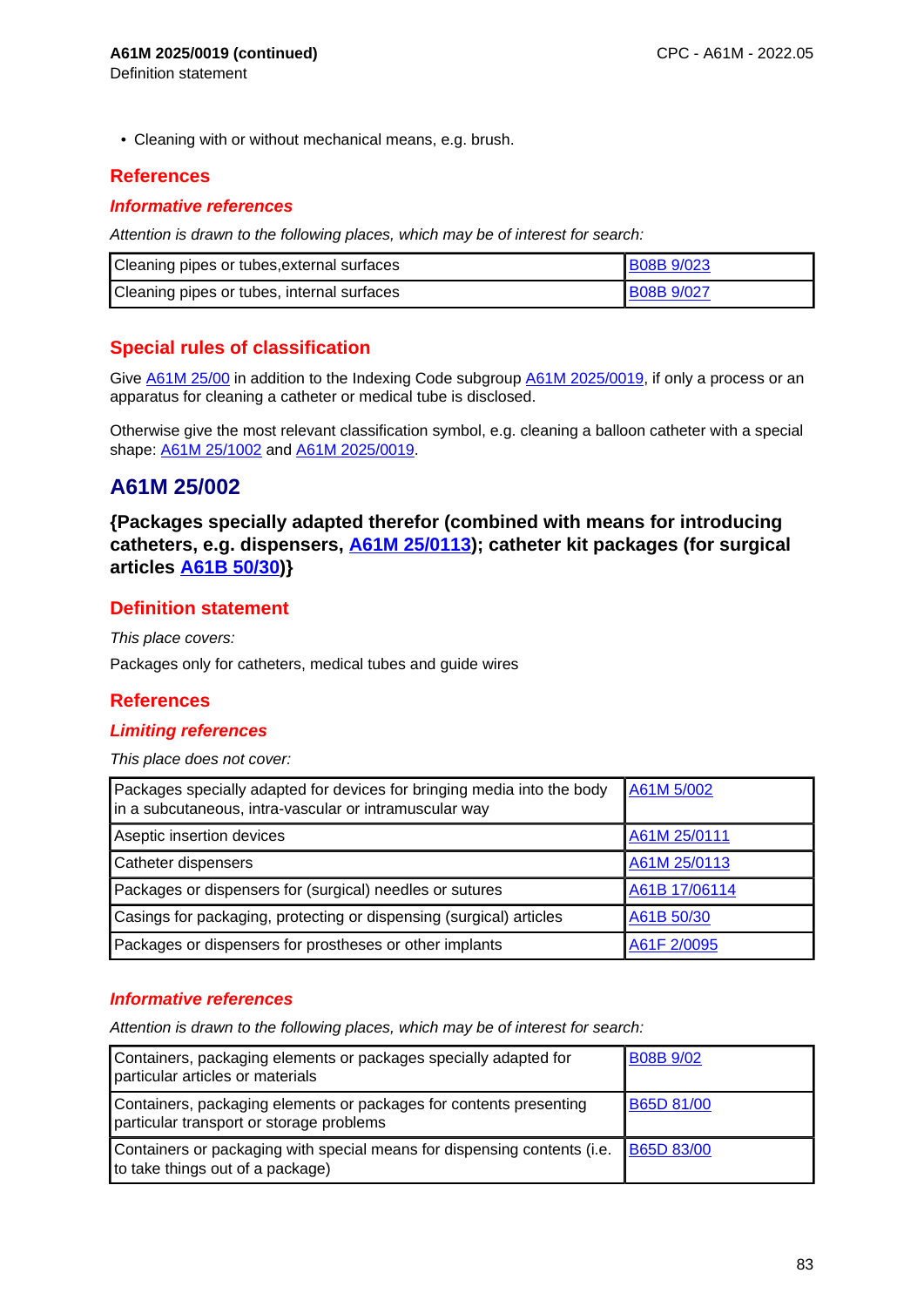| Containers, packaging elements or packages specially adapted for | <b>B65D 85/00</b> |
|------------------------------------------------------------------|-------------------|
| particular articles or materials                                 |                   |

## **{characterised by the form of the tubing (A61M 25/0054 takes precedence)}**

## **Definition statement**

This place covers:

Tubings with specific shapes of the outer tubing or the inner lumen, e.g. rectangular outer tubing

### **References**

### **Limiting references**

This place does not cover:

| With regions for increasing flexibility (takes precedence) | A61M 25/0054 |
|------------------------------------------------------------|--------------|
|------------------------------------------------------------|--------------|

# **A61M 2025/0024**

## **{Expandable catheters or sheaths}**

## **Definition statement**

#### This place covers:

Catheters, medical tubes or sheaths which are expandable over their entire or at least sufficient length (not tip only)

## **References**

### **Limiting references**

This place does not cover:

| For holding in lumen    | A61M 25/04 |
|-------------------------|------------|
| <b>Balloon catheter</b> | A61M 25/10 |
| <b>Dilators</b>         | A61M 29/00 |

### **Informative references**

| Guide tubes                                            | A61M 25/0662 |
|--------------------------------------------------------|--------------|
| Trocars; Puncturing needles, details of tips or shafts | A61B 17/3421 |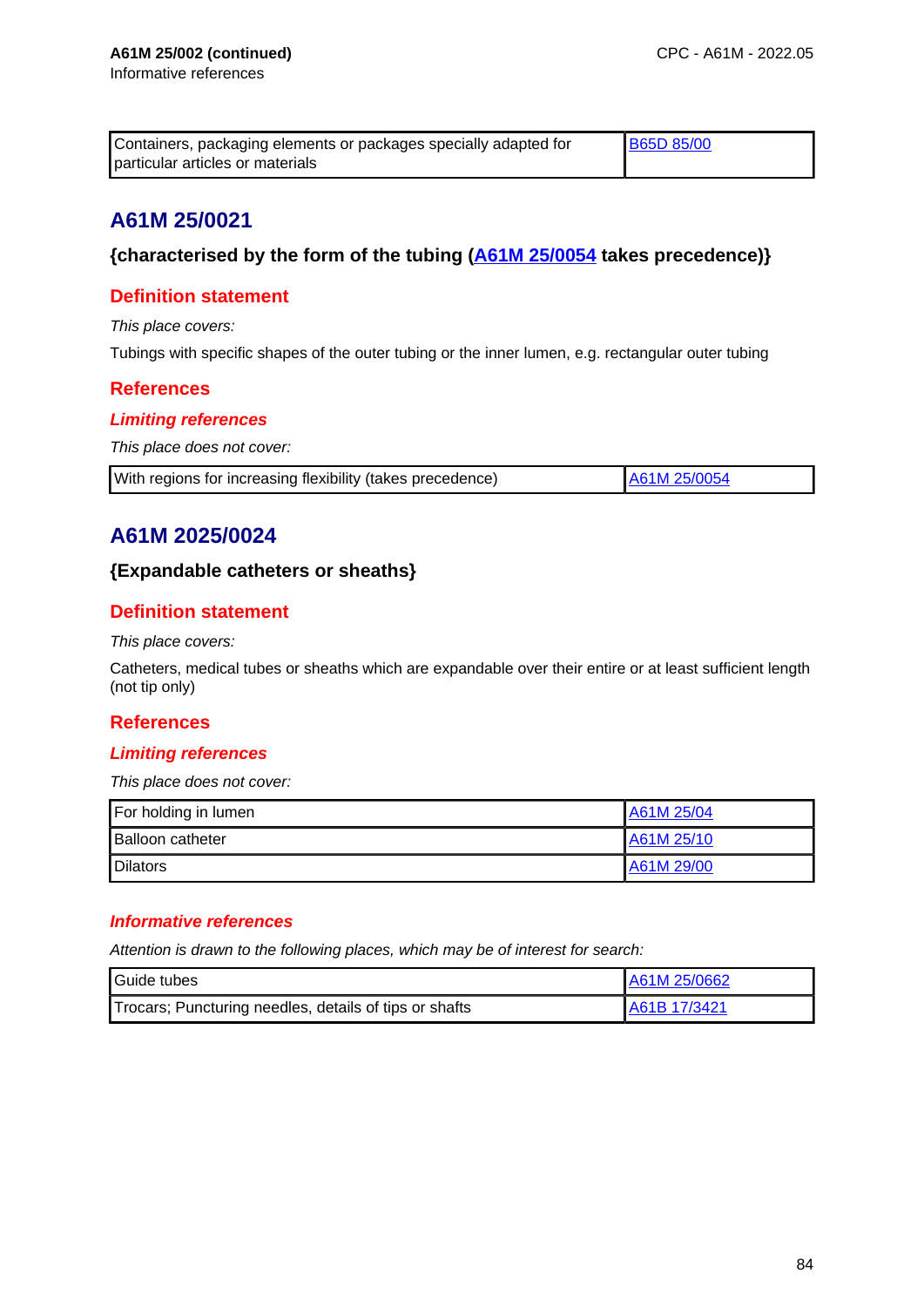# **A61M 2025/0025**

## **{having a collapsible lumen}**

### **References**

### **Informative references**

Attention is drawn to the following places, which may be of interest for search:

| Trocars; Puncturing needles, details of tips or shaft | A61B 17/3421 |
|-------------------------------------------------------|--------------|
|-------------------------------------------------------|--------------|

# **A61M 25/0026**

**{Multi-lumen catheters with stationary elements (catheter assemblies comprising a catheter in combination with a guide tube, sheath or sleeve A61M 2025/0681; catheters comprising telescoping coaxial elements A61M 2025/0175)}**

## **Definition statement**

This place covers:

- Tubes defining the multi-lumens or the multi-lumens themselves do not move relative to each other
- Aspiration and irrigation catheters should be classified into this group as well
- Only multi-lumen catheters

## **References**

### **Limiting references**

This place does not cover:

| Concentric catheters              | A61M 2025/0004 |
|-----------------------------------|----------------|
| Catheter tip with multiple lumens | A61M 25/0071   |
| <b>Balloon catheters</b>          | A61M 25/10     |

### **Informative references**

Attention is drawn to the following places, which may be of interest for search:

| Catheters for dialysis                       | A61M 1/285       |
|----------------------------------------------|------------------|
| Interfaces of extra-corporeal blood circuits | A61M 1/3653      |
| Drainage tubes; Aspiration tips              | <b>A61M 1/84</b> |

# **A61M 25/0028**

**{characterized by features relating to at least one lumen located at the proximal part of the catheter, e.g. alterations in lumen shape or valves (catheter hubs A61M 25/0097)}**

## **Definition statement**

This place covers:

• Multilumen catheters with features relating to the proximal part of the lumens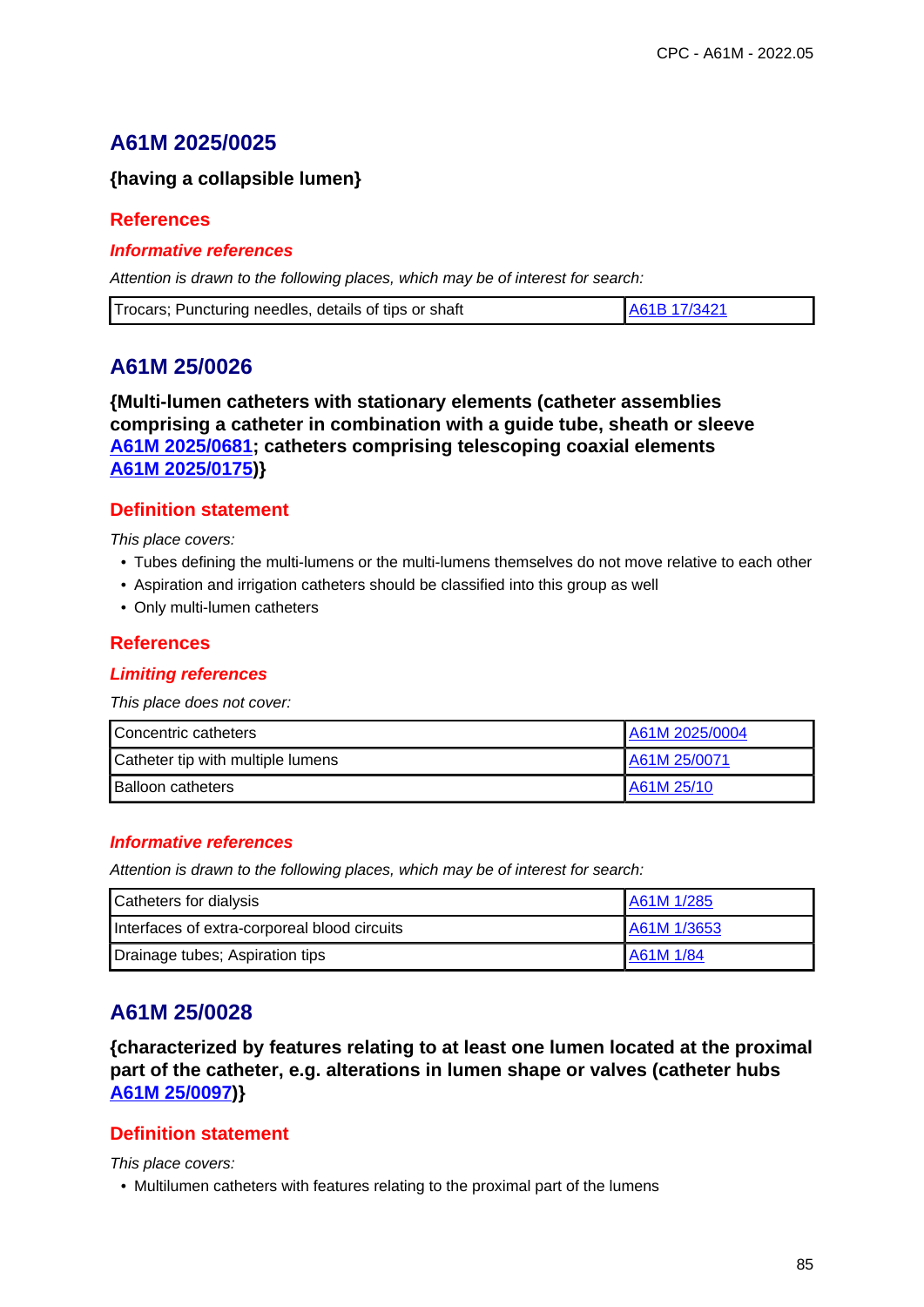• Only multi-lumen catheters

### **References**

#### **Limiting references**

This place does not cover:

| characterised by the hub | ĸл |
|--------------------------|----|

# **A61M 25/0029**

**{characterized by features relating to least one lumen located at the middle part of the catheter, e.g. slots, flaps, valves, cuffs, apertures, notches, grooves or rapid exchange ports (catheter shaft surface irregularities A61M 2025/006)}**

### **Definition statement**

This place covers:

- Multilumen catheters with features relating to the middle part of the lumens
- Only multi-lumen catheters

### **References**

### **Limiting references**

This place does not cover:

| Having a special surface topography or special surface properties | A61M 2025/006 |
|-------------------------------------------------------------------|---------------|
| Side holes at distal tip                                          | LA61M 25/007  |
| <b>Balloon catheter</b>                                           | LA61M 25/10   |

# **A61M 25/003**

**{characterized by features relating to least one lumen located at the distal part of the catheter, e.g. filters, plugs or valves (catheter tips A61M 25/0067)}**

## **Definition statement**

This place covers:

- Multilumen catheters with features relating to the distal part of the lumens
- Only multi-lumen catheters

## **References**

### **Limiting references**

| Distal tip features generally | A61M 25/0067 |
|-------------------------------|--------------|
|                               |              |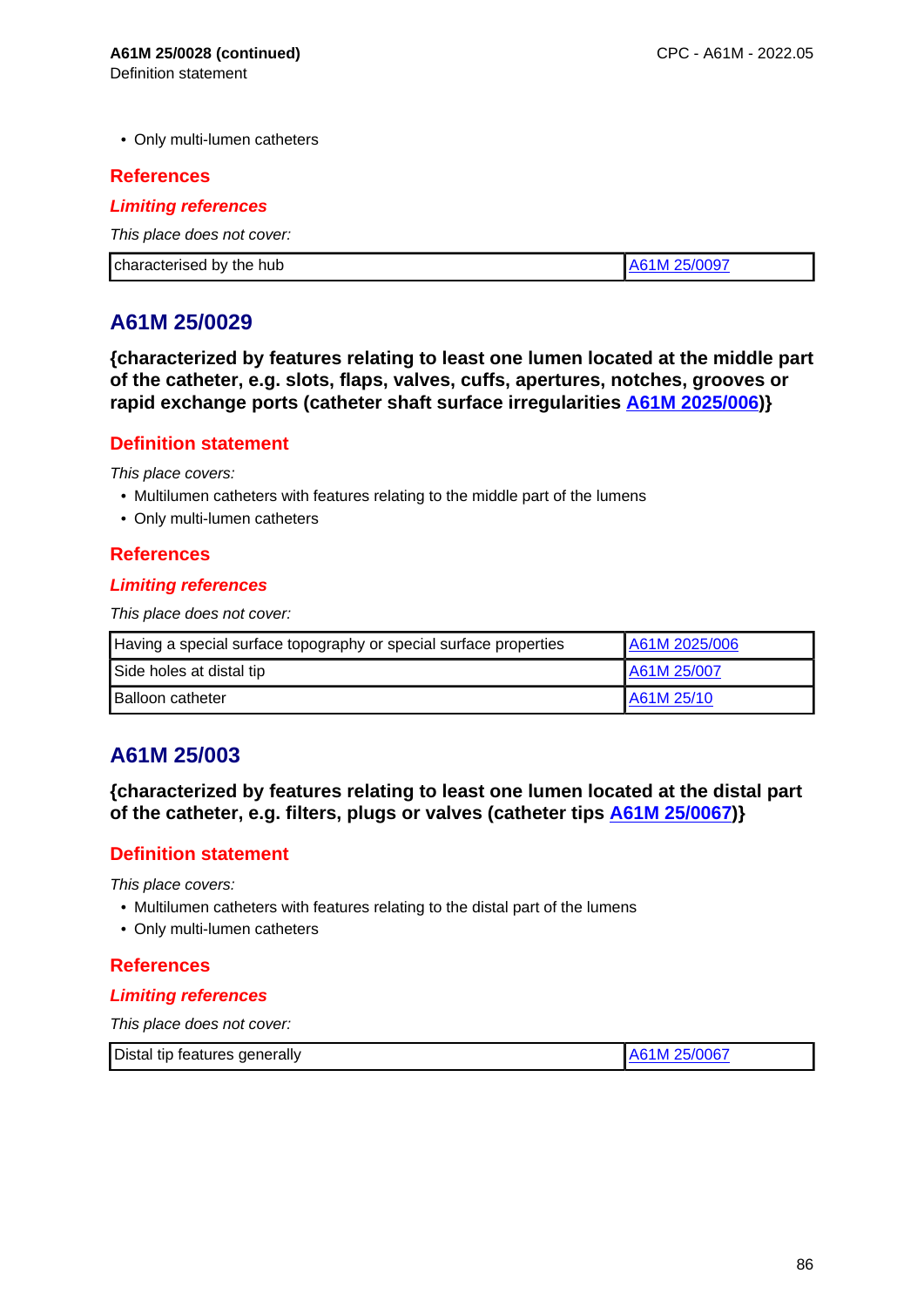# **A61M 2025/0031**

## **{characterized by lumina for withdrawing or delivering, i.e. used for extracorporeal circuit treatment}**

### **References**

#### **Informative references**

Attention is drawn to the following places, which may be of interest for search:

| Catheters for dialysis                | A61M 1/285   |
|---------------------------------------|--------------|
| <b>Extra-corporeal blood circuits</b> | LA61M 1/3621 |

# **A61M 25/0041**

**{pre-formed, e.g. specially adapted to fit with the anatomy of body channels (urethral catheters A61F 2/04)}**

### **References**

### **Limiting references**

This place does not cover:

| Tip steering with pre-shaped mechanisms                                   | A61M 25/0152 |
|---------------------------------------------------------------------------|--------------|
| Pre-shaped guide wires                                                    | A61M 25/09   |
| Pre-shaped drainage appliances, for use in the urethral or ureteral tract | A61M 27/008  |
| Implantable prosthesis in hollow or tubular parts of organs               | A61F 2/04    |

# **A61M 2025/0042**

## **{Microcatheters, cannula or the like having outside diameters around 1 mm or less}**

## **Definition statement**

#### This place covers:

Classify documents into this group if the outer diameter of a catheter is 1 mm or less or the word "microcatheters", etc. is used.

# **A61M 25/0045**

### **{multi-layered, e.g. coated (coating materials A61L 29/08)}**

## **Definition statement**

This place covers:

Multi-layer structures of catheters made e.g. by coating tubes, by coextruding tubes, by laminating tubes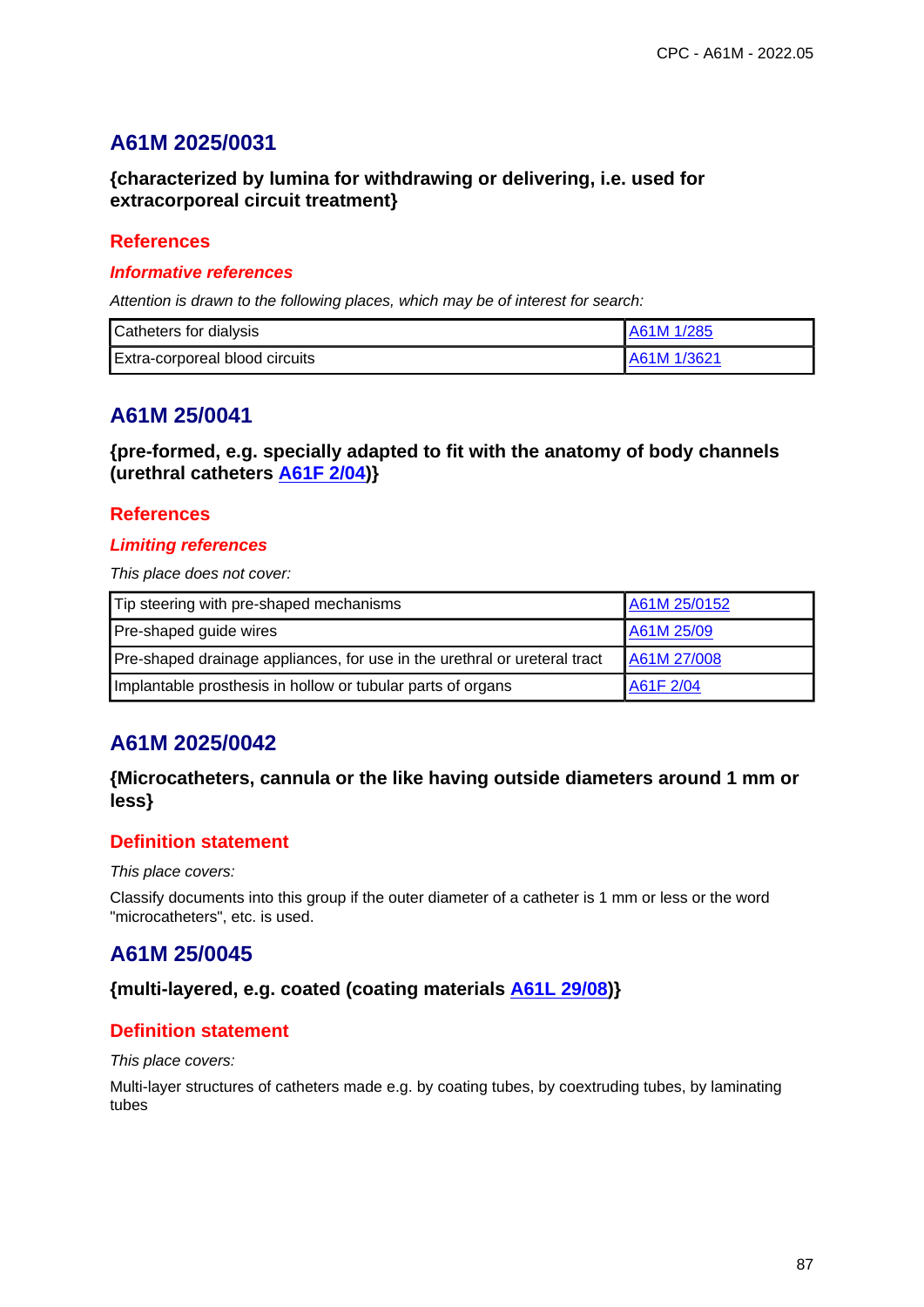### **References**

#### **Limiting references**

This place does not cover:

**Coating materials** A61L 29/08

# **A61M 2025/0046**

### **{Coatings for improving slidability}**

### **References**

### **Limiting references**

This place does not cover:

| Coating materials | הו ו<br>. . |
|-------------------|-------------|

# **A61M 25/005**

### **{with embedded materials for reinforcement, e.g. wires, coils, braids}**

## **Definition statement**

This place covers: Features to reinforce catheter tubes.

### **References**

### **Limiting references**

This place does not cover:

| Methods of making catheters with embedded structures | A61M 25/0012 |
|------------------------------------------------------|--------------|
| Improve flexibility of catheters                     | A61M 25/0054 |
| Tip steering due to inner reinforcing means          | A61M 25/0144 |

# **A61M 25/0051**

### **{made from fenestrated or weakened tubing layer}**

## **Definition statement**

This place covers:

Catheter tubes reinforced by using an embedded fenestrated additional tube

### **References**

### **Limiting references**

| Reinforcement by embedded coils or braids | A61M 25/005 |
|-------------------------------------------|-------------|
|-------------------------------------------|-------------|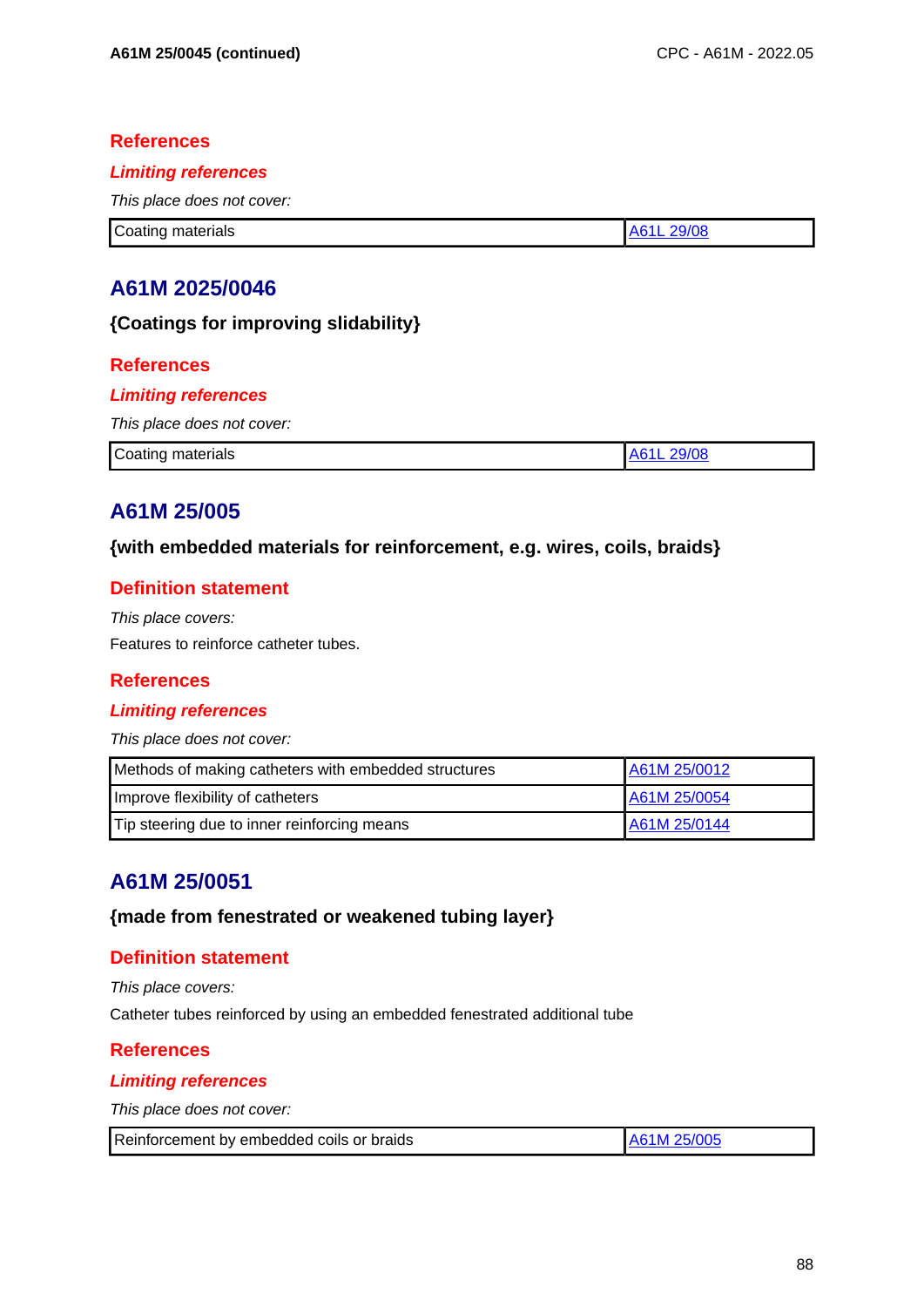## **{with regions for increasing flexibility}**

### **References**

### **Limiting references**

This place does not cover:

| Method of making catheters by weakening parts of a catheter tubing, e.g. A61M 25/0013<br>by making cuts in the tube or reducing thickness of a layer at one point to  <br>adjust the flexibility |              |
|--------------------------------------------------------------------------------------------------------------------------------------------------------------------------------------------------|--------------|
| Tip steering due to weakening outer material                                                                                                                                                     | A61M 25/0138 |
| Tip steering due to material with different mechanical properties                                                                                                                                | A61M 25/0141 |

### **Informative references**

Attention is drawn to the following places, which may be of interest for search:

| Catheters having a soft tip | A61M 2025/0081 |
|-----------------------------|----------------|
|                             |                |

# **A61M 2025/0056**

**{provided with an antibacterial agent, e.g. by coating, residing in the polymer matrix or releasing an agent out of a reservoir}**

### **References**

### **Limiting references**

This place does not cover:

| Drug delivery coatings | A61M 2025/0057 |
|------------------------|----------------|
|                        |                |

### **Informative references**

Attention is drawn to the following places, which may be of interest for search:

| Biological active materials<br>10/14 |
|--------------------------------------|
|--------------------------------------|

# **A61M 2025/0057**

**{Catheters delivering medicament other than through a conventional lumen, e.g. porous walls or hydrogel coatings}**

## **Definition statement**

This place covers:

Catheters using unconventional ways (i.e. other than delivery through large holes) for medicament delivery, e.g. through porous walls, hydrogel coatings with incorporated medicaments, through coils.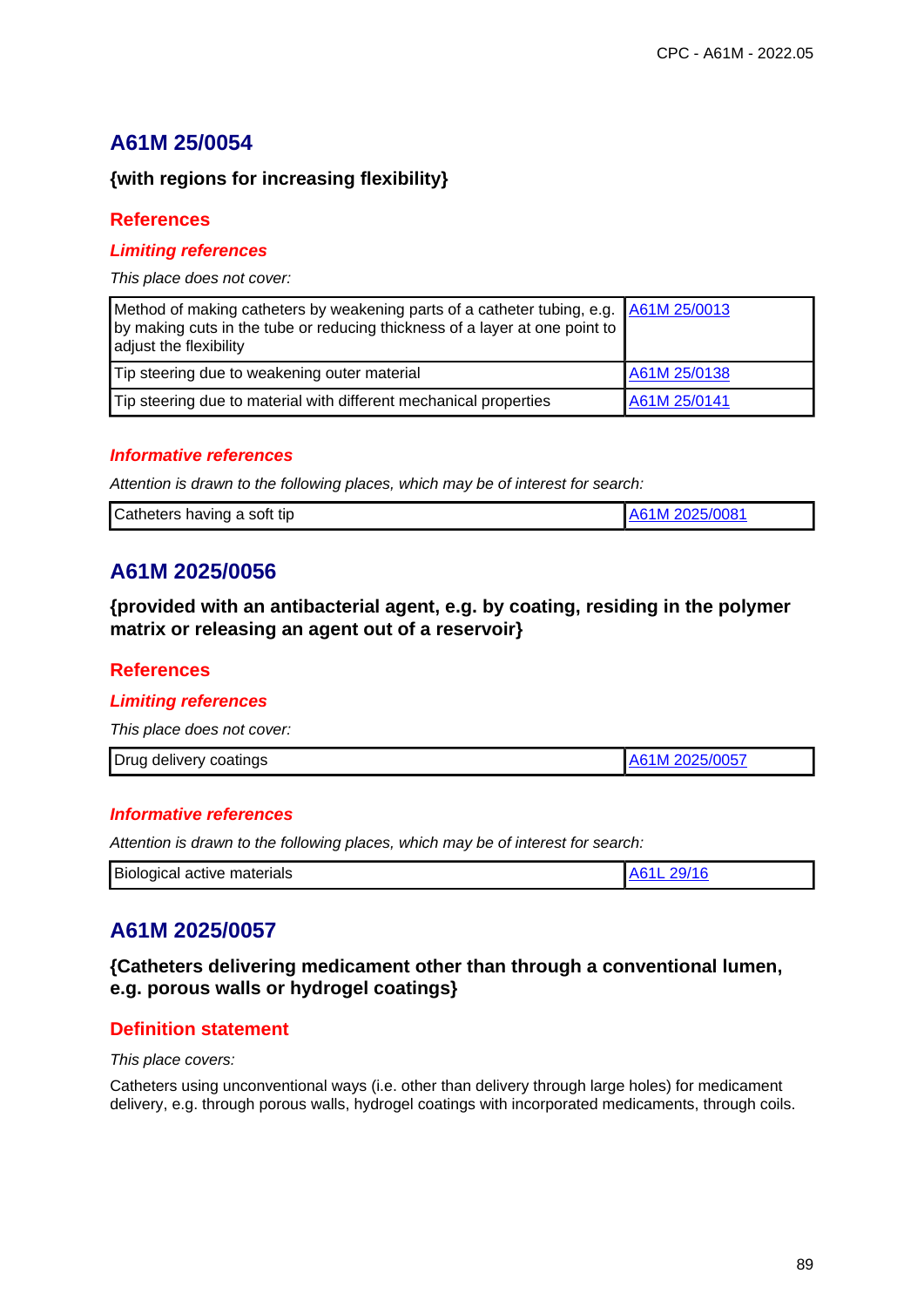### **References**

#### **Limiting references**

This place does not cover:

| Antibacterial coatings | A61M 2025/0056 |
|------------------------|----------------|
| Side openings          | A61M 25/007    |

#### **Informative references**

Attention is drawn to the following places, which may be of interest for search:

| <b>Biological active</b><br>materials |  |
|---------------------------------------|--|

## **A61M 2025/0058**

**{having an electroactive polymer material, e.g. for steering purposes, for control of flexibility, for locking, for opening or closing}**

### **References**

#### **Limiting references**

This place does not cover:

| 'Tip<br>-steerino- |
|--------------------|
|--------------------|

#### **Informative references**

Attention is drawn to the following places, which may be of interest for search:

| Materials for catheters characterised by their function |  |
|---------------------------------------------------------|--|

# **A61M 2025/006**

## **{having a special surface topography or special surface properties, e.g. roughened or knurled surface}**

#### **Definition statement**

This place covers:

Catheters with an unusual surface topography (i.e. other than standard smooth surfaces) for solving technical problems, e.g. roughened surface for increasing friction between tissue and catheter.

### **References**

#### **Informative references**

| Endoscopes with grooved shaft   | A61B 1/00073 |
|---------------------------------|--------------|
| Endoscopes with roughened shaft | A61B 1/00075 |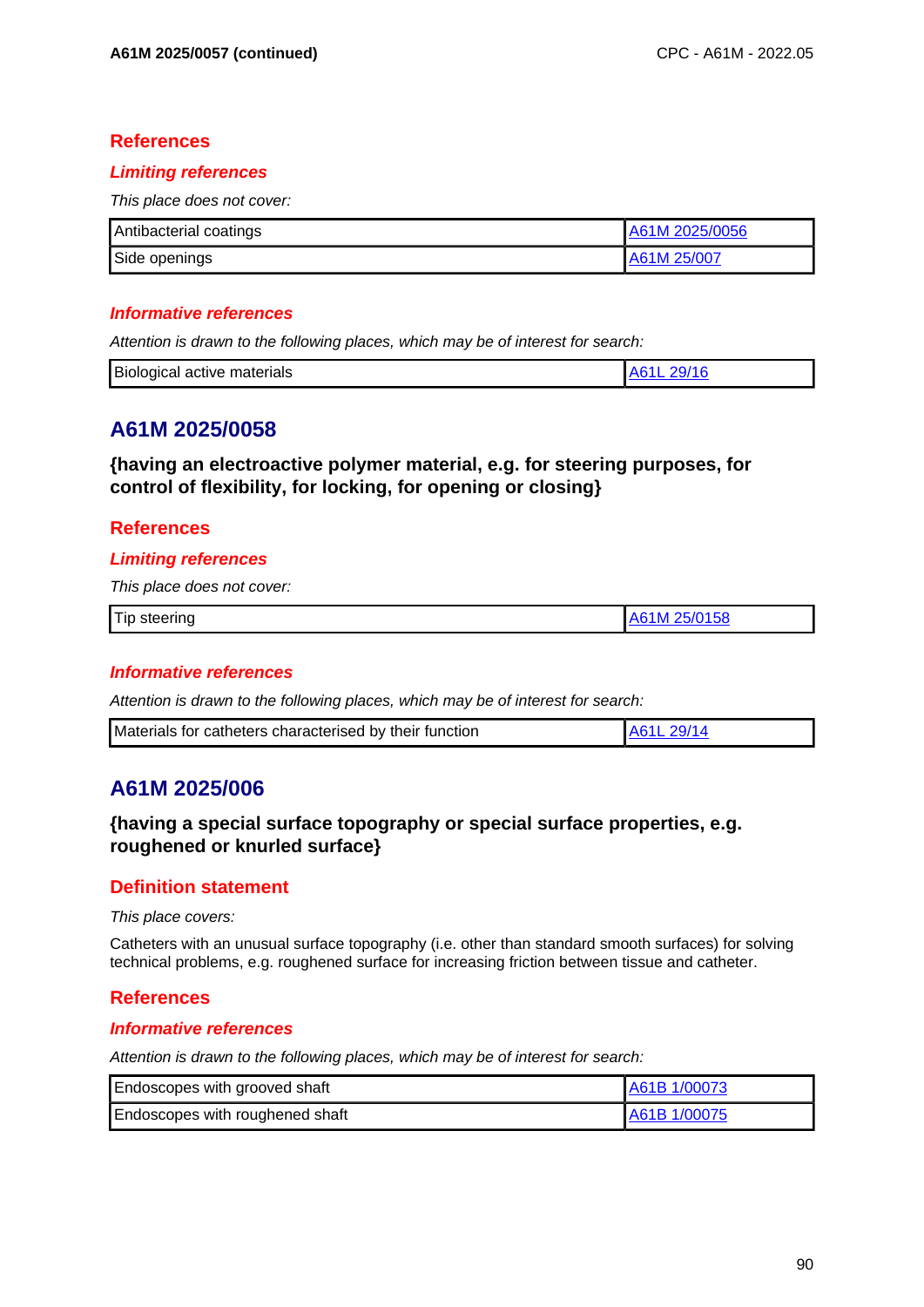# **A61M 2025/0062**

**{having features to improve the sliding of one part within another by using lubricants or surfaces with low friction (coatings A61M 2025/0046)}**

### **Definition statement**

This place covers:

Catheters which have specific features to reduce frictions, e.g. roughened surface, lubricants, in use with a second entity, e.g. guidewire.

### **References**

#### **Limiting references**

This place does not cover:

| $\sqrt{C}$<br>Coatings<br>$\overline{\phantom{0}}$ | - - -<br>''JU46. |
|----------------------------------------------------|------------------|

# **A61M 2025/0063**

**{having means, e.g. stylets, mandrils, rods or wires to reinforce or adjust temporarily the stiffness, column strength or pushability of catheters which are already inserted into the human body}**

### **Definition statement**

This place covers:

Means for changing the mechanical properties, that are inserted while the catheter is already in place within the human body

### **References**

#### **Informative references**

Attention is drawn to the following places, which may be of interest for search:

| Catheters or medical tubes with inner stiffening members, which will be<br>inserted into the catheter only for insertion or introduction purposes, i.e.<br>they will be inserted while the catheter is introduced into the body and<br>removed after insertion of the catheter into the body. | A61M 25/0102 |
|-----------------------------------------------------------------------------------------------------------------------------------------------------------------------------------------------------------------------------------------------------------------------------------------------|--------------|
| Endoscopes with stiffening means                                                                                                                                                                                                                                                              | A61B 1/00078 |

# **A61M 25/0067**

**{characterised by the distal end, e.g. tips (A61M 25/0054, A61M 25/04 take precedence; balloon catheters A61M 25/10)}**

## **References**

#### **Limiting references**

| With regions for increasing flexibility (takes precedence) | A61M 25/0054 |
|------------------------------------------------------------|--------------|
| Tip steering                                               | A61M 25/0133 |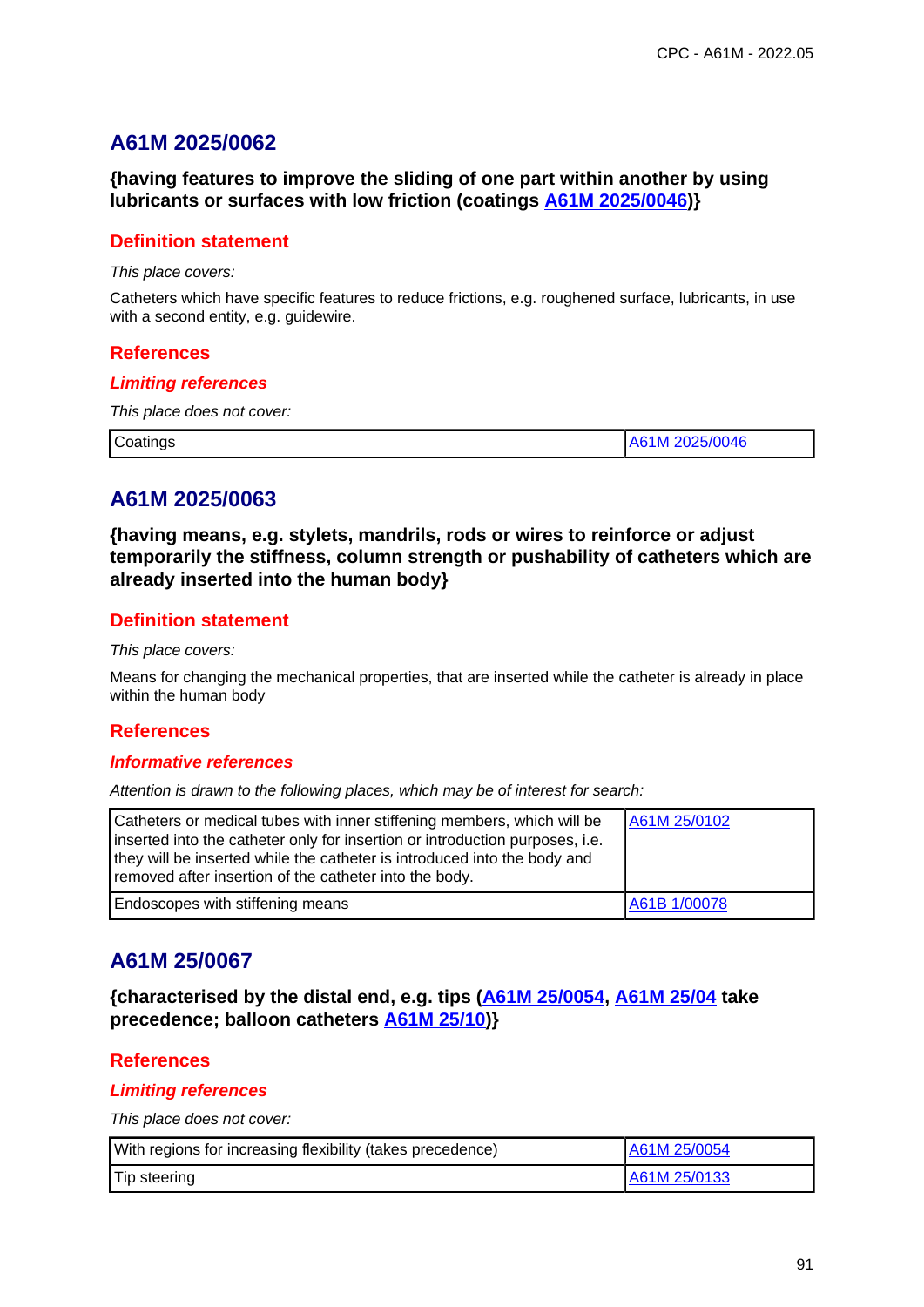| Holding in the body (takes precedence)                                                | A61M 25/04 |
|---------------------------------------------------------------------------------------|------------|
| <b>Balloon catheters</b>                                                              | A61M 25/10 |
| Surgical instruments for transferring non-mechanical energy to the body<br>(ablation) | A61B 18/00 |

### **Informative references**

Attention is drawn to the following places, which may be of interest for search:

| Distal tips of endoscopes                                     | A61B 1/0008 |
|---------------------------------------------------------------|-------------|
| Surgical instruments for scraping out cavities of body organs | A61B 17/22  |

# **A61M 25/0068**

**{Static characteristics of the catheter tip, e.g. shape, atraumatic tip, curved tip or tip structure}**

## **Definition statement**

This place covers:

- Tip structure can be internal (i.e. inside the lumen) or external (i.e. outside the lumen onto the catheter shaft)
- Curved tip refers to an angled distal tip with respect to the rest of the catheter shaft,
- Tips specially adapted to fit with the anatomy of body channels should not be classified here
- Atraumatic tips which are atraumatic because of their shape (and not because of material choice).

## **References**

#### **Limiting references**

This place does not cover:

| Pre-formed, e.g. specially adapted to fit with the anatomy of body | A61M 25/0041 |
|--------------------------------------------------------------------|--------------|
| Ichannels                                                          |              |

## **Special rules of classification**

Check whether atraumatic tip should also be classified in A61M 25/008 and/or A61M 2025/0081.

# **A61M 25/0069**

### **{Tip not integral with tube}**

## **Definition statement**

This place covers:

Separate tips either of the same material as the proximal tube and attached by e.g. gluing, welding or of a different material than the proximal tube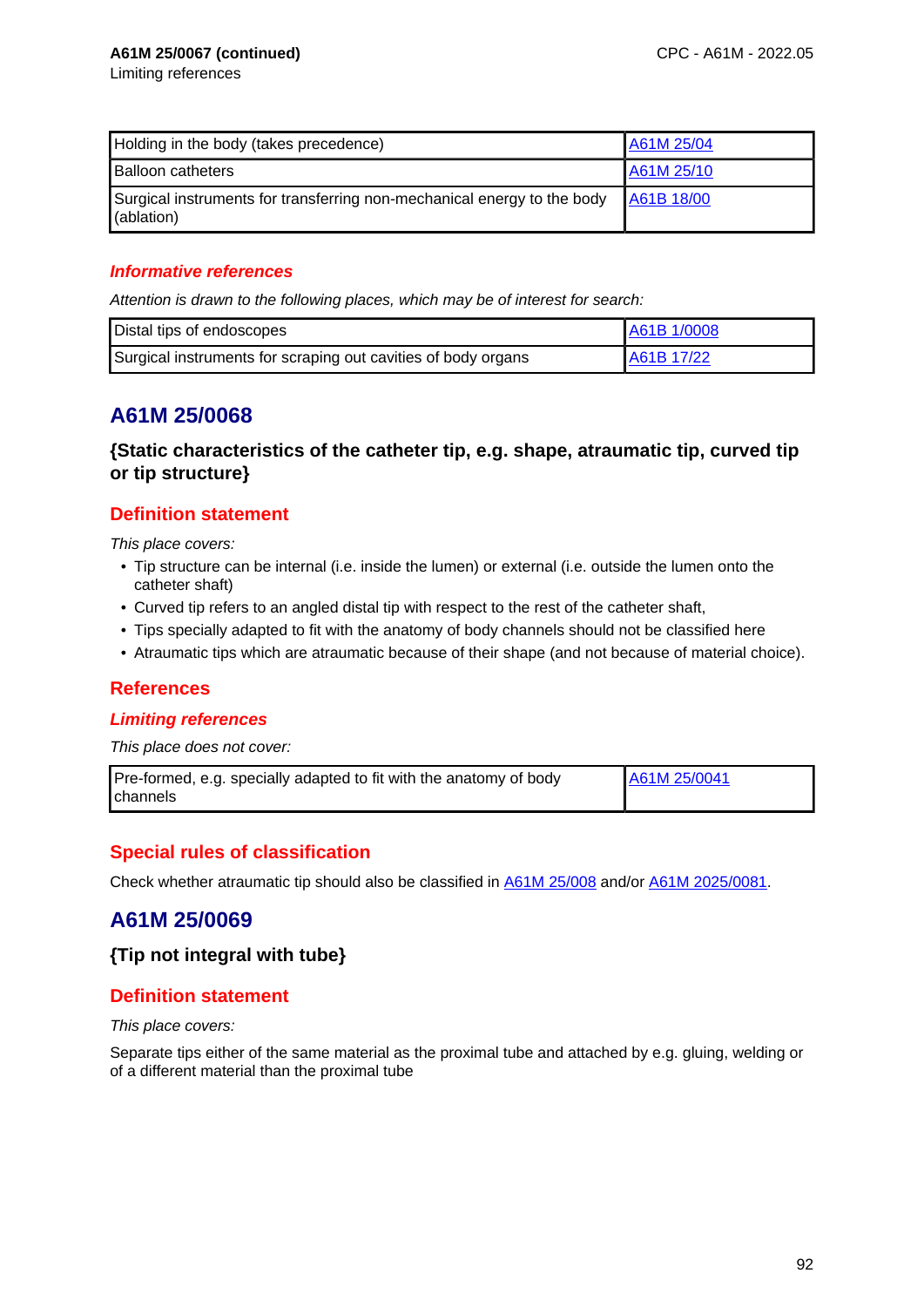**{Side holes, e.g. their profiles or arrangements; Provisions to keep side holes unblocked}**

### **References**

#### **Limiting references**

This place does not cover:

| Catheter with injection needles | <b>25/0084</b> |
|---------------------------------|----------------|

#### **Informative references**

Attention is drawn to the following places, which may be of interest for search:

| Needles for infusion     | I A61M 5/158   |
|--------------------------|----------------|
| Side holes for perfusion | A61M 2025/1095 |
| Side holes for perfusion | A61M 2025/1097 |

# **A61M 25/0071**

### **{Multiple separate lumens (multiple separate lumens throughout the catheter A61M 25/0026)}**

#### **Definition statement**

This place covers:

When main catheter lumens split into several lumens only at the distal tip of the catheter.

### **References**

#### **Limiting references**

This place does not cover:

| Multi-lumen catheters with stationary elements | A61M 25/0026 |
|------------------------------------------------|--------------|
|------------------------------------------------|--------------|

# **A61M 25/0074**

**{Dynamic characteristics of the catheter tip, e.g. openable, closable, expandable or deformable}**

### **References**

### **Limiting references**

| Tools at the distal tip                           | A61M 25/0082 |
|---------------------------------------------------|--------------|
| Expandable structures for holding within the body | LA61M 25/04  |
| <b>Balloon catheters</b>                          | A61M 25/10   |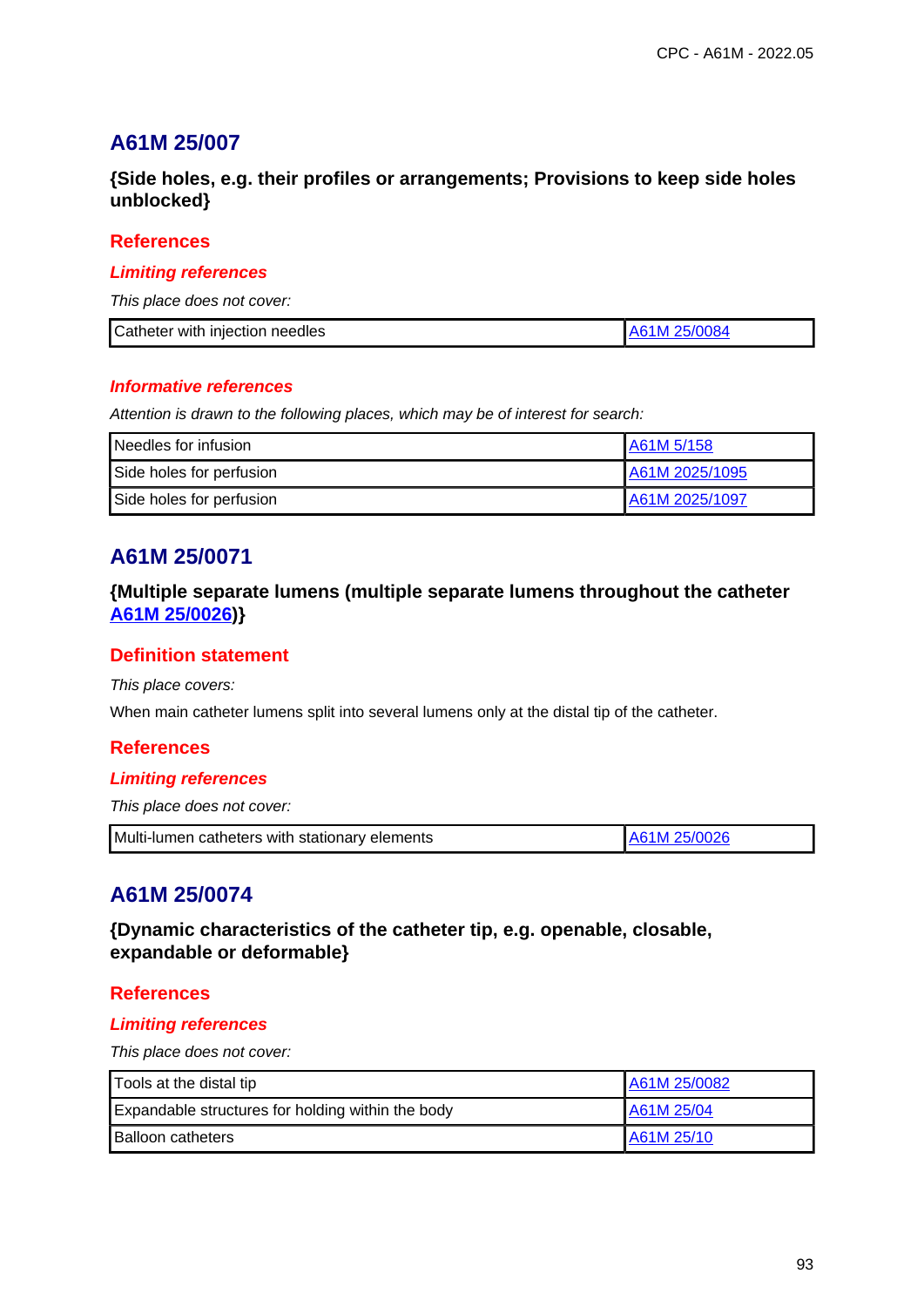### **{Valve means}**

### **Definition statement**

This place covers: Valves at the distal tip

### **References**

#### **Limiting references**

This place does not cover:

| Cerebrospinal drainage, e.g.<br>valves | 700 Y |
|----------------------------------------|-------|
|                                        |       |

#### **Informative references**

Attention is drawn to the following places, which may be of interest for search:

| Valves (if the disclosure of the document emphasises the details of a | A61M 39/22 |
|-----------------------------------------------------------------------|------------|
| valve)                                                                |            |

# **A61M 2025/0079**

**{Separate user-activated means, e.g. guidewires, guide tubes, balloon catheters or sheaths, for sealing off an orifice, e.g. a lumen or side holes, of a catheter}**

### **Definition statement**

This place covers:

Only the sealing of a catheter or tube lumen with a separate device

### **References**

#### **Limiting references**

This place does not cover:

| Catheter with collapsible lumen | A61M 2025/0025 |
|---------------------------------|----------------|
| Occlusion of natural lumens     | A61M 2025/1052 |

#### **Informative references**

| Guide wire having a balloon | A61M 2025/09008 |
|-----------------------------|-----------------|
|-----------------------------|-----------------|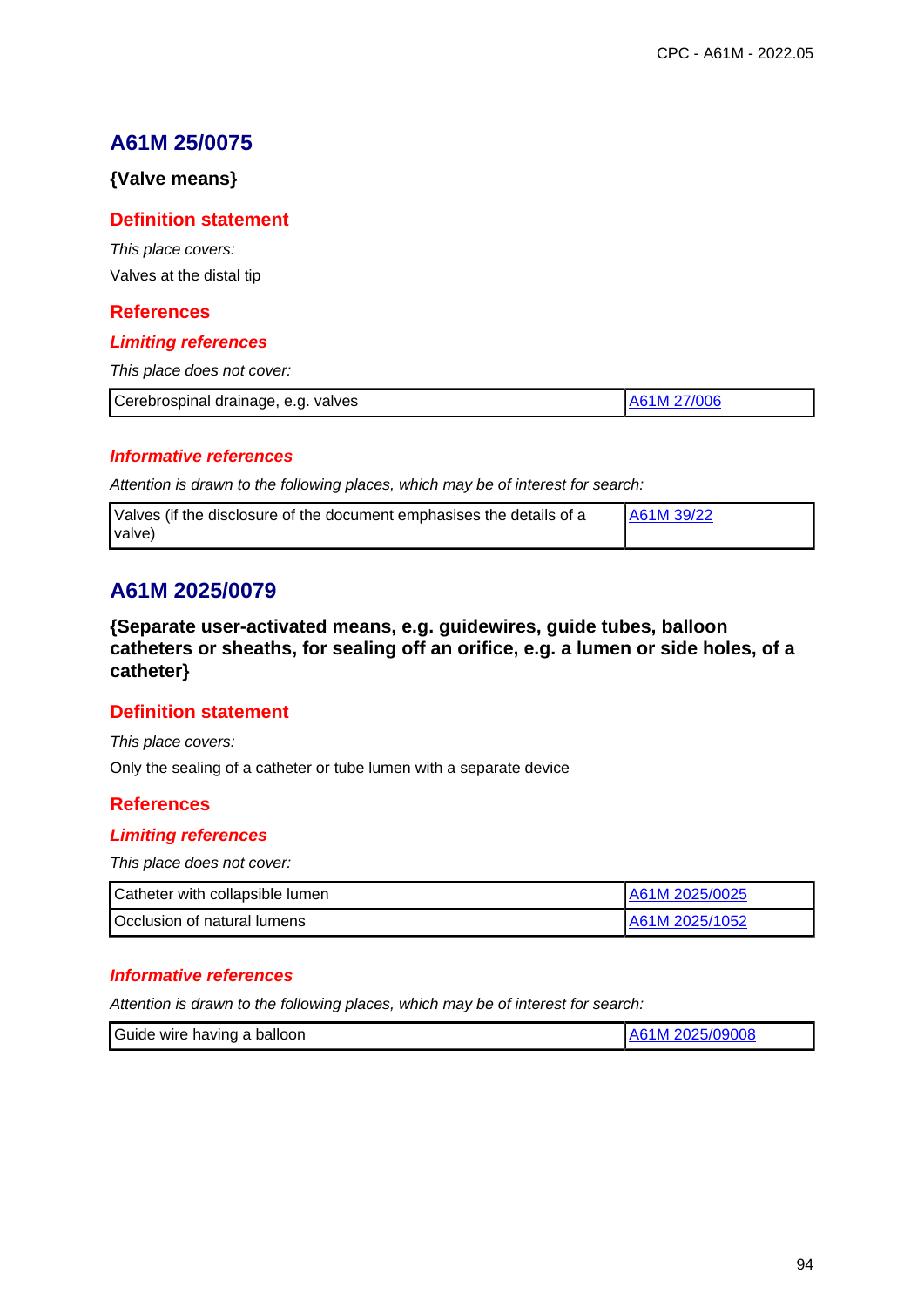# **A61M 2025/0081**

**{Soft tip}**

### **References**

#### **Informative references**

Attention is drawn to the following places, which may be of interest for search:

| Catheters having regions for increasing flexibility | LA61M 25/0054 |
|-----------------------------------------------------|---------------|
|-----------------------------------------------------|---------------|

# **A61M 25/0082**

### **{Catheter tip comprising a tool}**

### **Definition statement**

This place covers:

- Tools at the distal tip of a catheter
- A tool is a device which interacts with the surrounding tissue, i.e. it has an impact on the patient
- Tools can be internal (i.e. inside the lumen) or external (i.e. outside the lumen onto the catheter shaft) but linked to the catheter

### **References**

#### **Limiting references**

This place does not cover:

| Pre-formed, e.g. specially adapted to fit with the anatomy of body | A61M 25/0041 |
|--------------------------------------------------------------------|--------------|
| Ichannels                                                          |              |

# **A61M 25/0084**

### **{being one or more injection needles}**

### **Definition statement**

This place covers:

- Catheters with needles for drug delivery into the surrounding tissue
- Catheters with needles for holding and for drug delivery
- If the details of the construction of a catheter with a needle appears to be the "invention" (the technical feature is the "invention"), then it should be classified here

### **References**

#### **Limiting references**

This place does not cover:

| Drug delivery through needles without catheter | LA61M 5/00 |
|------------------------------------------------|------------|
|                                                |            |

### **Informative references**

| Endoscopic<br>needles |  |
|-----------------------|--|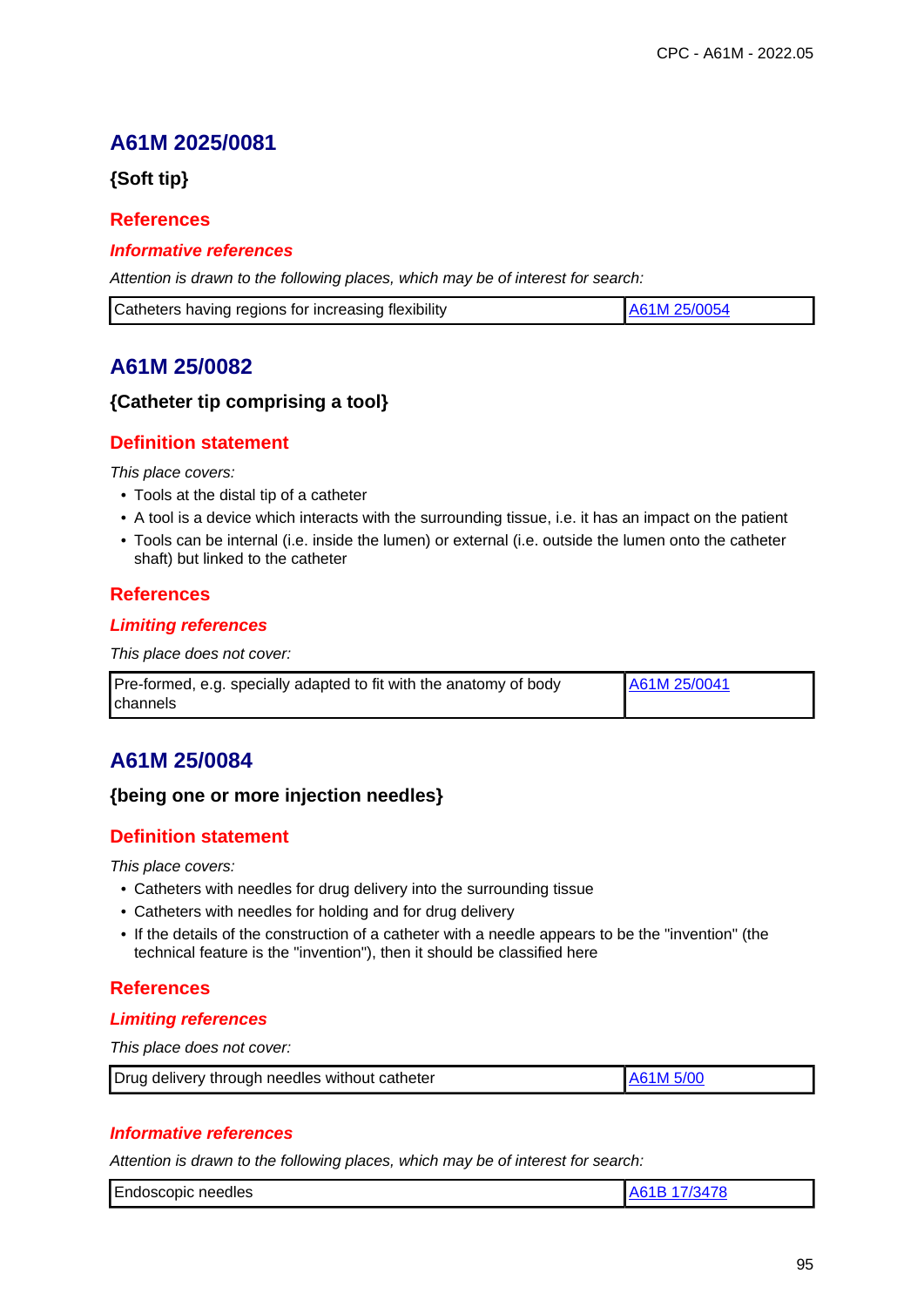## **Special rules of classification**

Please propose the following classes as well:

Solid needle for holding A61M 2025/0095

Holding in a body lumen A61M 25/04

If the medical treatment of a body with such a catheter appears to be the "invention" (the use is the "invention") A61B 17/3478

If no catheter is disclosed, only drug delivery A61M 5/00

# **A61M 2025/0086**

### **{the needles having bent tips, i.e. the needle distal tips are angled in relation to the longitudinal axis of the catheter}**

### **Definition statement**

This place covers:

A catheter with multiple needles at its distal end, The needles are protruding along the longitudinal axis of the catheter. The tip of the needles themselves are bend out of plane and are therefore no longer parallel to the longitudinal axis of the catheter

# **A61M 2025/009**

### **{the needle having a bent tip, i.e. the needle distal tip is angled in relation to the longitudinal axis of the catheter}**

## **Definition statement**

This place covers:

A catheter with a single needle at its distal end, The needle is protruding along the longitudinal axis of the catheter. The tip of the needle itself is bend out of plane and is therefore not any longer parallel to the longitudinal axis of the catheter

# **A61M 2025/0093**

### **{wherein at least one needle is a microneedle}**

### **References**

#### **Limiting references**

| Details of microneedles | A61M 37/0015 |
|-------------------------|--------------|
|-------------------------|--------------|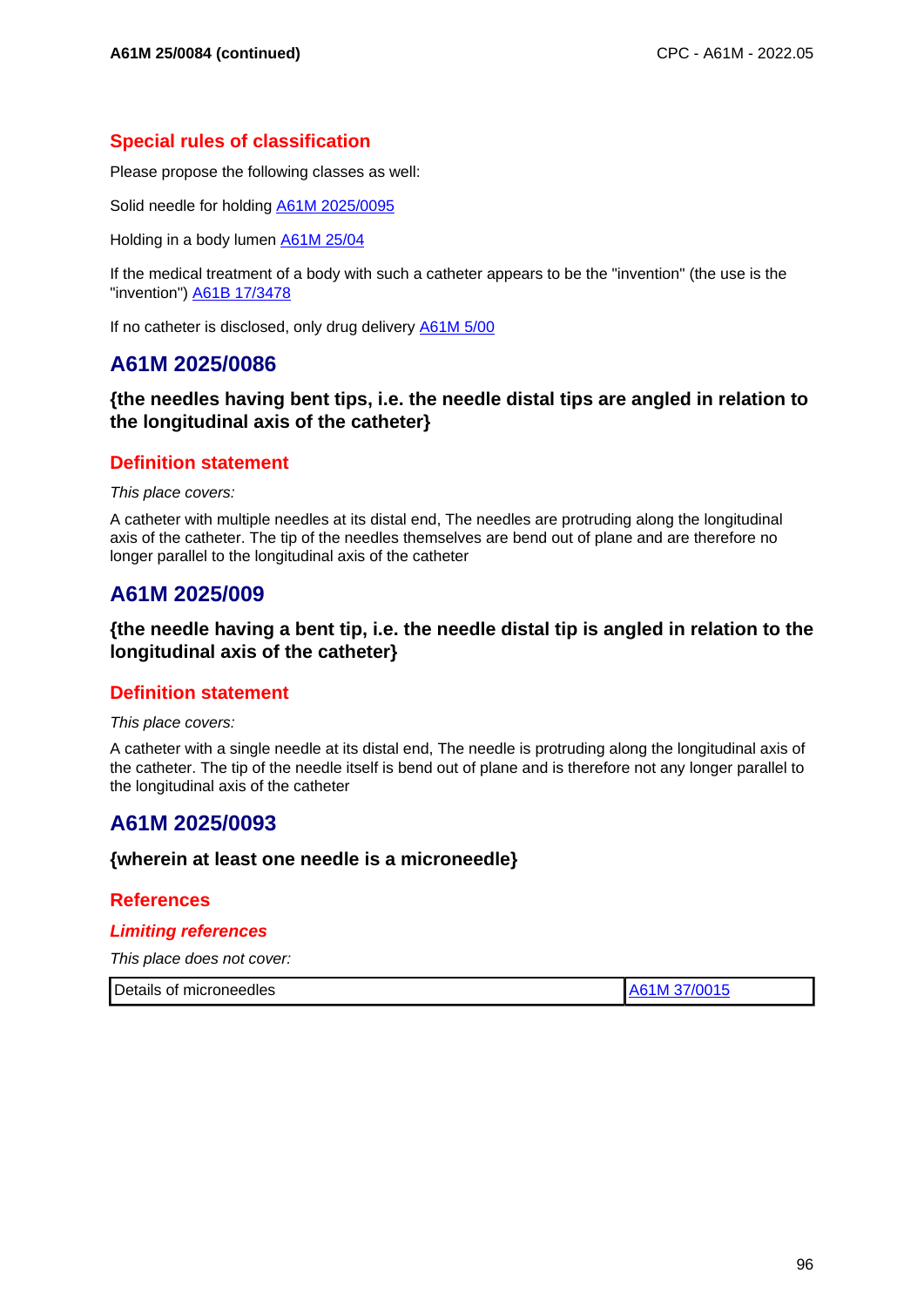# **A61M 2025/0095**

**{being one or more needles protruding from the distal tip and which are not used for injection nor for electro-stimulation, e.g. for fixation purposes}**

### **References**

#### **Limiting references**

This place does not cover:

| Introducing instruments through an endoscopic needle | A61B 17/3478 |
|------------------------------------------------------|--------------|
| <b>Electrodes for stimulation</b>                    | A61N 1/04    |

#### **Informative references**

Attention is drawn to the following places, which may be of interest for search:

|  | Holding in a body lumen | A61M 25/04 |  |
|--|-------------------------|------------|--|
|--|-------------------------|------------|--|

# **A61M 2025/0096**

### **{being laterally outward extensions or tools, e.g. hooks or fibres}**

### **References**

### **Limiting references**

This place does not cover:

| Catheters with injection needles              | A61M 25/0084   |
|-----------------------------------------------|----------------|
| Catheters with solid needles e.g. for holding | A61M 2025/0095 |
| <b>Electrodes</b>                             | A61N 1/04      |

### **Informative references**

Attention is drawn to the following places, which may be of interest for search:

|  | Surgical instruments for scraping out cavities of body organs | A61B 17/22 |
|--|---------------------------------------------------------------|------------|
|--|---------------------------------------------------------------|------------|

# **A61M 25/0097**

**{characterised by the hub (connectors A61M 39/10)}**

### **Definition statement**

This place covers:

- Hubs for introducing fluid or other devices
- Handles without steering purpose

### **References**

#### **Limiting references**

| Method of connecting a hub to a tubing | LA61M 25/0014 |
|----------------------------------------|---------------|
|----------------------------------------|---------------|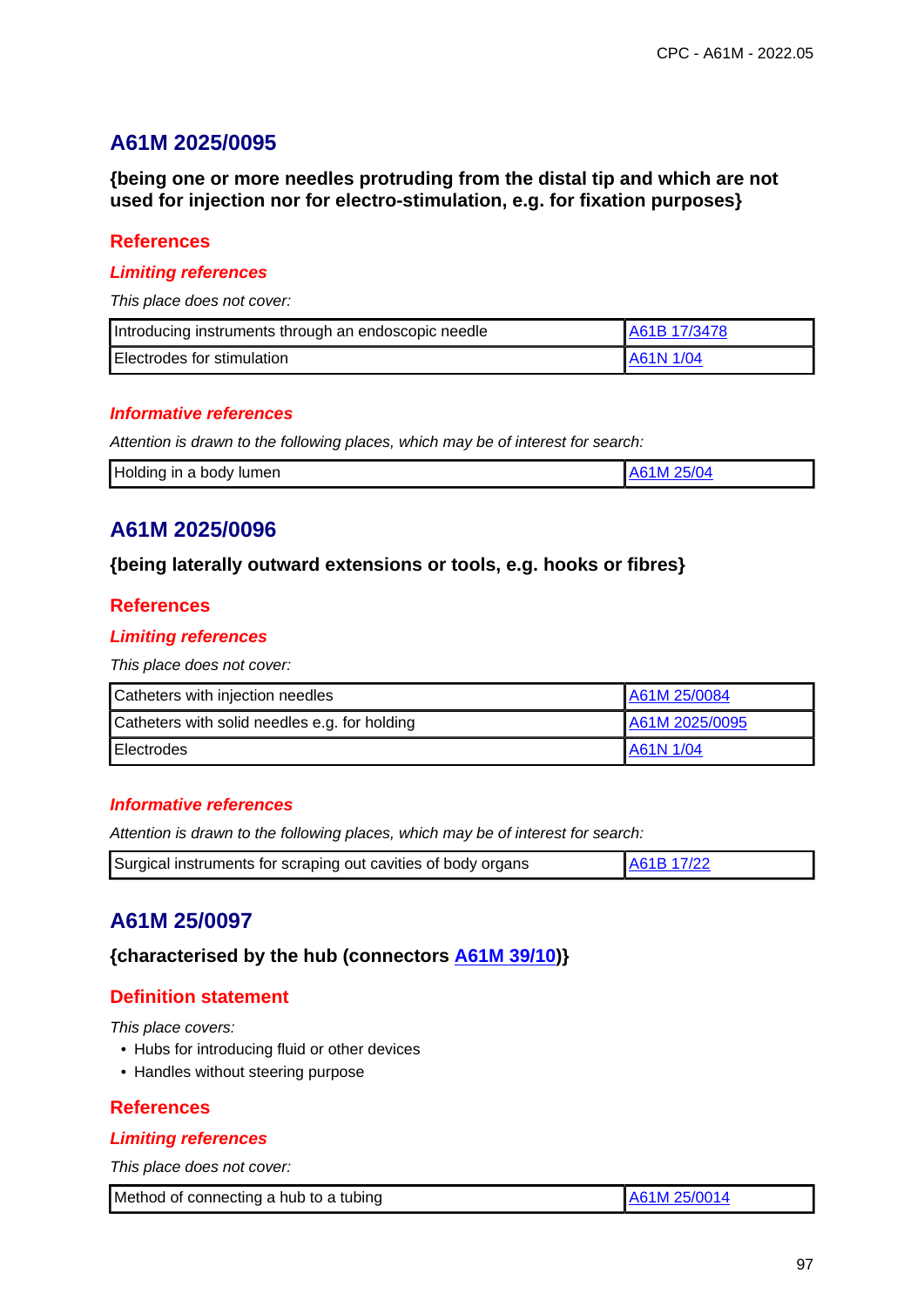#### **A61M 25/0097 (continued)**

Limiting references

| Handles for tip steering | . л.<br>61 M<br>ווה<br>Δr |
|--------------------------|---------------------------|
|                          |                           |

#### **Informative references**

Attention is drawn to the following places, which may be of interest for search:

# **A61M 25/01**

## **Introducing, guiding, advancing, emplacing or holding catheters (A61M 25/10 takes precedence)**

## **Definition statement**

This place covers:

- Dynamic features of catheters and medical tubes, e.g. advancing, guiding, steering
- Holding devices for catheters or medical tubes
- Guide tubes and guide needles
- Guide wires

### **References**

#### **Limiting references**

This place does not cover:

| Balloon<br>catheter |  |
|---------------------|--|
|                     |  |

# **A61M 25/0102**

## **{Insertion or introduction using an inner stiffening member, e.g. stylet or pushrod}**

### **Definition statement**

This place covers:

Catheters or medical tubes with inner stiffening members, which will be inserted into the catheter only for insertion or introduction purposes, i.e. they will be inserted while the catheter is introduced into the body and removed after insertion of the catheter into the body.

### **References**

### **Limiting references**

#### This place does not cover:

Means for changing the mechanical properties, that are inserted while the  $\frac{\Delta61M}{2025/0063}$ catheter is already in place within the human body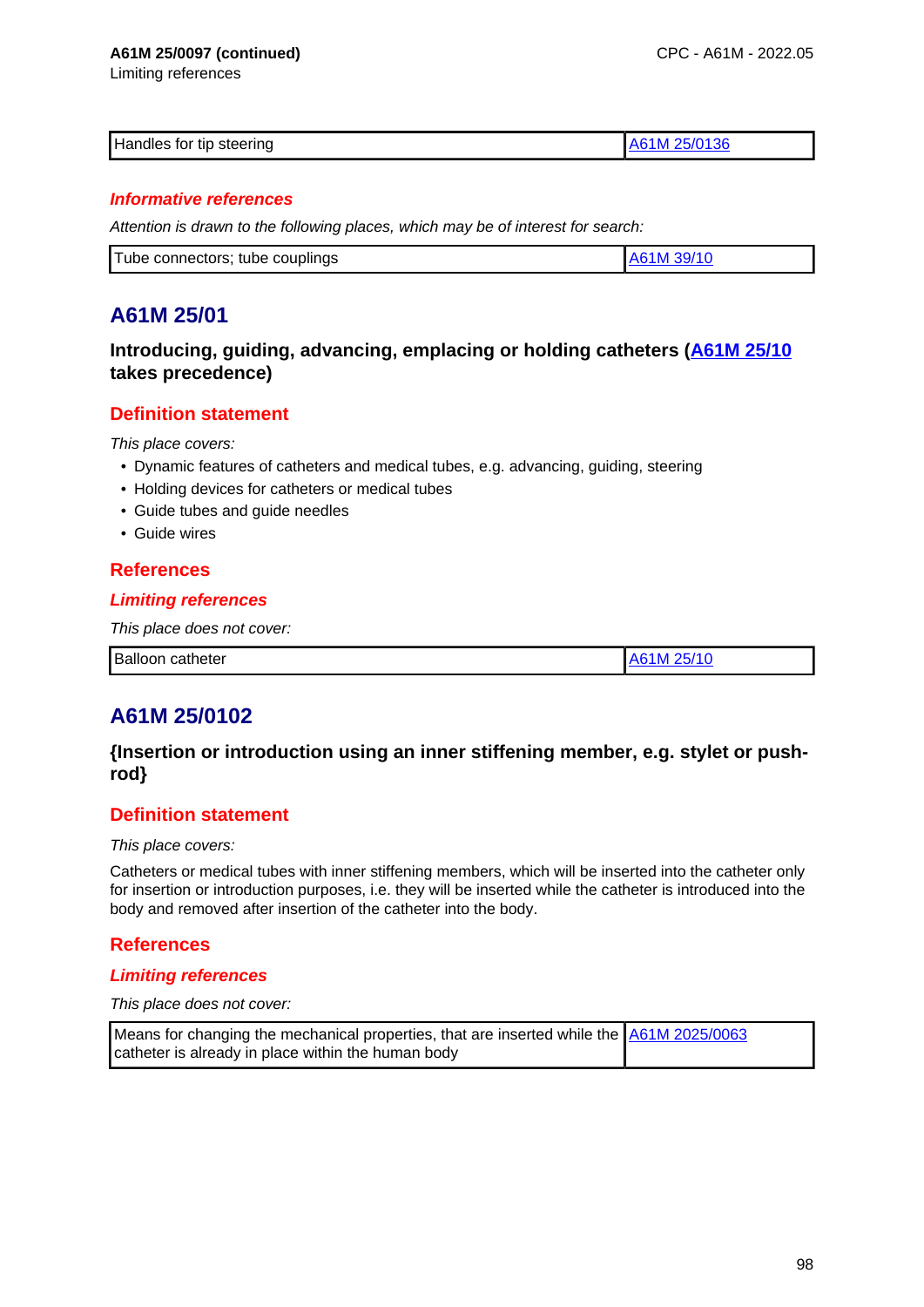## **{Steering means as part of the catheter or advancing means; Markers for positioning (systems for detection of markers A61B)}**

### **Definition statement**

This place covers:

- Steering means for steering the whole catheter, which are part of a catheter and not a separate device
- Markers, which are located on the catheter or medical tube
- If the markers are interesting for the identification of catheters or medical tubes (not marker specially adapted for surgical instruments)

### **References**

#### **Limiting references**

This place does not cover:

| Tip steering                                                                                                                               | A61M 25/0133    |
|--------------------------------------------------------------------------------------------------------------------------------------------|-----------------|
| Radio-opaque markers on guide wires                                                                                                        | A61M 2025/09166 |
| Systems for detection of markers, without using radiation or US                                                                            | A61B 5/06       |
| Systems for detection of markers, using radiation                                                                                          | A61B 6/12       |
| Systems for detection of markers, without using US                                                                                         | A61B 8/0833     |
| Surgical robots for guiding instruments in the body; if the control device of A61B 34/30<br>this robots is outside the body of the patient |                 |
| Markers, which specifically belong to surgical instruments                                                                                 | A61B 90/39      |

### **Informative references**

Attention is drawn to the following places, which may be of interest for search:

| Radio-opaque indicia                         | A61M 2205/32 |
|----------------------------------------------|--------------|
| Endoscopes, for steering device is disclosed | IA61B 1/005  |

## **Special rules of classification**

All markers should additionally be sent to A61B 90/39

Steering mechanisms of endoscopes (steering of the whole endoscope body) should be classified as the following:

If the technical feature, which appears to be the invention, is disclosed in a general way, i.e. not limited only to the use with an endoscope, then it should be classified as invention information in A61M 25/0105.

If the technical feature, which appears to be the invention, is limited only to the use with an endoscope, but it appears to add a beneficial contribution to the documentation in A61M 25/0105, then classify it as additional information in A61M 25/0105.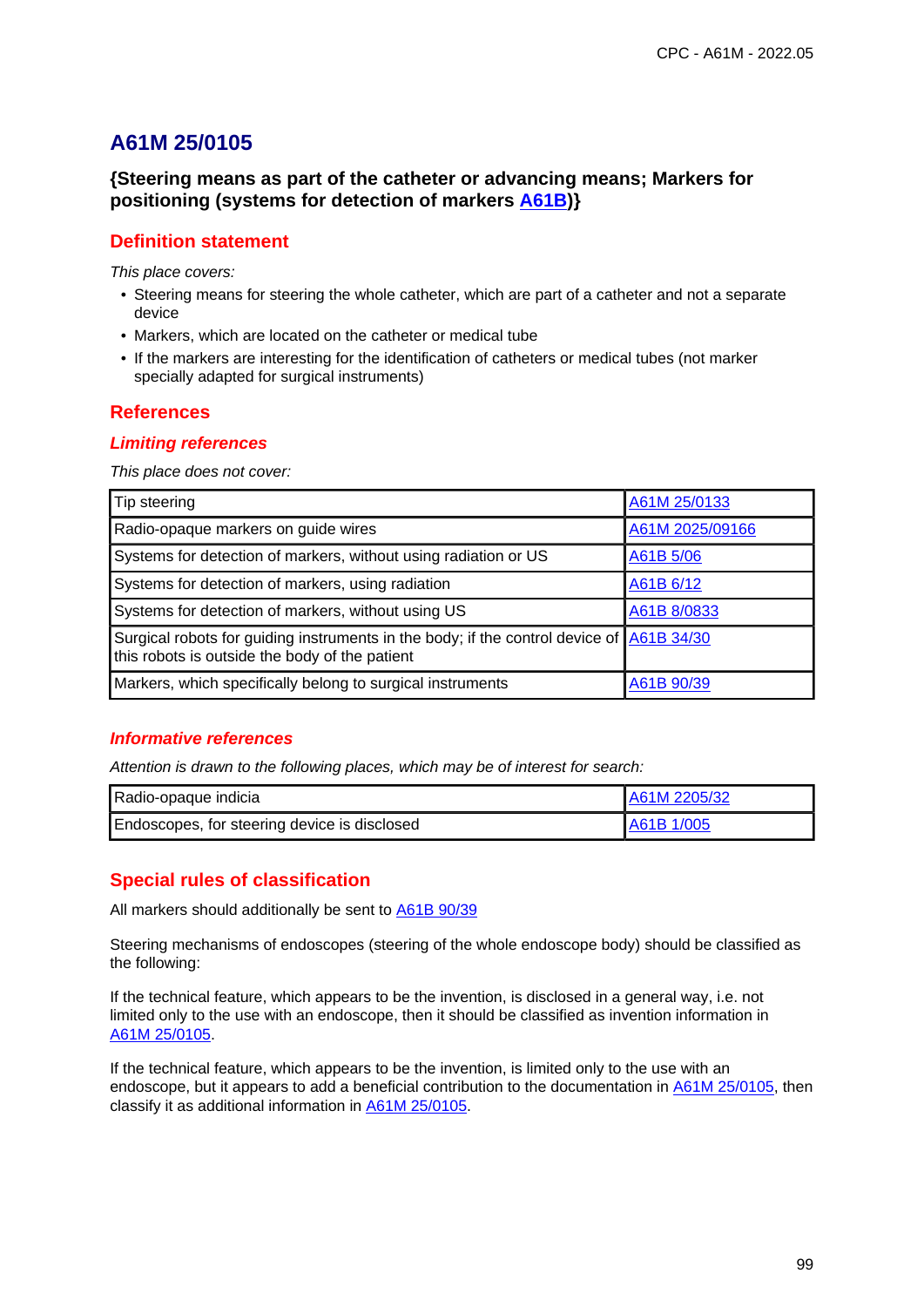### **{using radio-opaque or ultrasound markers}**

#### **Definition statement**

This place covers:

If the markers are interesting for the identification of catheters or medical tubes (not marker specially adapted for surgical instruments)

#### **References**

#### **Limiting references**

This place does not cover:

| Ultrasound markers, which specifically belong to surgical instruments | A61B 2090/3925 |
|-----------------------------------------------------------------------|----------------|
|-----------------------------------------------------------------------|----------------|

# **A61M 25/0111**

#### **{Aseptic insertion devices}**

#### **References**

#### **Limiting references**

This place does not cover:

| Tracheal tubes combined with catheters<br>16/0463 |
|---------------------------------------------------|
|---------------------------------------------------|

# **A61M 25/0113**

#### **{Mechanical advancing means, e.g. catheter dispensers}**

### **Definition statement**

#### This place covers:

Devices which are adapted mechanically for moving a catheter in respect to the patient, e.g. catheter dispenser, mechanical catheter insertion devices

#### **References**

#### **Limiting references**

| This place does not cover:   |               |
|------------------------------|---------------|
| Guide wire insertion devices | A61M 25/09041 |

# **A61M 25/0116**

#### **{self-propelled, e.g. autonomous robots (A61M 25/0122 takes precedence)}**

### **Definition statement**

#### This place covers:

Self-propelled devices, where the control of such devices is within the device and not outside the patient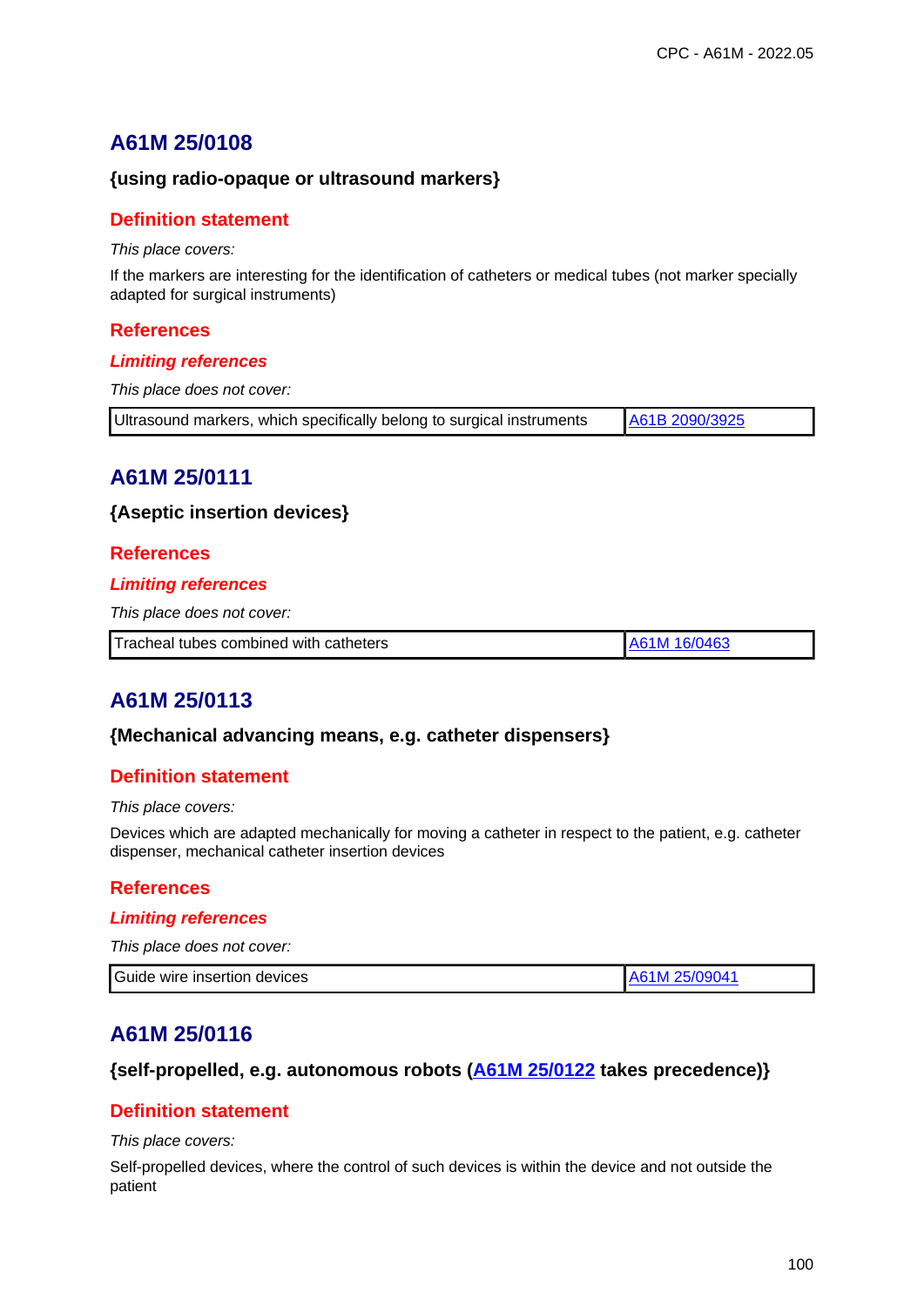### **References**

#### **Limiting references**

This place does not cover:

| Advancing means having fluid drives by external fluid in an open fluid | A61M 25/0122 |
|------------------------------------------------------------------------|--------------|
| circuit (takes precedence)                                             |              |

#### **Informative references**

Attention is drawn to the following places, which may be of interest for search:

| Endoscopes using self-propulsion, e.g. capsule endoscopes, if a camera $\left  \frac{\text{AG1B}}{\text{AG1B}} \right $<br>is part of the device |            |
|--------------------------------------------------------------------------------------------------------------------------------------------------|------------|
| Micromanipulators                                                                                                                                | A61B 34/72 |

# **A61M 25/0122**

**{with fluid drive by external fluid in an open fluid circuit}**

#### **References**

#### **Limiting references**

This place does not cover:

| <b>Bodily</b> | 25/0125 |
|---------------|---------|
| .             | AB3     |
| ∶tluıds       | l N     |
|               |         |

#### **Informative references**

Attention is drawn to the following places, which may be of interest for search:

| Endoscopes using self-propulsion, e.g. capsule endoscopes | A61B 1/00156 |
|-----------------------------------------------------------|--------------|
|-----------------------------------------------------------|--------------|

# **A61M 25/0125**

**{Catheters carried by the bloodstream, e.g. with parachutes; Balloon catheters specially designed for this purpose}**

### **References**

#### **Informative references**

Attention is drawn to the following places, which may be of interest for search:

| Endoscopes using self-propulsion, e.g. capsule endoscopes | A61B 1/00156 |
|-----------------------------------------------------------|--------------|
|-----------------------------------------------------------|--------------|

# **A61M 25/0127**

#### **{Magnetic means; Magnetic markers}**

### **Definition statement**

This place covers:

Magnetic means for guiding a catheter through the body, e.g. system which uses a catheter with a magnet, not marker, and an outer magnetic field for moving the catheter through the body of a patient.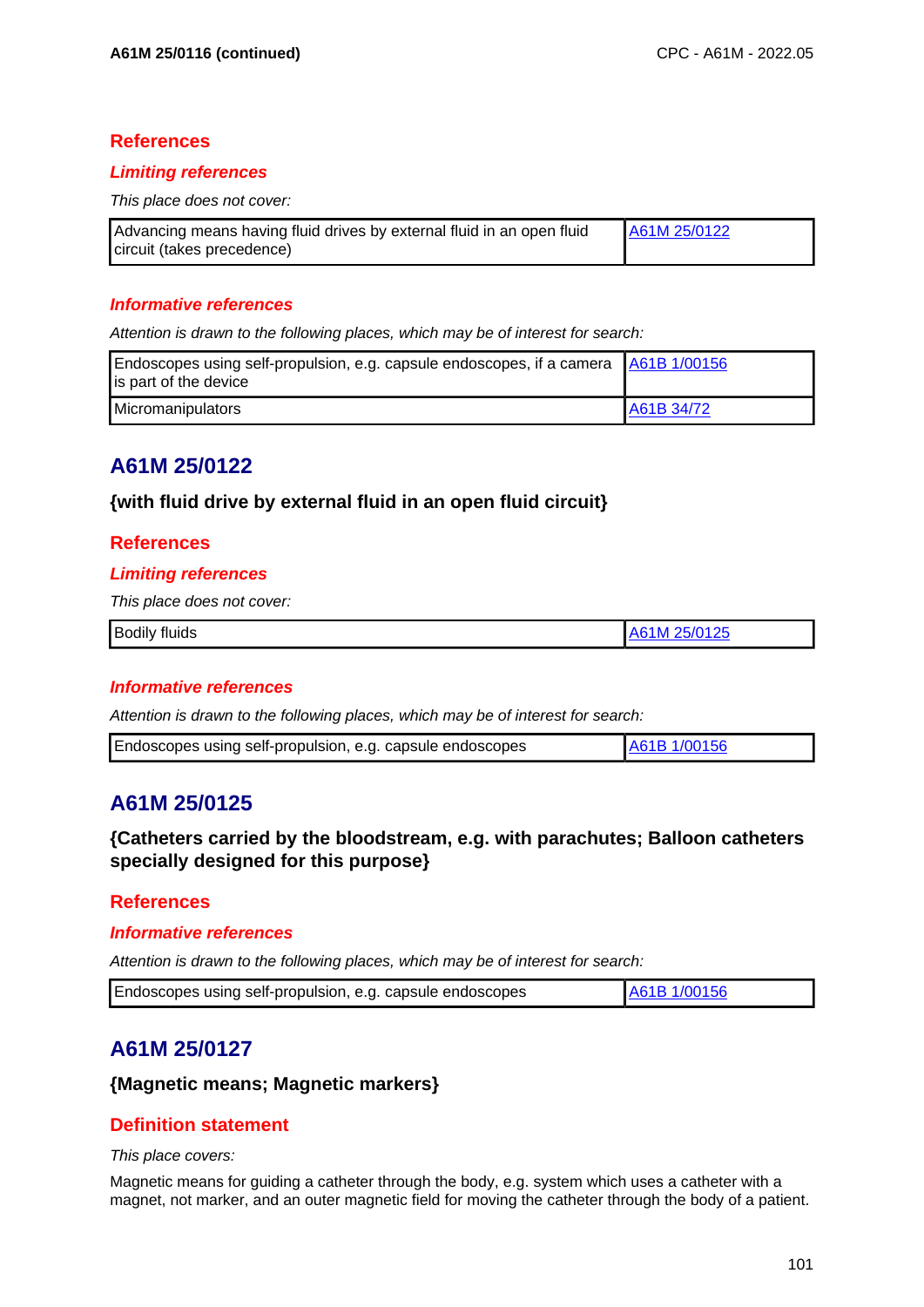Magnetic markers, which are located on the catheter or medical tube.

## **References**

### **Limiting references**

This place does not cover:

| Systems for detection of markers, without using radiation or US     | A61B 5/06                     |
|---------------------------------------------------------------------|-------------------------------|
| Magnetic markers, which specifically belong to surgical instruments | A61B 90/39,<br>A61B 2090/3954 |

## **Special rules of classification**

Magnetic guidance means and markers are classified here. Detection systems are classified in A61B. The combination of position detection and magnetic guidance means will be classified either here if the invention lies within the guidance, or in A61B if the invention lies in detection, or both here and in A61B if the inventions covers both aspects.

# **A61M 25/0133**

## **{Tip steering devices}**

## **References**

#### **Limiting references**

This place does not cover:

| Steering of the whole catheter<br>25/0105 |
|-------------------------------------------|
|-------------------------------------------|

### **Informative references**

Attention is drawn to the following places, which may be of interest for search:

| Endoscopes                | 1/005<br>A61B |
|---------------------------|---------------|
| <b>Ablation catheters</b> | A61B 18/1492  |

## **Special rules of classification**

Steering mechanisms of endoscopes (steering of the endoscope tip only) should be classified as the following:

If the technical feature, which appears to be the invention, is disclosed in a general way, i.e. not limited only to the use with an endoscope, then it should be classified as invention information in A61M 25/0133 and its sub groups.

If the technical feature, which appears to be the invention, is limited only to the use with an endoscope, but it appears to add a beneficial contribution to the documentation in A61M 25/0133 and its sub groups, then classify it as additional information in A61M 25/0133 and its sub groups.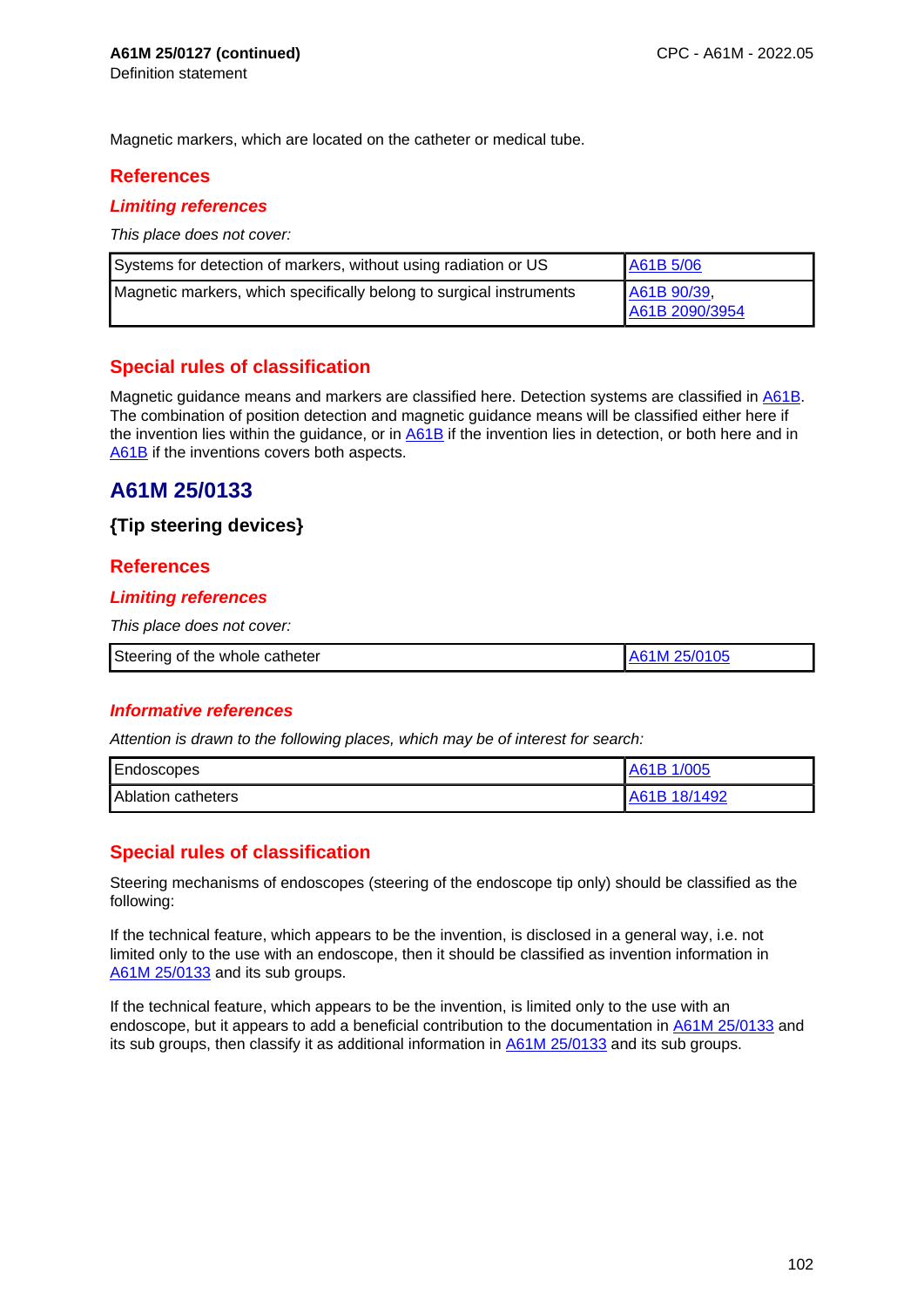**{having flexible regions as a result of weakened outer material, e.g. slots, slits, cuts, joints or coils}**

### **References**

#### **Informative references**

Attention is drawn to the following places, which may be of interest for search:

| Regions for increasing flexibility |  |
|------------------------------------|--|

# **A61M 25/0141**

**{having flexible regions as a result of using materials with different mechanical properties}**

### **References**

#### **Informative references**

Attention is drawn to the following places, which may be of interest for search:

| Regions for increasing flexibility |
|------------------------------------|
|------------------------------------|

# **A61M 25/0144**

**{having flexible regions as a result of inner reinforcement means, e.g. struts or rods}**

### **References**

#### **Informative references**

Attention is drawn to the following places, which may be of interest for search:

| Embedded<br>materials | . |
|-----------------------|---|

# **A61M 25/0152**

**{with pre-shaped mechanisms, e.g. pre-shaped stylets or pre-shaped outer tubes}**

### **References**

#### **Informative references**

| Pre-formed catheters | 5/004<br>່າ⊾.<br>1 M |
|----------------------|----------------------|
|----------------------|----------------------|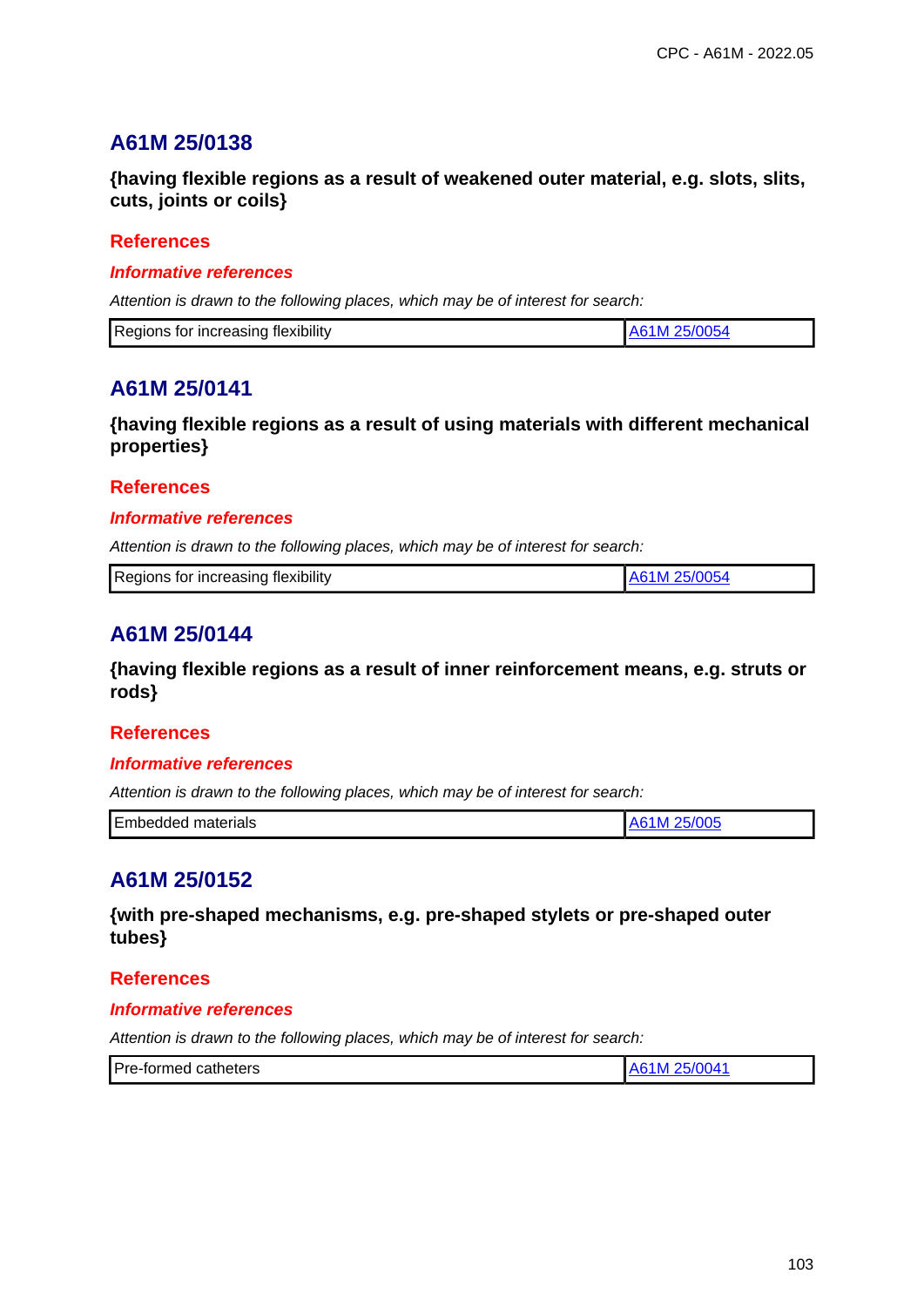# **A61M 2025/0175**

## **{having telescopic features, interengaging nestable members movable in relations to one another}**

### **Definition statement**

This place covers:

Catheters or medical tubes which can adapt their length thanks to a telescopic structure

### **References**

#### **Limiting references**

This place does not cover:

| Concentric catheters; Systems with two or more tubes/catheters within<br>each other in a concentric way | A61M 2025/0004 |
|---------------------------------------------------------------------------------------------------------|----------------|
| Systems with catheter and outer tubing                                                                  | A61M 2025/0681 |

# **A61M 2025/0177**

## **{having external means for receiving guide wires, wires or stiffening members, e.g. loops, clamps or lateral tubes}**

### **Definition statement**

#### This place covers:

External means, e.g. hooks, loops, for receiving wire shaped objects, except standard rapid exchange or monorail catheters with standard guidewire guiding means, e.g. short tubes

### **References**

#### **Limiting references**

This place does not cover:

| Rapid exchange or monorail catheters with standard guidewire guiding<br>l means | A61M 2025/0183  |
|---------------------------------------------------------------------------------|-----------------|
| Locking guide wires                                                             | A61M 2025/09125 |

## **Special rules of classification**

Rapid exchange (rx) or monorail catheters with non standard guidewire guiding means, e.g. hooks, loops, should be classified here and in A61M 2025/0183

# **A61M 2025/0183**

### **{Rapid exchange or monorail catheters}**

### **Definition statement**

#### This place covers:

Monorail or rapid exchange (rx) catheters have in contrast to the over the wire catheters only a short guidewire lumen which is parallel over a short distance to the catheter tube.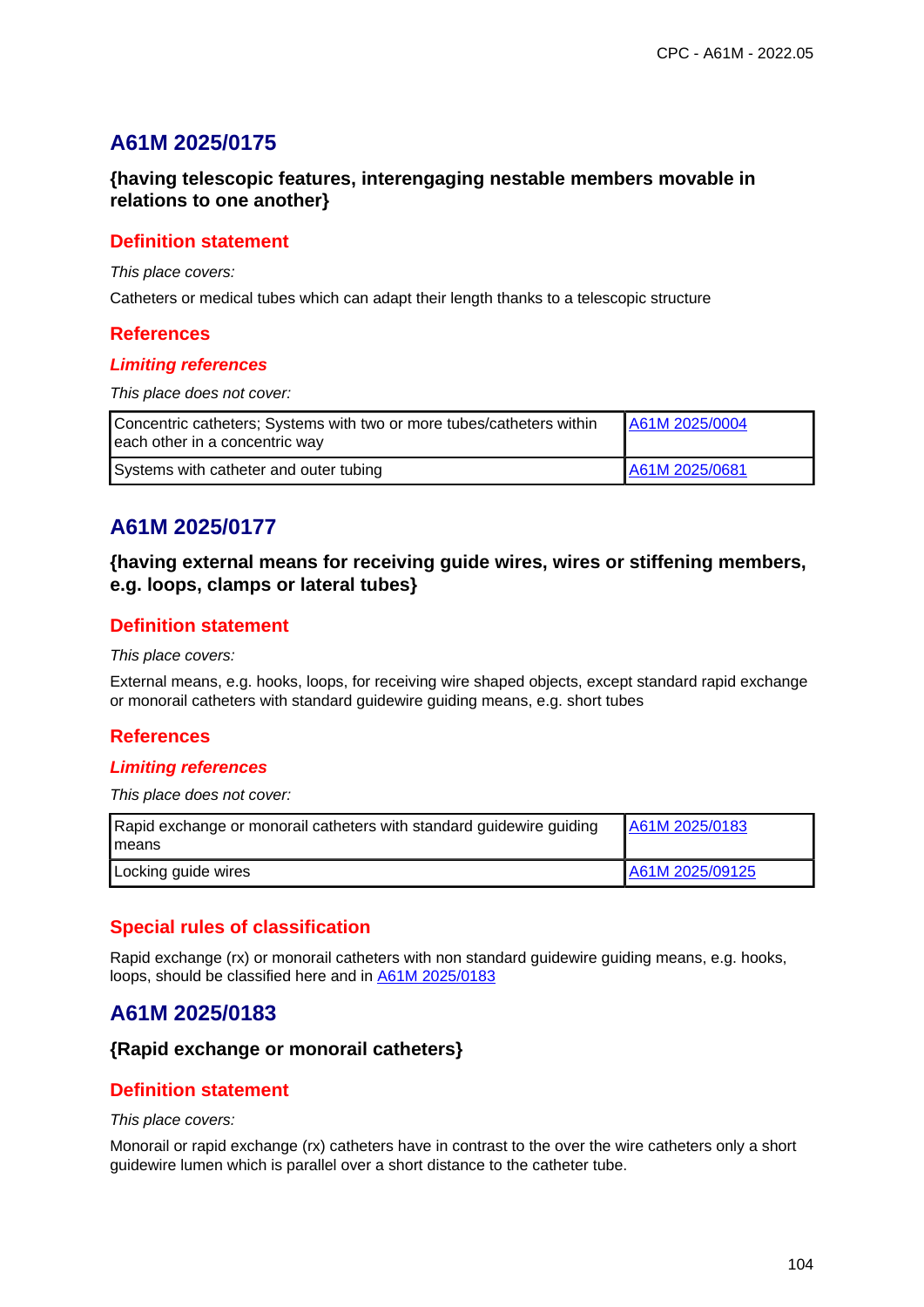### **References**

#### **Limiting references**

This place does not cover:

| Balloon catheters having a guide wire lumens outside the main shaft, i.e.   A61M 2025/1056 |  |
|--------------------------------------------------------------------------------------------|--|
| the guide wire lumen is within or on the surface of the balloon                            |  |

#### **Informative references**

Attention is drawn to the following places, which may be of interest for search:

| <b>Balloon catheters</b>                        | LA61M 25/10                     |
|-------------------------------------------------|---------------------------------|
| Rapid exchange or monorail catheters as well in | A61F 2/95, A61N,<br>IA61B 17/00 |

## **Special rules of classification**

Rapid exchange (rx) or monorail catheters with non standard guidewire guiding means, e.g. hooks, loops, should be classified here and in A61M 2025/018

# **A61M 25/0194**

### **{Tunnelling catheters}**

### **Definition statement**

#### This place covers:

Catheters which have a distal portion that enters the human body, leaving it and entering it again to create a fixation outside the human body

# **A61M 25/02**

### **Holding devices, e.g. on the body**

### **Definition statement**

This place covers: Holding of catheters, medical tubes and guide wires

# **A61M 2025/022**

### **{specifically adapted for the mouth}**

### **References**

#### **Informative references**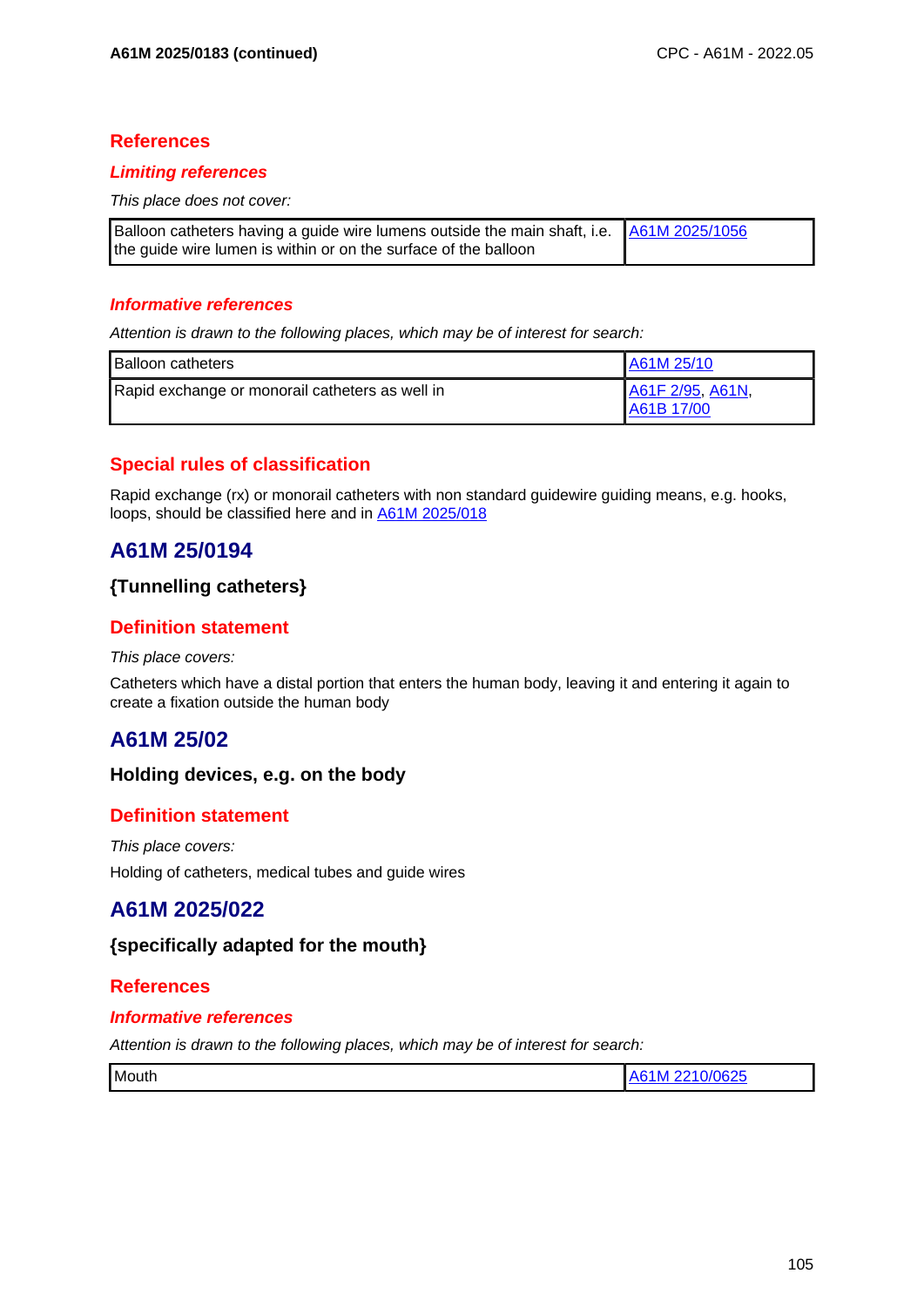# **A61M 2025/0226**

### **{specifically adapted for the nose}**

### **References**

### **Informative references**

Attention is drawn to the following places, which may be of interest for search:

| Nose | 0/0618<br>A6'<br>ס ו |
|------|----------------------|
|      |                      |

# **A61M 2025/0233**

### **{specifically adapted for attaching to a body wall by means which are on both sides of the wall, e.g. for attaching to an abdominal wall}**

### **References**

### **Informative references**

Attention is drawn to the following places, which may be of interest for search:

| <b>Fixing Trocars</b>            | A61B 2017/348 |
|----------------------------------|---------------|
| <b>Gastrostomy feeding tubes</b> | A61J 15/0015  |

# **A61M 2025/0266**

#### **{using pads, patches, tapes or the like}**

### **References**

#### **Informative references**

Attention is drawn to the following places, which may be of interest for search:

# **A61M 2025/0293**

**{Catheter, guide wire or the like with means for holding, centering, anchoring or frictionally engaging the device within an artificial lumen, e.g. tube (natural lumen, e.g. vessels A61M 25/04)}**

#### **References**

#### **Limiting references**

| Holding within a natural lumen, e.g. vessel | A61M 25/04 |
|---------------------------------------------|------------|
|---------------------------------------------|------------|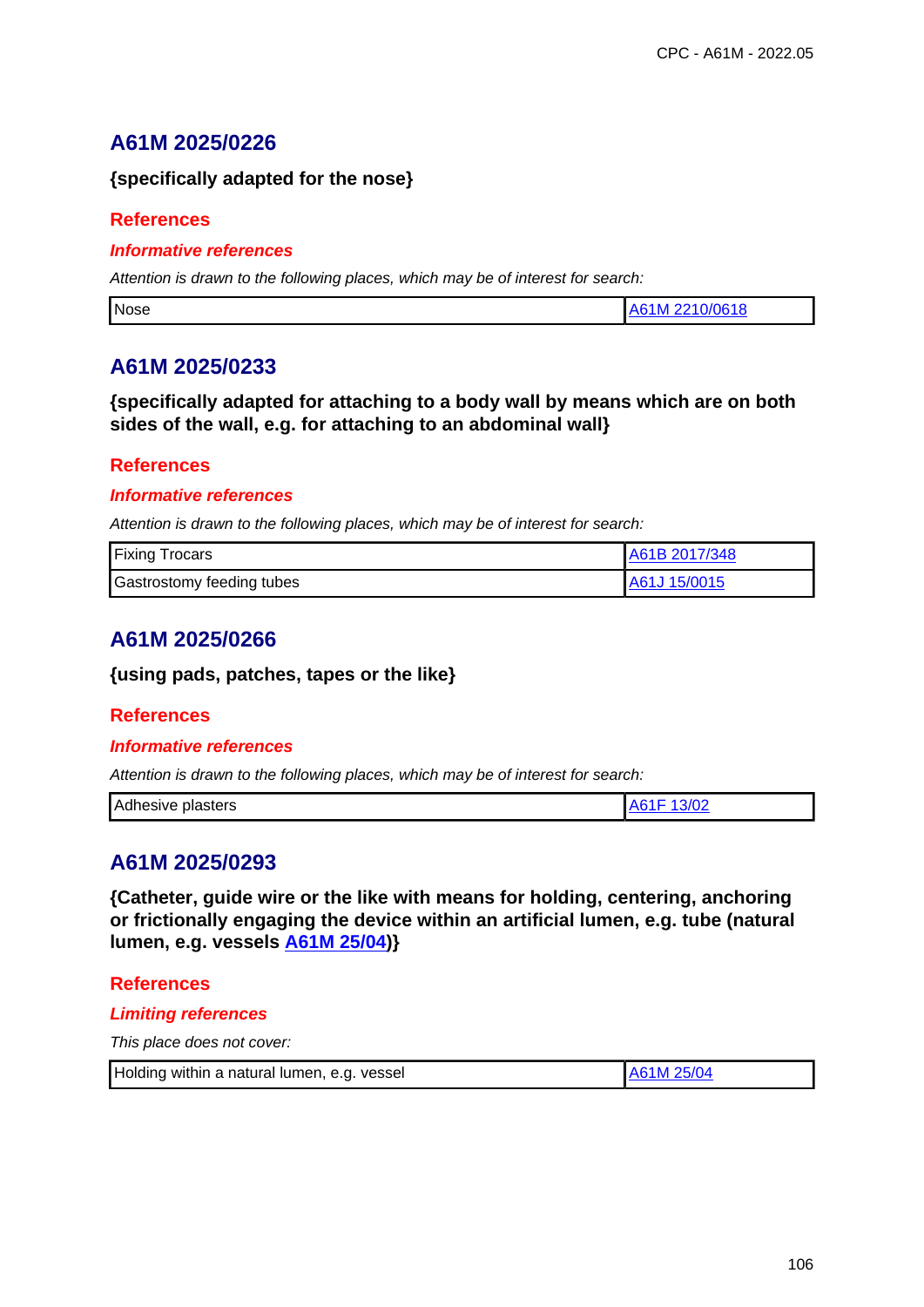### **in the body, e.g. expansible {(A61M 25/10, A61M 16/0488 take precedence)}**

### **Definition statement**

This place covers:

- Expandable devices for holding (not balloons)
- Other mechanisms

#### **References**

#### **Limiting references**

This place does not cover:

| Tracheal tubes, means for securing the tubes | A61M 16/0488 |
|----------------------------------------------|--------------|
| <b>Balloon catheters</b>                     | LA61M 25/10  |

# **A61M 25/06**

#### **Body-piercing guide needles or the like**

### **References**

#### **Informative references**

Attention is drawn to the following places, which may be of interest for search:

| <b>Needles</b>                                                                             | A61M 5/158 |
|--------------------------------------------------------------------------------------------|------------|
| <b>Needles</b>                                                                             | A61M 5/32  |
| Trocars; Puncturing needles (usually for introducing bigger sized<br>instruments or tubes) | A61B 17/34 |

# **A61M 25/0606**

### **{"Over-the-needle" catheter assemblies, e.g. I.V. catheters}**

### **Definition statement**

This place covers:

Systems of a body piercing needle and catheter, catheter will be delivered over the needle for introduction into the body.

### **References**

#### **Limiting references**

| Guide needles, where the catheter will be delivered within the needle for   A61M 25/065 |  |
|-----------------------------------------------------------------------------------------|--|
| introduction into the body                                                              |  |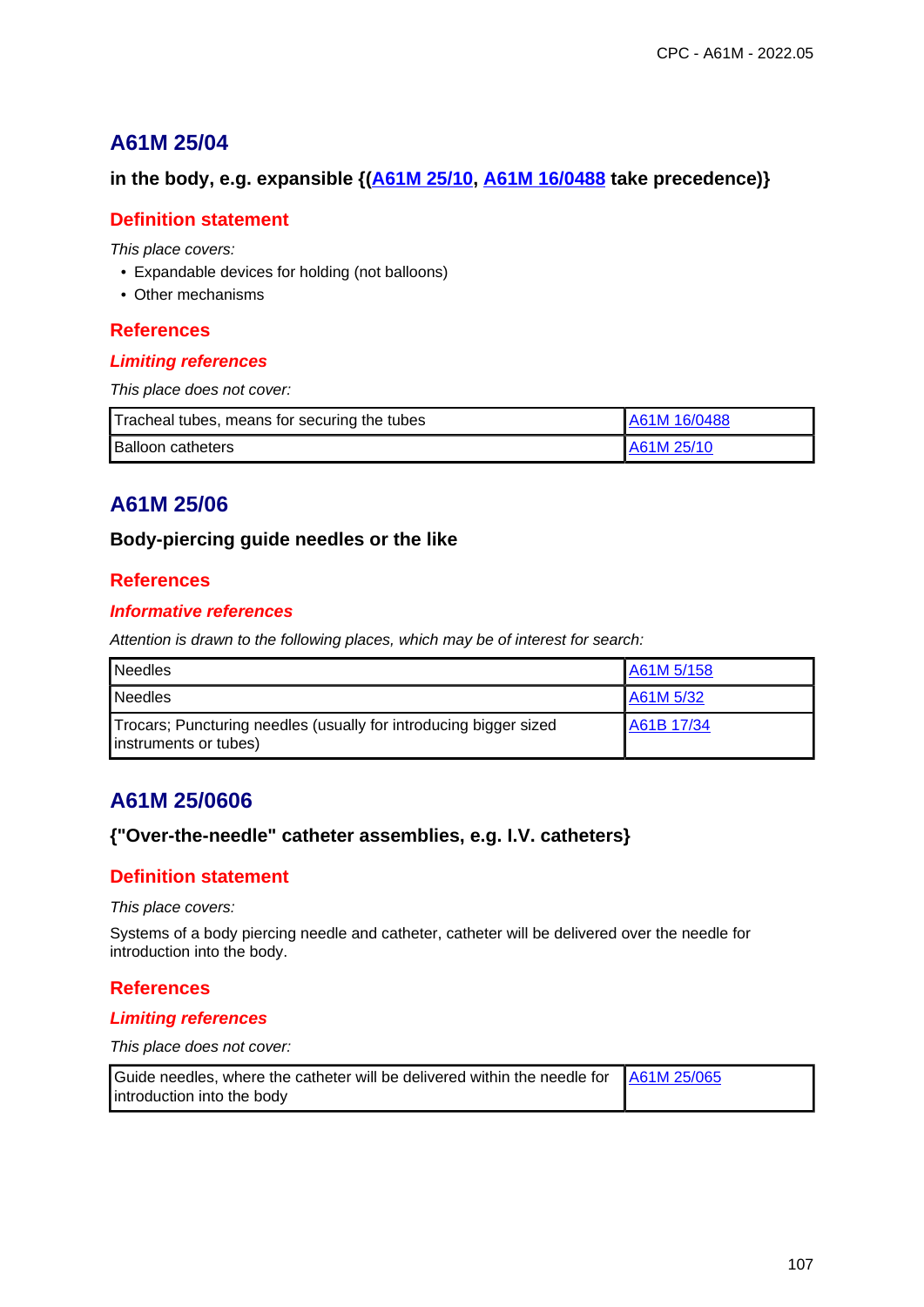## **{Devices for protecting the needle; Devices to help insertion of the needle, e.g. wings or holders}**

### **Definition statement**

This place covers:

Needle protection devices, only if a catheter is part of the device

#### **References**

#### **Limiting references**

This place does not cover:

| Needle protection devices for assemblies without catheters | A61M 5/321 |
|------------------------------------------------------------|------------|
|------------------------------------------------------------|------------|

# **A61M 25/0631**

**{having means for fully covering the needle after its withdrawal, e.g. needle being withdrawn inside the handle or a cover being advanced over the needle}**

### **References**

#### **Informative references**

Attention is drawn to the following places, which may be of interest for search:

| Retractable<br>$\sim$<br>needles |  |
|----------------------------------|--|
|                                  |  |

# **A61M 25/065**

### **{Guide needles}**

## **Definition statement**

This place covers:

- Needles for the introduction of catheters, medical tubes or guide wires into the body; catheter will be delivered within the needle for introduction into the body
- Catheters with needle-shaped tips

### **References**

#### **Limiting references**

This place does not cover:

| "Over-the needle" catheter assemblies | A61M 25/0606 |
|---------------------------------------|--------------|
|---------------------------------------|--------------|

#### **Informative references**

| Body piercing needles (usually for introducing bigger sized instruments or <b>A61B 17/3415</b> |  |
|------------------------------------------------------------------------------------------------|--|
| tubes)                                                                                         |  |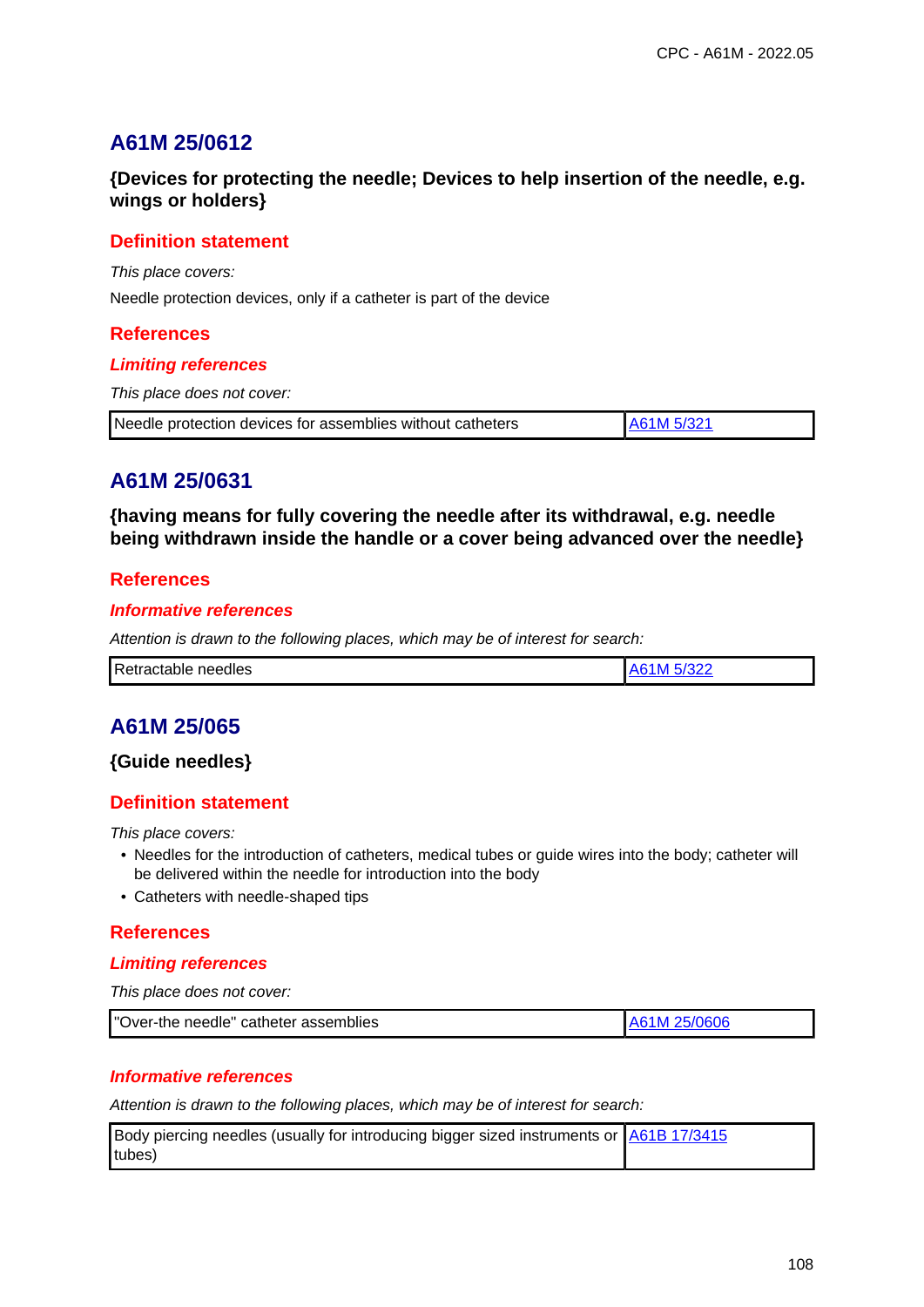### **{Guide tubes}**

### **Definition statement**

This place covers:

- Guide tubes are larger than guide needles
- Guide tubes are usually made out of plastics
- Guide tubes usually do not have a piercing tip

### **References**

#### **Limiting references**

This place does not cover:

| "Over-the-needle" catheters | A61M 25/0606 |
|-----------------------------|--------------|
| Guide needles               | A61M 25/065  |

### **Informative references**

Attention is drawn to the following places, which may be of interest for search:

| Guide tubes for endoscopes                                                                                                                                                                | A61B 1/00154 |
|-------------------------------------------------------------------------------------------------------------------------------------------------------------------------------------------|--------------|
| Guiding arrangements for endoscopes (this group is less relevant for the A61B 1/01<br>search for guide tubes; a search in A61B 1/01 should only take place if<br>nothing could be found!) |              |

# **A61M 2025/0675**

### **{Introducing-sheath slitters}**

### **References**

#### **Informative references**

Attention is drawn to the following places, which may be of interest for search:

| Apparatus for cutting tubes longitudinally |  |
|--------------------------------------------|--|

# **A61M 2025/0687**

**{having means for atraumatic insertion in the body or protection of the tip of the sheath during insertion, e.g. special designs of dilators, needles or sheaths}**

## **Special rules of classification**

Documents which disclose special designs of dilators should be classified in A61M 29/00 as well.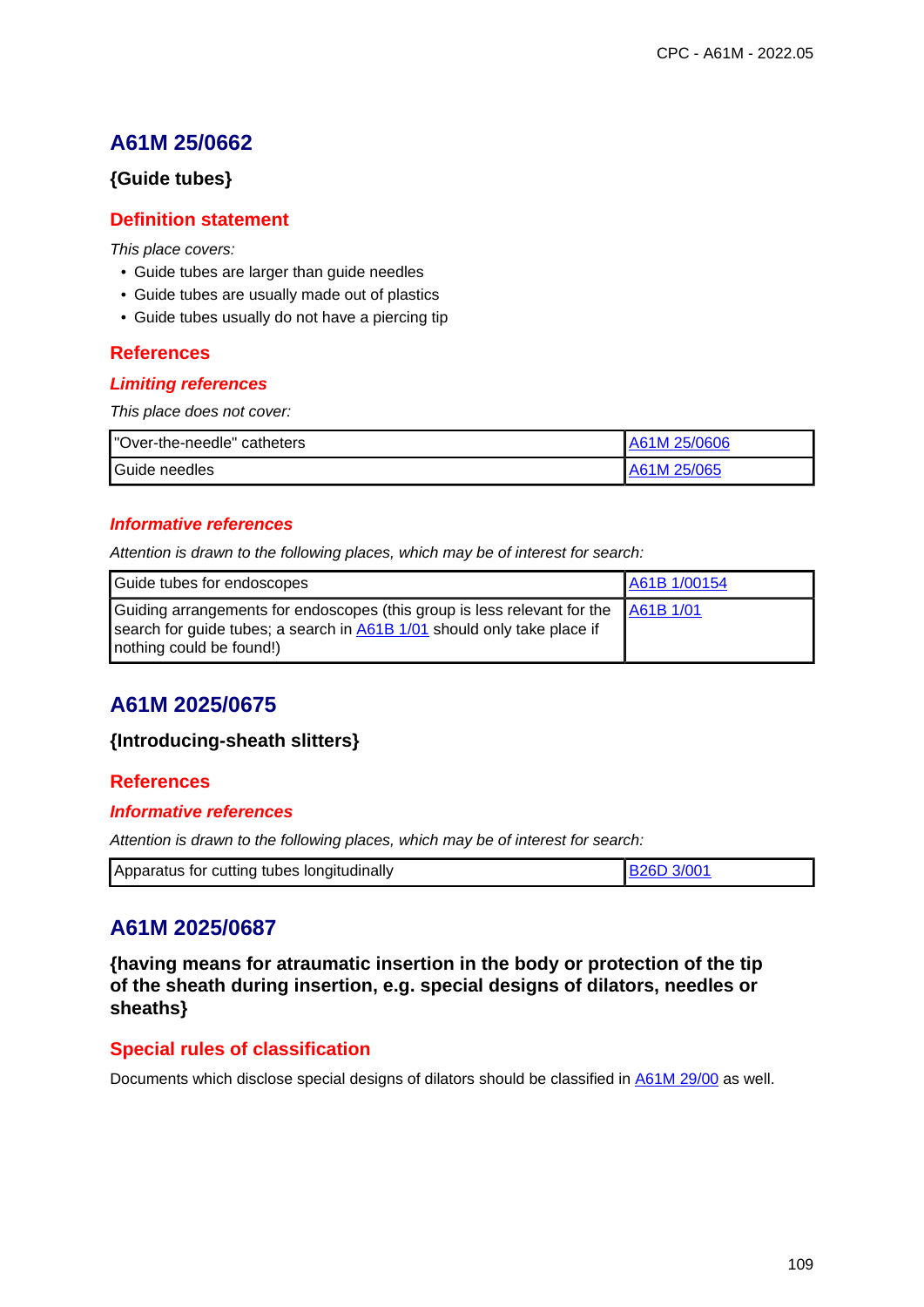## **{Flashback chambers}**

### **Definition statement**

This place covers:

A flashback chamber is a small chamber connected to a needle in a catheter assembly, which will be filled with blood if a vessel is punctured for indicating the correct insertion of the assembly.

#### **References**

#### **Limiting references**

This place does not cover:

|  | Devices for taking blood samples |  |
|--|----------------------------------|--|
|--|----------------------------------|--|

#### **Informative references**

Attention is drawn to the following places, which may be of interest for search:

|  | Devices for taking blood samples provided with indicating means | A61B 5/1422 |
|--|-----------------------------------------------------------------|-------------|
|--|-----------------------------------------------------------------|-------------|

## **A61M 25/09016**

#### **{with mandrils}**

### **Definition statement**

#### This place covers:

Guide wire comprising a core wire and an additional wire, which is connected to the core wire or proceed parallel to the core wire, e.g. for different mechanical properties.

## **A61M 25/09025**

#### **{with sliding mandrils}**

### **Definition statement**

#### This place covers:

Guide wire with a movable additional wire, not core wire, within the guide wire, e.g. for steering.

## **A61M 25/09041**

#### **{Mechanisms for insertion of guide wires}**

### **References**

#### **Limiting references**

This place does not cover:

| Mechanisms for the insertion of catheters | A61M 25/0113 |
|-------------------------------------------|--------------|
|-------------------------------------------|--------------|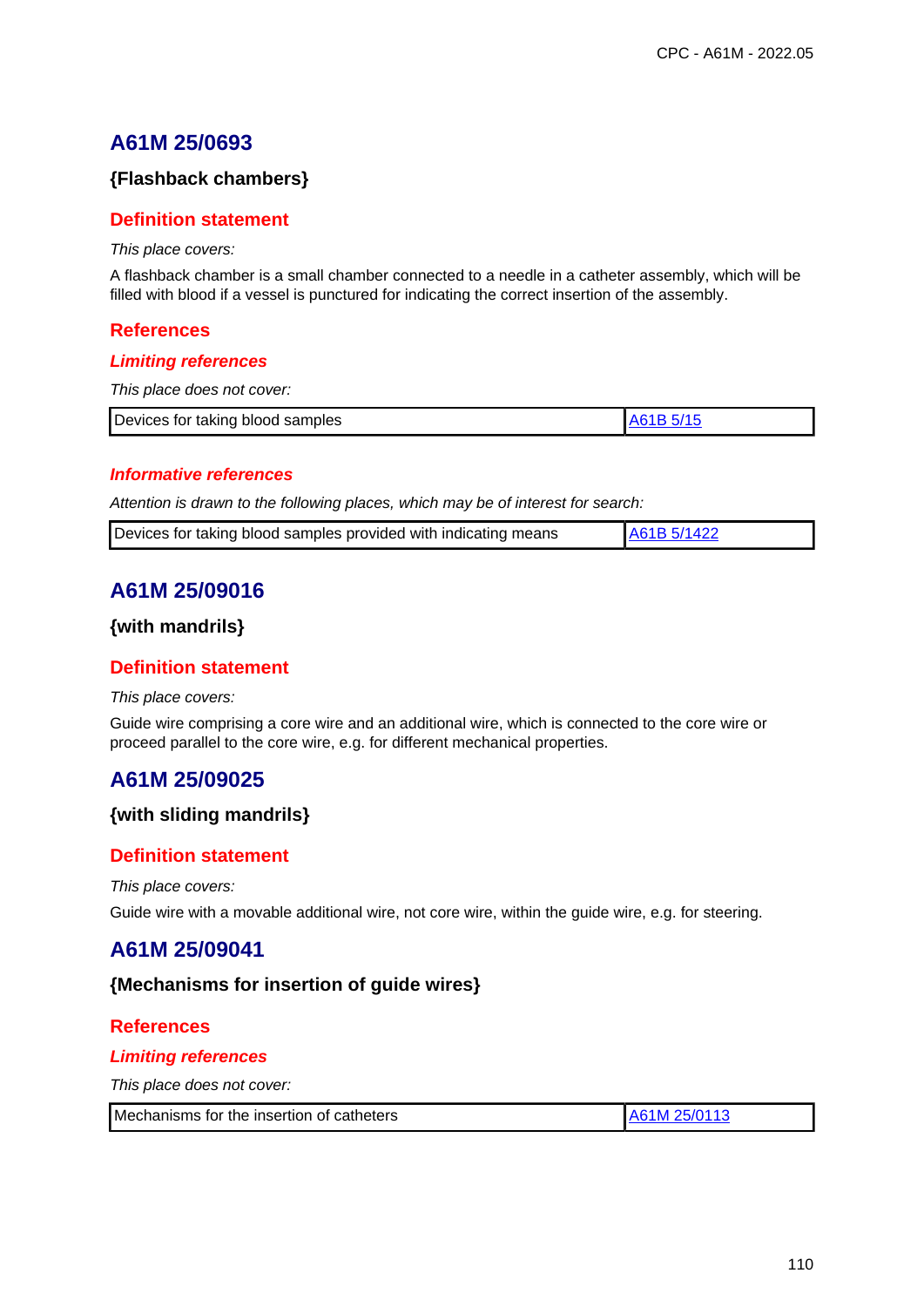## **{extendable, e.g. mechanisms for extension}**

## **Definition statement**

This place covers: Guide wires with variable length

# **A61M 2025/09108**

## **{Methods for making a guide wire}**

## **Definition statement**

This place covers:

- Methods and processes of making and manufacturing of guidewires
- This group covers as well apparatus for manufacturing, which are specifically used for producing guidewires

## **References**

## **Limiting references**

This place does not cover:

| Methods of making catheters         | A61M 25/0009 |
|-------------------------------------|--------------|
| Methods of making balloon catheters | A61M 25/1027 |

## **Informative references**

Attention is drawn to the following places, which may be of interest for search:

| Drawing wires                                          | B21C 1/02                         |
|--------------------------------------------------------|-----------------------------------|
| Specifics of dies                                      | B <sub>21</sub> C 3/02            |
| Manufacturing of fine wires                            | B <sub>21</sub> C 37/047          |
| Coiling wire                                           | <b>B21F 3/00</b>                  |
| Twisting wire                                          | <b>B21F7/00</b>                   |
| Cutting wire                                           | <b>B21F 11/00</b>                 |
| Connecting wire with wire                              | B <sub>21</sub> F 15/02           |
| Metallic coating of wire                               | B <sub>21</sub> F 19/00           |
| Heat treatment                                         | C <sub>21</sub> D <sub>1/00</sub> |
| Modifying physical properties of steel by cold working | C <sub>21</sub> D <sub>7/02</sub> |

# **A61M 2025/09125**

**{Device for locking a guide wire in a fixed position with respect to the catheter or the human body}**

## **Definition statement**

This place covers: Locks within and/or outside a catheter or human body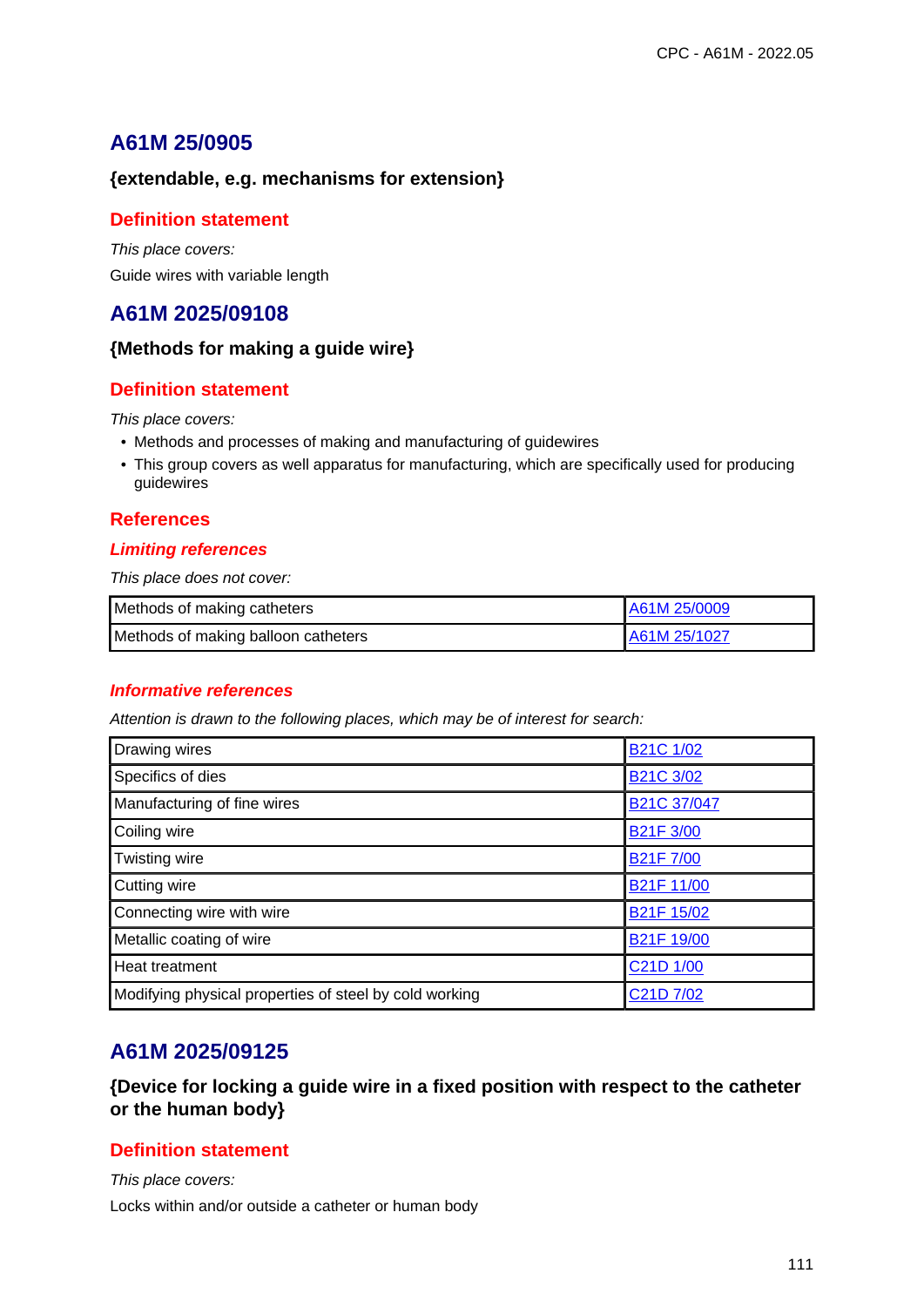# **A61M 2025/09166**

## **{having radio-opaque features}**

## **References**

### **Informative references**

Attention is drawn to the following places, which may be of interest for search:

|  | Radio-opaque markers on catheters | 25/0108<br>A61M |
|--|-----------------------------------|-----------------|
|--|-----------------------------------|-----------------|

# **A61M 25/10**

**Balloon catheters ({A61M 25/0125 takes precedence; embolectomy A61B 17/22032; retractors A61B 17/02;} inflatable balloons for placing stents or stent-grafts A61F 2/958 {; stomach balloons for treatment of obesity A61F 5/0003; oesophagal tubes A61J 15/00})**

## **Definition statement**

This place covers:

Mechanical and structural features of balloon catheters and balloons for catheters.

Methods for making balloon catheters.

## **References**

### **Limiting references**

This place does not cover:

| Catheters carried by the bloodstream, e.g. with parachutes; Balloon<br>catheters specially designed for this purpose (takes precedence) | A61M 25/0125  |
|-----------------------------------------------------------------------------------------------------------------------------------------|---------------|
| Retractor                                                                                                                               | A61B 17/02    |
| Embolectomy                                                                                                                             | A61B 17/22032 |
| Stomach balloons for treatment of obesity                                                                                               | A61F 5/0003   |
| Oesophagal tubes                                                                                                                        | A61J 15/00    |

## **Informative references**

| Temporary occlusion for surgery    | A61B 17/1204                     |
|------------------------------------|----------------------------------|
| Surgical occlusion balloons        | A61B 17/12136                    |
| Scraping balloon                   | A61B 2017/22051                  |
| Cutting balloons                   | A61B 17/320725,<br>A61B 17/32075 |
| <b>Balloons for stent delivery</b> | A61F 2/958                       |
| Balloons for radiation therapy     | A61N 2005/1003                   |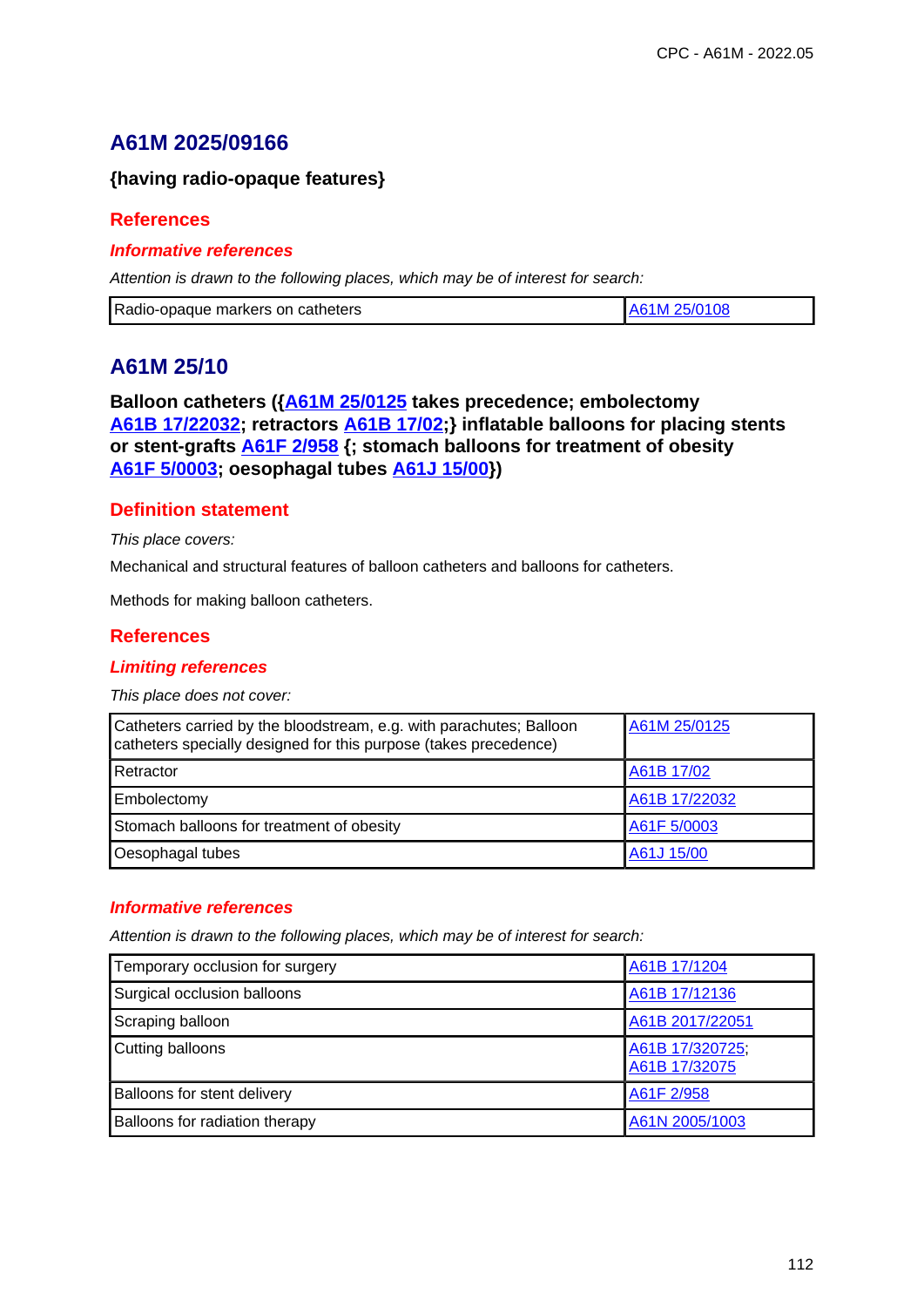## **{characterised by balloon shape (A61M 25/1006, A61M 25/1009 take precedence)}**

### **References**

#### **Limiting references**

This place does not cover:

| Balloons formed between concentric tubes | A61M 25/1006 |
|------------------------------------------|--------------|
| Balloons anchored to a disk or plate     | A61M 25/1009 |

## **A61M 25/1011**

## **{Multiple balloon catheters}**

#### **References**

#### **Informative references**

Attention is drawn to the following places, which may be of interest for search:

| Occlusion balloons          | A61M 2025/1052 |
|-----------------------------|----------------|
| Surgical occlusion balloons | LA61B 17/12136 |

# **A61M 25/1018**

### **{Balloon inflating or inflation-control devices}**

### **Definition statement**

This place covers:

Balloon inflating or inflation control devices and balloon deflation and deflation control devices

### **References**

#### **Limiting references**

This place does not cover:

| Active ventricular assist devices, i.e. heartbags with motor | A61M 60/268 |
|--------------------------------------------------------------|-------------|
|--------------------------------------------------------------|-------------|

#### **Informative references**

| Inside a blood vessel, e.g. using grafting | A61M 60/135 |
|--------------------------------------------|-------------|
|                                            |             |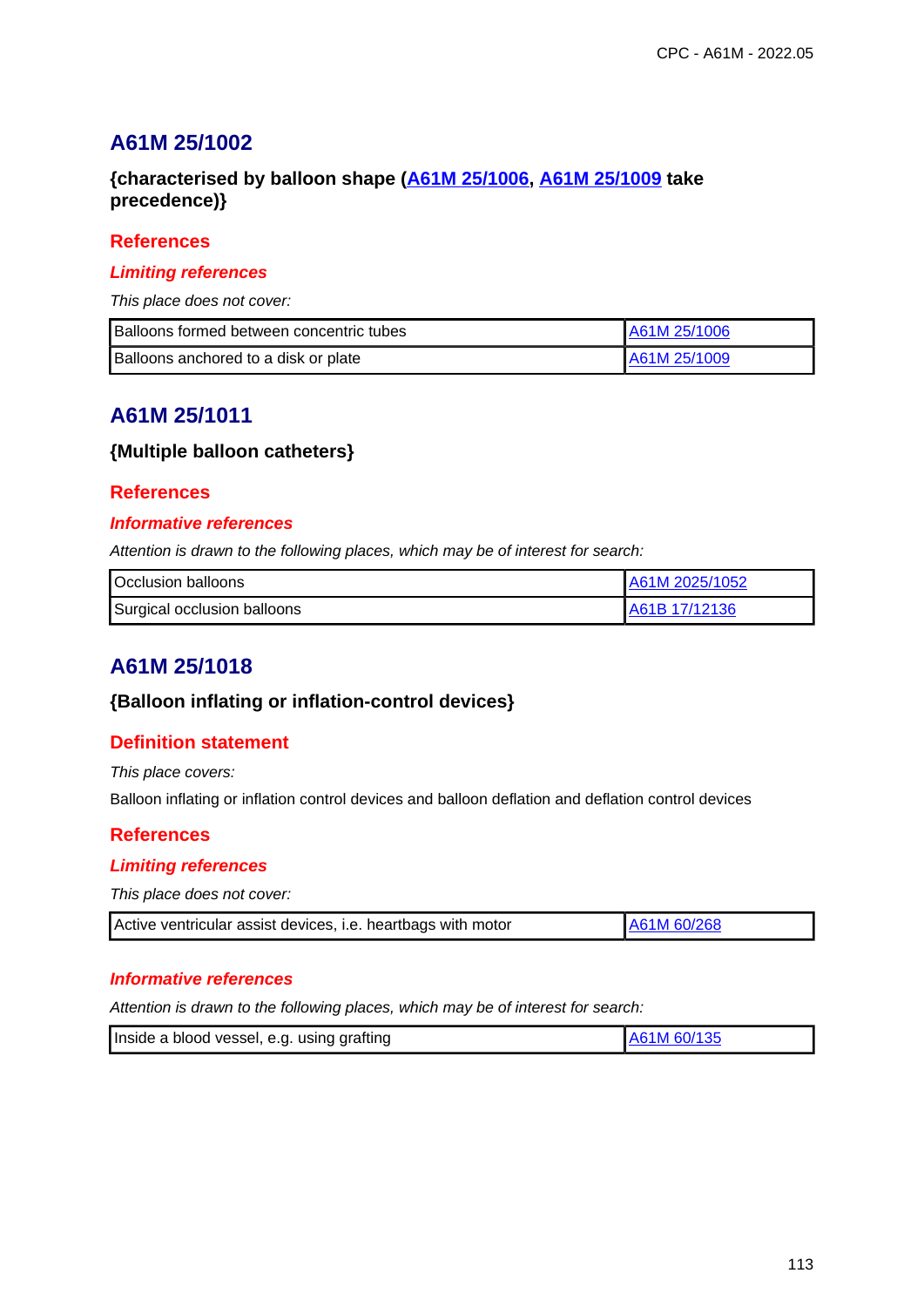## **{Making of balloon catheters}**

#### **Definition statement**

This place covers:

This group covers as well apparatus for manufacturing, which are specifically used for producing balloon catheters

#### **References**

#### **Limiting references**

This place does not cover:

| Making of catheters                                                                                                                               | A61M 25/0009    |
|---------------------------------------------------------------------------------------------------------------------------------------------------|-----------------|
| Method of making a guide wire                                                                                                                     | A61M 2025/09108 |
| Making of surgical instruments                                                                                                                    | A61B 17/00      |
| Making of surgical instruments for transferring non-mechanical forms of<br>energy (specific features for such devices, e.g. electrodes, cryotips) | A61B 18/00      |

#### **Informative references**

Attention is drawn to the following places, which may be of interest for search:

| Devices for applying a coating | <b>B05C</b> |
|--------------------------------|-------------|
| Process for applying a coating | <b>B05D</b> |
| Cutting tools                  | <b>B26B</b> |

#### **For a single-step process, or a specific step in a multi-step process:**

| Injection moulding                                                                 | <b>B29C 45/00</b>       |
|------------------------------------------------------------------------------------|-------------------------|
| <b>Extrusion moulding</b>                                                          | <b>B29C 48/00</b>       |
| Blow moulding                                                                      | <b>B29C 49/00</b>       |
| Shaping by stretching, e.g. drawing though a die                                   | B <sub>29</sub> C 55/22 |
| Shaping of tube ends                                                               | <b>B29C 57/00</b>       |
| Lining or sheathing                                                                | B29C 63/00              |
| Joining (please contact the gérant in this field if a search must be done<br>here) | B29C 65/00              |

#### **For a multi-step process:**

| Producing tubular articles<br>23/00 |  |
|-------------------------------------|--|
|-------------------------------------|--|

### **Special rules of classification**

If a process leads to an interesting product, classify as well in the relevant Indexing Code group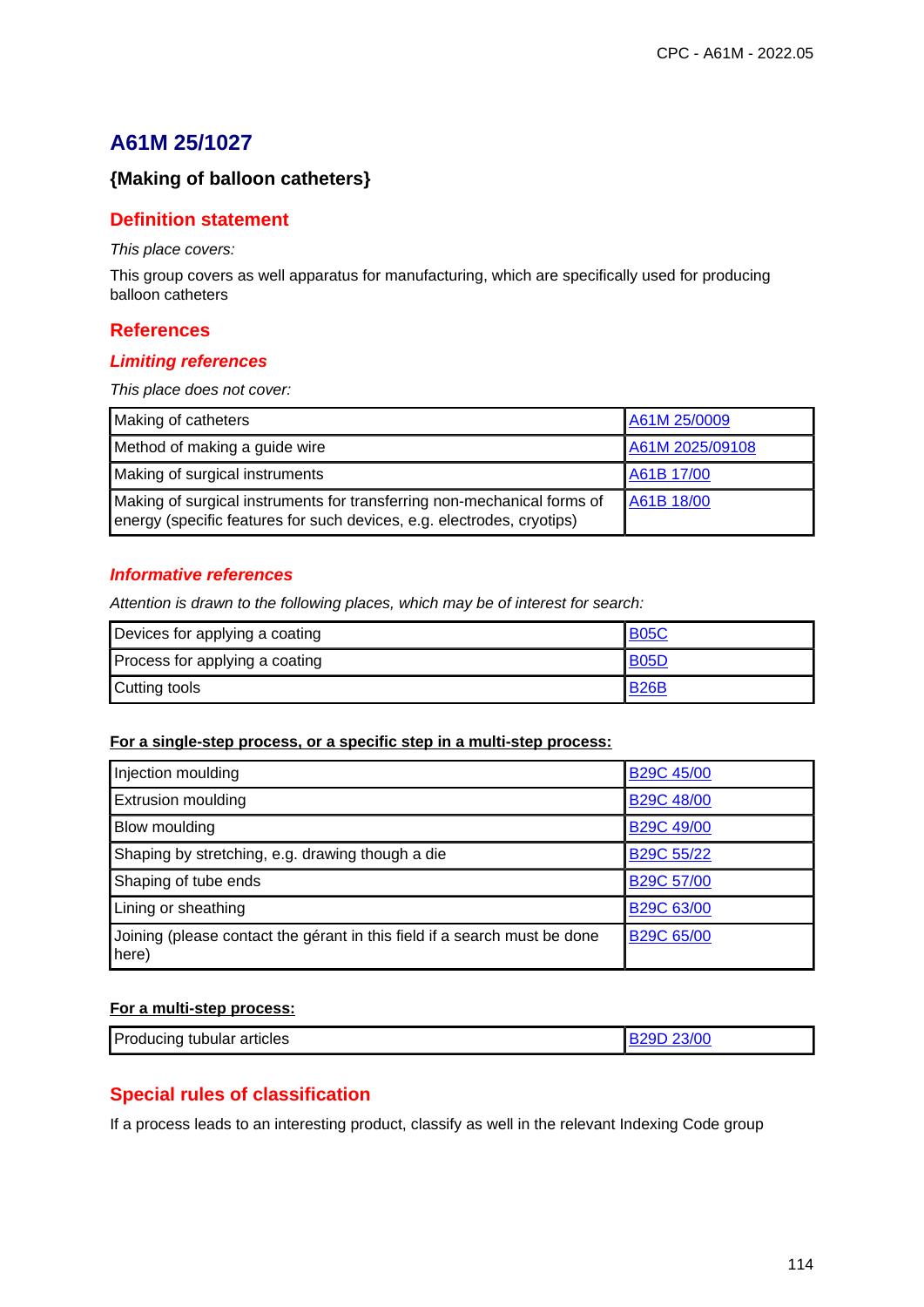# **A61M 2025/1031**

**{Surface processing of balloon members, e.g. coating or deposition; Mounting additional parts onto the balloon member's surface}**

### **References**

#### **Informative references**

Attention is drawn to the following places, which may be of interest for search:

| Cutting balloons               | A61B 17/320725,<br>A61B 17/32075 |
|--------------------------------|----------------------------------|
| Devices for applying a coating | <b>B05C</b>                      |
| Process for applying a coating | <b>B05D</b>                      |

## **A61M 25/1034**

### **{Joining of shaft and balloon}**

#### **References**

#### **Informative references**

Attention is drawn to the following places, which may be of interest for search:

| T/20<br>Joining<br>. |  |
|----------------------|--|
|----------------------|--|

## **A61M 25/1036**

## **{Making parts for balloon catheter systems, e.g. shafts or distal ends (A61M 25/1029 takes precedence)}**

### **Definition statement**

This place covers:

Methods for making parts of balloon catheters, except balloons.

This group covers as well apparatus for manufacturing, which are specifically used for producing parts of balloon catheters, except of balloons

#### **References**

#### **Limiting references**

This place does not cover:

| Production methods of balloon member | A61M 25/1029 |
|--------------------------------------|--------------|
|--------------------------------------|--------------|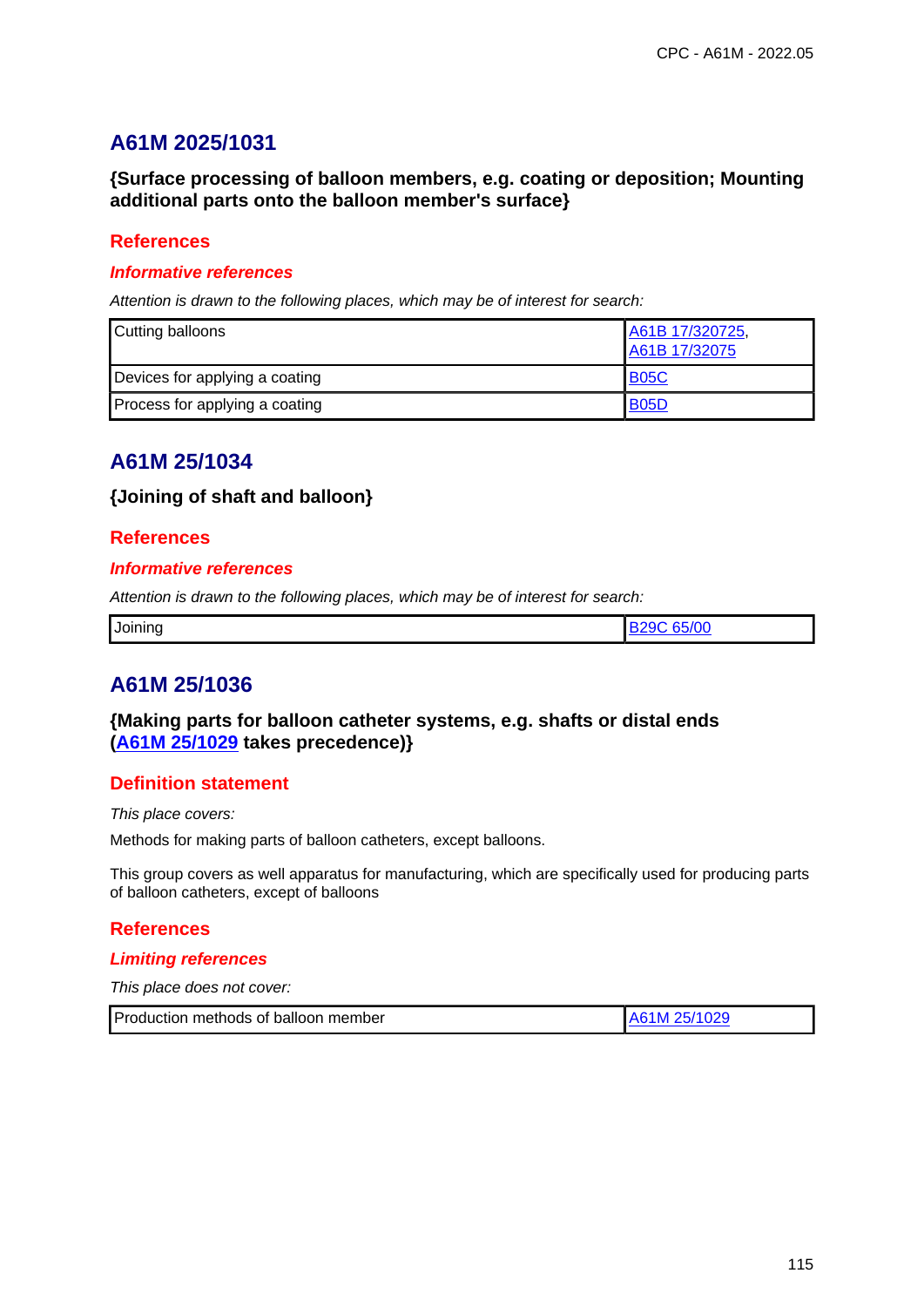## **{used for angioplasty}**

## **Definition statement**

This place covers:

Balloon catheters, which are used for angioplasty (PTA, PTCA)

## **References**

## **Limiting references**

This place does not cover:

| Expandable dilators (e.g. balloons, struts) not used for angioplasty | A61M 29/02 |
|----------------------------------------------------------------------|------------|
|                                                                      |            |

## **Special rules of classification**

Classify balloon dilators for angioplasty as well in IPC A61M 29/02

# **A61M 2025/1045**

**{for treating bifurcations, e.g. balloons in y-configuration, separate balloons or special features of the catheter for treating bifurcations}**

## **Definition statement**

This place covers:

- Balloon catheters for treating bifurcations
- Other means for treating bifurcations

# **A61M 2025/1052**

## **{for temporarily occluding a vessel for isolating a sector}**

## **References**

### **Informative references**

Attention is drawn to the following places, which may be of interest for search:

| Temporary occlusion for surgery | IA61B 17/1204  |
|---------------------------------|----------------|
| Surgical occlusion balloons     | LA61B 17/12136 |

# **A61M 2025/1054**

## **{having detachable or disposable balloons}**

## **References**

### **Informative references**

| Stomach balloons for treatment of obesity |  |
|-------------------------------------------|--|
|                                           |  |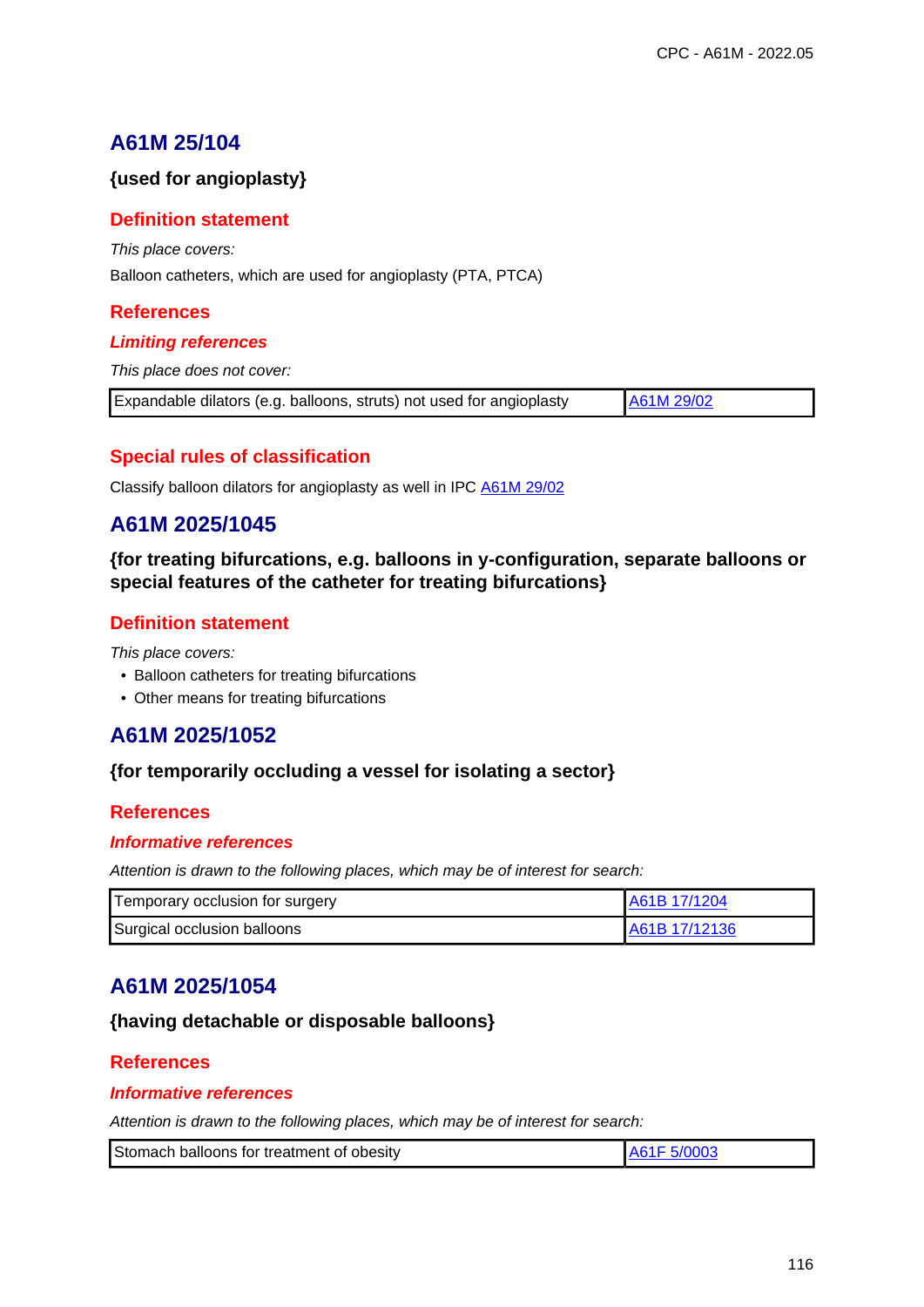# **A61M 2025/1079**

## **{having radio-opaque markers in the region of the balloon}**

## **References**

### **Informative references**

Attention is drawn to the following places, which may be of interest for search:

| Radio-opaque markers on catheters   | A61M 25/0108    |
|-------------------------------------|-----------------|
| Radio-opaque markers on guide wires | A61M 2025/09166 |
| Radio-opaque markers                | LA61B 90/39     |

# **A61M 2025/1081**

**{having sheaths or the like for covering the balloon but not forming a permanent part of the balloon, e.g. retractable, dissolvable or tearable sheaths}**

## **References**

### **Informative references**

Attention is drawn to the following places, which may be of interest for search:

| Sheaths for balloon length adjustment | A61M 2025/1068 |
|---------------------------------------|----------------|
| Stent covering sheaths                | A61F 2/962     |

# **A61M 2025/1086**

**{having a special balloon surface topography, e.g. pores, protuberances, spikes or grooves}**

### **References**

### **Informative references**

Attention is drawn to the following places, which may be of interest for search:

| Scraping balloon | A61B 2017/22051                  |
|------------------|----------------------------------|
| Cutting balloons | A61B 17/320725,<br>A61B 17/32075 |

# **A61M 2025/109**

**{having balloons for removing solid matters, e.g. by grasping or scraping plaque, thrombus or other matters that obstruct the flow}**

## **References**

#### **Informative references**

| Scraping balloon | A61B 2017/22051 |
|------------------|-----------------|
|------------------|-----------------|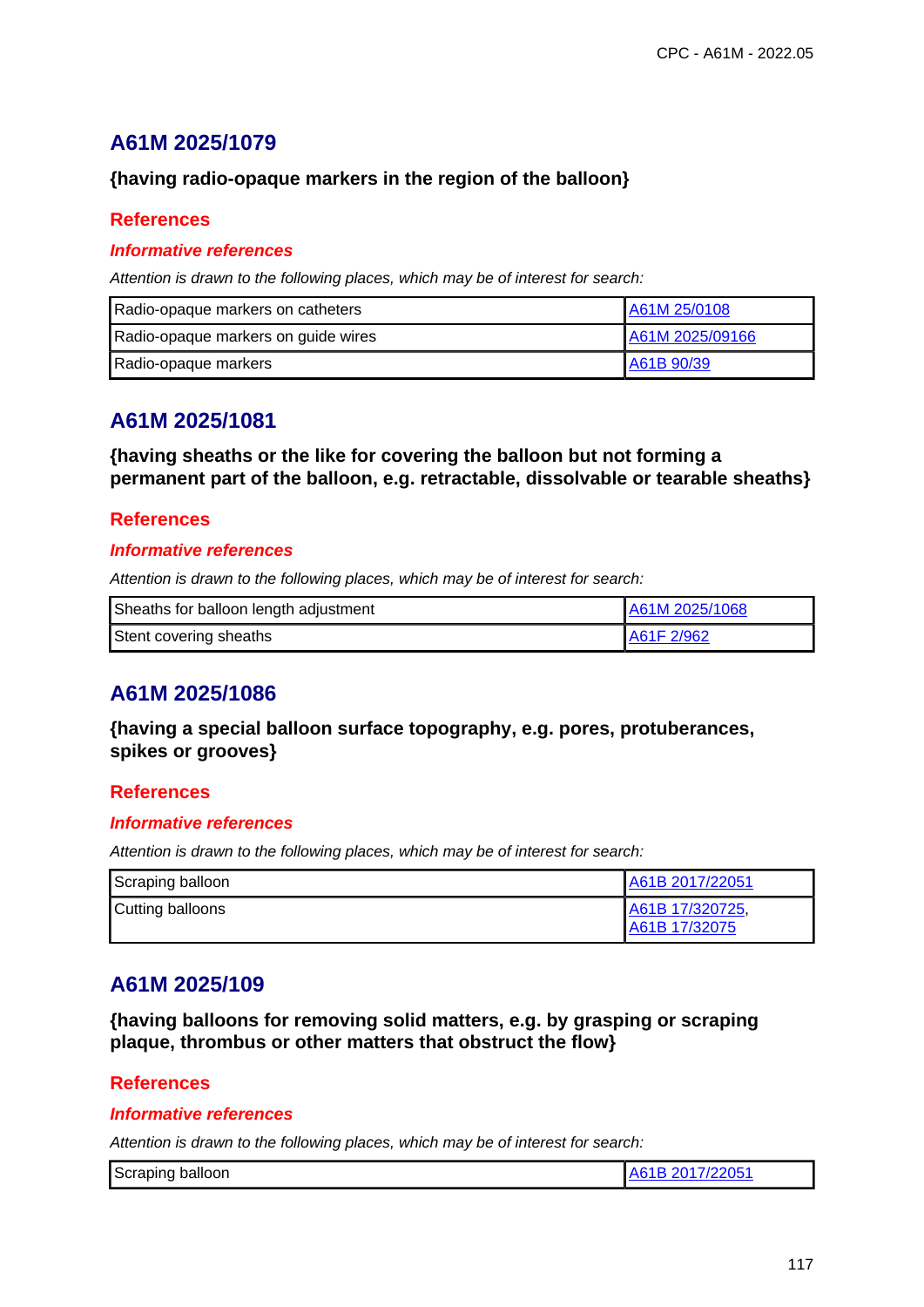| Cutting balloons | A61B 17/320725, |
|------------------|-----------------|
|                  | A61B 17/32075   |

# **A61M 27/00**

**Drainage appliance for wounds or the like {, i.e. wound drains, implanted drains} ({negative pressure wound therapy devices A61M 1/90;} implements for holding wound open A61B 17/02 {; middle ear drainage A61F 11/202})**

## **Definition statement**

This place covers:

- Wound drainage tubes.
- Systems for temporarily by-passing an vessel area with at least a part of circuit outside the body, e.g. for performing a surgical treatment in the by-passed area.

## **References**

#### **Limiting references**

This place does not cover:

| Wound drainage systems (with negative pressure or suction) | A61M 1/90   |
|------------------------------------------------------------|-------------|
| Implements for holding wounds open                         | A61B 17/02  |
| Middle ear drainage                                        | A61F 11/202 |

### **Informative references**

Attention is drawn to the following places, which may be of interest for search:

| l Multi-lumen catheters             | A61M 25/0026   |
|-------------------------------------|----------------|
| <b>Nalve means for lumen inflow</b> | A61M 2025/0078 |

## **Special rules of classification**

The term "wound" covers all injuries of the skin which originate from the impact of outer forces to the body, e.g. during a surgery, during an accidents.

## **A61M 27/002**

**{Implant devices for drainage of body fluids from one part of the body to another (intraocular A61F 9/00781; middle ear A61F 11/202)}**

### **Definition statement**

This place covers: Implantable drainage tubes, e.g. shunts

### **References**

### **Limiting references**

This place does not cover:

Anastomosis Anastomosis A61B 17/11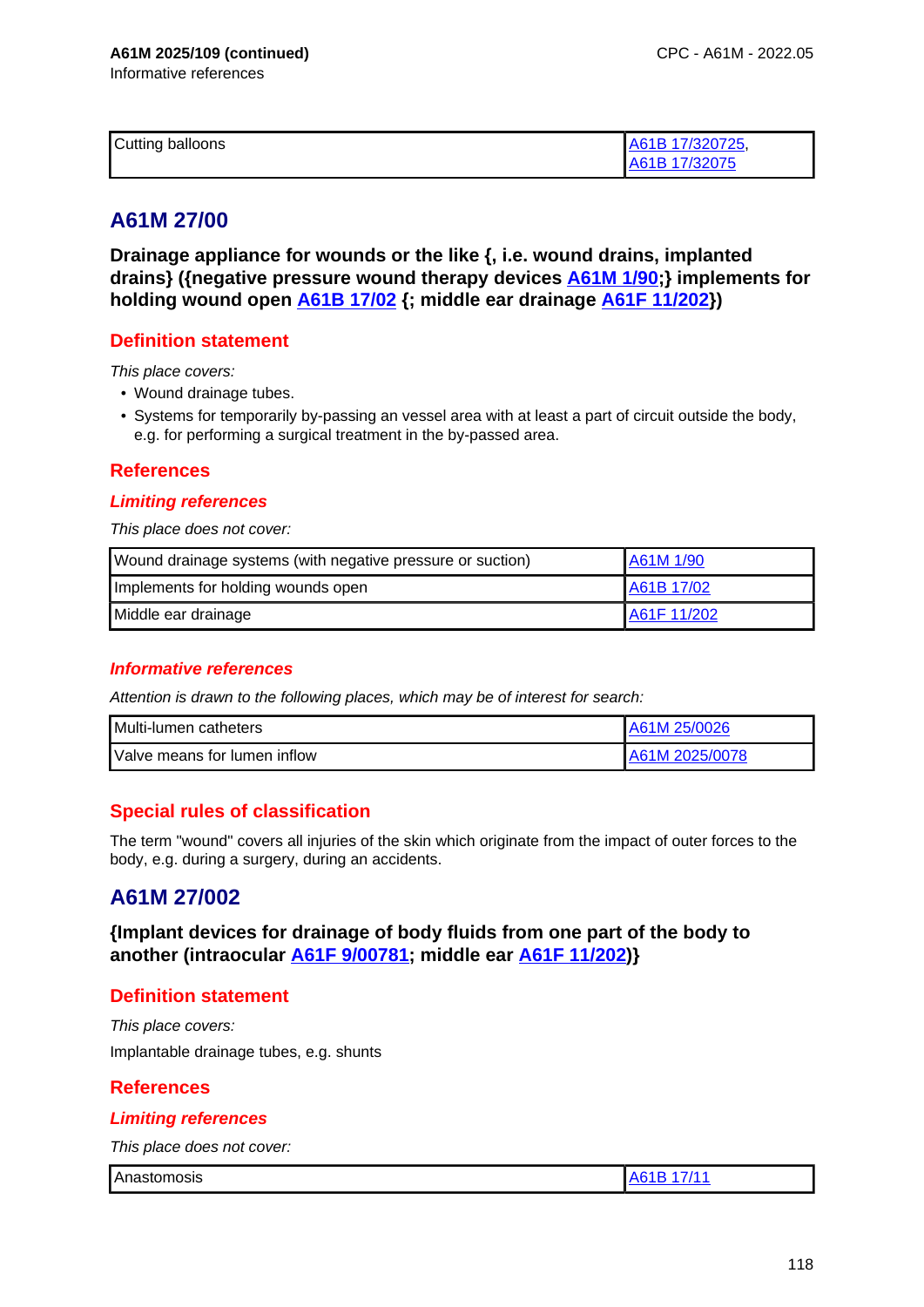| Intraocular drainage |  |
|----------------------|--|
|                      |  |

# **A61M 27/006**

## **{Cerebrospinal drainage; Accessories therefor, e.g. valves}**

## **References**

#### **Informative references**

Attention is drawn to the following places, which may be of interest for search:

| Subcutaneous access sites for injecting or removing fluids | A61M 39/0208 |
|------------------------------------------------------------|--------------|
|                                                            |              |

## **A61M 27/008**

### **{pre-shaped, for use in the urethral or ureteral tract}**

## **Definition statement**

This place covers:

Urethral or ureteral pre-shaped stents for draining

## **A61M 29/00**

**Dilators with or without means for introducing media, e.g. remedies (instruments for performing visual medical inspections of cavities or tubes of the body A61B 1/00)**

### **Definition statement**

This place covers: Dilators, which do not change their shapes

## **References**

### **Limiting references**

This place does not cover:

| Balloon dilators used for angioplasty                               | A61M 25/104 |
|---------------------------------------------------------------------|-------------|
| Expandable dilators, e.g. balloons not used for angioplasty, struts | A61M 29/02  |

# **A61M 29/02**

## **Dilators made of swellable material {(balloon catheters for angioplasty A61M 25/104)}**

## **Definition statement**

This place covers:

Expandable dilators, e.g. balloons not used for angioplasty, struts.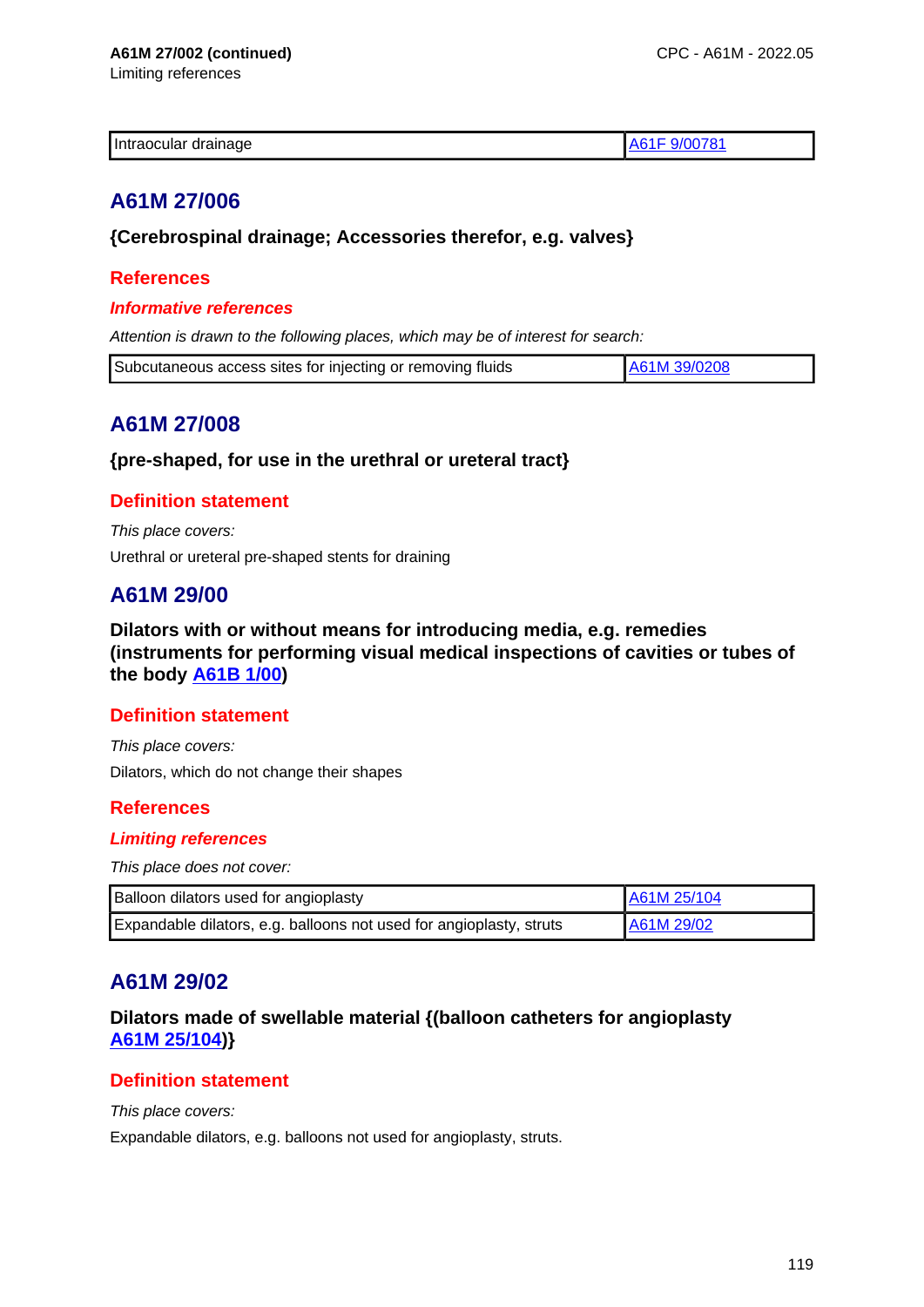## **A61M 31/00**

**Devices for introducing or retaining media, e.g. remedies, in cavities of the body (A61M 25/00 takes precedence {; introducing or retaining ophthalmic products into the ocular cavities A61F 9/0008})**

## **Definition statement**

This place covers:

Introducing or retaining medias in natural cavities, e.g. nose, anus, ear, vagina.

### **References**

#### **Limiting references**

This place does not cover:

| Introducing or retaining medias in vessels                            | A61M 25/00   |
|-----------------------------------------------------------------------|--------------|
| Introducing or retaining ophthalmic products into the ocular cavities | A61F 9/0008  |
| Injector for tampons                                                  | A61F 13/20   |
| Tablets, pills                                                        | A61J 3/00    |
| Feeding devices                                                       | A61J 15/0015 |

# **A61M 31/002**

**{Devices for releasing a drug at a continuous and controlled rate for a prolonged period of time (artificial gland structures or devices A61F 2/022; intra-uterine contraceptive devices A61F 6/14; tampons for introducing into the vagina A61F 13/20, A61L 15/00; suppositories or bougies for intra-vaginal or intra-uterine application A61K 9/02; physical forms of medicinal preparations for sustained or differential drug release A61K 9/20, A61K 9/50)}**

## **Definition statement**

This place covers:

- Tampons with drug delivery.
- Electronic pills with drug delivery.
- Other devices for releasing a drug in a natural cavity.

### **References**

#### **Limiting references**

This place does not cover:

| Artificial gland structures or devices                                  | A61F 2/022           |
|-------------------------------------------------------------------------|----------------------|
| Intra-uterine contraceptive devices                                     | A61F 6/14            |
| Suppositories or bougies for intra-vaginal or intra-uterine application | A61K 9/02            |
| Medicinal preparations for sustained or differential drug release       | A61K 9/20, A61K 9/50 |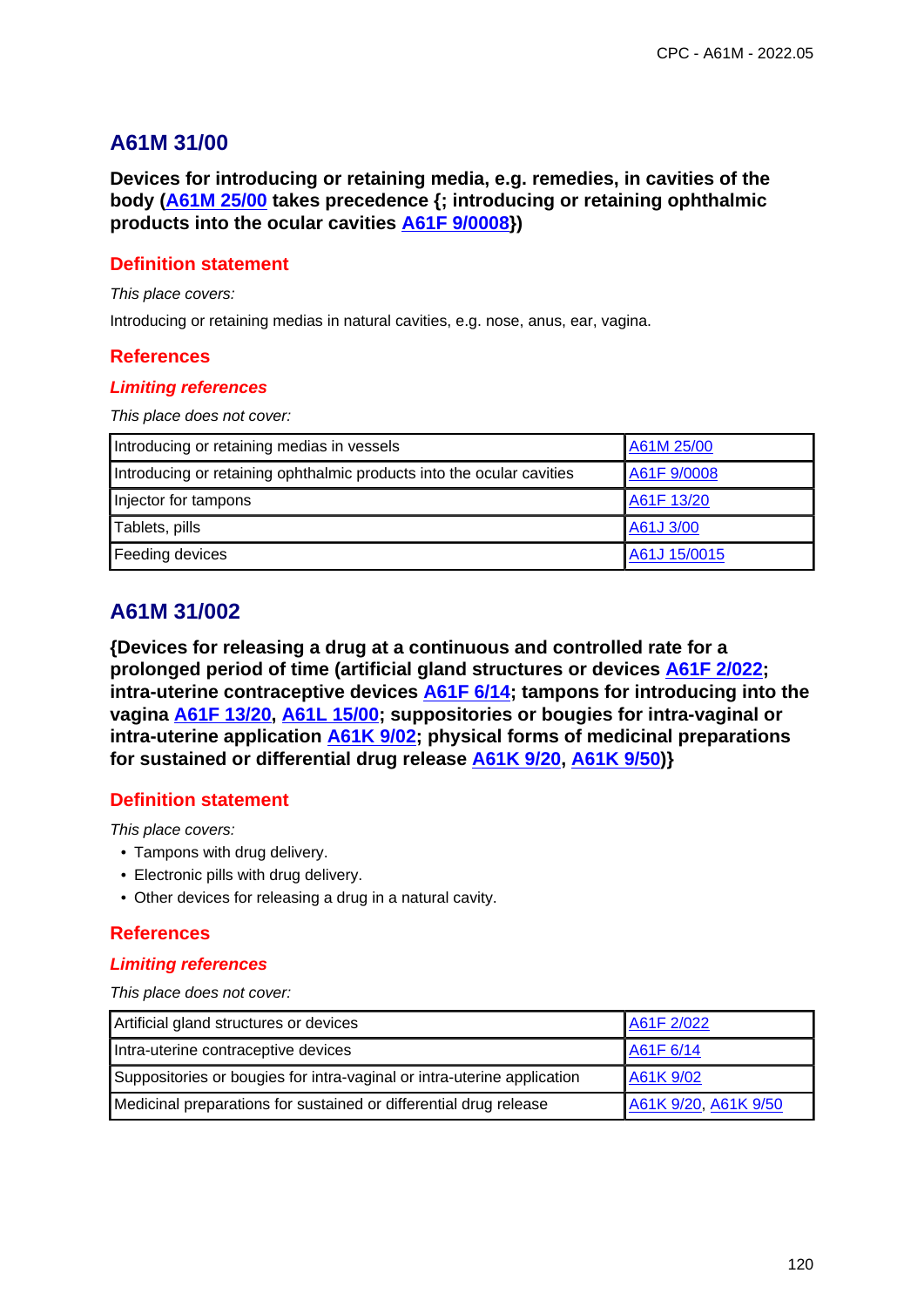#### **Informative references**

Attention is drawn to the following places, which may be of interest for search:

| Endoscopes using self-propulsion, e.g. capsule endoscopes | A61B 1/00156 |
|-----------------------------------------------------------|--------------|
| Electronic pills                                          | A61B 5/073   |

# **A61M 35/00**

**Devices for applying {, e.g. spreading,} media, e.g. remedies, on the human body (devices for handling toilet or cosmetic substances A45D; absorbent pads, e.g. swabs {for medical use}, A61F 13/15)**

## **Definition statement**

#### This place covers:

Devices only for applying drugs, including antiseptics, sun protection lotions and self-tanning lotions onto the body and onto wounds.

This group does not cover devices which enhance the permeability of the skin, for example by iontophoresis or phonophoresis.

## **References**

#### **Limiting references**

This place does not cover:

| Devices for handling toilet or cosmetic substances      | <b>A45D</b> |
|---------------------------------------------------------|-------------|
| Absorbent pads, e.g. swabs, for medical use, in general | A61F 13/15  |

#### **Informative references**

Attention is drawn to the following places, which may be of interest for search:

| Apparatus for applying media using vibrations    | A61M 37/0092 |
|--------------------------------------------------|--------------|
| Bathing devices, in general                      | A61H 33/00   |
| Baths for specific parts of the body, in general | A61H 35/00   |
| Transdermal patches with drugs                   | A61K 9/7023  |
| Apparatus for iontophoresis                      | A61N 1/30    |

# **A61M 35/003**

**{Portable hand-held applicators having means for dispensing or spreading integral media (hand-held massage devices with liquid delivery A61H 7/003)}**

## **Definition statement**

#### This place covers:

Handheld devices only for applying drugs, including antiseptics, onto the body and onto wounds. The drug to be applied is an integral part of the applicator.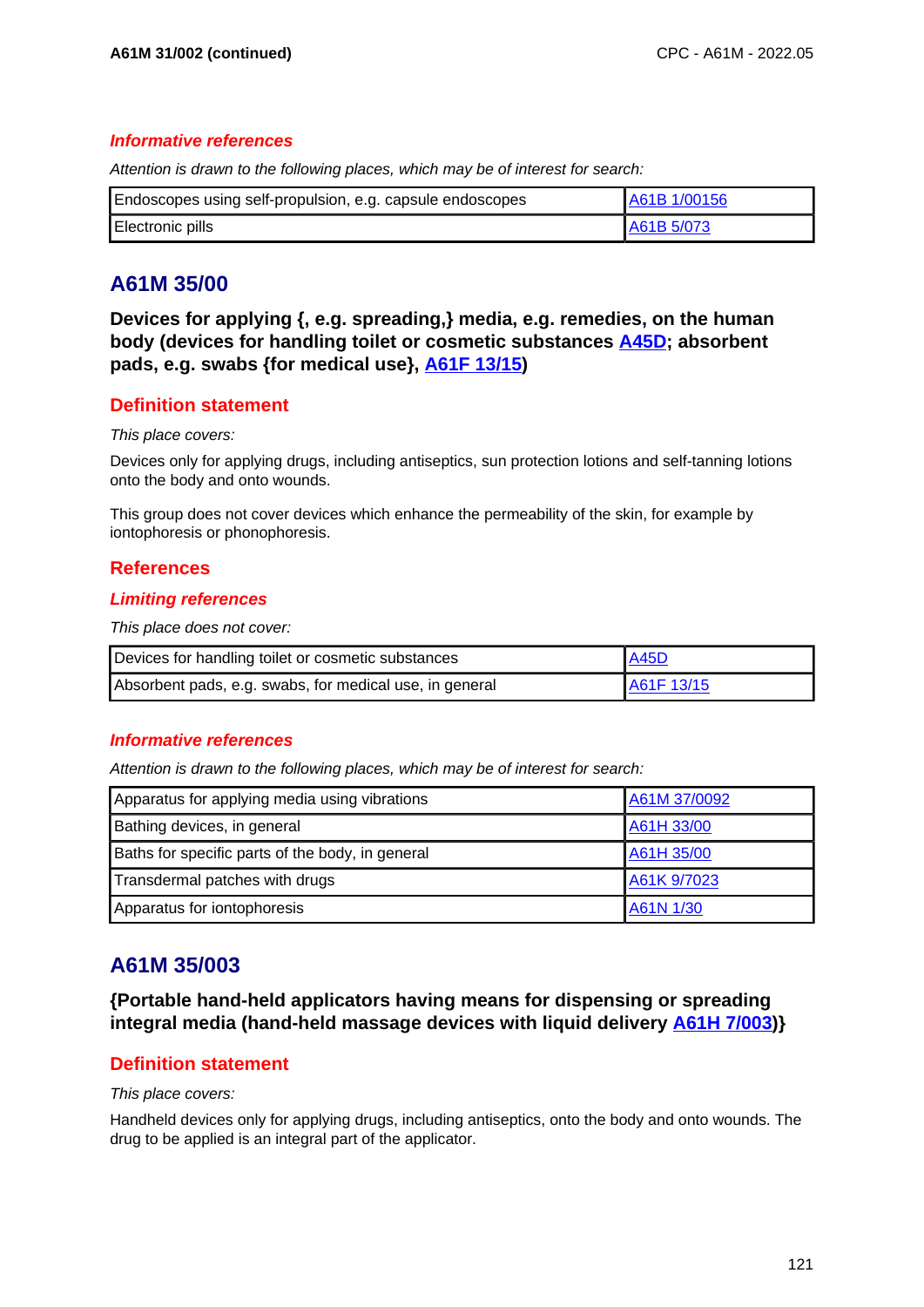### **A61M 35/003 (continued)**

Definition statement

For example:



## **References**

#### **Limiting references**

This place does not cover:

| Hand-held massage devices with liquid delivery | LA61H 7/003 |
|------------------------------------------------|-------------|

#### **Informative references**

Attention is drawn to the following places, which may be of interest for search:

| Apparatus with means for delivering media, e.g. drugs or cosmetics                    | A61H 2201/105     |
|---------------------------------------------------------------------------------------|-------------------|
| Hand tools for applying fluent material to surfaces, in general                       | <b>B05C 17/00</b> |
| Container closures with pads or like contents-applying means, in general   B65D 47/42 |                   |

# **A61M 35/006**

### **{using sponges, foams, absorbent pads or swabs as spreading means}**

## **Definition statement**

This place covers:

Portable hand-held applicators using sponges, foams or absorbent pads or swabs specifically used as spreading means, however not absorbent pads or swabs in general.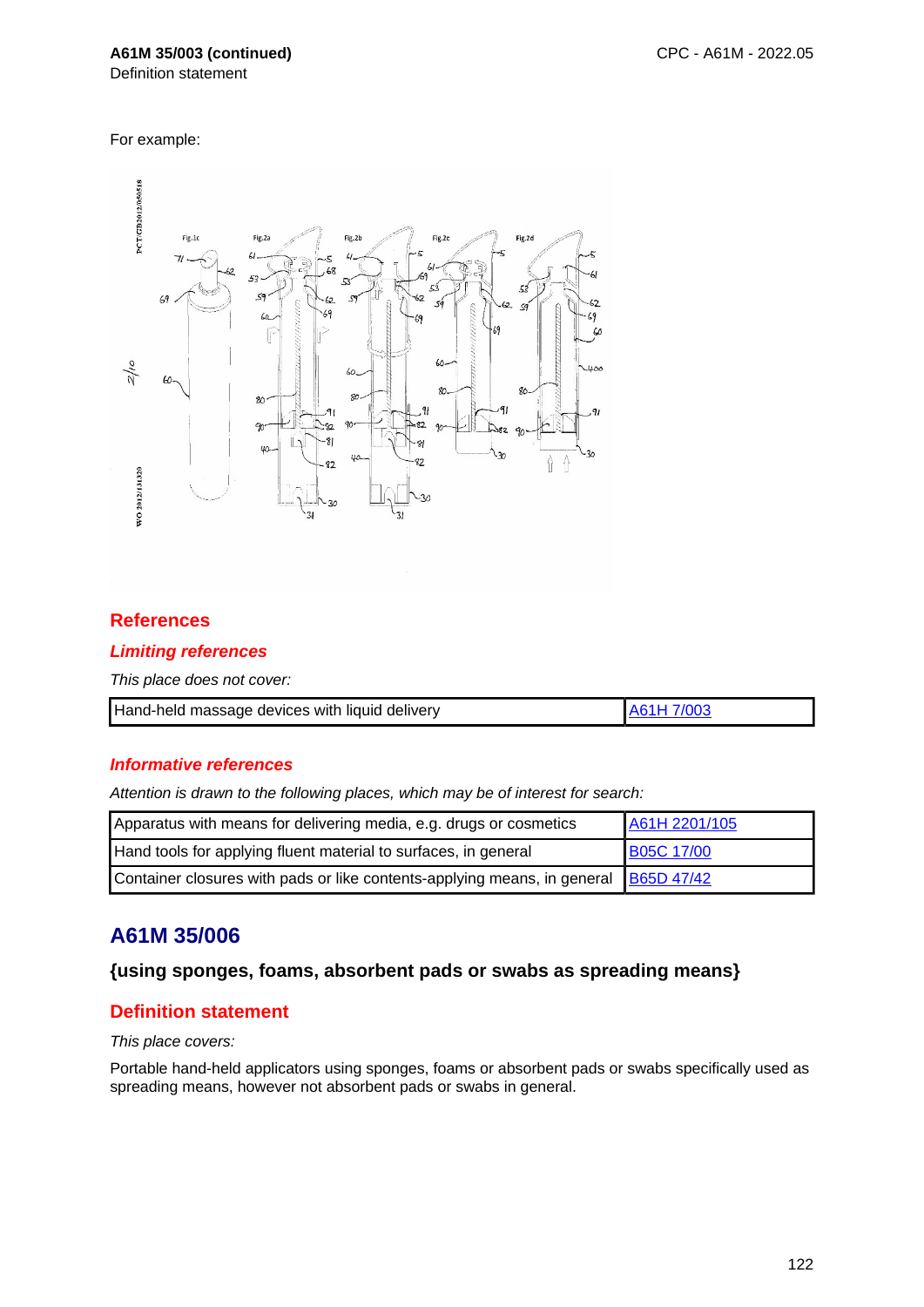## **A61M 35/006 (continued)**

Definition statement

#### For example:

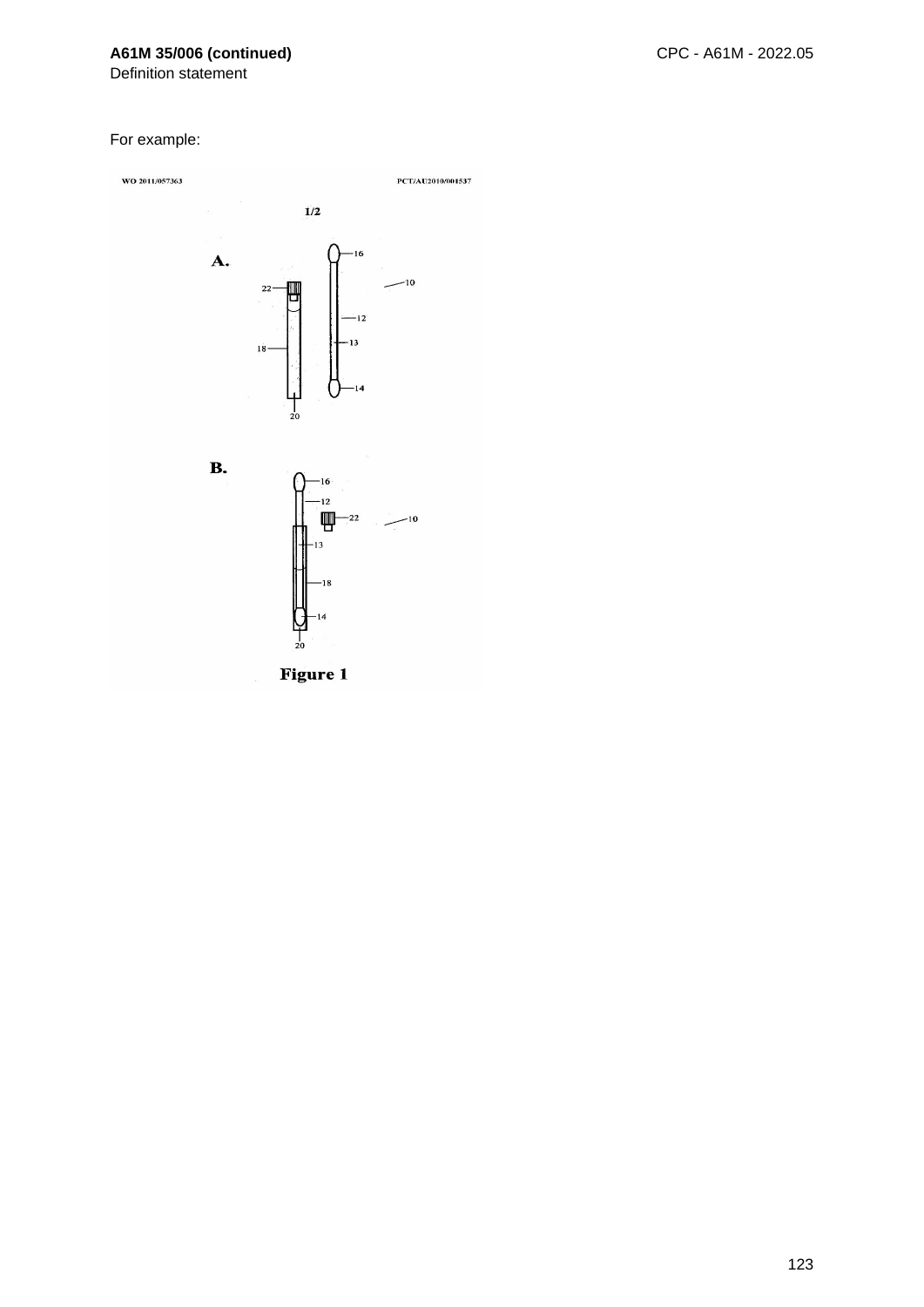## **A61M 35/006 (continued)**

Definition statement



# **A61M 35/10**

## **{Wearable devices, e.g. garments, glasses or masks}**

## **Definition statement**

This place covers: For example:

Patent Application Publication Feb. 20, 2014 Sheet 1 of 2 US 2014/0052080 AT

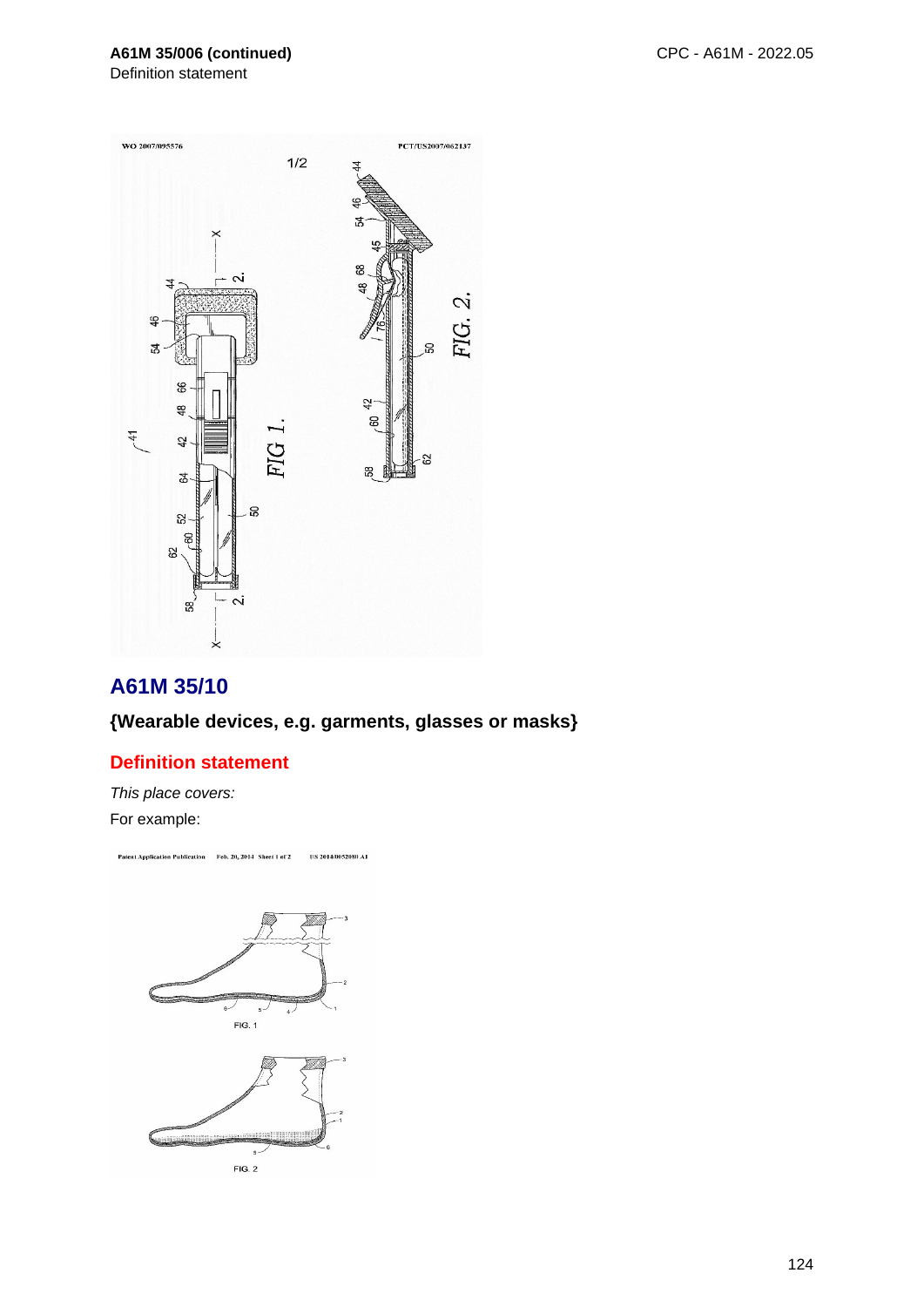# **A61M 35/10 (continued)**

Definition statement

Patent Application Publication Feb. 20, 2014 Sheet 2 of 2 US 2014/0052080 A1



## **References**

#### **Informative references**

| Garments, in general          | A41D 1/00    |
|-------------------------------|--------------|
| Garments for therapeutic use  | A41D 2400/32 |
| Hats, caps, hoods, in general | A42B 1/00    |
| Goggles, in general           | A61F 9/02    |
| Eye masks, in general         | A61F 9/04    |
| <b>Bandages or dressings</b>  | A61F 13/00   |
| Glasses, in general           | <b>G02C</b>  |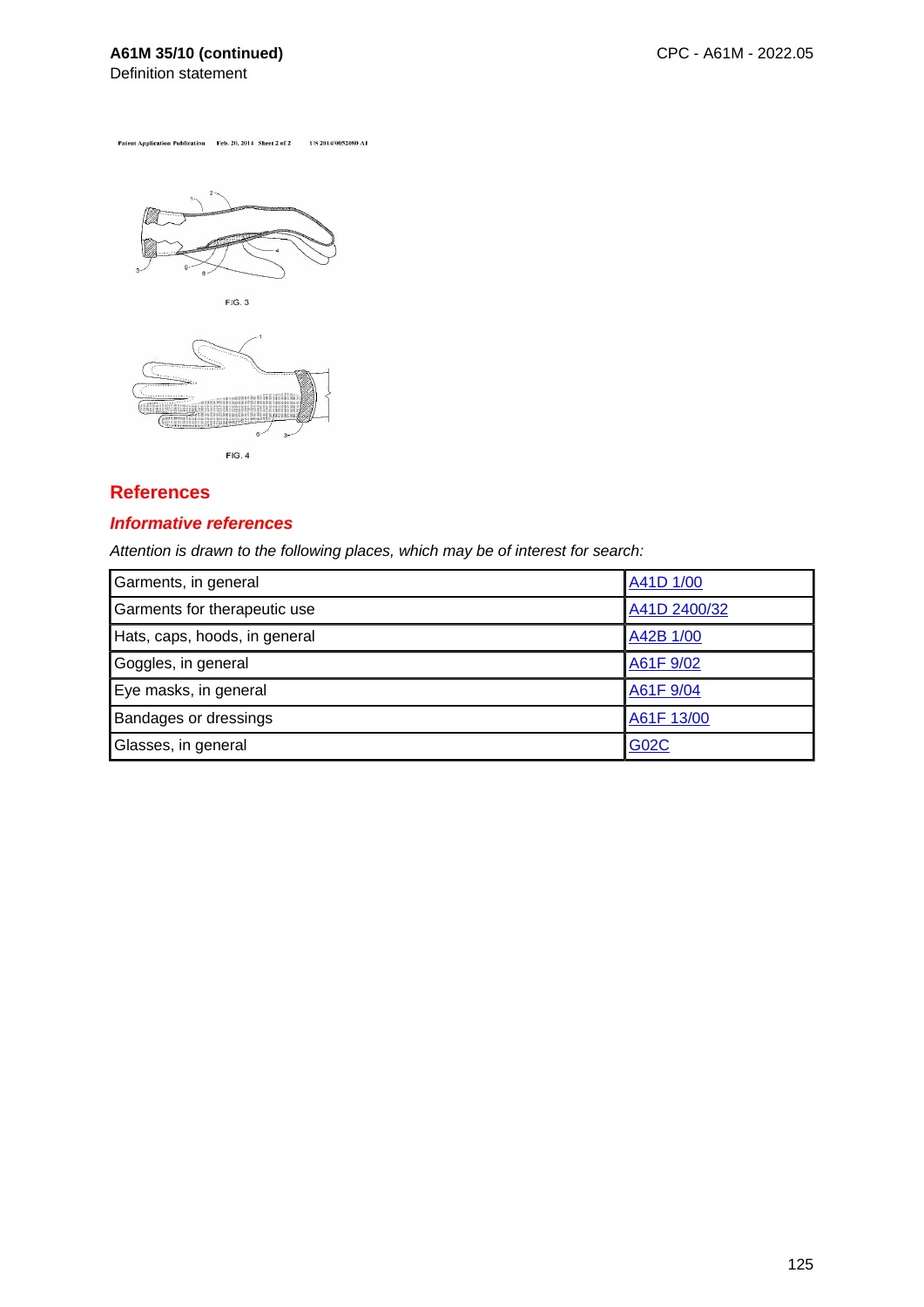# **A61M 35/20**

## **{Non-portable devices, e.g. spraying booths}**

## **Definition statement**

This place covers: For example:



## **References**

#### **Informative references**

Attention is drawn to the following places, which may be of interest for search:

| Spraying apparatus, in general                          | <b>B05B</b> |
|---------------------------------------------------------|-------------|
| Coin operated apparatus for spraying fluids, in general | G07F 13/08  |

# **A61M 35/25**

## **{specially adapted for the application of sunscreen, tanning or self-tanning lotions}**

## **References**

### **Informative references**

| Apparatus for tanning the skin using electromagnetic radiation | A61N 5/0614 |
|----------------------------------------------------------------|-------------|
| Spraying apparatus, in general                                 | <b>B05B</b> |
| Coin operated apparatus for spraying fluids, in general        | G07F 13/08  |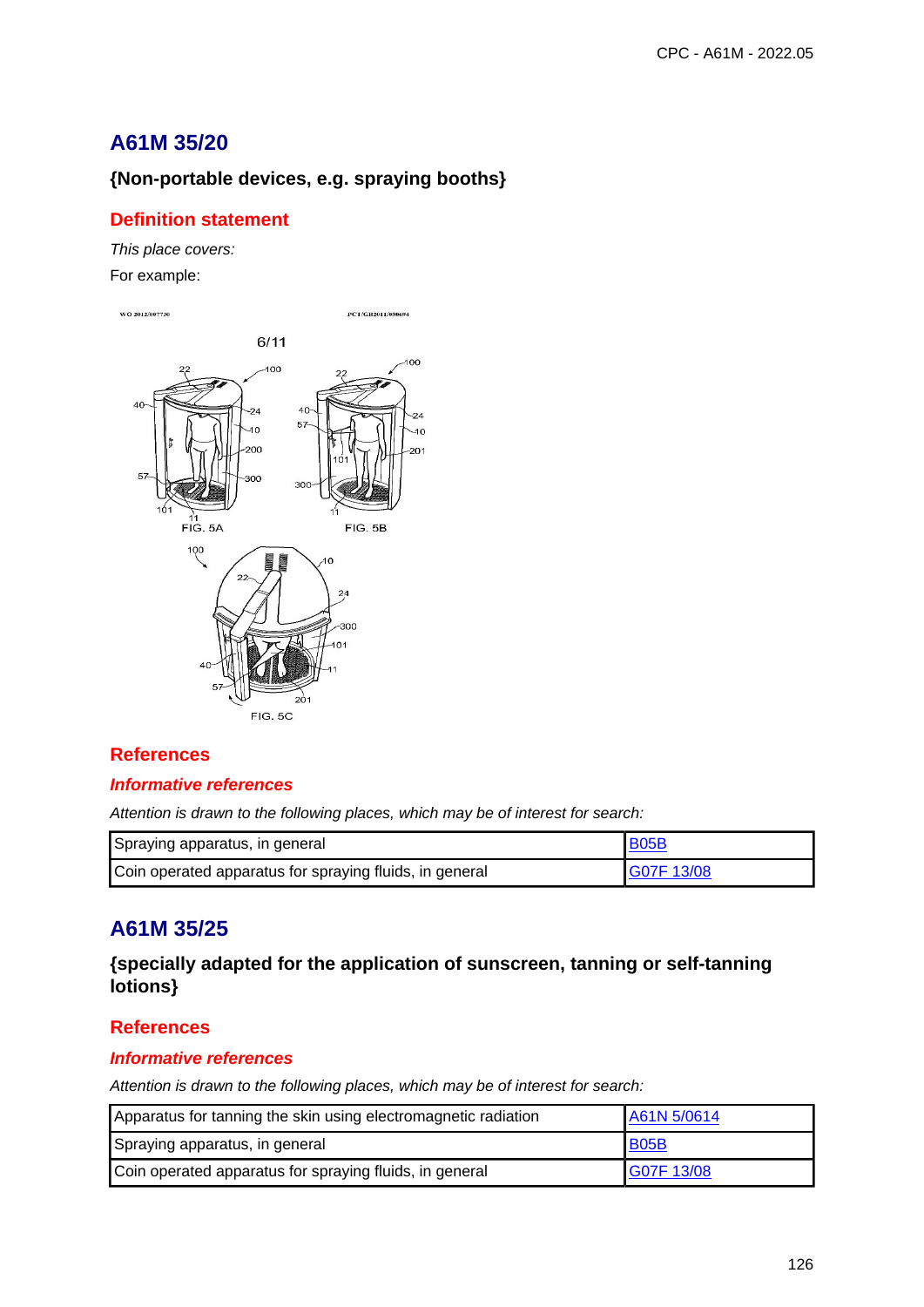# **A61M 35/30**

# **{Gas therapy for therapeutic treatment of the skin}**

## **Definition statement**

This place covers: For example:



## **References**

## **Informative references**

| Bathing devices, in general                      | A61H 33/00 |
|--------------------------------------------------|------------|
| Baths for specific parts of the body, in general | A61H 35/00 |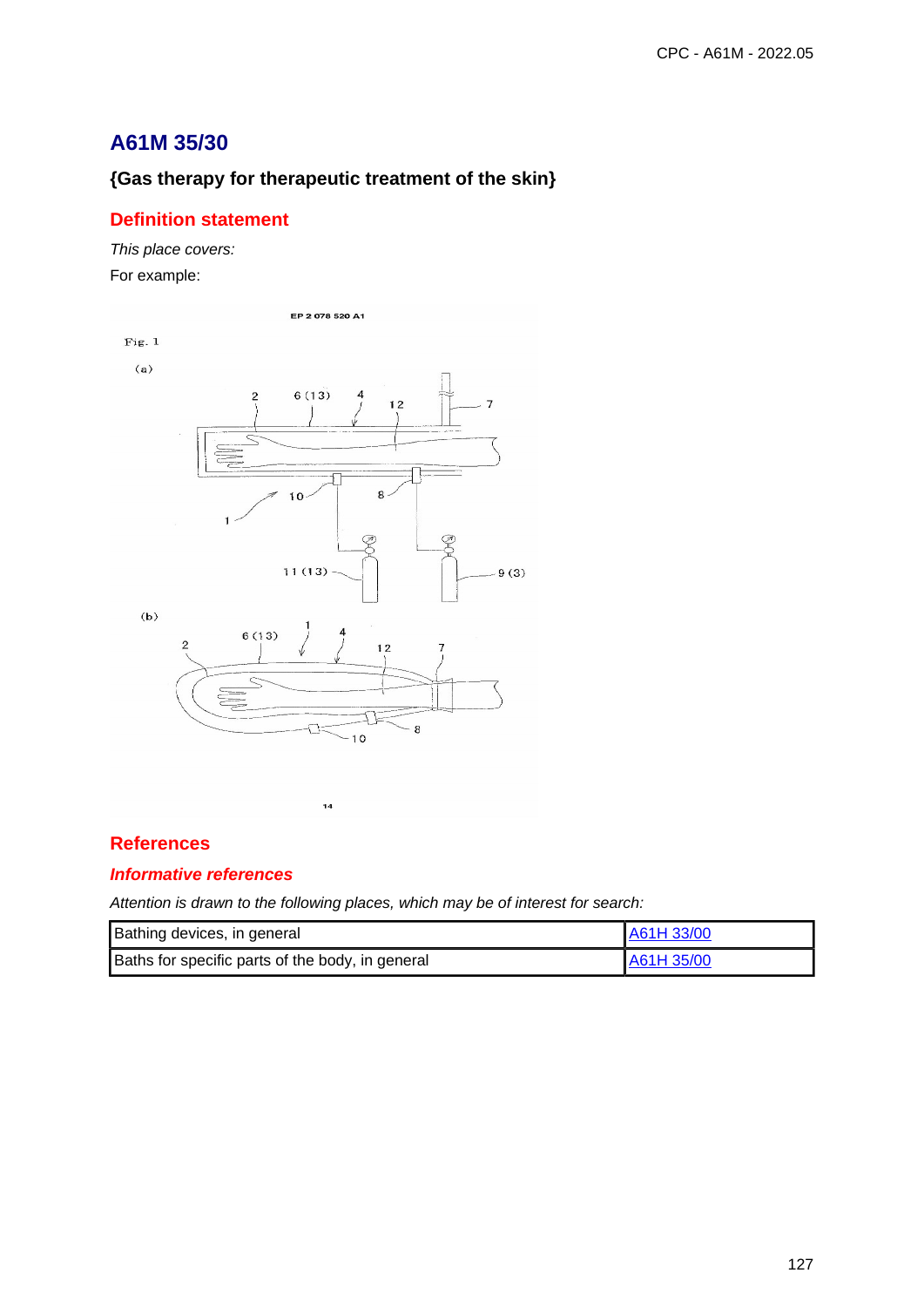## **A61M 37/00**

**Other apparatus for introducing media into the body (for reproduction or fertilisation A61B 17/425; apparatus for iontophoresis or cataphoresis A61N 1/30); Percutany, i.e. introducing medicines into the body by diffusion through the skin (salt baths A61H 33/04)**

### **Definition statement**

This place covers:

Devices for introducing substances (mainly drugs) into the body through artificial openings, e.g. thanks to puncturing with needles, thanks to application of ultrasound

## **References**

#### **Limiting references**

This place does not cover:

| Implantable pumps             | A61M 5/14276 |
|-------------------------------|--------------|
| Syringes                      | A61M 5/178   |
| Reproduction or fertilisation | A61B 17/425  |
| Salt baths                    | A61H 33/04   |
| Iontophoresis or cataphoresis | A61N 1/30    |

#### **Informative references**

Attention is drawn to the following places, which may be of interest for search:

| Vaccination needles | A61B 17/205 |
|---------------------|-------------|
| Acupuncture         | A61H 39/08  |

## **A61M 2037/0007**

**{having means for enhancing the permeation of substances through the epidermis, e.g. using suction or depression, electric or magnetic fields, sound waves or chemical agents}**

### **References**

#### **Informative references**

Attention is drawn to the following places, which may be of interest for search:

| Ultrasound, e.g. phonophorese | A61M 37/0092 |
|-------------------------------|--------------|
| Iontophoresis or cataphoresis | IA61N 1/30   |

# **A61M 37/0015**

**{by using microneedles}**

### **Relationships with other classification places**

Please propose the following classes as well: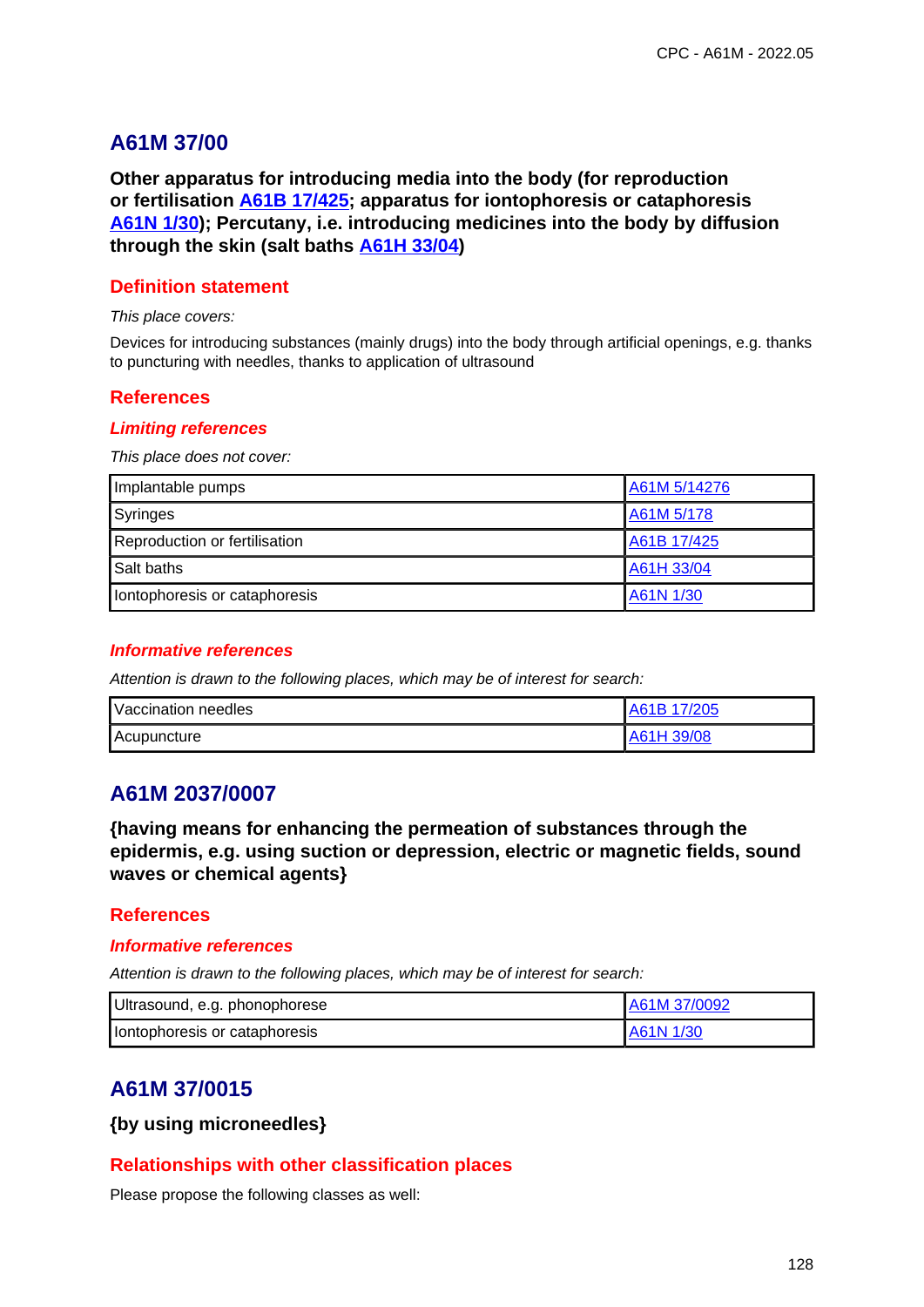Drug coated or drug delivering microneedles with specific drugs

A61K 9/0021

# **A61M 2037/0053**

### **{Methods for producing microneedles}**

## **Relationships with other classification places**

Please propose the following classes as well (if applicable):

Shaping techniques

#### B29C 67/00

Manufacture or treatment of devices or systems in or on a substrate

#### B81C 1/00

## **A61M 37/0069**

**{Devices for implanting pellets, e.g. markers or solid medicaments (for introducing of radioactive sources for interstitial radiation therapy, i.e. brachytherapy A61N 5/1027)}**

## **Definition statement**

This place covers:

Solid implants, e.g. solid medicaments, marker, etc., and devices for implanting solid implants into the body invasively

### **References**

### **Limiting references**

This place does not cover:

| Radioactive implants and devices which are used only for implantation of   A61N 5/1001 |  |
|----------------------------------------------------------------------------------------|--|
| radioactive implants (special sizes, shapes, radiation protection, etc.)               |  |

#### **Informative references**

Attention is drawn to the following places, which may be of interest for search:

| Cannula for implanting or removing devices | IA61B 17/3468 |
|--------------------------------------------|---------------|
| Solid drug implants                        | A61K 9/0024   |

# **A61M 37/0076**

**{Tattooing apparatus (apparatus for marking animals A01K 11/00; vaccine applicators having needles or other puncturing means A61B 17/205)}**

## **Definition statement**

This place covers:

- Devices for applying permanent tattoos.
- Devices for applying temporary tattoos.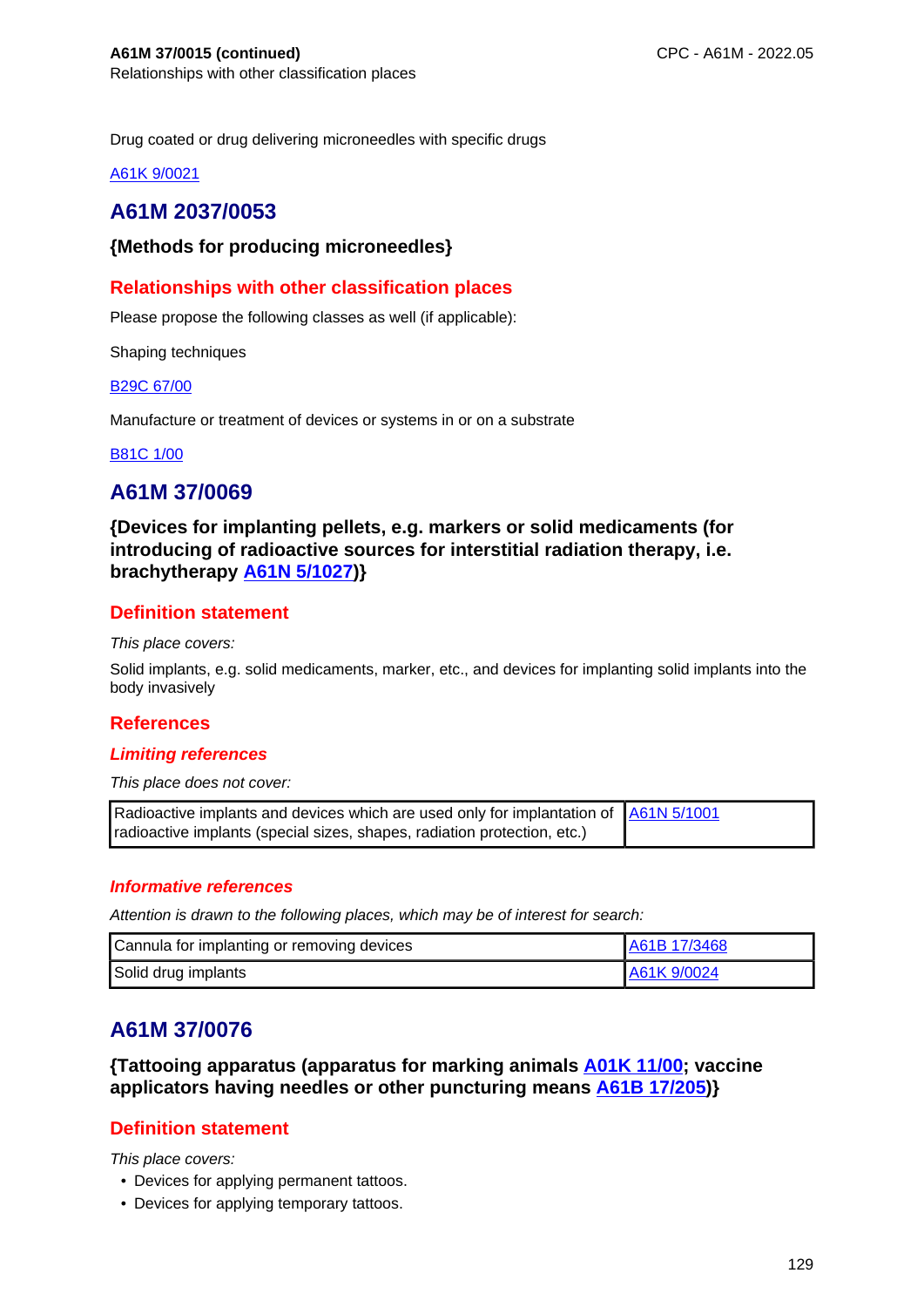• Devices for applying temporary tattoos without using needles, e.g. adhesive tattoos.

## **References**

### **Limiting references**

This place does not cover:

| Apparatus for marking animals | <b>A01K 11/00</b>  |
|-------------------------------|--------------------|
| Vaccination needles           | <b>A61B 17/205</b> |

# **A61M 39/00**

**Tubes, tube connectors, tube couplings, valves, access sites or the like, specially adapted for medical use (for respiratory devices, e.g. tracheal tubes A61M 16/00; artificial heart valves A61F 2/24)**

## **Definition statement**

#### This place covers:

Access sites (subcutaneous or transcutaneous), haemostasis valves, medical tubes and means for storage of said tubes, tube connectors, caps or plugs for tubes or connectors, valves and clamping means for medical tubes.

### **References**

#### **Limiting references**

This place does not cover:

| Connecting needles to syringes     | A61M 5/34               |
|------------------------------------|-------------------------|
| Tracheal tubes (respiratory tubes) | A61M 16/04, A61M 16/08  |
| <b>Respiratory valves</b>          | A61M 16/20              |
| Connecting catheter tubes to hubs  | A61M 25/0014            |
| Vascular valves                    | A61F 2/24 - A61F 2/2496 |

### **Informative references**

| Peritoneal dialysis catheter             | A61M 1/285    |
|------------------------------------------|---------------|
| <b>Fistulas</b>                          | A61M 1/3655   |
| Tube strippers                           | A61M 1/83     |
| Regulating valves in infusion systems    | A61M 5/16881  |
| Resheathing means for used needles       | A61M 5/321    |
| Locating means to allow access to septum | A61M 5/427    |
| Tracheotomy devices                      | A61M 16/0465  |
| Measuring pressure within body           | A61B 5/03     |
| <b>Cranial plugs</b>                     | A61B 2090/103 |
| Colostomy devices                        | A61F 5/445    |
| Gastrotomy feeding tubes                 | A61J 15/0015  |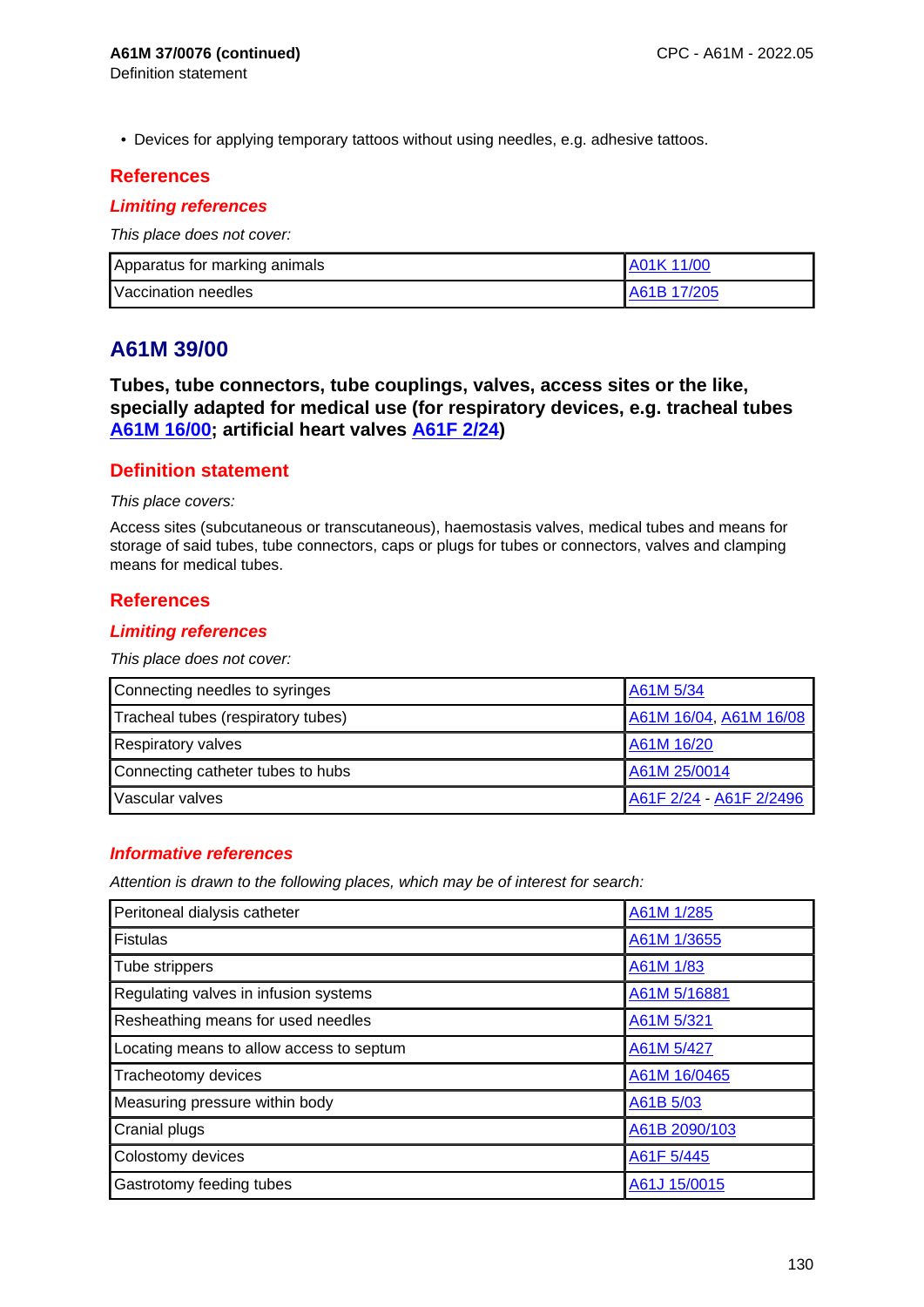Informative references

| Method or apparatus for disinfecting or sterilizing                                          | A61L 2/00                           |
|----------------------------------------------------------------------------------------------|-------------------------------------|
| Screw clamps in general                                                                      | F16K 7/061                          |
| Lever clamps in general                                                                      | F16K 7/063                          |
| Camp clamps in general                                                                       | F16K 7/065                          |
| Wedge clamps in general                                                                      | F <sub>16</sub> K 7/066             |
| Tube cut-off devices by bending or twisting the tube in general                              | F16K 7/068                          |
| Starling valves in general                                                                   | F <sub>16</sub> K 7/07              |
| Multiway valves in general                                                                   | F <sub>16</sub> K 11/08             |
| Swivel nut connector (screw threaded joint) in general                                       | F <sub>16</sub> L <sub>15</sub> /00 |
| Union screw connector (sealing surfaces pressed together by means of a<br>member) in general | F <sub>16</sub> L <sub>19/00</sub>  |
| Rotating or swivel joints in general                                                         | F16L 27/00                          |
| Connecting hose to rigid members in general                                                  | F16L 33/00                          |
| Quick-acting type connectors in general                                                      | F16L 37/00                          |
| Multi-channel connectors in general                                                          | F <sub>16</sub> L 37/56             |

## **Special rules of classification**

The classification of "additional information" in the field is mandatory, but only if the additional information has some importance.

For example, the main invention is an access site (A61M 39/02), but a valve (A61M 39/22) is present in the device. If the valve is just a common check valve with no specific details, then it is not worth giving a class in the field of valves. On the contrary, if the check valve is well described and presents some interesting features, then the document should also be classified in the field of valves.

#### **Further details of subgroups**

#### A61M 39/02

This subgroup contains the access sites. They are divided in two main categories: the subcutaneous access sites (A61M 39/0208) that are implanted under the skin and are therefore invisible to the user; and the transcutaneous acces sites (A61M 39/0247) that actually go through the skin and that therefore have a part exposed to the outside. Historically the transcutaneous access sites were in an other field, they have been recently regrouped with the subcutaneous access sites. A61M 39/0208 still contains documents that would now belong in A61M 39/0247 but that were put in A61M 39/0208 at a time where A61M 39/0247 did not yet exist.

#### A61M 39/06

Haemostatis valves.

#### A61M 39/10

This subgroup regroups all kinds of medical connectors (except respiratory connectors that can be found in A61M 16/08). Some of the subdivisions of this subgroup mirror the way in which the general connectors are classified in F16L. Other subdivisions are more specific to the medical connectors.

#### A61M 39/24

This subgroup contains medical check valves that are mostly classified by the way in which the check valve works, i.e. what kind of element (hinged member, flexible disc, ball, stem etc.) is used inside the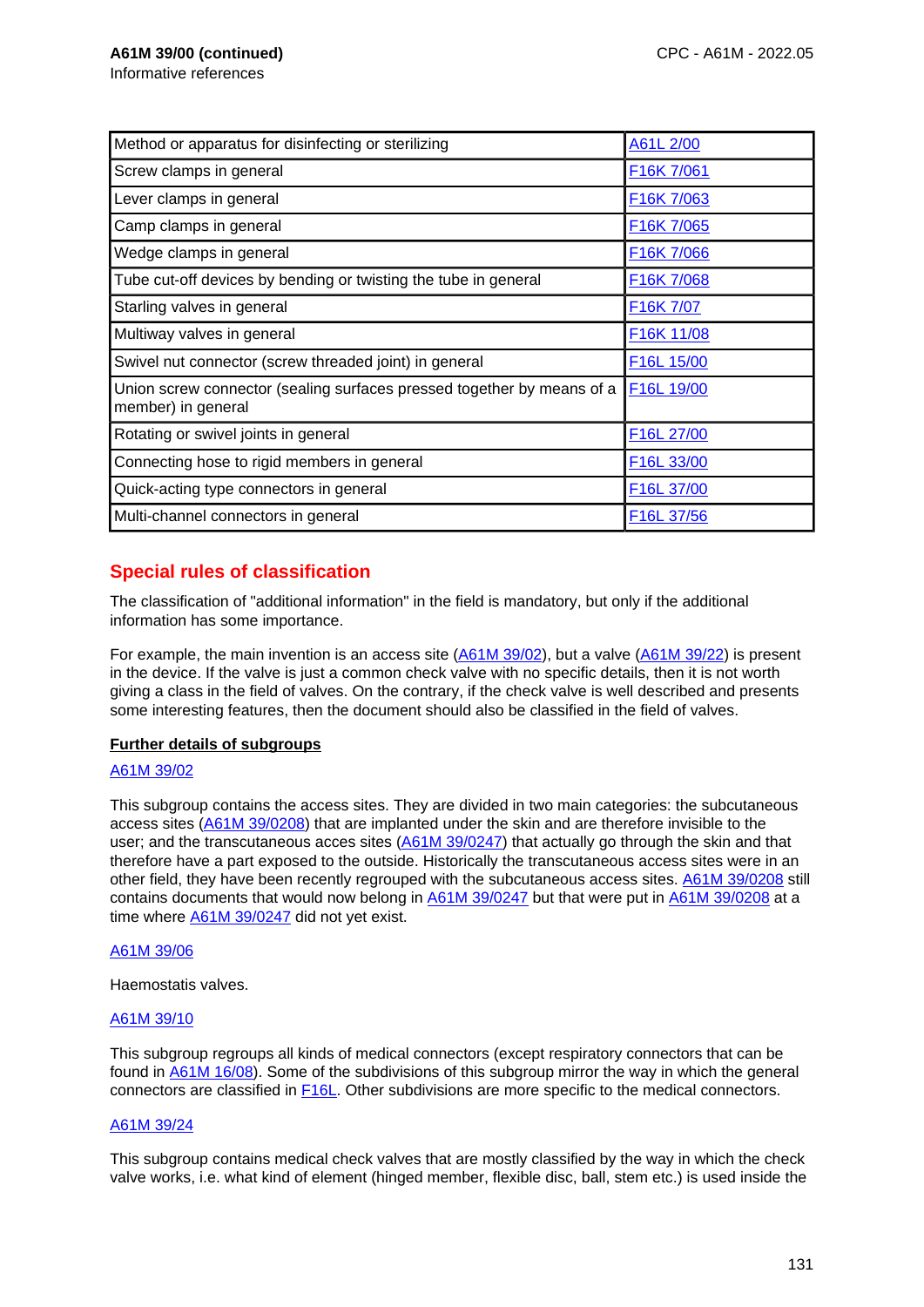valve to get the desired "non-return effect". Again here, the subdivisions in this subgroup mirror the subdivisions of the group **F16K 15/00** that contains general check valves.

#### A61M 39/26

This subgroup contains valve closing automatically on disconnecting the line and opening on reconnection. Part of the subdivisions deals with the way in which the fluid space inside the valve is affected by disconnection. It can be difficult to find that information in the document to be classified, therefore extra-care is required when classifying in this subgroup.

#### A61M 39/28

This subgroup contains medical clamps for squeezing flexible tubes. Again here, the subdivisions in this subgroup mirror the subdivisions of the group F16K 7/00 that contains general clamps.

## **A61M 60/00**

**Blood pumps; Devices for mechanical circulatory actuation; Balloon pumps for circulatory assistance (heart stimulation A61H 31/00; heart stimulators for electrotherapy A61N 1/362)**

### **Definition statement**

#### This place covers:

Blood pumps, implantable or extracorporeal, as well as devices for mechanical circulatory actuation, e.g. a harness rhythmically squeezing the heart, as well as balloon-like elements, implantable in the heart or vessel structure, which can be expanded or collapsed to assist the heart. They can be used for various medical purposes (e.g. enhancing renal perfusion). This group also covers their various details (e.g. speed control, magnetic drive coupling, and shape of impeller blades).

### **References**

#### **Limiting references**

This place does not cover:

| l Heart stimulation.                 | A61H 31/00  |
|--------------------------------------|-------------|
| Heart stimulators for electrotherapy | LA61N 1/362 |

### **Special rules of classification**

In this main group, it is obligatory to classify all aspects of location, type, medical purpose, driving details, control details, and constructional details other than driving that are represented in groups A61M 60/10, A61M 60/20, A61M 60/30, A61M 60/40, A61M 60/50 and A61M 60/80. This obligation extends to information that would normally only be considered as additional information.

The following example is to clarify: a catheter-based intravascularly inserted axial flow pump for renal perfusion, driven by a cable rotated by an electromotor, with the impeller supported by a pivot bearing, and the pump being controlled for pulsatile operation synchronous with the heart.

The following aspects are identified:

- A. Location: Implantable by means of a catheter via a blood vessel; e.g. temporarily introduced.
- B. Type: A non-positive displacement, axial flow type pump.
- C. Medical purpose: For perfusion of the kidneys.
- D. Is driven by: A rotating cable.
- E. Is controlled to: Pump in a pulsating fashion; synchronous with the patient heart beat), and
- F. Has some further constructional details (relating to a contact bearing).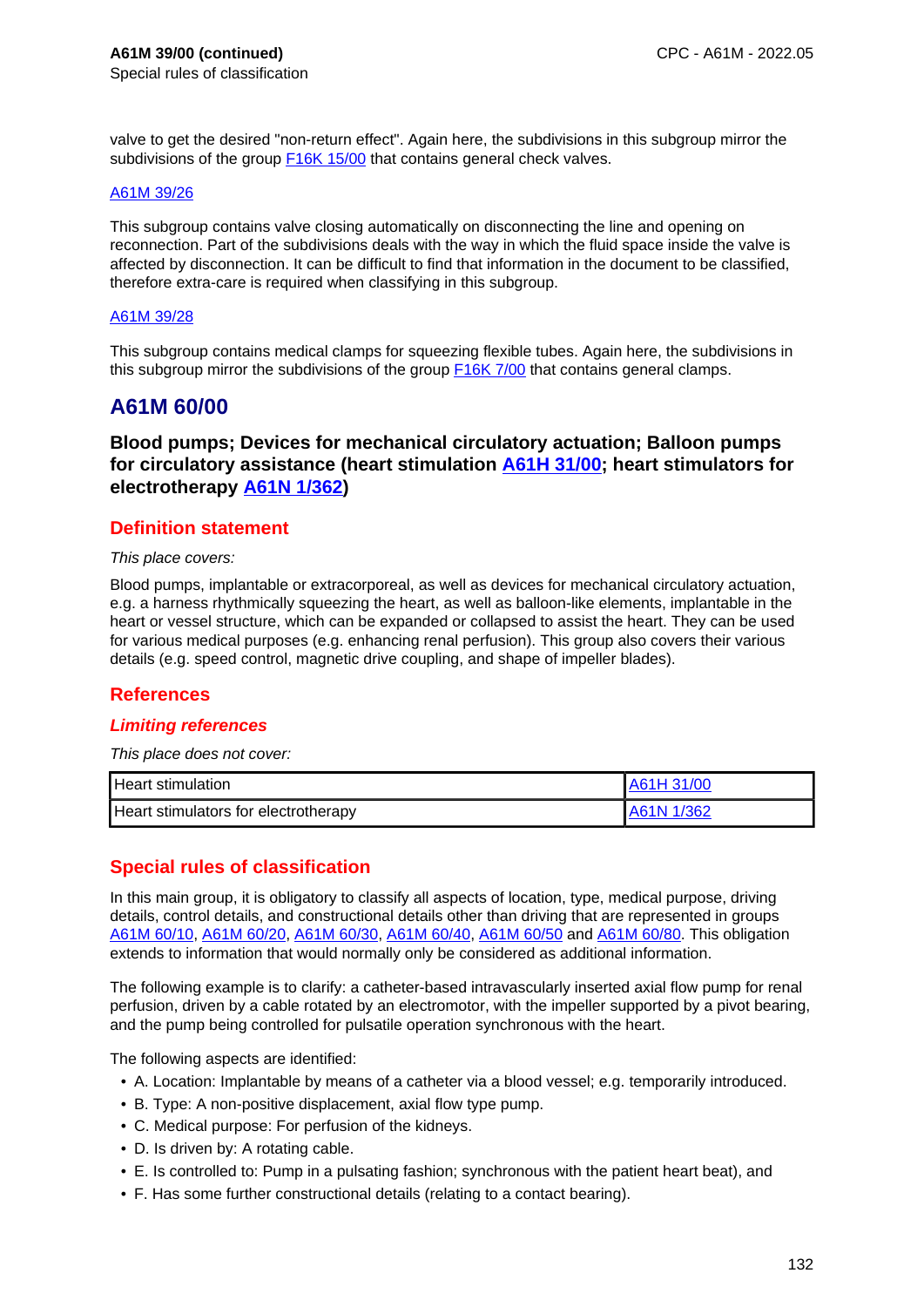Special rules of classification

These aspects must be classified in (the appropriate subgroups of) groups:

- A. A61M 60/10
- B. A61M 60/20
- C. A61M 60/30
- D. A61M 60/40
- E. A61M 60/50
- F. A61M 60/80

| Aspect # | Aspect                                                                                                                   | (Sub)group  |
|----------|--------------------------------------------------------------------------------------------------------------------------|-------------|
| Α        | Location (implantable; blood<br>vessel; catheter)                                                                        | A61M 60/13  |
| B        | Type (non-positive<br>displacement; impeller; axial<br>flow)                                                             | A61M 60/237 |
| C        | Medical purpose (in vivo organ<br>perfusion; kidneys)                                                                    | A61M 60/33  |
| D        | Driving details (mechanical force<br>acting on impeller; generated<br>by electromotor; transmitted by<br>rotating cable) | A61M 60/414 |
| E        | Control details (for making flow<br>pulsatile; synchronous with<br>native hear beat)                                     | A61M 60/569 |
| F        | Other constructional details<br>(bearings; contact bearings)                                                             | A61M 60/825 |

# **A61M 60/205**

### **Non-positive displacement blood pumps**

## **References**

### **Informative references**

Attention is drawn to the following places, which may be of interest for search:

| Electric motors |  |
|-----------------|--|

## **A61M 60/268**

**the displacement member being flexible, e.g. membranes, diaphragms or bladders**

### **References**

### **Informative references**

| Constructive details of valves therefor |  |
|-----------------------------------------|--|
|-----------------------------------------|--|